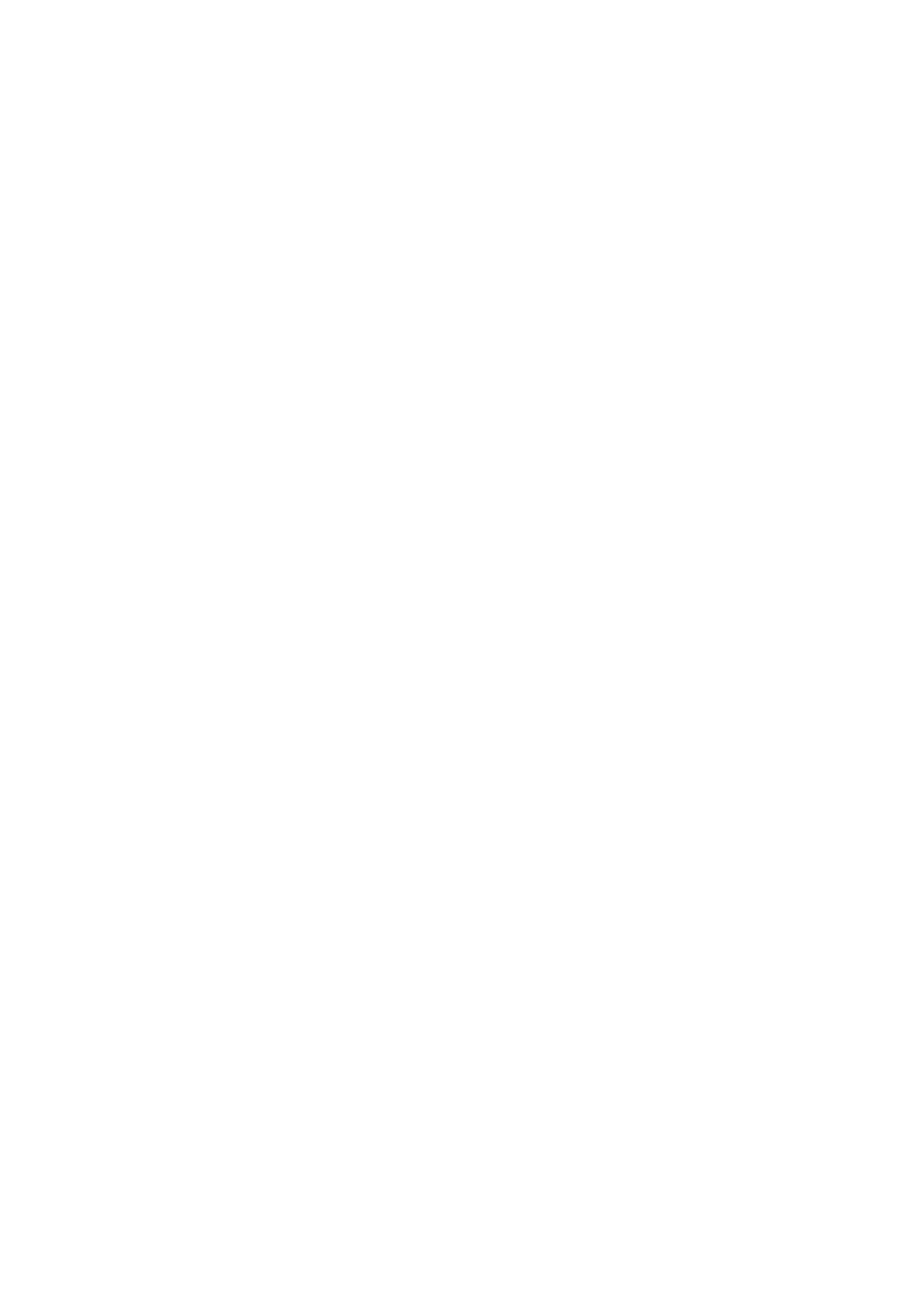# **11. Savings and Transitional Rules**

Parts A to ZZI, ZZK, ZZL, ZZN (except for clause 11.86.8), ZZO to ZZT, ZZV and ZZX have no effect in this jurisdiction (see regulation 5A of the National Electricity (Northern Territory) (National Uniform Legislation) (Modification) Regulations). The application of those Parts may be revisited as part of the phased implementation of the Rules in this jurisdiction.

## **Part ZZJDemand management incentive scheme**

## **11.82 Rules consequential on making of the National Electricity Amendment (Demand management incentive scheme) Rule 2015**

## **11.82.1 Definitions**

(a) In this rule 11.82:

**Amending Rule** means the National Electricity Amendment (Demand Management Incentive Scheme) Rule 2015.

**commencement date** means the date Schedules 1, 2 and 3 of the Amending Rule commence.

**new clauses 6.6.3 and 6.6.3A** means clauses 6.6.3 and 6.6.3A of the *Rules* as in force after the commencement date.

(b) Italicised terms used in this rule have the same meaning as under Schedule 3 of the Amending Rule.

## **11.82.2 AER to develop and publish the demand management incentive scheme and demand management innovation allowance mechanism**

- (a) By 1 December 2016, the *AER* must develop and *publish* the first:
	- (i) *demand management incentive scheme* under new clause 6.6.3; and
	- (ii) *demand management innovation allowance mechanism* under new clause  $6.6.3A$

## **Part ZZM Common definitions of distribution reliability measures**

## **11.85 Rules consequential on the making of the National Electricity Amendment (Common definitions of distribution reliability measures) Rule 2015**

#### **11.85.1 Definitions**

(a) In this rule 11.85:

**Amending Rule** means the National Electricity Amendment (Common definitions of distribution reliability measures) Rule 2015.

**effective date** means 30 June 2017.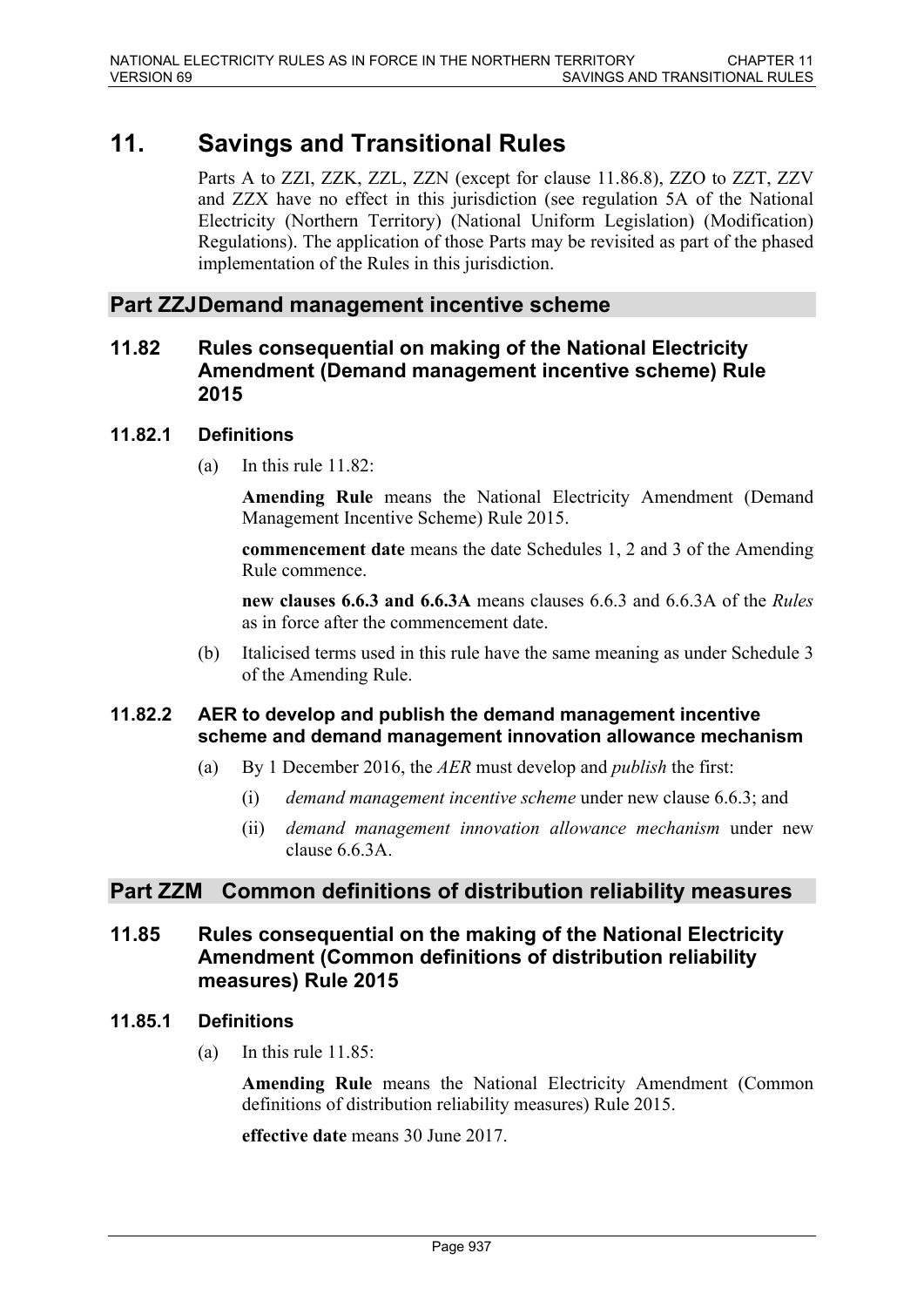## **11.85.2 Distribution reliability measures guidelines**

Despite clause 6.28(a), the *AER* must develop and *publish* the *distribution reliability measures guidelines* by 30 June 2017.

#### **11.85.3 Amended STPIS**

(a) If, prior to the effective date, and for the purposes of developing changes to the current version of the *service target performance incentive scheme* in anticipation of the Amending Rule, the *AER* undertook a consultation, step, decision or action equivalent to that as required in the *distribution consultation procedures* or otherwise under the *Rules*, then that consultation, step, decision or action is taken to satisfy the equivalent consultation step, decision or action under the *distribution consultation procedures* or *Rules*.

**\*\*\*\*\*\*\*\*\*\***

#### **11.86.8 Distribution Ring Fencing Guidelines**

(a) *AER* must by 1 December 2016 *publish Distribution Ring-Fencing Guidelines*.

```
**********
```
## **Part ZZU Rate of Return Guidelines Review**

## **11.93 Rules consequential on the making of the National Electricity Amendment (Rate of Return Guidelines Review) Rule 2016**

#### **11.93.1 Definitions**

In this rule 11.93:

**affected DNSP** means each of the following *Distribution Network Service Providers*:

- (a) ActewAGL Distribution, the joint venture between Icon Distribution Investments Limited ACN 073 025 224 and Jemena Networks (ACT) Pty Ltd ACN 008 552 663 providing *distribution services* in the Australian Capital Territory, or any successor to its business;
- (b) Ausgrid, the energy services corporation of that name (formerly known as EnergyAustralia), which is constituted under section 7 of the *Energy Services Corporations Act 1995* (NSW) and specified in Part 2 of Schedule 1 of that Act, or any successor to its business (including any 'authorised distributor' of Ausgrid's 'network infrastructure assets' (as those terms are defined in the *Electricity Network Assets (Authorised Transactions) Act 2015* (NSW)) following the transfer of the whole, or part of, those network infrastructure assets to the private sector);
- (c) Endeavour Energy, the energy services corporation of that name (formerly known as Integral Energy), which is constituted under section 7 of the *Energy Services Corporations Act 1995* (NSW) and specified in Part 2 of Schedule 1 to that Act, or any successor to its business (including any 'authorised distributor' of Endeavour Energy's 'network infrastructure assets'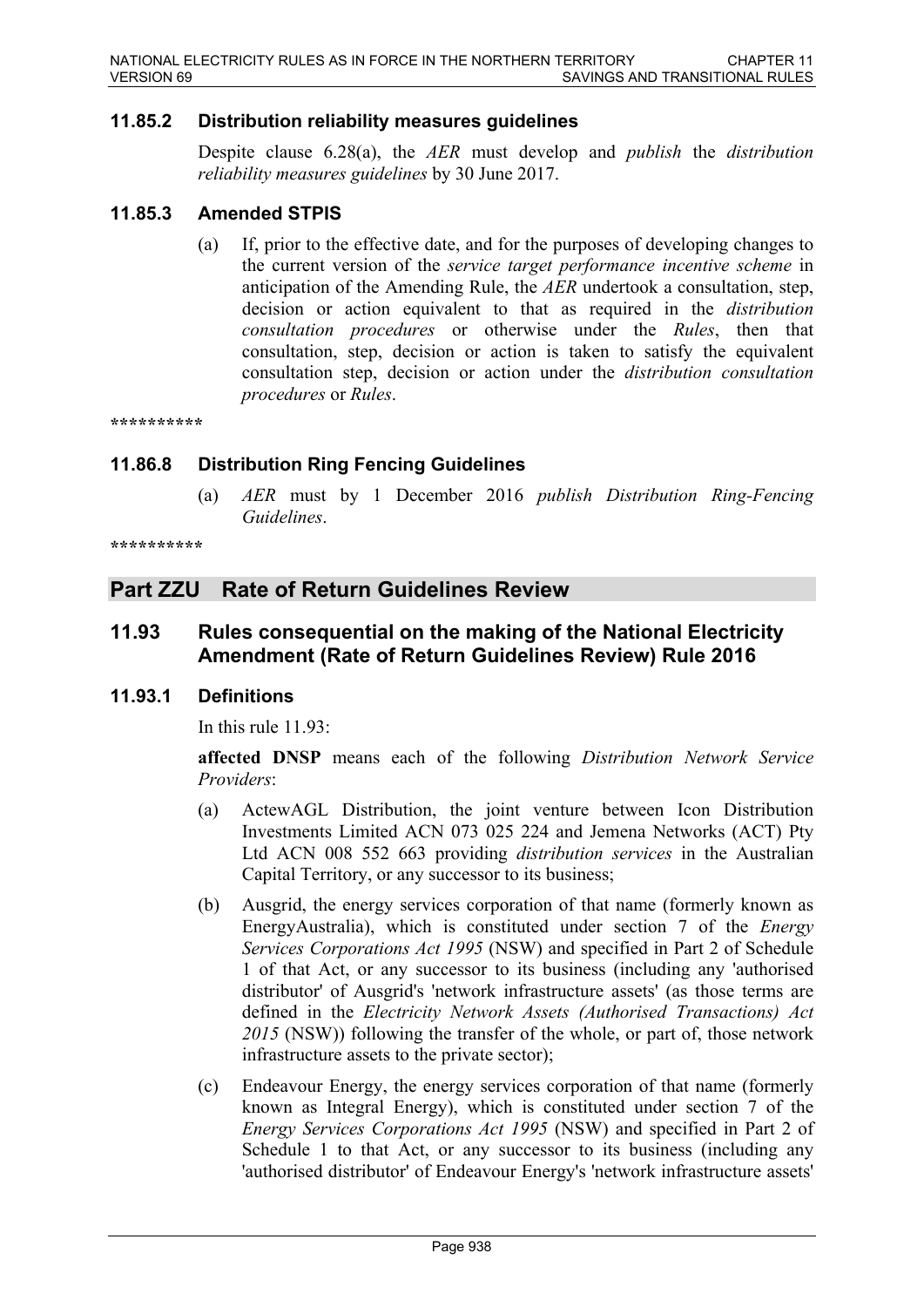(as those terms are defined in the *Electricity Network Assets (Authorised Transactions) Act 2015* (NSW)) following the transfer of the whole, or part of, those network infrastructure assets to the private sector);

- (d) Essential Energy, the energy services corporation of that name (formerly known as Country Energy), which is constituted under section 7 of the *Energy Services Corporations Act 1995* (NSW) and specified in Part 2 of Schedule 1 to that Act, or any successor to its business; and
- (e) Power and Water Corporation ABN 15 947 352 360, providing *distribution services* in the Northern Territory, or any successor to its business.

**affected TNSP** means the *Transmission Network Service Provider*, Tasmanian Networks Pty Ltd ACN 167 357 299, providing *transmission services* in Tasmania, or any successor to its business.

**commencement date** means 20 October 2016.

**current rate of return guidelines** means the *Rate of Return Guidelines* as in force on the commencement date.

#### **current regulatory control period** means:

- (a) in respect of an affected DNSP or affected TNSP, the *regulatory control period* for that affected DNSP or affected TNSP, which commenced before the commencement date and, as at the commencement date, has not ended; and
- (b) in respect of TasNetworks, the *regulatory control period* which ends on 30 June 2019.

#### **subsequent regulatory control period** means:

- (a) in respect of an affected DNSP or affected TNSP, the *regulatory control period* for that affected DNSP or affected TNSP that immediately follows its current regulatory control period; and
- (b) in respect of TasNetworks, the *regulatory control period* that immediately follows its current regulatory control period.

**TasNetworks** means Tasmanian Networks Pty Ltd ACN 167 357 299, providing *distribution services* in Tasmania, or any successor to its business.

## **11.93.2 Application of current rate of return guidelines to making of a distribution determination for the subsequent regulatory control period**

For the purposes of the application of:

- (a) Chapter 6 to the making, amendment, revocation or substitution of a distribution determinationfor both an effected DNSP's and TasNetworks subsequent regulatory control period; and
- (b) Chapter 6A to the making, amendment, revocation or substitution of a *transmission determination* for the affected TNSP's subsequent regulatory control period,

a reference to the *Rate of Return Guidelines* is deemed to be a reference to the current rate of return guidelines.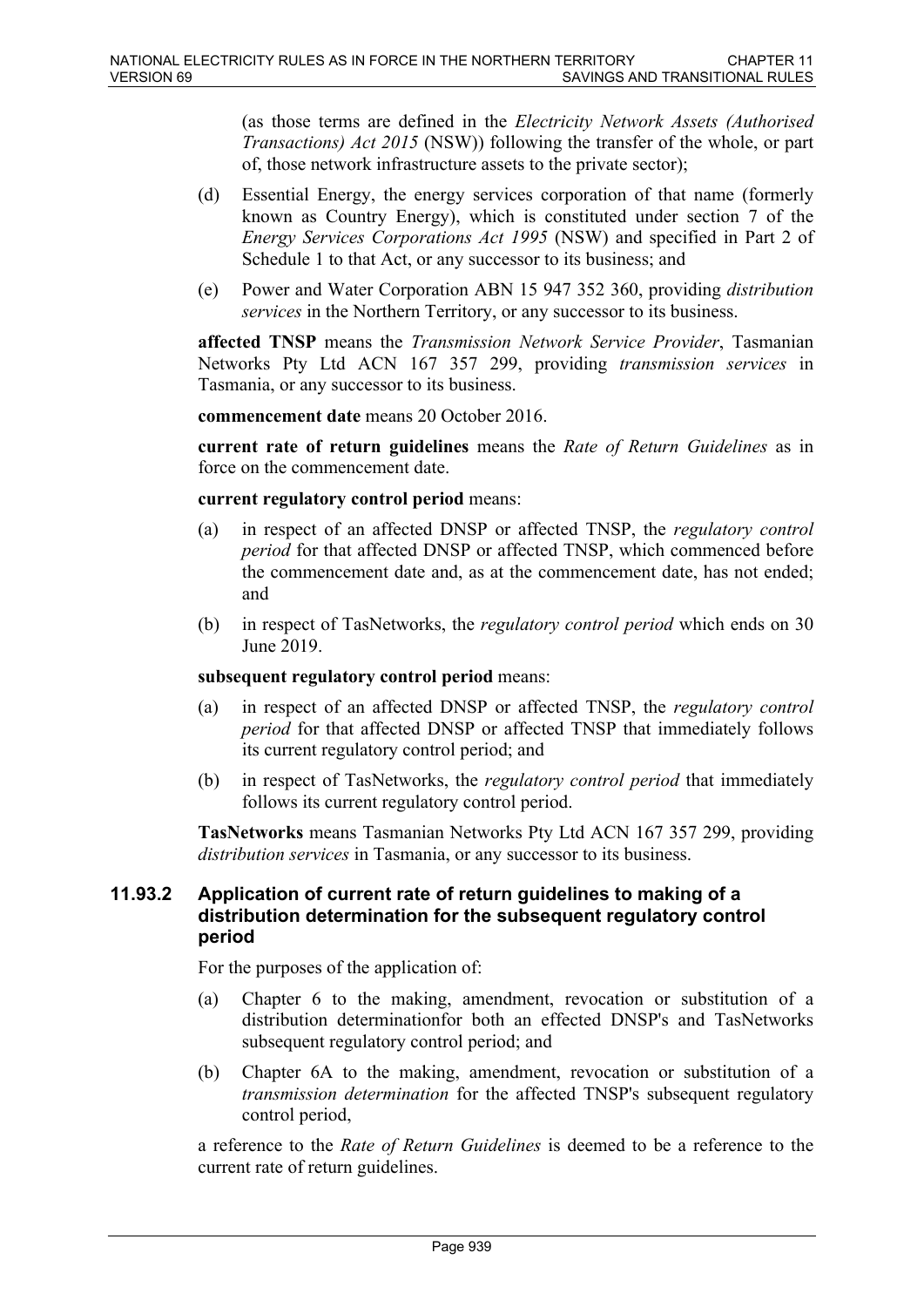#### **Note**

Part ZZV will be inserted by the National Electricity Amendment (Demand Response Mechanism and Ancillary Services Unbundling) Rule 2016 No. 10 which commences on 1 July 2017.

## **Part ZZV Demand Response Mechanism and Ancillary Services Unbundling**

## **11.94 Rules consequential on the making of the National Electricity Amendment (Demand Response Management and Ancillary Services Unbundling) rule 2016**

## **11.94.1 Definitions**

For the purposes of this rule 11.94:

**commencement date** means 1 July 2017.

#### **11.94.2 Participant fees for Market Ancillary Service Providers**

*AEMO* may charge *Market Ancillary Service Providers Participant fees* from the commencement date without amending the structure of *Participant fees* developed under rule 2.11 prior to the commencement date.

## **Part ZZW Local Generation Network Credits**

## **11.95 Rules consequential on the making of the National Electricity Amendment (Local Generation Network Credits) Rule 2016**

## **11.95.1 Definitions**

(a) In this rule 11.95:

**Amending Rule** means the National Electricity Amendment (Local Generation Network Credits) Rule 2016.

**commencement date** means the date of commencement of Schedule 1 of the Amending Rule.

**system limitation template** has the meaning given to it in the Amending Rule.

## **11.95.2 System limitation template**

(a) The *AER* must develop and *publish* the first *system limitation template* by the commencement date and in accordance with clause 5.13.3(a) of the Amending Rule.

**\*\*\*\*\*\*\*\*\*\*\*\***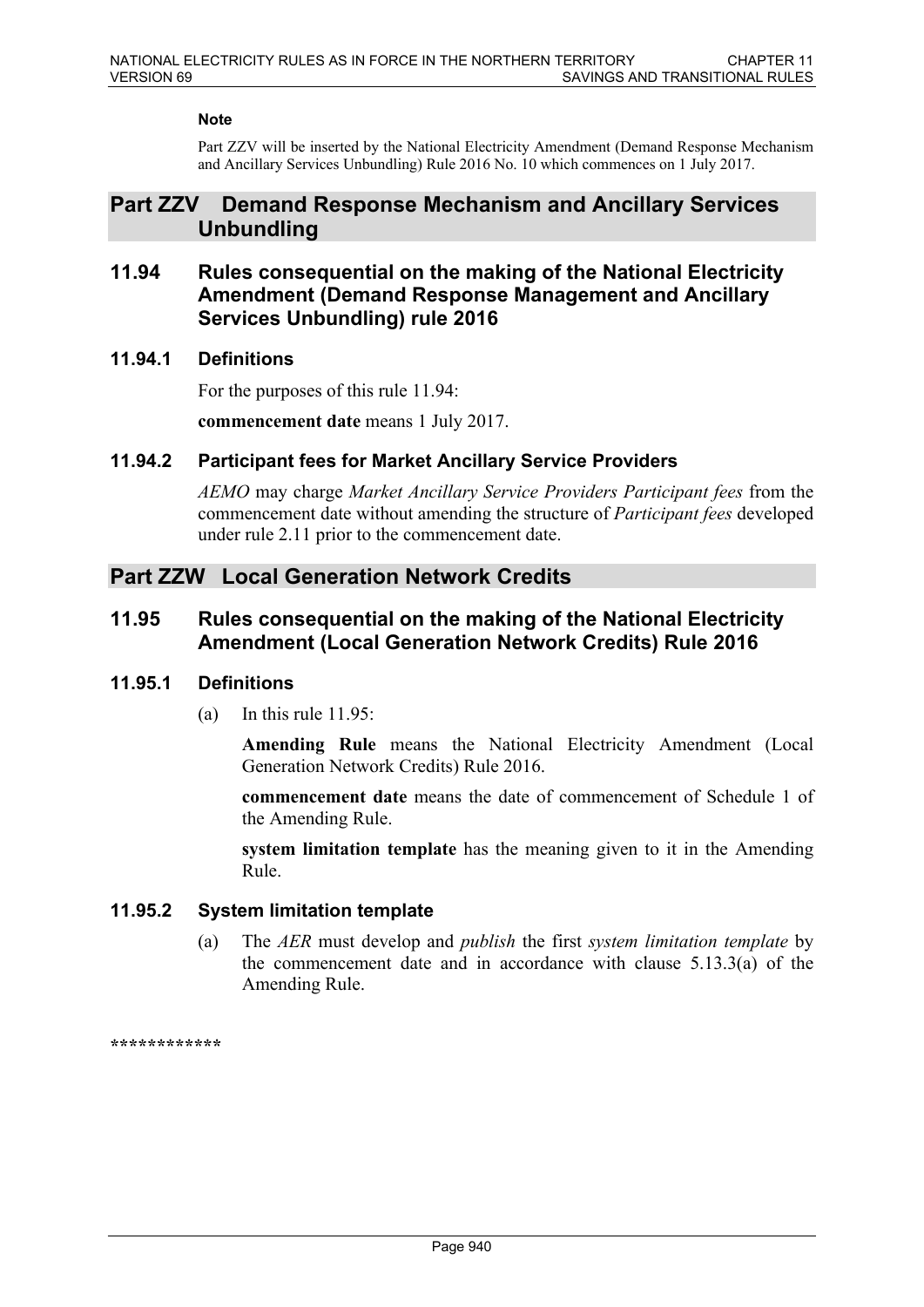## **Part ZZY Emergency Frequency Control Schemes**

## **11.97 Rules consequent on the making of the National Electricity Amendment (Emergency frequency control schemes) Rule 2017**

#### **11.97.1 Definitions**

For the purposes of this rule 11.97:

**Amending Rule** means the National Electricity Amendment (Emergency frequency control schemes) Rule 2017.

**Commencement Date** means 6 April 2017.

**Interim frequency operating standards for protected events** means the *frequency operating standards* for *protected events* as set out in clause 11.97.2(b).

**new clause 4.3.2(h)(1)** means clause 4.3.2(h)(1) of the *Rules* as in force on and from the Commencement Date.

**new clause 4.3.2(h)(2)** means clause 4.3.2(h)(2) of the *Rules* as in force on and from the Commencement Date.

**old clause 4.3.2(h)** means clause 4.3.2(h) of the *Rules* as in force immediately before the Commencement Date.

#### **11.97.2 Interim frequency operating standards for protected events**

- (a) On and from the Commencement Date, until the such time as the *Reliability Panel* determines the *NEM frequency operating standards* for *protected events* in the *power system security standards* under clause 8.8.1(a)(2), the *frequency operating standards* for *protected events* are taken to be the interim frequency operating standards for protected events in paragraph (b).
- (b) The interim frequency operating standards for protected events are:

#### **Tasmania**

For a *protected event*, system *frequency* should not exceed the applicable *extreme frequency excursion tolerance limits* and should not exceed the applicable load change band for more than two minutes while there is no *contingency event* or the applicable *normal operating frequency band* for more than 10 minutes while there is no *contingency event* as summarised in the table below:

| <b>CONDITION</b> |                                      | <b>CONTAINMENT STABILISATION RECOVERY</b>                |                                                           |
|------------------|--------------------------------------|----------------------------------------------------------|-----------------------------------------------------------|
| protected event  | $ 47.0 \text{ to } 55.0 \text{ Hz} $ | $ 48.0 \text{ to } 52.0 \text{ Hz} $<br>within 2 minutes | $ 49.0 \text{ to } 51.0 \text{ Hz} $<br>within 10 minutes |

This standard applies for both an *interconnected* and an islanded system.

#### **NEM Mainland**

For a *protected event*, system *frequency* should not exceed the applicable *extreme frequency excursion tolerance limits* and should not exceed the applicable load change band for more than two minutes while there is no *contingency event* or the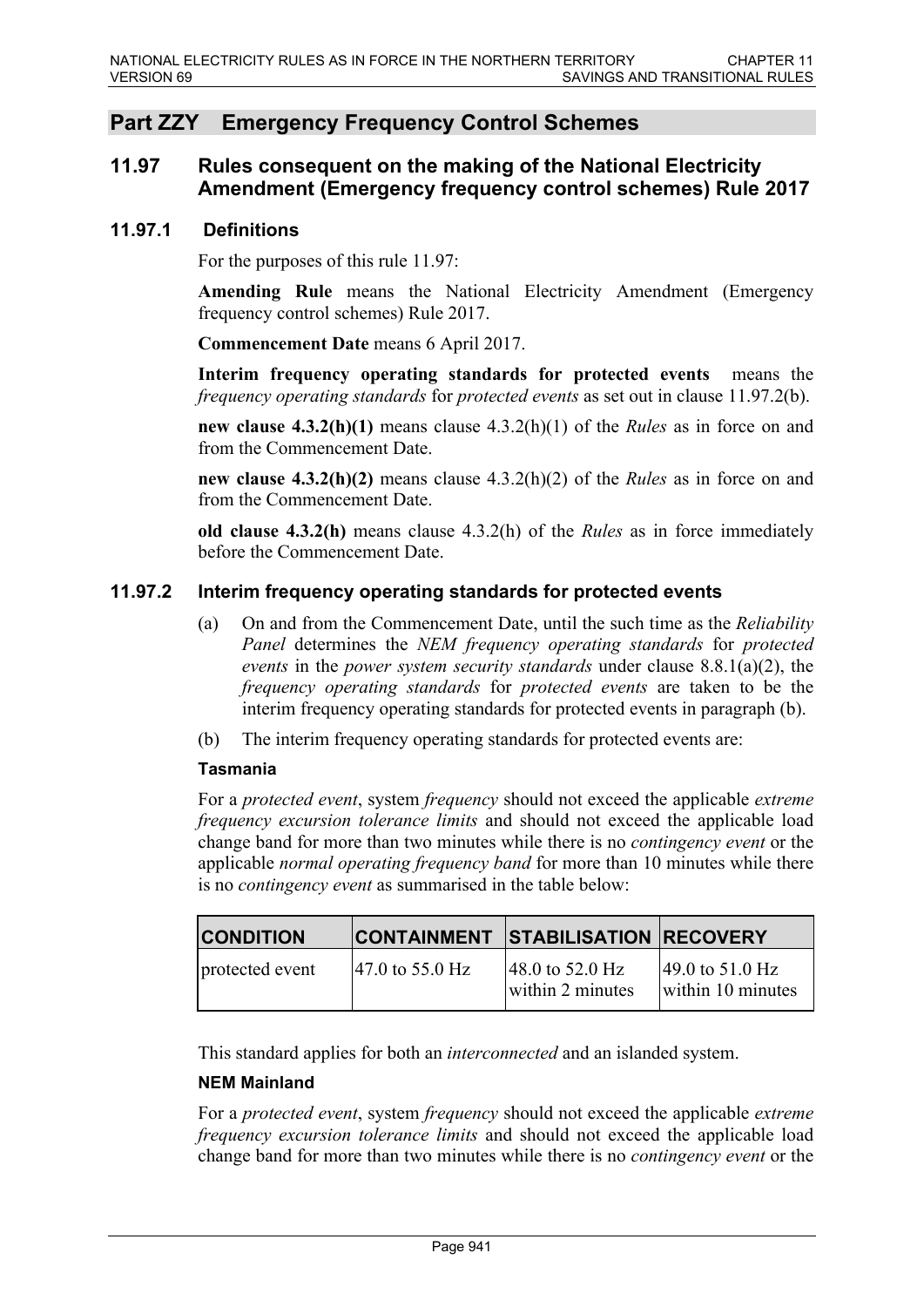applicable *normal operating frequency band* for more than 10 minutes while there is no *contingency event* as summarised in the tables below:

#### **NEM Mainland Frequency Operating Standards – interconnected system**

| <b>CONDITION</b> |                                      | <b>CONTAINMENT STABILISATION RECOVERY</b>               |                                                             |
|------------------|--------------------------------------|---------------------------------------------------------|-------------------------------------------------------------|
| protected event  | $ 47.0 \text{ to } 52.0 \text{ Hz} $ | $ 49.5 \text{ to } 50.5 \text{Hz} $<br>within 2 minutes | $ 49.85 \text{ to } 50.15 \text{ Hz} $<br>within 10 minutes |

#### **NEM Mainland Frequency Operating Standards – for an islanded system**

| <b>CONDITION</b> |                                      | <b>CONTAINMENT STABILISATION RECOVERY</b>                |                                                           |
|------------------|--------------------------------------|----------------------------------------------------------|-----------------------------------------------------------|
| protected event  | $ 47.0 \text{ to } 52.0 \text{ Hz} $ | $ 49.0 \text{ to } 51.0 \text{ Hz} $<br>within 2 minutes | $ 49.5 \text{ to } 50.5 \text{ Hz} $<br>within 10 minutes |

#### **NEM Mainland Frequency Operating Standards – during periods of supply scarcity**

| <b>CONDITION</b> |                                      | CONTAINMENT STABILISATION RECOVERY                       |                                                           |
|------------------|--------------------------------------|----------------------------------------------------------|-----------------------------------------------------------|
| protected event  | $ 47.0 \text{ to } 52.0 \text{ Hz} $ | $ 49.0 \text{ to } 51.0 \text{ Hz} $<br>within 2 minutes | $ 49.5 \text{ to } 50.5 \text{ Hz} $<br>within 10 minutes |

## **11.97.3 First power system frequency risk review**

Despite clause 5.20A.2(a), *AEMO* must complete the first *power system frequency risk review* within 12 months of the Commencement Date.

## **11.97.4 AEMO must review existing load shedding procedures**

As soon as reasonably practicable after the Commencment Date, *AEMO* must review, and if necessary amend, the *load shedding procedures* developed under old clause 4.3.2(h) to take into account the Amending Rule.

## **11.97.5 Load shedding procedures**

On and from the Commencement Date any *load shedding procedures* developed by *AEMO* under old clause 4.3.2(h) will be taken to be:

- (a) *load shedding procedures* for the purposes of new clause 4.3.2(h)(1) if they are procedures under which *load* will be shed by means other than an *emergency frequency control scheme*; or
- (b) *EFCS settings schedules* for the purposes of new clause 4.3.2(h)(2) if they specify, for an *emergency frequency control scheme*, settings for operation of the scheme.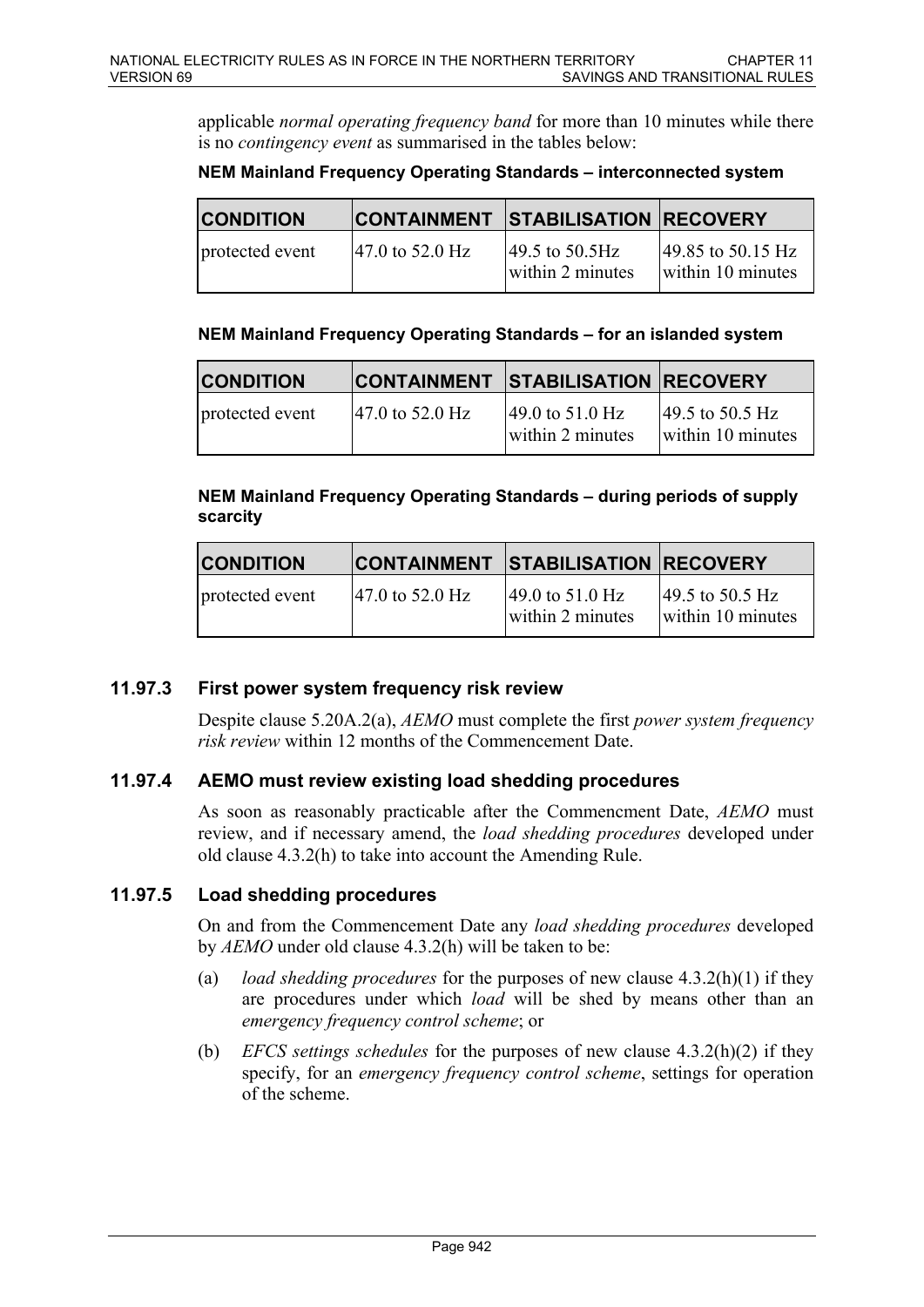## **Part ZZZ Transmission Connection and Planning Arrangements**

## **11.98 Rules consequential on the making of the National Electricity Amendment (Transmission Connection and Planning Arrangements) Rule 2017**

#### **11.98.1 Definitions**

(a) For the purposes of this rule 11.98:

**Amending Rule** means the National Electricity Amendment (Transmission Connections and Planning Arrangements) Rule 2017.

**commencement date** means the date of commencement of Schedules 1, 2, 4, 5 and 6 of the Amending Rule.

**Existing Connection Agreement** means a *connection agreement* entered into before the commencement date other than in relation to a *declared transmission system*.

**Existing DCA** means a *dedicated connection asset* which, before the commencement date:

- $(1)$  exists; or
- (2) is contracted to be constructed under an Existing Connection Agreement; or
- (3) a *Transmission Network Service Provider* has agreed to *connect* to a *transmission network* under an Existing Connection Agreement.

**Existing DCA Owner** means an owner, operator or controller of an Existing DCA.

**former Chapter 5** means Chapter 5 of the *Rules* as in force immediately prior to the commencement date.

**former Chapter 6A** means Chapter 6A of the *Rules* as in force immediately prior to the commencement date.

**New Chapter 10** means Chapter 10 of the *Rules* as it will be in force immediately after the commencement date.

**new clause 5.3.AA(e)(2)** means clause 5.3AA(e)(2) of the *Rules* as in force immediately after the commencement date (being the same as clause 5.5(e)(2) of the *Rules* immediately prior to the commencement date).

**old rule 5.4A** means rule 5.4A of the *Rules* (and all definitions in, and related definitions and provisions of, the *Rules* amended by the Amending Rule) as in force immediately prior to the commencement date.

**old clause 5.3.6(i)** means clause 5.3.6(i) as in force immediately prior to the commencement date.

(b) Italicised terms used in this rule have the same meaning as in new Chapter 10.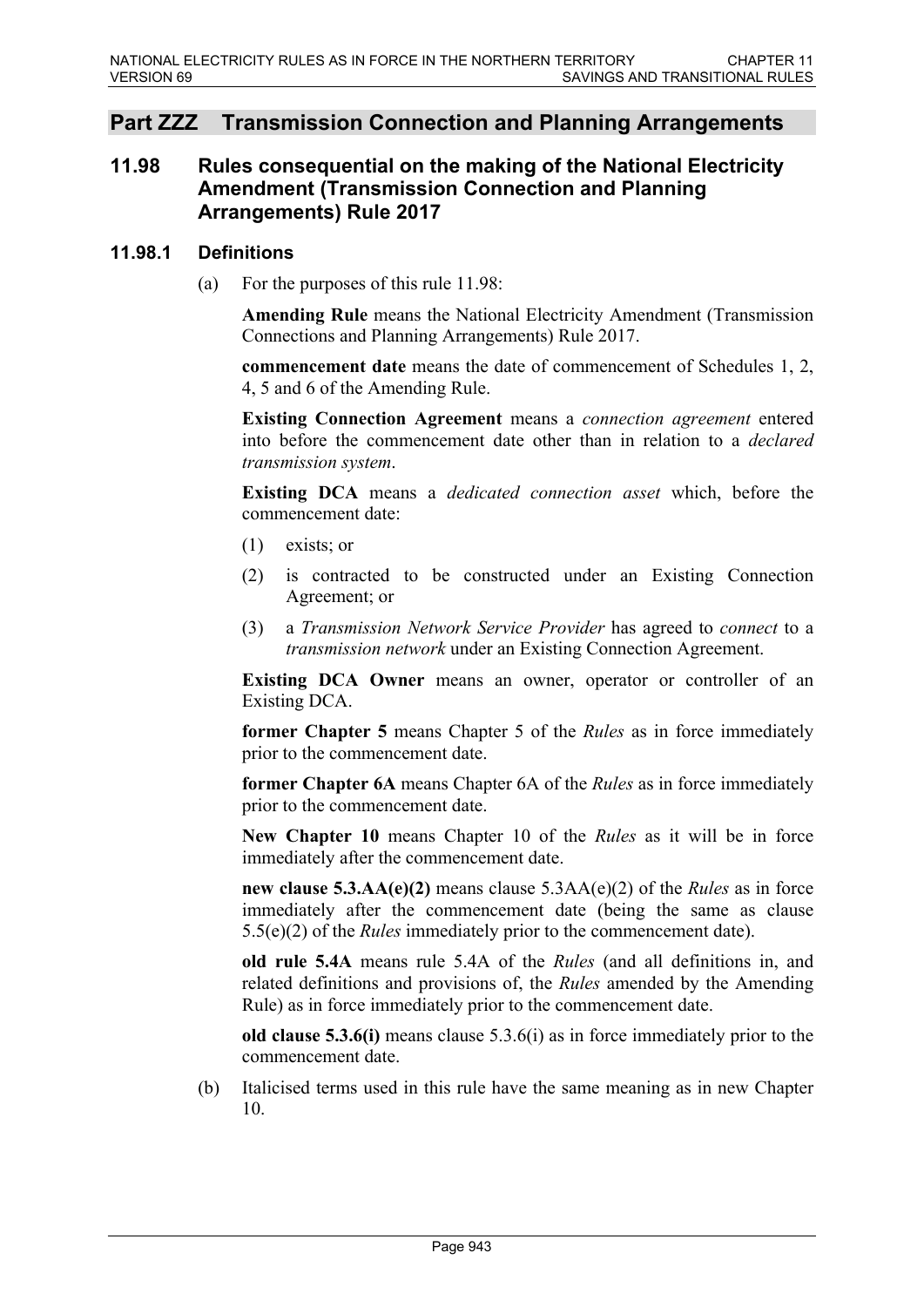## **11.98.2 Grandfathering of existing dedicated connection assets**

- (a) By 1 May 2018, an Existing DCA Owner who is already registered or is exempt from registration (as applicable) under chapter 2 of the *Rules* for its Existing DCA must notify the *AER* of the following information:
	- (1) the identity of each owner, controller or operator of the Existing DCA;
	- (2) the category of *Registered Participant* for which the owner, controller or operator of the Existing DCA is registered (or for which it has an exemption) for the Existing DCA;
	- (3) whether the Existing DCA would be classified as a *large dedicated connection asset* or *small dedicated connection asset* if the Existing DCA Owner was to register as a *Network Service Provider* for that asset; and
	- (4) the location and route of the Existing DCA.
- (b) By the commencement date, the *AER* must establish and publish a register of Existing DCA Owners who are already registered or exempt (as the case may be) for the Existing DCA and have notified their Existing DCAs under paragraph (b). The register must include the information in paragraph (a).
- (c) If an Existing DCA Owner is recorded in the register by the *AER* under paragraph (b) that Existing DCA Owner:
	- (1) if recorded in a registration category other than *Network Service Provider* or as having an exemption (as applicable) for the Existing DCA, is not required to register as a *Network Service Provider* for that Existing DCA under clause 2.5.1;
	- (2) if recorded in the registration category of *Network Service Provider* for the Existing DCA, is not required to classify that Existing DCA as a *large dedicated connection asset* or *small dedicated connection asset* under clause 2.5.1A;
	- (3) is not taken to be a *Dedicated Connection Asset Service Provider* in respect of that Existing DCA; and
	- (4) will continue to be registered in the category of *Registered Participant* or be exempted (as applicable) for the Existing DCA as applied immediately before the commencement date and recorded in the register by the *AER* and must, in relation to the Existing DCA, comply with all the obligations under the *Rules* that apply from time to time to that category of *Registered Participant* or the conditions of the exemption (as applicable).
- (d) If an existing DCA Owner is not recorded in the register by the *AER* under paragraph (b), that Existing DCA Owner must, by the commencement date, register or apply for an exemption from registration as a *Network Service Provider* under clause 2.5.1 of the *Rules* for its Existing DCA.

## **11.98.3 Preparatory steps for registration changes under the Amending Rule**

(a) By 1 March 2018, the *AER* must amend and *publish* the guidelines developed under clause 2.5.1(d) to take account of the Amending Rule.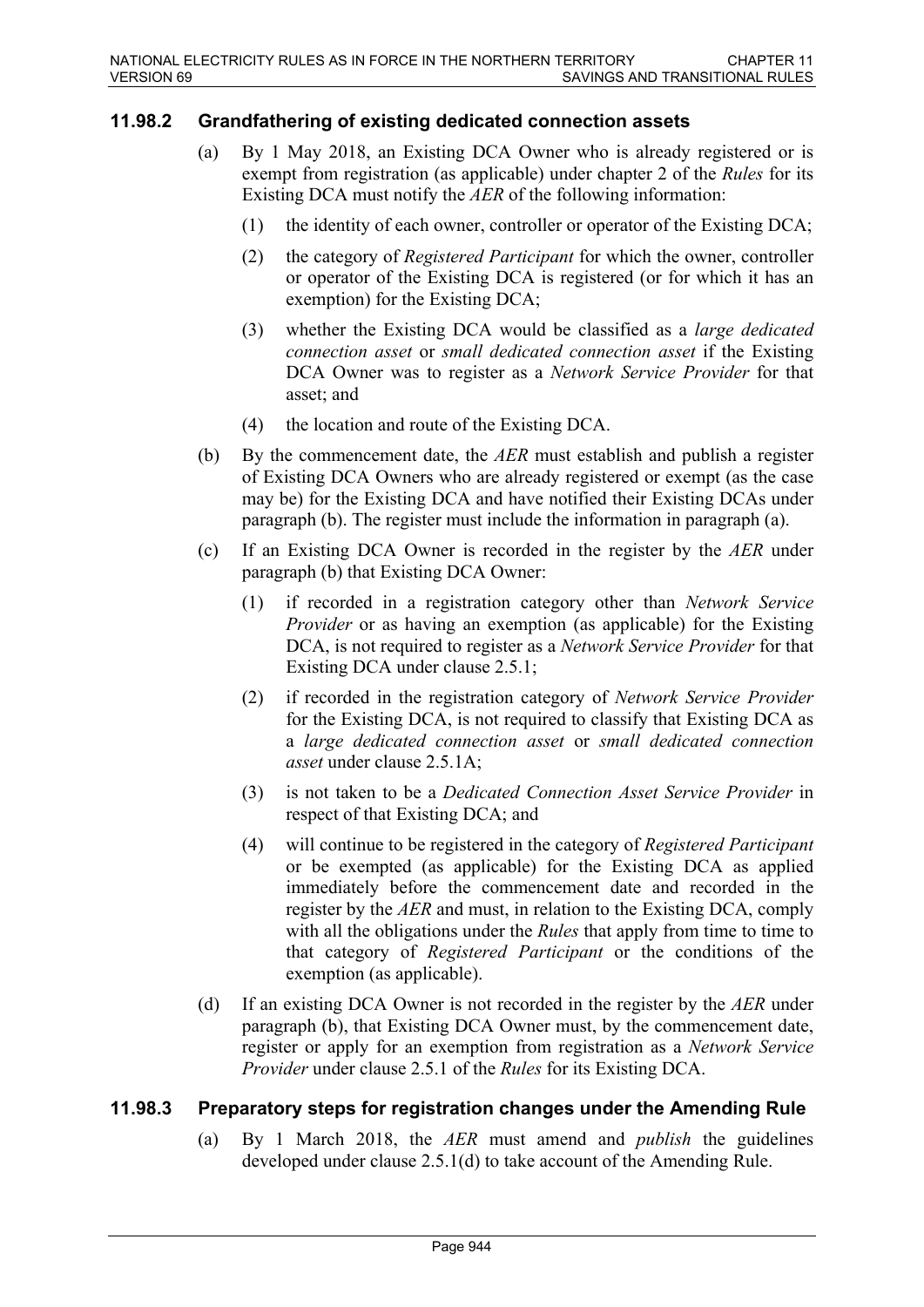- (b) If prior to the date specified in paragraph (a) and for the purposes of developing changes to the guidelines referred to in paragraph (a) in anticipation of the Amending Rule, the *AER* undertook a consultation or steps equivalent to that as required in the *Rules consultation procedures*, then that consultation or steps is taken to satisfy the equivalent consultation or step under the *Rules consultation procedures*.
- (c) By 1 April 2018, *AEMO* must develop an application form for registration of *Network Service Providers* that takes account of the Amending Rule.

### **11.98.4 Participant fees for Dedicated Connection Asset Service Providers**

*AEMO* may charge *Dedicated Connection Asset Service Providers* fees from the *Dedicated Connection Asset Service Provider's* date of registration without amending the structure of the *Participant fees* developed under rule 2.11 prior to the commencement date.

#### **11.98.5 Existing Connection Agreements**

- (a) Subject to paragraph (b), the Amending Rule is neither intended to have, nor is it to be read or construed as having, the effect of:
	- (1) altering any of the terms of an Existing Connection Agreement (including the location of a *connection point*);
	- (2) altering the contractual rights or obligations of any of the parties under an Existing Connection Agreement as between those parties; or
	- (3) relieving the parties under any such Existing Connection Agreement of their contractual obligations under such an agreement.
- (b) If a *Transmission Network User* under an Existing Connection Agreement requests an amendment to that Existing Connection Agreement after the commencement date for the purposes of altering a *connection service* provided under that agreement, then the *Rules* as amended by the Amending Rule apply to that request.
- (c) The Amending Rule is neither intended to have, nor is it to be read or construed as having, the effect of changing the application of clause 11.6.11 (if applicable) in relation to *connection services* provided under an Existing Connection Agreement.

#### **11.98.6 Connection process**

- (a) If a *connection* enquiry was made to a *Transmission Network Service Provider* by a *Connection Applicant* under clause 5.3.2 before the commencement date, the former Chapter 5 and Chapter 6A continue to apply to the *connection process* and negotiation for a *connection agreement* related to that *connection enquiry*.
- (b) Paragraph (a) does not prevent a *Connection Applicant* making a new *connection enquiry* for that *connection* after the commencement date.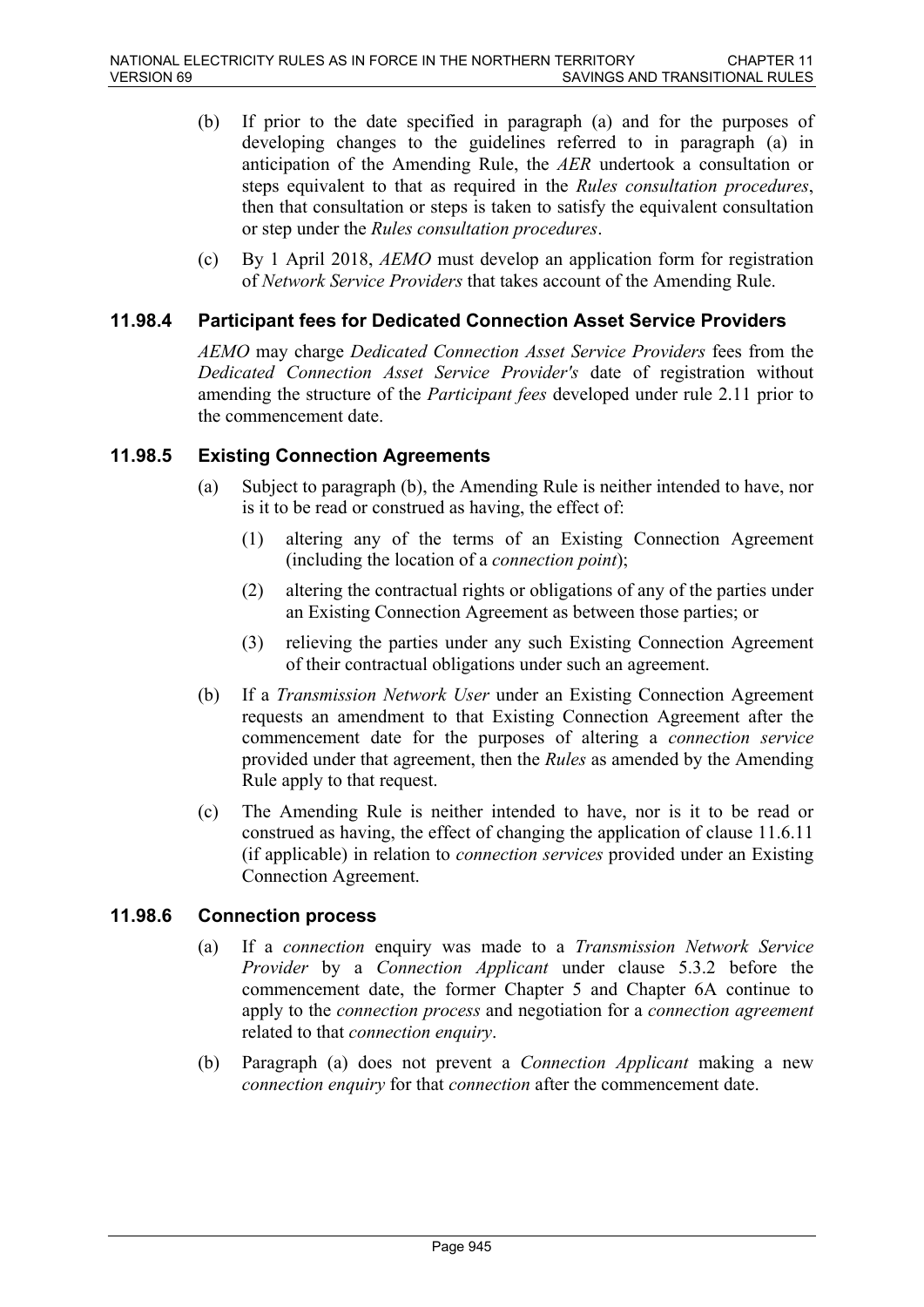## **11.98.7 Transmission Annual Planning Report**

- (a) The *AER* must develop and publish the first TAPR Guidelines required under rule 5.14B by 31 December 2017 in accordance with the *transmission consultation procedures*.
- (b) A *Transmission Network Service Provider* is not required to comply with Schedule 3 of the Amending Rule for a *Transmission Annual Planning Report* if the date by which that report is required to be *published* is within six months of the publication of the TAPR Guidelines by the *AER* under paragraph (a).

## **11.98.8 Preservation for adoptive jurisdictions**

- (a) Subject to paragraph (b), for a *declared transmission system* of an *adoptive jurisdiction*:
	- (1) former Chapter 6A continues to apply and the amendments made by the Amending Rule to Chapter 6A are of no effect;
	- (2) old rule 5.4A continues to apply and the deletion of rule 5.4A by the Amending Rule is of no effect;
	- (3) old clause 5.3.6(i) continues to apply and the deletion of clause 5.3.6(i) by the Amending Rule is of no effect; and
	- (4) new clause  $5.3AA(e)(2)$  applies as amended below:
		- (i) insert the phrase "*transmission network user access or*" before "*distribution network user access*"; and
		- (ii) insert "*transmission networks and*" before "*distribution networks*".
- (b) If a provision in former Chapter 6A, old rule 5.4A or old clause 5.3.6(i) is amended, the provision as amended continues to apply in accordance with paragraph (a).

## **Part ZZZA Replacement expenditure planning arrangements**

## **11.99 Rules consequential on the making of the National Electricity Amendment (Replacement expenditure planning arrangements) Rule 2017**

#### **11.99.1 Definitions**

For the purposes of this rule 11.99:

**affected DNSP** means each of the following *Distribution Network Service Providers*:

- (a) Energex Limited ACN 078 849 055 or any successor business; and
- (b) Ergon Energy Corporation Limited ACN 087 646 062 or any successor business.

**Amending Rule** means the National Electricity Amendment (Replacement expenditure planning arrangements) Rule 2017.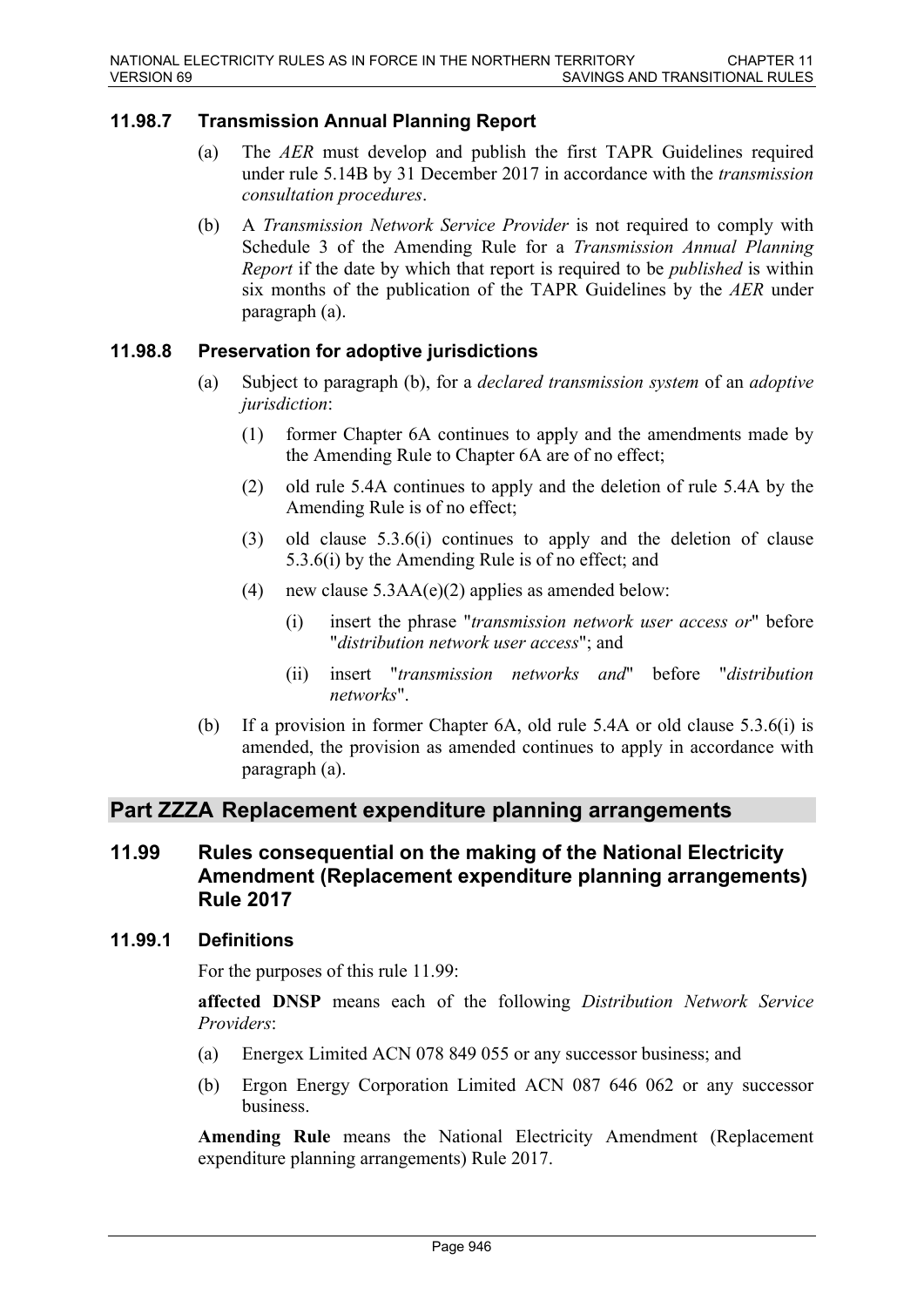**excluded project** means, in respect of a *Network Service Provider*, a project for the refurbishment or replacement of *network* assets which satisfies, on or prior to 30 January 2018, the criteria which a project needs to satisfy to be a "committed project" under:

- (a) in the case of a *RIT-D project*, the *regulatory investment test for distribution* as in force on the first commencement date; or
- (b) in the case of a *RIT-T project*, the *regulatory investment test for transmission* as in force on the first commencement date.

**first commencement date** means the date of commencement of Schedule 1 of the Amending Rule.

**old clause 5.16.3** means clause 5.16.3 of the *Rules* (and all related definitions and provisions of the *Rules* amended by the Amending Rule), the *regulatory investment test for transmission* and RIT-T application guidelines made by the *AER*, each as in force immediately prior to the first commencement date.

**old clause 5.17.3** means clause 5.17.3 of the *Rules* (and all related definitions and provisions of the *Rules* amended by the Amending Rule), the *regulatory investment test for distribution* and RIT-D application guidelines made by the *AER*, each as in force immediately prior to the first commencement date.

**old schedule 5.8** means schedule 5.8 of the *Rules* (and all related definitions and provisions of the *Rules* amended by the Amending Rule) as in force immediately prior to the first commencement date.

**RIT-D application guidelines** means the guidelines developed and *published* by the *AER* in accordance with clause 5.17.2 as in force from time to time.

**RIT-T application guidelines** means the guidelines developed and *published* by the *AER* in accordance with clause 5.16.2 as in force from time to time.

**RIT documentation** means each of:

- (a) the *regulatory investment test for transmission*;
- (b) the *regulatory investment test for distribution*;
- (c) the RIT-T application guidelines; and
- (d) the RIT-D application guidelines.

**second commencement date** means the date of commencement of Schedule 2 of the Amending Rule.

**Victorian bushfire mitigation project** means a *RIT-D project* for the refurbishment or replacement of *network* assets by a Victorian DNSP in order to meet its obligations under clause 7(1)(ha)(i) and (3)(a)(ii) of the *Electricity Safety (Bushfire Mitigation) Regulations 2013 (VIC)*, as in force immediately prior to the first commencement date.

**Victorian DNSP** means a DNSP for a *distribution network* situated wholly or partly within Victoria.

## **11.99.3 Transitional arrangements for affected DNSPs**

On and from the first commencement date until, but not including, 1 January 2018, old schedule 5.8 continues to apply to affected DNSPs.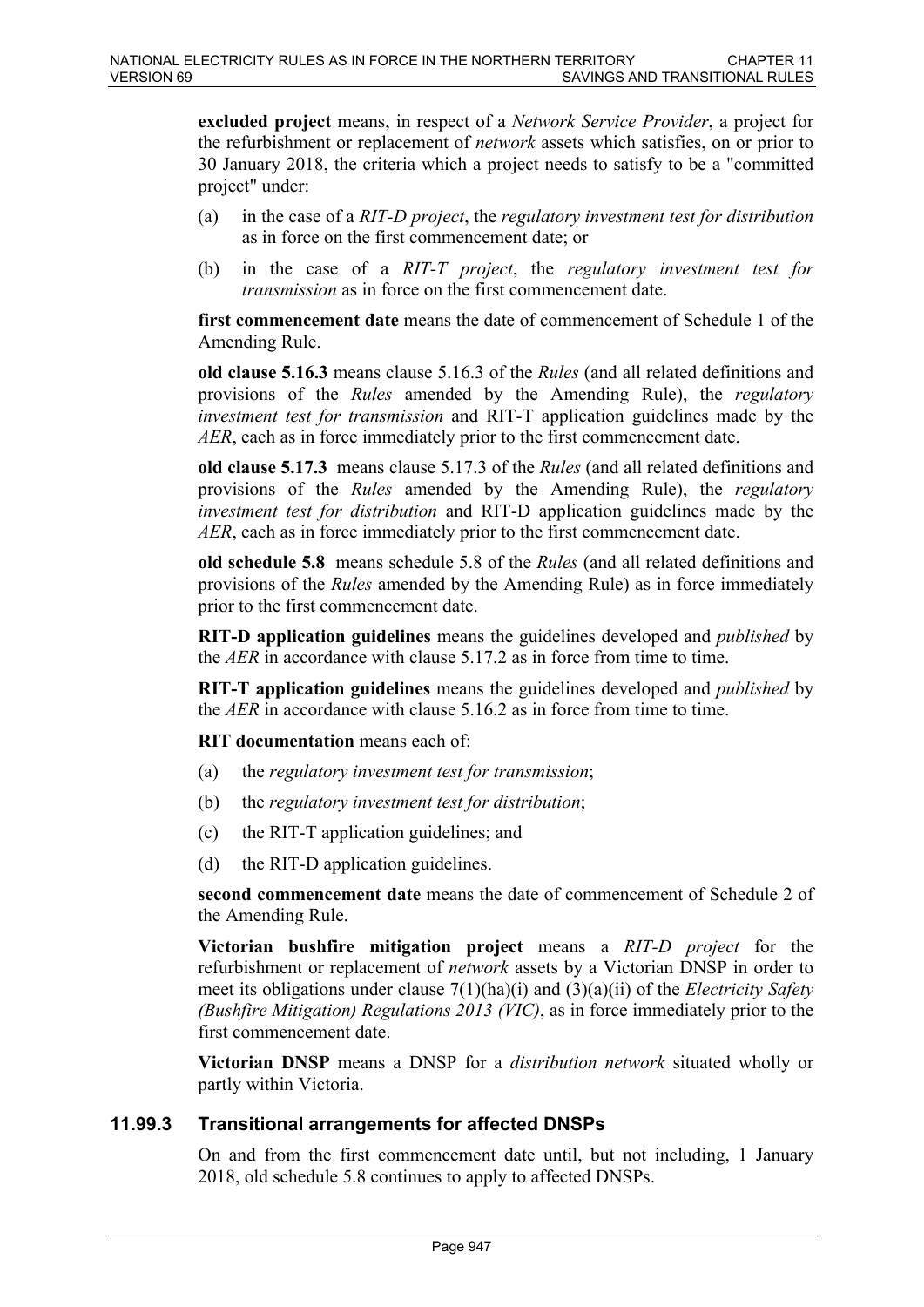### **11.99.4 Amendments to RIT documentation**

- (a) By no later than 18 September 2017, the *AER* must amend and *publish* the RIT documentation to take into account the Amending Rule.
- (b) In making the amendments to the RIT documentation required under paragraph (a), the *AER*:
	- (1) must only make amendments to the RIT Documentation to the extent required to take into account the Amending Rule;
	- (2) is not required to comply with the *transmission consultation procedures* or the *distribution consultation procedures* (as the case may be); and
	- (3) must consult with *Network Service Providers* and any other persons that the *AER* considers appropriate.

#### **11.99.5 Transitional arrangements relating to excluded projects**

- (a) Each *Network Service Provider* must publish and maintain on its website a list of its excluded projects, which must include:
	- (1) the project name;
	- (2) a brief description of the project; and
	- (3) the scheduled completion date,

on and from the second commencement date until completion of its excluded projects.

- (b) In respect of each *Network Service Provider*:
	- (1) old clause 5.16.3 continues to apply to excluded projects that are RIT-T projects for a replacement of *network* assets (and are not intended to *augment* the *transmission network*); and
	- (2) old clause 5.17.3 continues to apply to excluded projects that are RIT-D projects for refurbishment or replacement of *network* assets (and are not intended to *augment* a *network*).

### **11.99.6 Transitional arrangements relating to Victorian bushfire mitigation projects**

- (a) Where a Victorian DNSP has Victorian bushfire mitigation projects, it must publish and maintain on its website a list of Victorian bushfire mitigation projects, which must include:
	- (1) the project name;
	- (2) a brief description of the project; and
	- (3) the scheduled completion date,

on and from the second commencement date until completion of its Victorian bushfire mitigation projects.

(b) In respect of each Victorian DNSP old clause 5.17.3 continues to apply to each Victorian Bushfire mitigation project.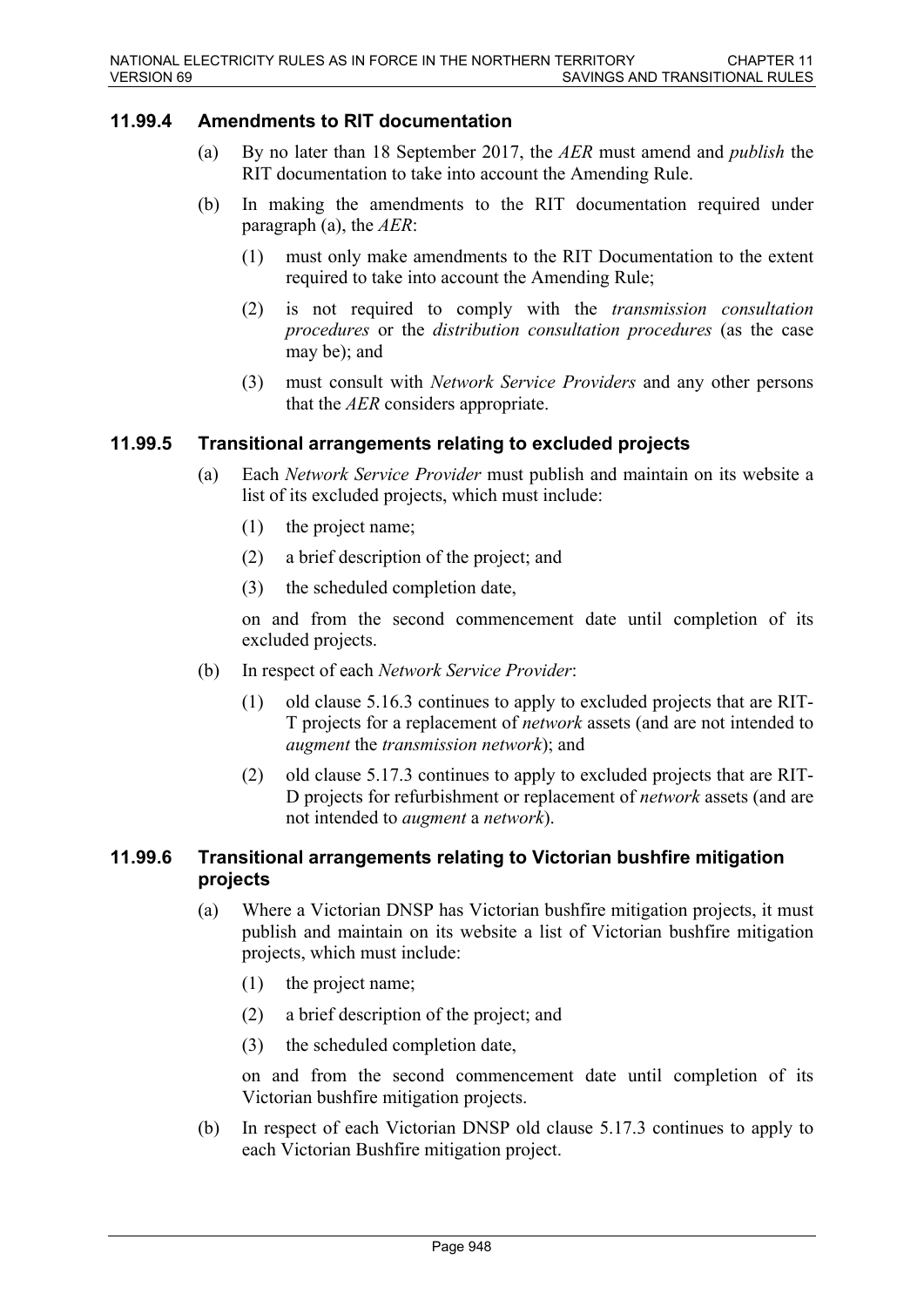## **11.99.7 Transitional arrangements relating to review of costs thresholds**

- (a) Clause  $5.15.3(a)(1)$  of Chapter 5 applies for the purposes of clause 5.15.3(b)(1A) as if the words "July 2009" were omitted and substituted with the words "18 July 2017".
- (b) Clause  $5.15.3(c)(3)$  of Chapter 5 applies for the purposes of clause 5.15.3(d)(4A) as if the words "1 January 2013" were omitted and substituted with the words "18 July 2017".

## **Part ZZZB Managing the rate of change of power system frequency**

## **11.100 Rules consequential on the making of the National Electricity Amendment (Managing the rate of change of power system frequency) Rule 2017**

#### **11.100.1 Definitions**

(a) In this rule 11.100:

**Amending Rule** means the *National Electricity Amendment (Managing the rate of change of power system frequency) Rule 2017*.

**commencement date** means the date of commencement of Schedules 1 to 7 of the Amending Rule.

**inertia-related NSCAS gap** means an *NSCAS gap* that is a shortfall in the level of inertia typically provided in a *region* (having regard to typical patterns of *dispatched generation* in *central dispatch*) compared to the minimum level of inertia required to operate the *region* in a *secure operating state* when it is *islanded*.

**new Chapter 10** means Chapter 10 as amended by the Amending Rule.

**new clause 3.9.7** means clause 3.9.7 of the *Rules* as will be in force immediately after the commencement date.

**new clause 4.4.4** means clause 4.4.4 of the *Rules* as will be in force immediately after the commencement date.

**new clause 4.4.9C** means clause 4.4.9C of the *Rules* as will be in force immediately after the commencement date.

**new clause 5.16.3** means clause 5.16.3 of the *Rules* as will be in force immediately after the commencement date.

**new clause 5.20.1(a)(3)** means clause 5.20.1(a)(3) of the *Rules* as will be in force immediately after the commencement date.

**new clause 5.20.7(a)** means clause 5.20.7(a) of the *Rules* as will be in force immediately after the commencement date.

**new clause 5.20B.2(a)** means clause 5.20B.2(a) of the *Rules* as will be in force immediately after the commencement date.

**new clause 5.20B.3(a)** means clause 5.20B.3(a) of the *Rules* as will be in force immediately after the commencement date.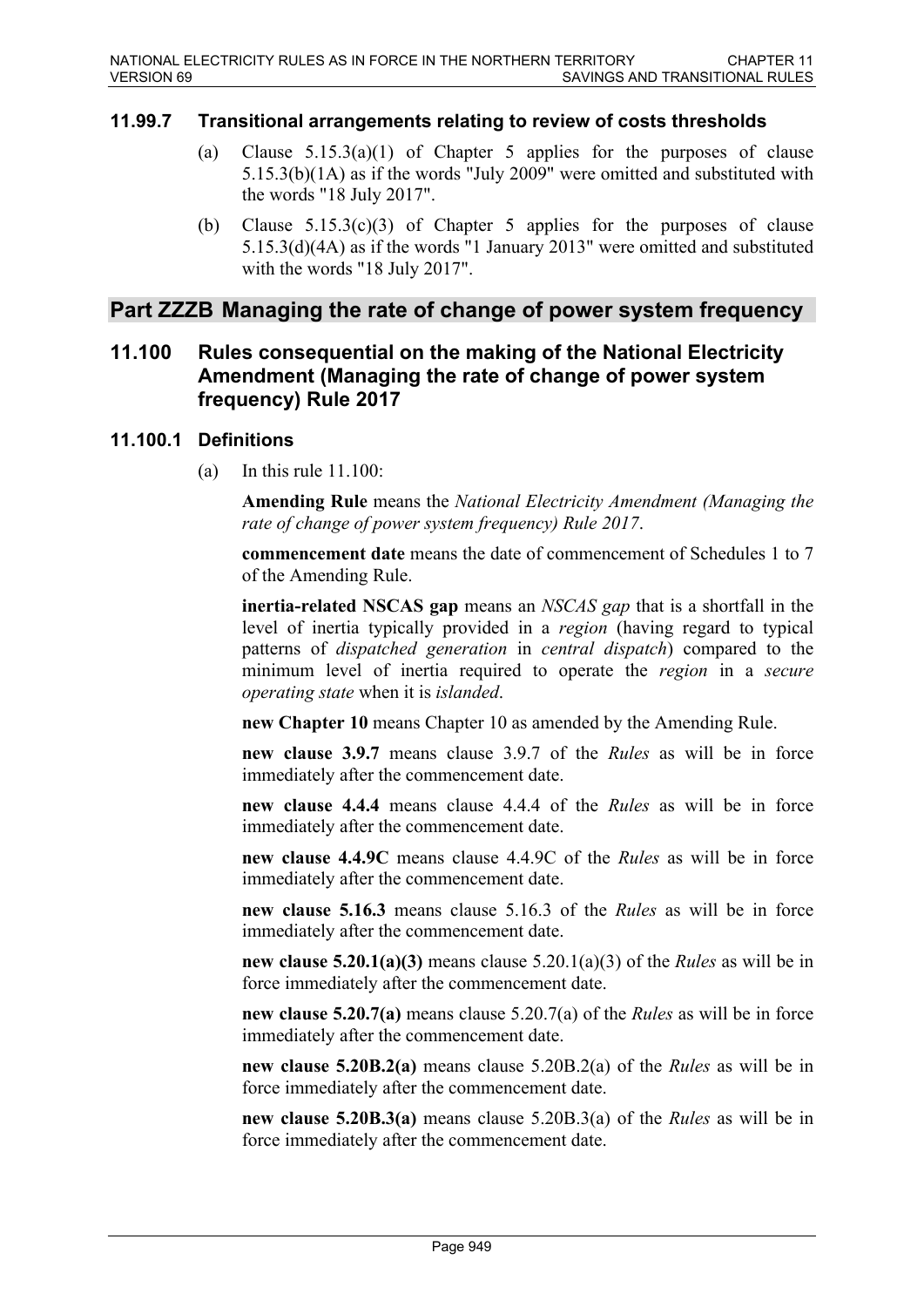**new clause 5.20B.3(c)** means clause 5.20B.3(c) of the *Rules* as will be in force immediately after the commencement date.

**new clause 5.20B.4(b)** means clause 5.20B.4(a) of the *Rules* as will be in force immediately after the commencement date.

**new clause 5.20B.4(h)** means clause 5.20B.4(h) of the *Rules* as will be in force immediately after the commencement date.

**new clause 5.20B.4(i)** means clause 5.20B.4(i) of the *Rules* as will be in force immediately after the commencement date.

**new clause 6A.7.3(a1)** means clause 6A.7.3(a1) of the *Rules* as will be in force immediately after the commencement date.

**new rule 5.20B** means rule 5.20B of the *Rules* as will be in force immediately after the commencement date.

**NSCAS transition period** means the period after the date this schedule commences and before the commencement date.

(b) Italicised terms used in this rule 11.100 (other than *NSCAS gap* and *NSCAS need*) have the same meaning as in new Chapter 10.

## **11.100.2 Inertia sub-networks**

On the date this schedule commences, *AEMO* is taken to have determined *inertia sub-networks* having the same boundaries as the boundaries of each *region* on that date.

#### **11.100.3 Inertia requirements methodology**

- (a) By 30 June 2018, *AEMO* must develop and *publish* a methodology setting out the process *AEMO* will use to determine the *inertia requirements* for each *inertia sub-network*. The methodology must provide for *AEMO* to take into account the matters listed in new clause 5.20.7(a) in determining the *inertia requirements* for each *inertia sub-network*.
- (b) *AEMO* must include an explanation of the differences between the methodology determined under paragraph (a) and the first *inertia requirements methodology* published in accordance with new clause  $5.20.1(a)(3)$ .

#### **11.100.4 Inertia requirements**

- (a) *AEMO* must make a determination of the *inertia requirements* for all *inertia sub-networks* under new clause 5.20B.2(a) and make the assessments required under new clause 5.20B.3(a) by 30 June 2018, applying the methodology determined under clause 11.100.3(a) as if it were an *inertia requirements methodology*.
- (b) If *AEMO* assesses that there is or is likely to be an *inertia shortfall* in any*inertia sub-network* in its assessment carried out in accordance with paragraph (a), *AEMO* must as soon as practicable after making that assessment *publish* and give to the *Inertia Service Provider* for the *inertia sub-network* a notice of that assessment that includes *AEMO's* specification of the date by which the *Inertia Service Provider* must ensure the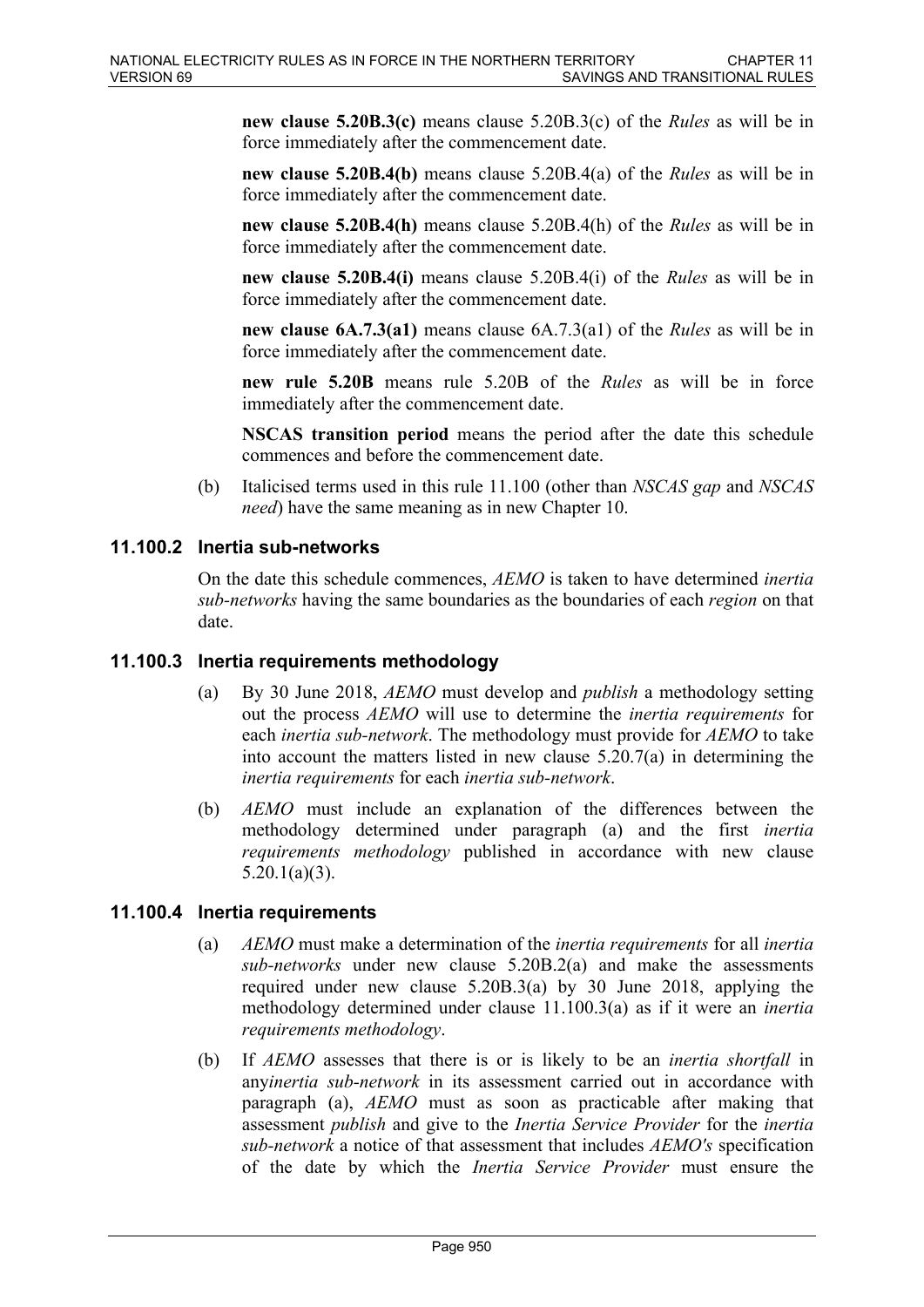availability of *inertia network services* in accordance with new clause 5.20B.4(b), which must not be earlier than 1 July 2019 unless an earlier date is agreed with the *Inertia Service Provider*.

- (c) An *Inertia Service Provider* given a notice under paragraph (b) must make *inertia network services* available in accordance with new clause 5.20B.4(b) and otherwise comply with new rule 5.20B as if the notice had been given under new clause 5.20B.3(c).
- (d) If an *Inertia Service Provider* is given a notice under paragraph (b) later than 30 April 2017, it is not required to include the information referred to in new clauses 5.20B.4(h) and (i) in its *Transmission Annual Planning Report* due to be published by 30 June 2018, but the information must be included in its next *Transmission Annual Planning Report*.
- (e) where an *Inertia Service Provider* is given a notice under paragraph (b), clause 5.16.3 regarding the *regulatory investment test for transmission*, clause 6A.7.3(a1) regarding *pass through events* and the related definitions apply in relation to *inertia network services* and *inertia support activities* made available in response to the notice as if they were new clause 5.16.3, new clause 6A.7.3(a1) and the related definitions in new Chapter 10.

## **11.100.5 NSCAS not to be used to meet an inertia shortfall after 1 July 2019**

- (a) Paragraphs (b) and (c) do not apply in respect of a inertia-related NSCAS gap declared on or before 19 September 2017.
- (b) In the NSCAS transition period, *AEMO* must not, in respect of any period after 1 July 2019, acquire *NSCAS* to meet an *NSCAS gap* in relation to a requirement for a service that is both an *NSCAS need* and is also capable of being made available as an *inertia network service* to address an *inertia shortfall* through the arrangements in new rule 5.20B.
- (c) In the NSCAS transition period, a *Transmission Network Service Provider* must not, in respect of any period after 1 July 2019, put in place arrangements referred to in rule 3.11.3(b) to meet an *NSCAS gap* referred to in paragraph (a).

## **11.100.6 Inertia network services may be used to meet an NSCAS gap declared in the NSCAS transition period**

- (a) If, in the NSCAS transition period, *AEMO* declares an inertia-related NSCAS gap in respect of a period starting within 12 months of the declaration being made, a *Transmission Network Service Provider* given a request under clause 3.11.3 in relation to the inertia-related NSCAS gap may by notice to *AEMO* elect to treat the declaration of that inertia-related NSCAS gap as if it were a notice of an *inertia shortfall* under new clause 5.20B.3(c).
- (b) If, in the NSCAS transition period, *AEMO* declares an inertia-related NSCAS gap in respect of a period starting 12 months or more after the declaration is made, a *Transmission Network Service Provider* given a request under clause 3.11.3 in relation to the inertia-related NSCAS gap must treat the declaration of that inertia-related NSCAS gap as if it were a notice of an *inertia shortfall* under new clause 5.20B.3(c).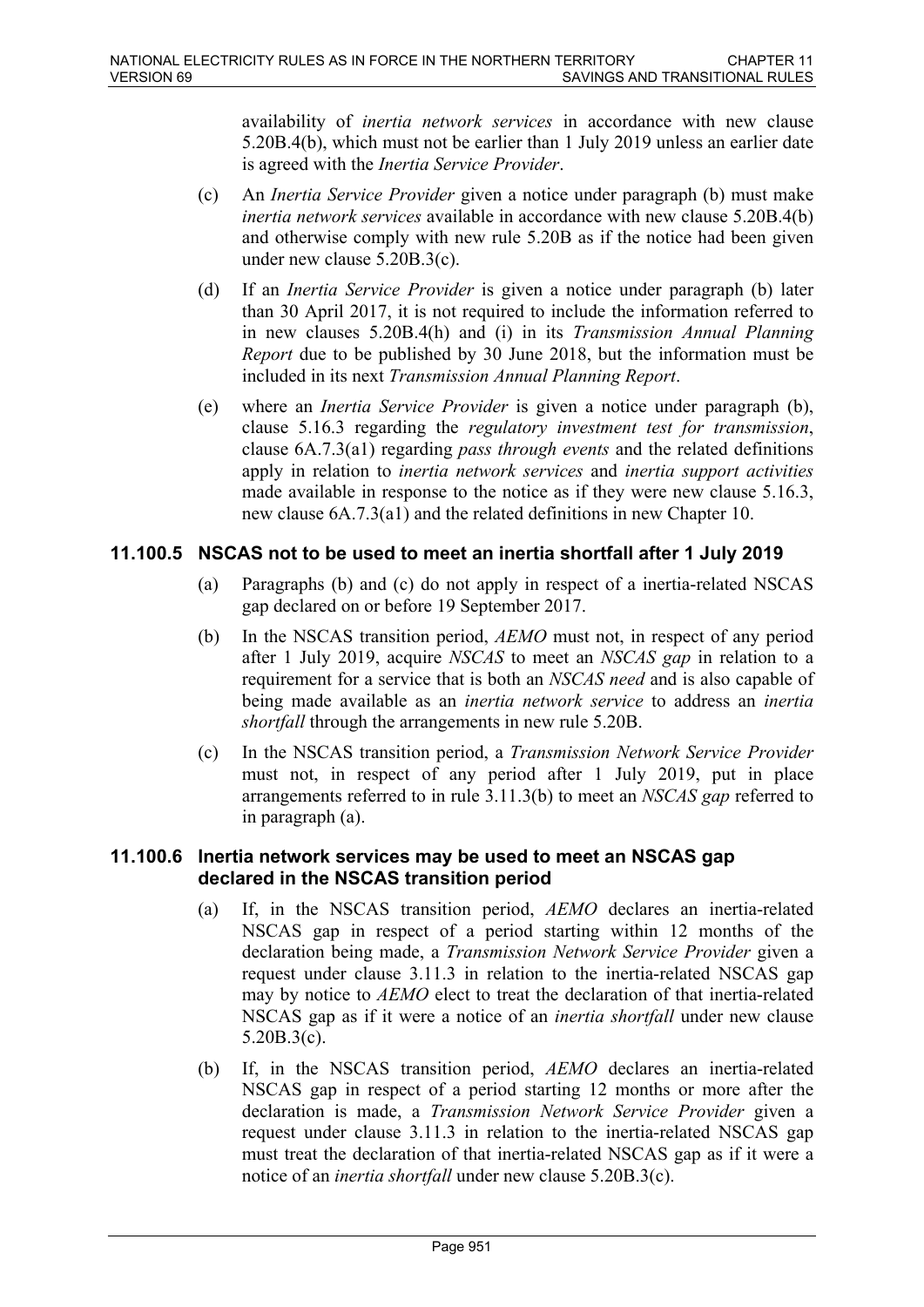- (c) Where in accordance with paragraph (a) or (b) a *Transmission Network Service Provider* elects or is required to treat a declaration of an inertiarelated NSCAS gap as if it were notice of an *inertia shortfall* under new clause 5.20B.3(c):
	- (1) the *Transmission Network Service Provider* must make *inertia network services* available in accordance with new clause 5.20B.4(b);
	- (2) *AEMO* and the *Transmission Network Service Provider* must otherwise comply with new rule 5.20B as if the notice had been given under new clause 5.20B.3(c); and
	- (3) clause 5.16.3 regarding the *regulatory investment test for transmission*, clause 6A.7.3(a1) regarding *pass through events* and the related definitions apply in relation to *inertia network services* made available in response to the notice as if they were new clause 5.16.3, new clause 6A.7.3(a1) and the related definitions in new Chapter 10.

## **11.100.7 Inertia network services made available before the commencement date**

If a *Transmission Network Service Provider* makes *inertia network services* available under this rule 11.100 in the NSCAS transition period, new clause 3.9.7, new clause 4.4.4, new clause 4.4.9C and the related definitions in new Chapter 10 apply in respect of those *inertia network services* as if those provisions had commenced on the date the *inertia network services* were first made available and (in the case of *inertia network services* provided under clause 11.100.6) as if *AEMO* had determined a *secure operating level of inertia* for the *region* equal to the minimum level of *inertia* determined in the declaration of the inertia-related NSCAS gap.

## **Part ZZZC Managing power system fault levels**

## **11.101 Rules consequential on the making of the National Electricity Amendment (Managing power system fault levels) Rule 2017**

## **11.101.1 Definitions**

(a) In this rule  $11.101$ :

**Amending Rule** means the *National Electricity Amendment (Managing power system fault levels) Rule 2017*.

**commencement date** means the date of commencement of Schedules 4,5,6,7,8 and 9 of the Amending Rule.

**new Chapter 10** means Chapter 10 as amended by the Amending Rule.

**new clause 3.9.7** means clause 3.9.7 of the *Rules* as will be in force immediately after the commencement date.

**new clause 4.4.4** means clause 4.4.4 of the *Rules* as will be in force immediately after the commencement date.

**new clause 4.4.9C** means clause 4.4.9C of the *Rules* as will be in force immediately after the commencement date.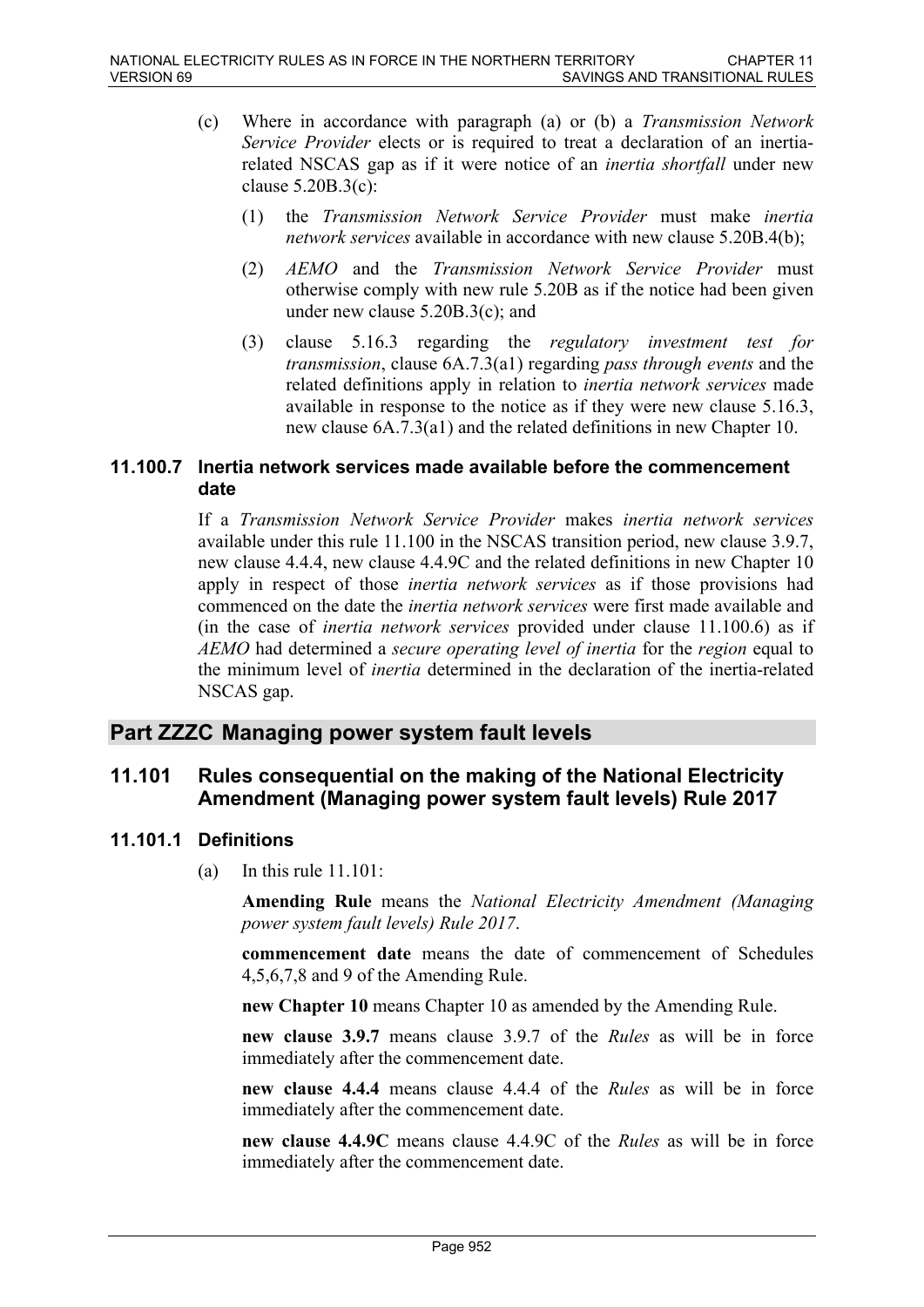**new clause 4.6.6** means clause 4.6.6 of the *Rules* as will be in force immediately after the Schedule 1 to 3 commencement date.

**new clause 5.16.3** means clause 5.16.3 of the *Rules* as will be in force immediately after the commencement date.

**new clause 5.20.1(a)(3)** means clause 5.20.1(a)(3) of the *Rules* as will be in force immediately after the commencement date.

**new clause 5.20.7(b)** means clause 5.20.7(b) of the *Rules* as will be in force immediately after the commencement date.

**new clause 5.20C.1(a)** means clause 5.20C.1(a) of the *Rules* as will be in force immediately after the commencement date.

**new clause 5.20C.2(a)** means clause 5.20C.2(a) of the *Rules* as will be in force immediately after the commencement date.

**new clause 5.20C.2(c)** means clause 5.20C.2(c) of the *Rules* as will be in force immediately after the commencement date.

**new clause 5.20C.3(b)** means clause 5.20C.3(b) of the *Rules* as will be in force immediately after the commencement date.

**new clause 5.20C.3(f)** means clause 5.20C.3(f) of the *Rules* as will be in force immediately after the commencement date.

**new clause 5.20C.3(g)** means clause 5.20C.3(g) of the *Rules* as will be in force immediately after the commencement date.

**new clause 6A.7.3(a1)** means clause 6A.7.3(a1) of the *Rules* as will be in force immediately after the commencement date.

**new rule 5.20C** means rule 5.20C of the *Rules* as will be in force immediately after the commencement date.

**Schedule 1 to 3 commencement date** means the date of commencement of Schedules 1 to 3 of the Amending Rule.

**system strength-related NSCAS gap** means an *NSCAS gap* that is a shortfall in the *three phase fault level* typically provided at a *fault level node* in a *region* (having regard to typical patterns of *dispatched generation* in *central dispatch*) compared to the minimum *three phase fault level* that *AEMO* reasonably considers is required to maintain the *power system* in a *secure operating state*.

**NSCAS transition period** means the period after the date this schedule commences and before the commencement date.

(b) Italicised terms used in this rule 11.101 (other than *NSCAS gap* and *NSCAS need*) have the same meaning as in new Chapter 10.

## **11.101.2 System strength impact assessment guidelines**

- (a) *AEMO* must make and *publish* interim *system strength impact assessment guidelines* by 17 November 2017 to apply until the *system strength impact assessment guidelines* are made and published under paragraph (c).
- (b) *AEMO* is not required to comply with the *Rules consultation procedure* when making the interim guidelines under paragraph (a).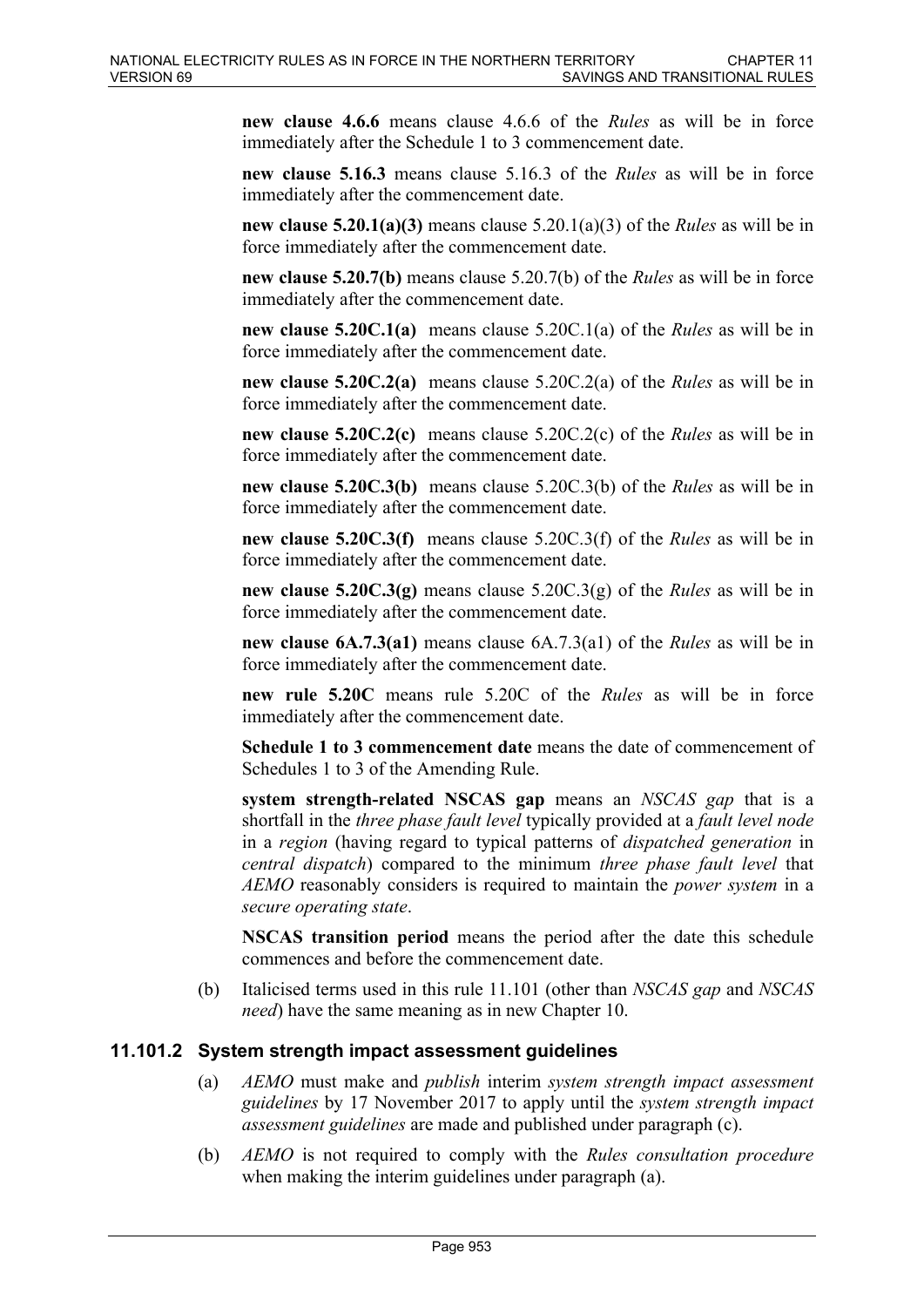(c) *AEMO* must make and *publish system strength impact assessment guidelines* under new clause 4.6.6 by 1 July 2018 and in doing so must comply with the *Rules consultation procedures*.

## **11.101.3 System strength requirements methodology**

- (a) By 30 June 2018, *AEMO* must determine and *publish* a methodology setting out the process *AEMO* will use to determine the *system strength requirements* for each *region*. The methodology must provide for *AEMO* to take into account the matters listed in new clause 5.20.7(b) in determining the *system strength requirements*.
- (b) *AEMO* must include an explanation of the differences between the methodology determined under paragraph (a) and the first *system strength requirements methodology* published in accordance with new clause  $5.20.1(a)(3)$ .

## **11.101.4 System strength requirements**

- (a) *AEMO* must make a determination of the *system strength requirements* for each *region* under new clause 5.20C.1(a) and make the assessments required under new clause  $5.20C.2(a)$  by 30 June 2018 applying the methodology determined under clause 11.101.3(a) as if it were a *system strength requirements methodology*.
- (b) If *AEMO* assesses that there is or is likely to be a *fault level shortfall* in a *region* in its assessment carried out in accordance with paragraph (a), *AEMO* must as soon as practicable after making that assessment *publish* and give to the *System Strength Service Provider* for the *region* a notice of that assessment that includes *AEMO*'s specification of:
	- (1) the extent of the *fault level shortfall*; and
	- (2) the date by which the *System Strength Service Provider* must ensure the availability of *system strength services* in accordance with clause 5.20C.3(b), which must not be earlier than 1 July 2019 unless an earlier date is agreed with the *System Strength Service Provider*.
- (c) A *System Strength Service Provider* given a notice under paragraph (b) must make *system strength services* available in accordance with new clause 5.20C.3(b) and otherwise comply with new rule 5.20C as if the notice had been given under new clause 5.20C.2(c).
- (d) If a *System Strength Service Provider* is given notice under paragraph (b) later than 30 April 2017, it is not required to include the information referred to in new clauses 5.20C.3(f) and (g) in its *Transmission Annual Planning Report* due to be published by 30 June 2018, but the information must be included in its next *Transmission Annual Planning Report*.
- (e) Where a *System Strength Service Provider* is given a notice under paragraph (b), clause 5.16.3 regarding the *regulatory investment test for transmission*, clause 6A.7.3(a1) regarding *pass through events* and the related definitions apply in relation to *system strength services* made available in response to the notice as if they were new clause 5.16.3, new clause 6A.7.3(a1) and the related definitions in new Chapter 10.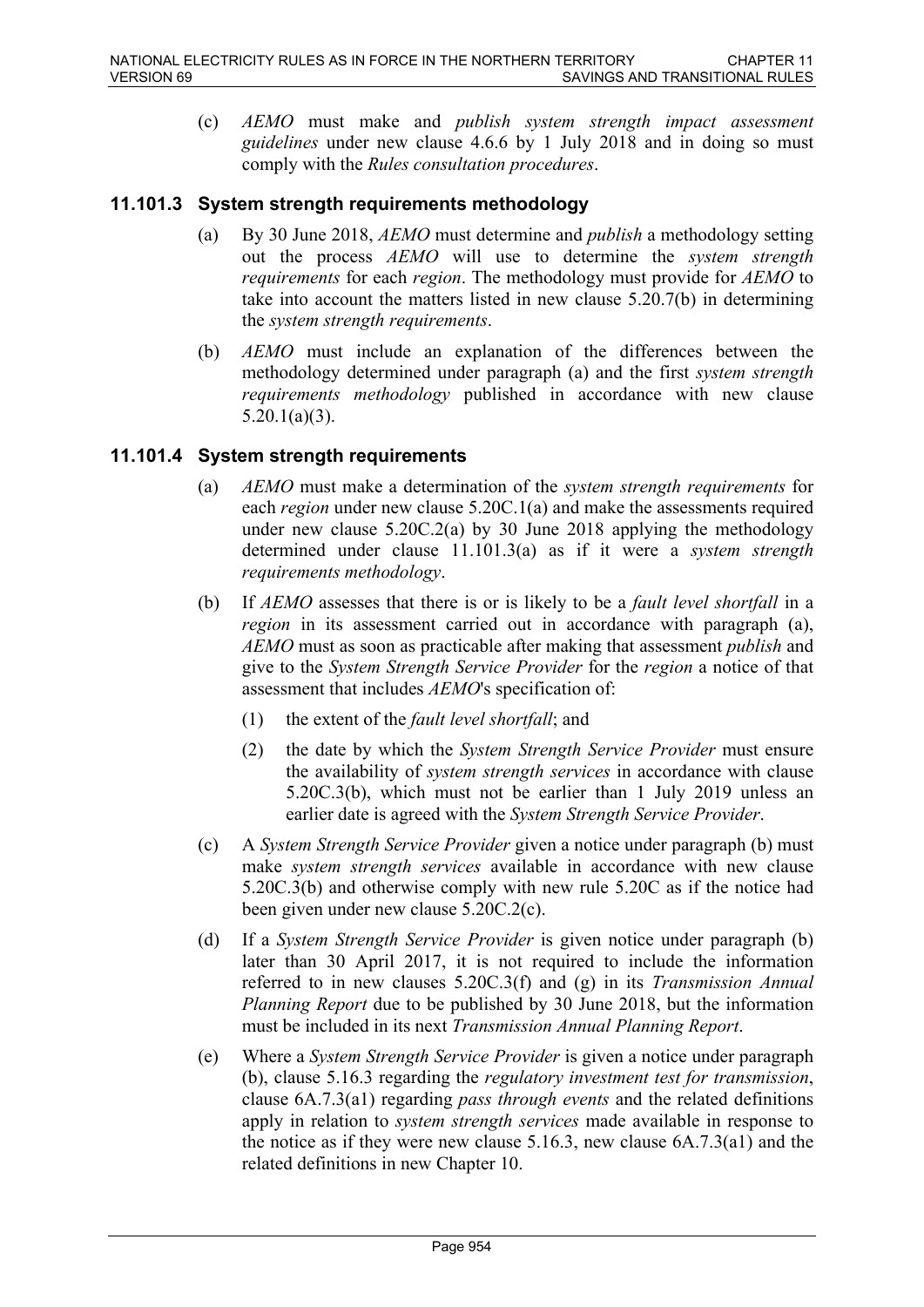## **11.101.5 NSCAS not to be used to meet a fault level shortfall after 1 July 2019**

- (a) Paragraphs (b) and (c) do not apply in respect of a system strength-related NSCAS gap declared on or before 19 September 2017.
- (b) In the NSCAS transition period, *AEMO* must not, in respect of any period after 1 July 2019, acquire *NSCAS* to meet an *NSCAS gap* in relation to a requirement for a service that is both an *NSCAS need* and is also capable of being made available as a *system strength service* to address a *fault level shortfall* through the arrangements in new rule 5.20C.
- (c) In the NSCAS transition period, a *Transmission Network Service Provider* must not, in respect of any period after 1 July 2019, put in place arrangements referred to in rule 3.11.3(b) to meet an *NSCAS gap* referred to in paragraph (a).

#### **11.101.6 System strength services may be used to meet an NSCAS gap declared in the NSCAS transition period**

- (a) If, in the NSCAS transition period, *AEMO* declares a system strengthrelated NSCAS gap in respect of a period starting within 12 months of the declaration being made, a *Transmission Network Service Provider* given a request under clause 3.11.3 in relation to the system strength-related NSCAS gap may by notice to *AEMO* elect to treat the declaration of that system strength-related NSCAS gap as if it were a notice of a *fault level shortfall* under new clause 5.20C.2(c).
- (b) If, in the NSCAS transition period, *AEMO* declares a system strengthrelated NSCAS gap in respect of a period starting 12 months or more after the declaration is made, a *Transmission Network Service Provider* given a request under clause 3.11.3 in relation to the system strength-related NSCAS gap must treat the declaration of that system strength-related NSCAS gap as if it were a notice of a *fault level shortfall* under new clause 5.20C.2(c).
- (c) Where in accordance with paragraph (a) or (b) a *Transmission Network Service Provider* elects or is required to treat a declaration of a system strength-related NSCAS gap as if it were notice of a *fault level shortfall* under new clause 5.20C.2(c):
	- (1) the *Transmission Network Service Provider* must make *system strength services* available in accordance with new clause 5.20C.3(b);
	- (2) *AEMO* and *Transmission Network Service Provider* must otherwise comply with new rule 5.20C as if the notice had been given under new clause  $5.20C.2(c)$ ; and
	- (3) clause 5.16.3 regarding the *regulatory investment test for transmission*, clause 6A.7.3(a1) regarding *pass through events* and the related definitions apply in relation to *system strength services* made available in response to the notice as if they were new clause 5.16.3, new clause 6A.7.3(a1) and the related definitions in new Chapter 10.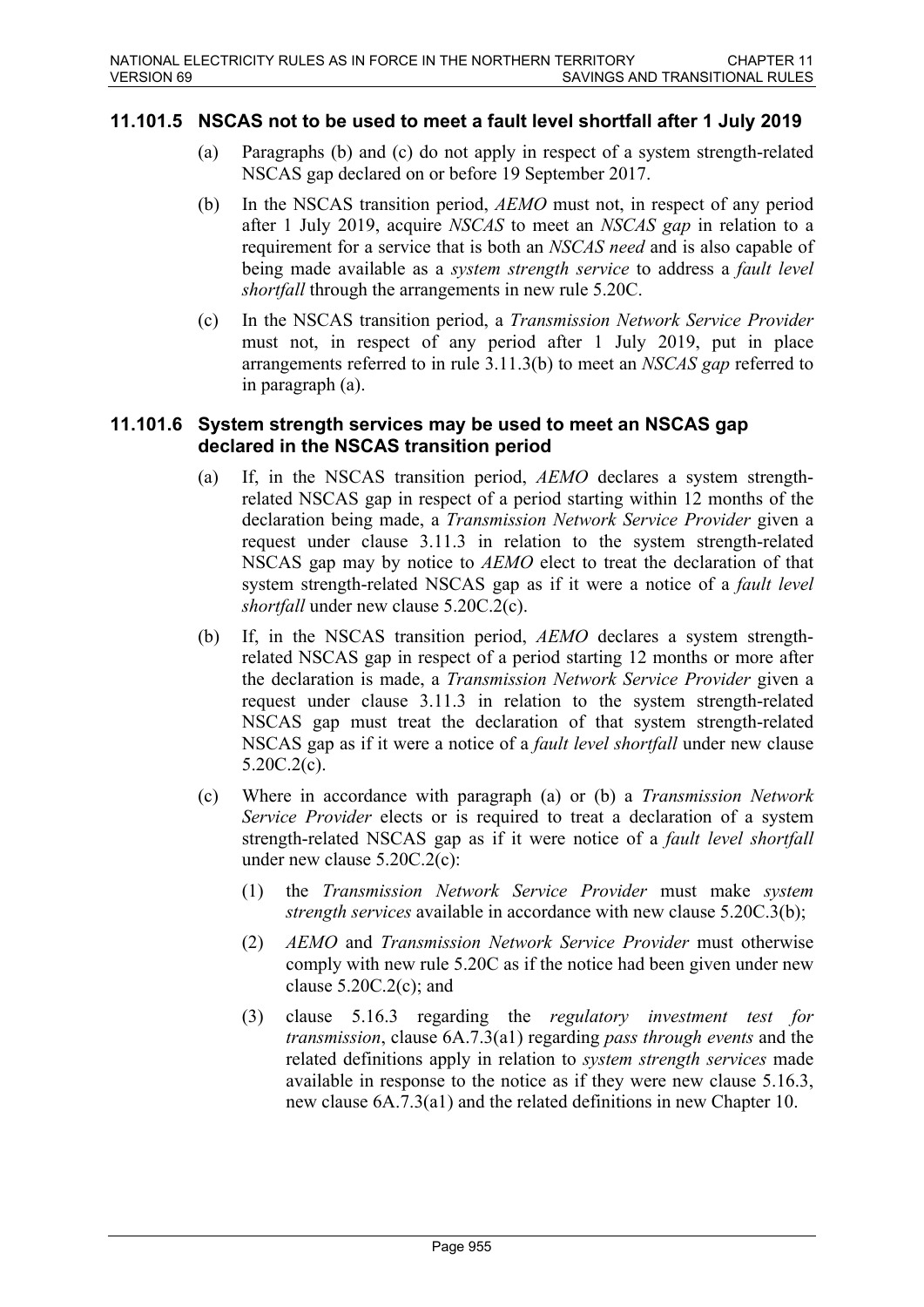### **11.101.7 Withdrawal of a system strength-related NSCAS gap already declared**

- (a) This clause applies if, on or before 19 September 2017, *AEMO* has declared a system strength-related NSCAS gap.
- (b) If this clause applies, *AEMO* may by notice *published* under this clause withdraw the declaration of the system strength-related NSCAS gap referred to in paragraph (a).
- (c) If *AEMO* withdraws a declaration under paragraph (b), *AEMO* may make a new declaration of the system strength-related NSCAS gap by notice *published* under this clause and clause 11.101.6 will apply to that new declaration.

#### **11.101.8 System strength services made available before the commencement date**

If a *Transmission Network Service Provider* makes *system strength services* available under this rule 11.101 in the NSCAS transition period, new clause 3.9.7, new clause 4.4.4, new clause 4.4.9C and the related definitions in new Chapter 10 apply in respect of those *system strength services* as if those provisions had commenced on the date the *system strength services* were first made available and (in the case of *system strength services* provided under clause 11.101.6) as if *AEMO* had determined a *fault level shortfall* in the system strength-related NSCAS gap.

## **Part ZZZD Generating System Model Guidelines**

## **11.102 Making of Power System Model Guidelines**

(a) By 1 July 2018, *AEMO* must develop and *publish* the *Power System Model Guidelines*, the *Power System Design Data Sheet*, and the *Power System Setting Data Sheet* to take account of the National Electricity Amendment (Generating system model guidelines) Rule 2017 No. 11.

## **Part ZZZE Five Minute Settlement**

**11.103 Rules consequential on the making of the National Electricity Amendment (Five Minute Settlement) Rule 2017 and the National Electricity Amendment (Delayed implementation of five minute and global settlement) Rule 2020**

#### **11.103.1 Definitions**

For the purposes of this rule 11.103:

**Amending Rule** means the National Electricity Amendment (Five Minute Settlement) Rule 2017.

**commencement date** means 1 October 2021.

**Excluded metering installations** means:

- (a) types 1,2,3 and 7 *metering installations*; and
- (b) the *metering installations* referred to in new clause 7.8.2(b1).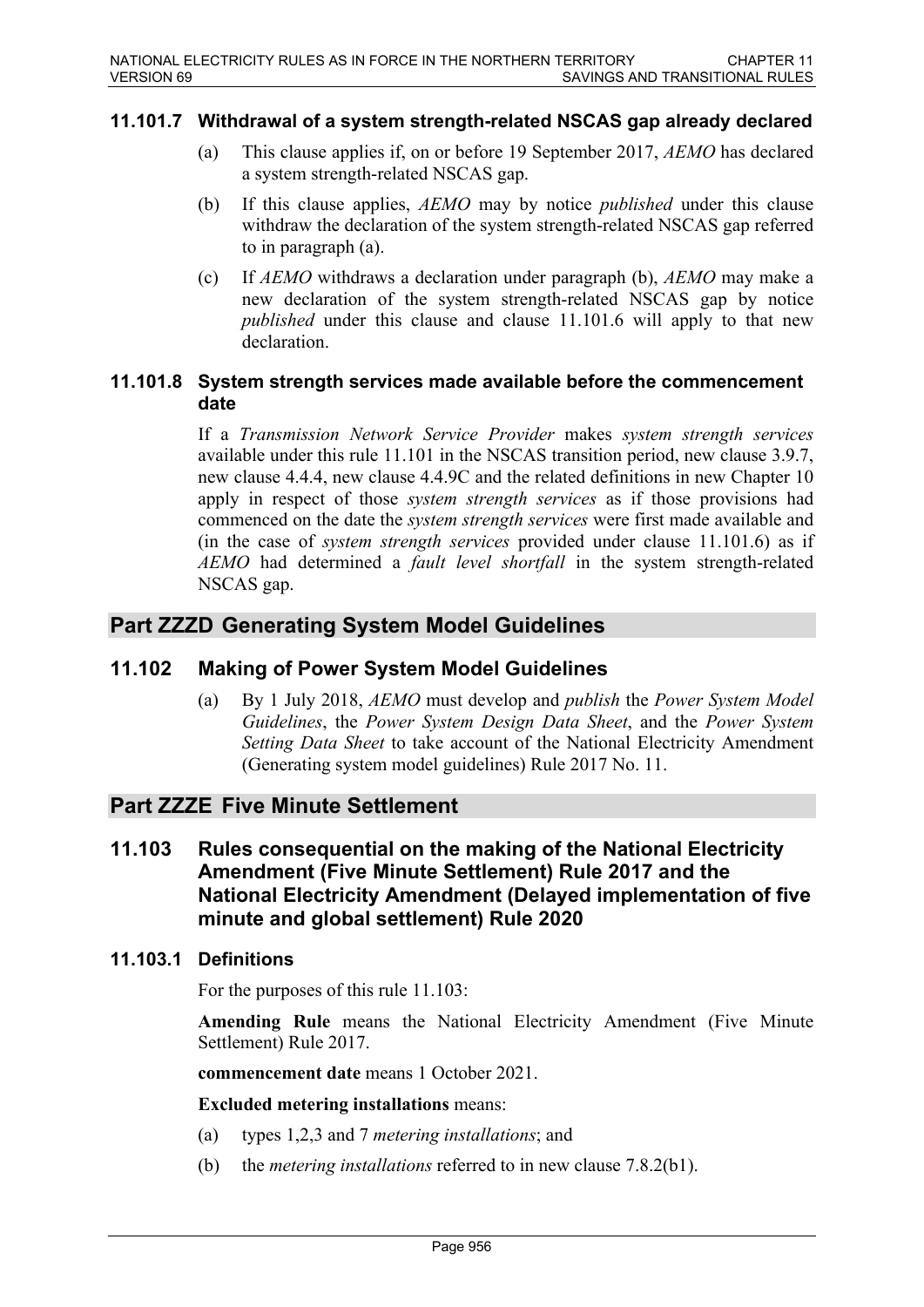**new Chapter 7** means Chapter 7 of the *Rules* as in force immediately after the commencement date.

**new clause 7.8.2(b1)** means clause 7.8.2(b1) as in force immediately after the commencement date.

**new Chapter 10** means Chapter 10 of the *Rules* as in force immediately after the commencement date.

**new clause 3.8.9** means clause 3.8.9 of the *Rules* as in force immediately after the commencement date.

**new clause 7.8.2(a2)** means clause 7.8.2(a2) of the *Rules* as in force immediately after the commencement date.

**new clause 7.8.2(b1)** means clause 7.8.2(b1) of the *Rules* as in force immediately after the commencement date.

**new clause 7.8.2A** means clause 7.8.2A of the *Rules* as in force immediately after the commencement date.

**old clause 3.8.9** means clause 3.8.9 of the *Rules* as in force immediately prior to the commencement date.

**old commencement date** means 1 July 2021.

#### **11.103.2 Amendments to procedures**

- (a) By 1 December 2019, *AEMO* must review and where necessary amend and *publish* the following documents to apply from the old commencement date to take into account the Amending Rule:
	- (1) the credit limit procedures in accordance with clause 3.3.8;
	- (2) the *spot market* operations timetable in accordance with clause 3.4.3;
	- (3) the automated procedures relating to *dispatch intervals* subject to review in accordance with clause 3.9.2B;
	- (4) the methodology for determining *dispatch prices* and *ancillary services prices* in the event of intervention by *AEMO* in accordance with clause 3.9.3;
	- (5) [**Deleted**]
	- (6) the *market suspension pricing methodology* and *market suspension pricing schedule* for periods of *market suspension* in accordance with clause 3.14.5;
	- (7) the *reallocation procedures*;
	- (8) the *settlement residue* auction rules in accordance with clause 3.18.3;
	- (9) the methodology relating to *dispatch* pricing for *unscheduled reserve contracts* in accordance with clause 3.20.4;
	- (10) the procedures relating to the exercise of the *RERT* in accordance with clause 3.20.7;
	- (11) the procedures maintained under clause 7.8.3(b) in respect of the *minimum services specification*;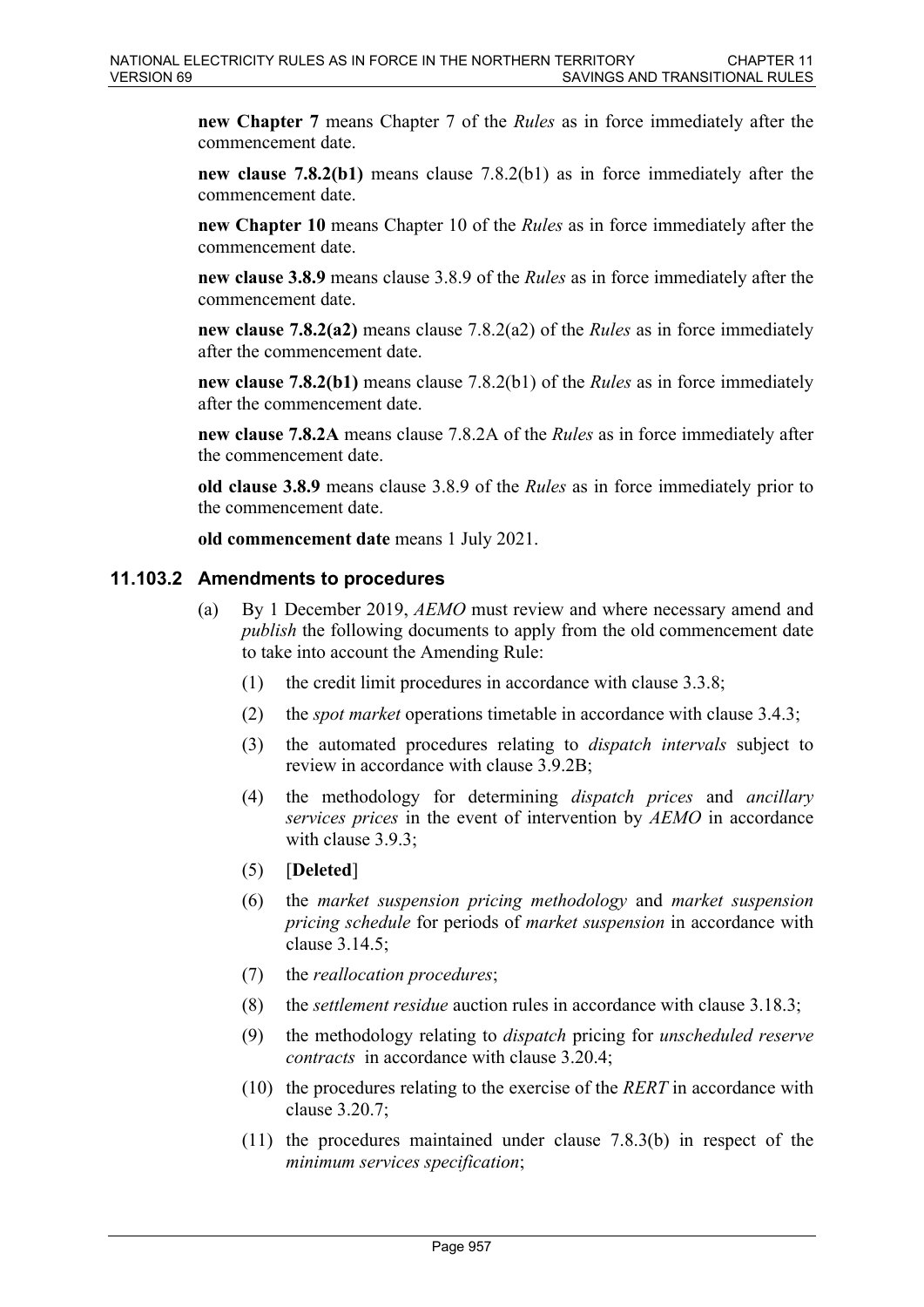- (12) the *meter churn procedures* in accordance with clause 7.8.9;
- (13) the *metering data provision procedures*;
- (14) the *Market Settlement and Transfer Solution Procedures*;
- (15) the *metrology procedure*; and
- (16) the *service level procedures*.
- (a1) *AEMO* is not required to comply with the *Rules consultation procedures* in respect of any amendments that must be made to the documents referred to in paragraph (a) to take into account the National Electricity Amendment (Delayed implementation of five minute and global settlement) Rule 2020.
- (b) The *Information Exchange Committee* must make an *Information Exchange Committee Recommendation* to change the *B2B Procedures* (**B2B Recommendation**) to take into account the Amending Rule by 1 July 2019.
- (c) Subject to clause 7.17.5(b), *AEMO* must *publish* the *B2B Procedures* in accordance with the B2B Recommendation within 10 *business days* of the *Information Exchange Committee* making the B2B Recommendation.
- (d) By 1 December 2019, the *AER* must amend and *publish* the following documents to apply from the old commencement date to take into account the Amending Rule:
	- (1) the methodology relating to the *distribution loss factor* in accordance with clause 3.6.3;
	- (2) guidelines maintained under clause 3.8.22 in respect of *rebidding*; and
	- (3) criteria that the *AER* will use to determine whether there is a significant variation between the *spot price forecast* and the actual *spot price* in accordance with clause 3.13.7.

#### **11.103.3. Exemption for certain metering installations**

From the commencement date:

- (a) all *metering installations* (other than Excluded metering installations and type 4A *metering installations*) that were installed prior to 1 December 2018; and
- (b) type 4A *metering installations* that were installed prior to 1 December 2019,

do not have to be capable of recording and providing, or configured to record and provide, *trading interval energy data* (as defined under new Chapter 10) until they are replaced in accordance with new clause 7.8.2A.

#### **11.103.4 New or replacement meters**

The *Metering Coordinator* at a *connection point* must ensure that:

- (a) all new or replacement *metering installations* (other than type 4A *metering installations*) installed between 1 December 2018 and the commencement date; and
- (b) all new or replacement type 4A *metering installations* installed between 1 December 2019 and the commencement date,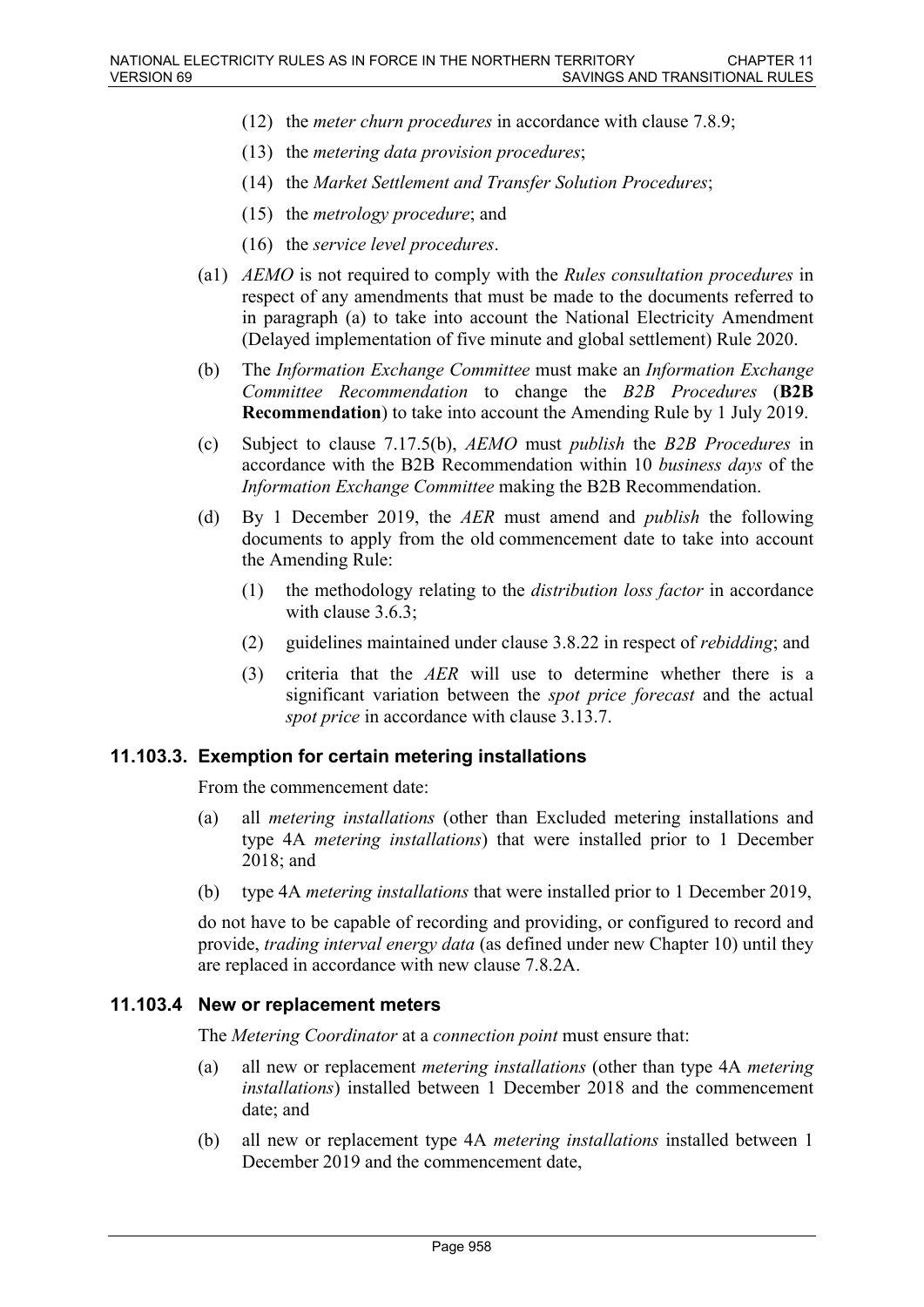are capable of recording and providing *trading interval energy data* as defined under new Chapter 10.

## **11.103.5 Metering installations exempt from metering data provision requirements**

*Metering installations* (other than Excluded metering installations) do not have to be configured to record and provide *trading interval energy data* (as defined under new Chapter 10) prior to 1 December 2022.

### **11.103.6 Exemption from meter data storage requirements**

By 1 December 2019, *AEMO* must *establish* and *publish* the procedure required by new clause 7.8.2(a2) in respect of exemptions from data storage requirements.

## **11.103.7 Default offers and bids submitted prior to the commencement date**

Any *dispatch offer* or *dispatch bid* submitted pursuant to old clause 3.8.9 for a *trading interval* prior to the commencement date will, from the commencement date, be deemed to be 6 equal *dispatch offers* or *dispatch bids* submitted in respect of the 6 consecutive *trading intervals* within the relevant *30-minute period* until such time as that *dispatch offer* or *dispatch bid* is resubmitted under new clause 3.8.9.

## **Part ZZZF Contestability of energy services**

## **11.104 Rules consequential on the making of the National Electricity Amendment (Contestability of energy services) Rule 2017**

## **11.104.1 Definitions**

For the purposes of this rule 11.104:

**affected DNSP** means each of the following *Distribution Network Service Providers*:

- (a) ActewAGL Distribution, the joint venture between Icon Distribution Investments Limited ACN 073 025 224 and Jemena Networks (ACT) Pty Ltd ACN 008 552 663, which is registered by *AEMO* as a *Network Service Provider* in accordance with section 12(1) of the *NEL* and clause 2.5.1 of the *Rules* to own, control and operate the *distribution system* in the Australian Capital Territory, or any successor to its business;
- (b) Ausgrid Operator Partnership (ABN 78 508 211 731), which comprises of:
	- (1) Blue Op Partner Pty Ltd (ACN 615 217 500) as trustee for the Blue Op Partner Trust;
	- (2) ERIC Alpha Operator Corporation 1 Pty Ltd (ACN 612 975 096) as trustee for ERIC Alpha Operator Trust 1;
	- (3) ERIC Alpha Operator Corporation 2 Pty Ltd (ACN 612 975 121) as trustee for ERIC Alpha Operator Trust 2;
	- (4) ERIC Alpha Operator Corporation 3 Pty Ltd (ACN 612 975 185) as trustee for ERIC Alpha Operator Trust 3; and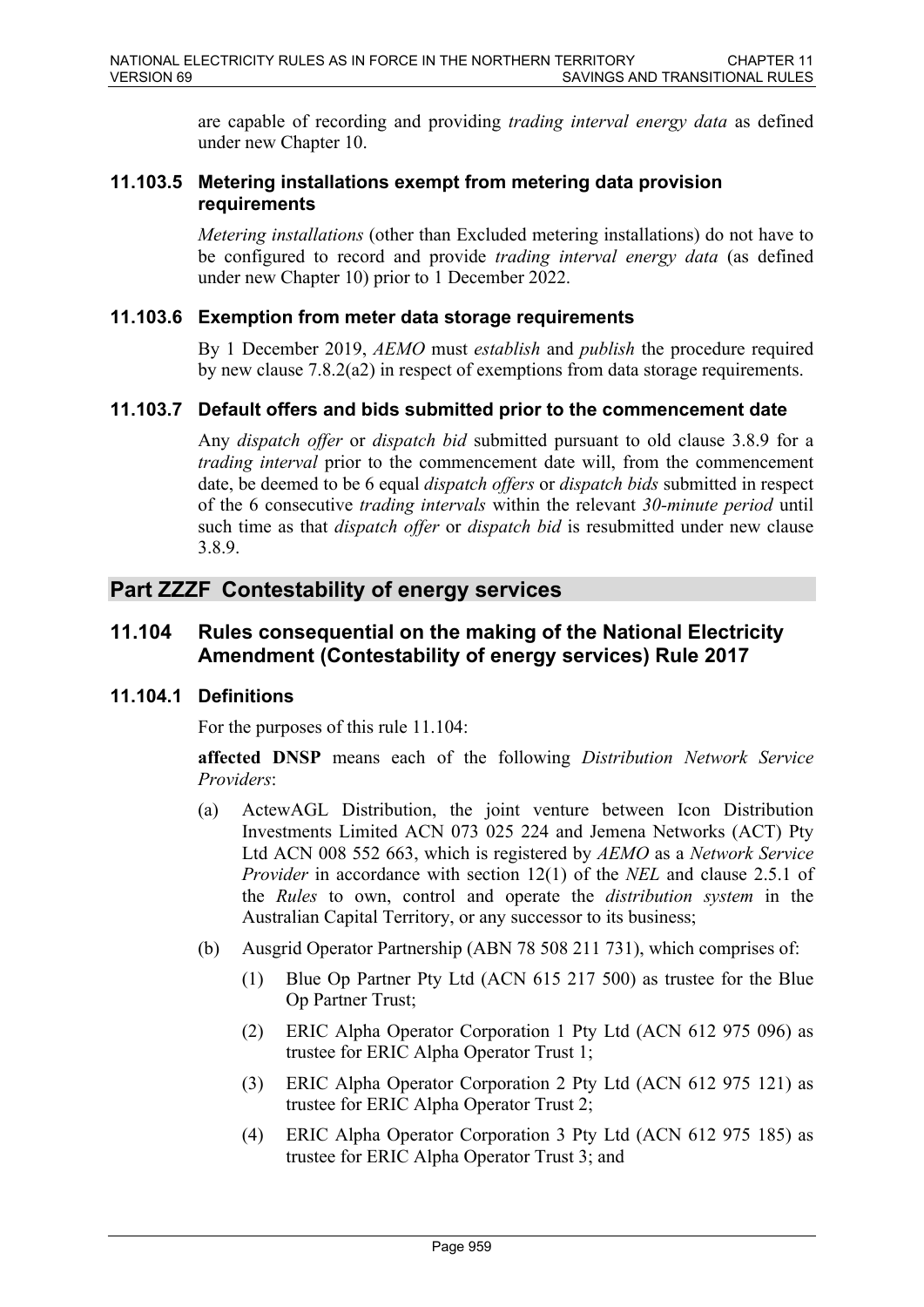- (5) ERIC Alpha Operator Corporation 4 Pty Ltd (ACN 612 975 210) as trustee for ERIC Alpha Operator Trust 4;
- (c) Endeavour Energy Network Operator Partnership (ABN 11 247 365 823), which comprises of:
	- (1) Edwards O Pty Limited (ACN 618 643 486) as trustee for the Edwards O Trust;
	- (2) ERIC Epsilon Operator Corporation 1 Pty Ltd (ACN 617 221 735) as trustee for ERIC Epsilon Operator Trust 1;
	- (3) ERIC Epsilon Operator Corporation 2 Pty Ltd (ACN 617 221 744) as trustee for ERIC Epsilon Operator Trust 2;
	- (4) ERIC Epsilon Operator Corporation 3 Pty Ltd (ACN 617 221 753) as trustee for ERIC Epsilon Operator Trust 3; and
	- (5) ERIC Epsilon Operator Corporation 4 Pty Ltd (ACN 617 221 771) as trustee for ERIC Epsilon Operator Trust 4;
- (d) Essential Energy, the energy services corporation of that name (formerly known as Country Energy), which is constituted under section 7 of the *Energy Services Corporations Act 1995* (NSW) and specified in Part 2 of Schedule 1 of that Act, or any successor to its business;
- (e) Power and Water Corporation ABN 15 947 352 360, providing *distribution services* in the Northern Territory, or any successor to its business; and
- (f) Tasmanian Networks Pty Ltd ACN 167 357 299, in its capacity as a *Distribution Network Service Provider*.

**Amending rule** means the National Electricity Amendment (Contestability of energy services) Rule 2017.

**commencement date** means the date of commencement of the Amending rule.

**current regulatory control period** in respect of a *Distribution Network Service Provider*, means the *regulatory control period* for that *Distribution Network Service Provider* that commenced before the commencement date and, as at the commencement date, has not ended.

**Old clauses 6.2.1(d) and 6.2.2(d)** means 6.2.1(d) and clause 6.2.2(d), each as in force immediately before the commencement date.

**statement of amendment** in respect of an affected DNSP, means a written statement setting out any amendments to the affected DNSP's *building block proposal* that are necessary to remove, and make substitutions for, any *expenditure for a restricted asset* included in the affected DNSP's:

- (a) forecast of required capital expenditure; and
- (b) *proposed contingent capital expenditure* (if any),

for which the affected DNSP has not submitted an *exemption application* under clause 11.104.4(d)(1).

**subsequent distribution determination** means a distribution determination for the subsequent regulatory control period.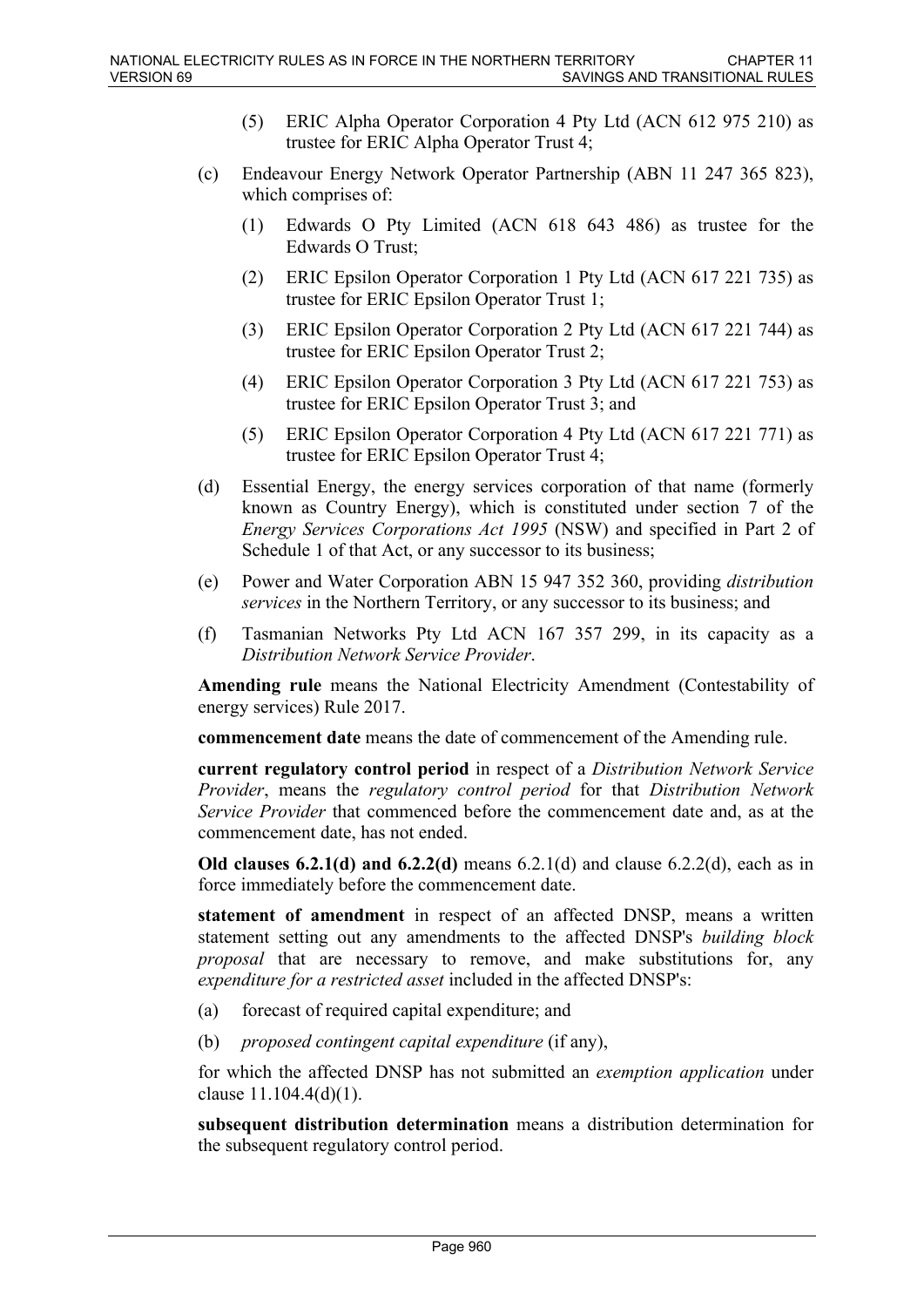**subsequent regulatory control period** in respect of a *Distribution Network Service Provider*, means the *regulatory control period* for that *Distribution Network Service Provider* that immediately follows the current *regulatory control period*.

## **11.104.2 New guidelines**

- (a) By 30 September 2018, the *AER* must develop and *publish* the first:
	- (1) *Distribution Service Classification Guidelines*; and
	- (2) *Asset Exemption Guidelines*,

to take into account the Amending rule.

(b) The *AER* must comply with the *distribution consultation procedures* when meeting its obligations under paragraph (a).

## **11.104.3 Transitional arrangements for application of Distribution Service Classification Guidelines and service classification provisions**

- (a) Clause 6.2.8(c)(1) does not apply to, or in respect of, the *Distribution Service Classification Guidelines* for the purposes of the making of a subsequent distribution determination for an affected DNSP.
- (b) Old clauses 6.2.1(d) and 6.2.2(d) continue to apply to, and in respect of, the making of a subsequent distribution determination for an affected DNSP.

## **11.104.4 Transitional arrangements for application of Asset Exemption Guidelines, exemption applications and asset exemption decisions**

- (a) Clause 6.2.8(c)(1) does not apply to, or in respect of, the *Asset Exemption Guidelines* for the purposes of the making of a subsequent distribution determination for an affected DNSP.
- (b) In the case of *Distribution Network Services Providers* other than affected DNPs, clauses  $6.5.7(b)(5)$  and  $6.5.7(c)(2)$  do not apply to, or in respect of, *expenditure for a restricted asset* that is included in a *building block proposal* for the subsequent regulatory control period, to the extent that:
	- (1) the expenditure constitutes unspent capital expenditure for a *contingent project* under clause 6.5.7(g) and the completion date for that *contingent project* is a date that occurs during the subsequent regulatory control period; or
	- (2) the expenditure relates to an *approved pass through amount* to be recovered during the subsequent regulatory control period.
- (c) In the case of affected DNSPs, clauses  $6.5.7(b)(5)$  and  $6.6A.1(a1)$  do not apply to, or in respect of, *expenditure for a restricted asset* that is included in a *building block proposal* for the subsequent regulatory control period.
- (d) Subject to paragraph (e), if the forecast of required capital expenditure and *proposed contingent capital expenditure* (if any) included in an affected DNSP's *building block proposal* and *regulatory proposal*, respectively, for the subsequent regulatory control period includes *expenditure for a restricted asset*, the affected DNSP must: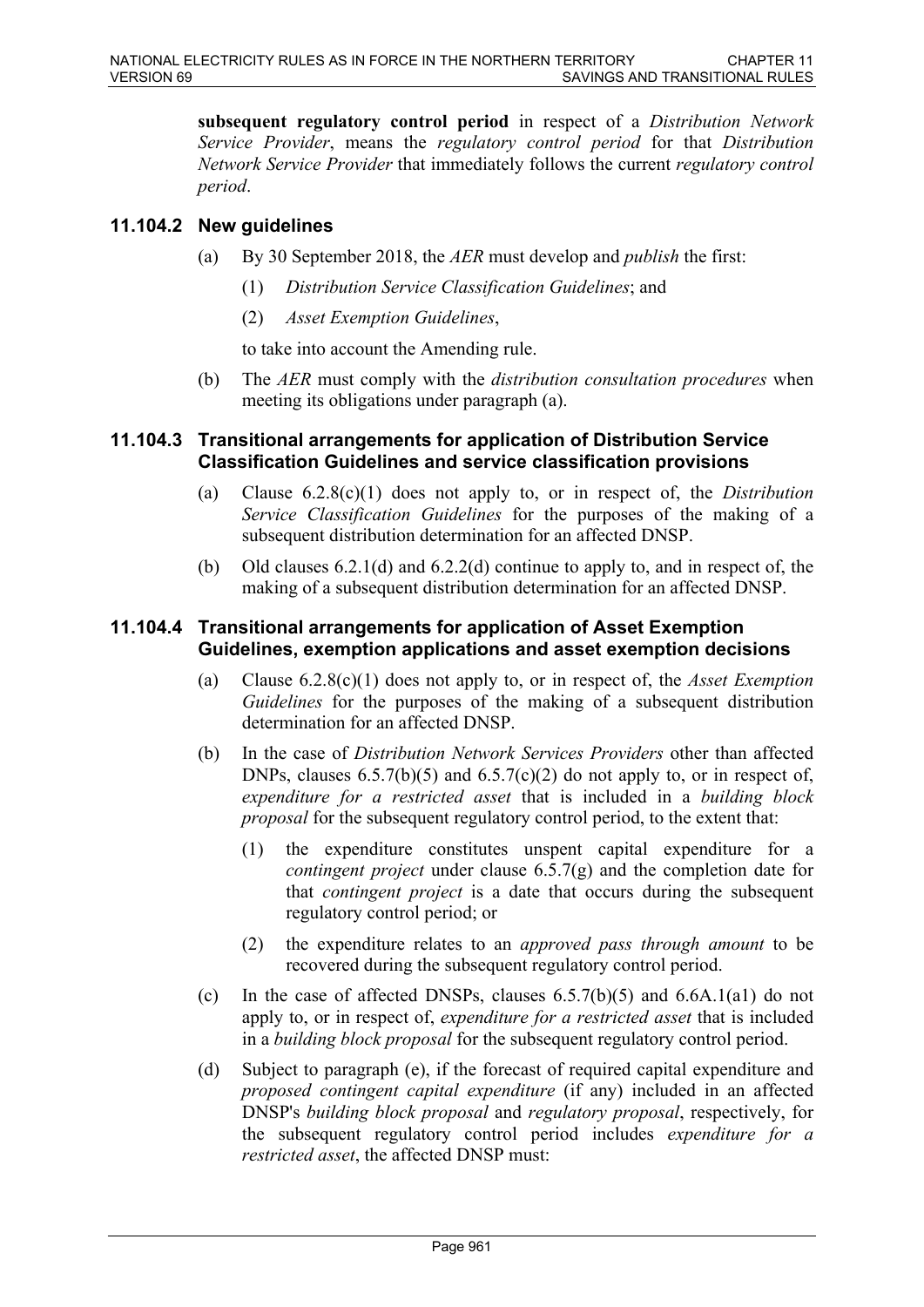- (1) submit an *exemption application* to the *AER* by 31 March 2018, which requests an *asset exemption* under clause 6.4B.1(a)(1), 6.4B.1(a)(2) or 6.4B.1(a)(3) in respect of the relevant asset or class of asset on which that *expenditure for a restricted asset* is to be incurred; or
- (2) to the extent that an *exemption application* is not submitted under subparagraph (d)(1) in respect of the relevant *expenditure for a restricted asset*, submit a statement of amendment to the *AER* by 31 March 2018 for that *expenditure for a restricted asset*.
- (e) Paragraph (d) does not apply in respect of an affected DNSP to the extent the *expenditure for a restricted asset*:
	- (1) constitutes unspent capital expenditure for a *contingent project* under clause 6.5.7(g) and the completion date for that *contingent project* is a date that occurs during the subsequent regulatory control period; or
	- (2) relates to an *approved pass through amount* to be recovered during the subsequent regulatory control period.
- (f) A statement of amendment submitted by an affected DNSP under subparagraph (d)(2) is taken to form part of the *regulatory proposal* submitted by that affected DNSP under clause 6.8.2(b) for the subsequent regulatory control period.
- (g) Subject to the provisions of the Law and the *Rules* about disclosure of *confidential information*, the *AER* must *publish* a statement of amendment as soon as practicable after receiving it.
- (h) In the case of affected DNSPs:
	- (1) Clause 6.5.7(c)(2) does not apply to, or in respect of, *expenditure for a restricted asset* that is included in a *building block proposal* for the subsequent regulatory control period, to the extent that:
		- (i) the expenditure constitutes unspent capital expenditure for a *contingent project* under clause 6.5.7(g) and the completion date for that *contingent project* is a date that occurs during the subsequent regulatory control period; or
		- (ii) the expenditure relates to an *approved pass through amount* to be recovered during the subsequent regulatory control period.
	- (2) An *asset exemption* requested under subparagraph (d)(1) is taken to be an *asset exemption* requested under clause 6.5.7(b)(5) for the purposes of clause  $6.5.7(c)(2)(iii)(A)$ .
- (i) Clauses 6.4B.1(b)(2), 6.4B.2(b), 6.4B.2(c)(5) and 6.8.2(a1) do not apply to, or in respect of, an *exemption application* submitted by an affected DNSP in respect of a *regulatory proposal* for the subsequent regulatory control period.
- (j) Clause 6.12.1(3A) does not apply to, or in respect of, *expenditure for a restricted asset* that is included in a *building block proposal* for the subsequent regulatory control period, to the extent that expenditure constitutes unspent capital expenditure for a *contingent project* under clause 6.5.7(g) and the completion date for that *contingent project* is a date that occurs during the subsequent regulatory control period.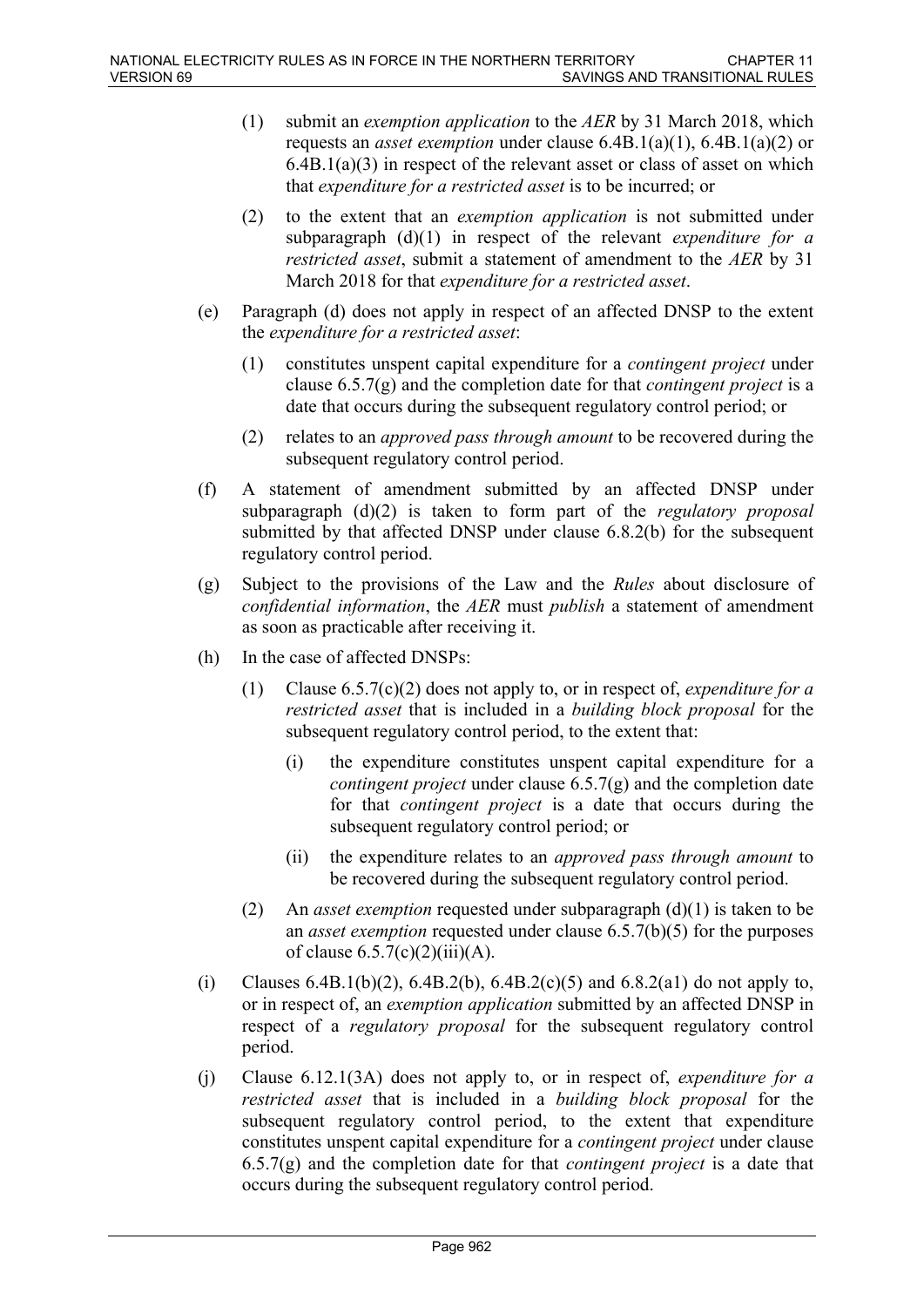#### **11.104.5 Transitional arrangements for adjustment in value of regulatory asset base**

Clause S6.2.1(e)(9) does not apply to, or in respect of, *expenditure for a restricted asset* to the extent that expenditure:

- (a) is incurred during the current regulatory control period;
- (b) constitutes unspent capital expenditure for a *contingent project* under clause 6.5.7(g) and the completion date for that *contingent project* is a date that occurs during the subsequent regulatory control period; or
- (c) relates to an *approved pass through amount* to be recovered during the subsequent regulatory control period.

## **Part ZZZG Declaration of lack of reserve conditions**

## **11.105 Making of lack of reserve declaration guidelines**

#### **11.105.1 Definitions**

(a) In this rule  $11.105$ 

**Amending Rule** means the National Electricity Amendment (Declaration of lack of reserve conditions) Rule 2017.

#### **11.105.2 Making of lack of reserve declaration guidelines**

- (a) By 9 January 2018, *AEMO* must develop and *publish* the *reserve level declaration guidelines* to take account of the Amending Rule.
- (b) *AEMO* is not required to comply with clause 4.8.4A(e) when making the *reserve level declaration guidelines* for the first time.

## **Part ZZZH Implementation of demand management incentive scheme**

## **11.106 Implementation of demand management incentive scheme**

#### **11.106.1 Definitions**

In this rule  $11.106$ 

**Amending Rule** means the National Electricity Amendment (Implementation of demand management incentive scheme) Rule 2018.

**commencement date** means the day on which the Amending Rule commences operation.

**existing demand management incentive scheme** means a scheme developed and published by the *AER* under clause 6.6.3 of the *Rules* prior to 1 December 2016.

**current regulatory control period** means, for a *Distribution Network Service Provider*, a *regulatory control period* that commenced before the commencement date and, as at the commencement date, has not ended.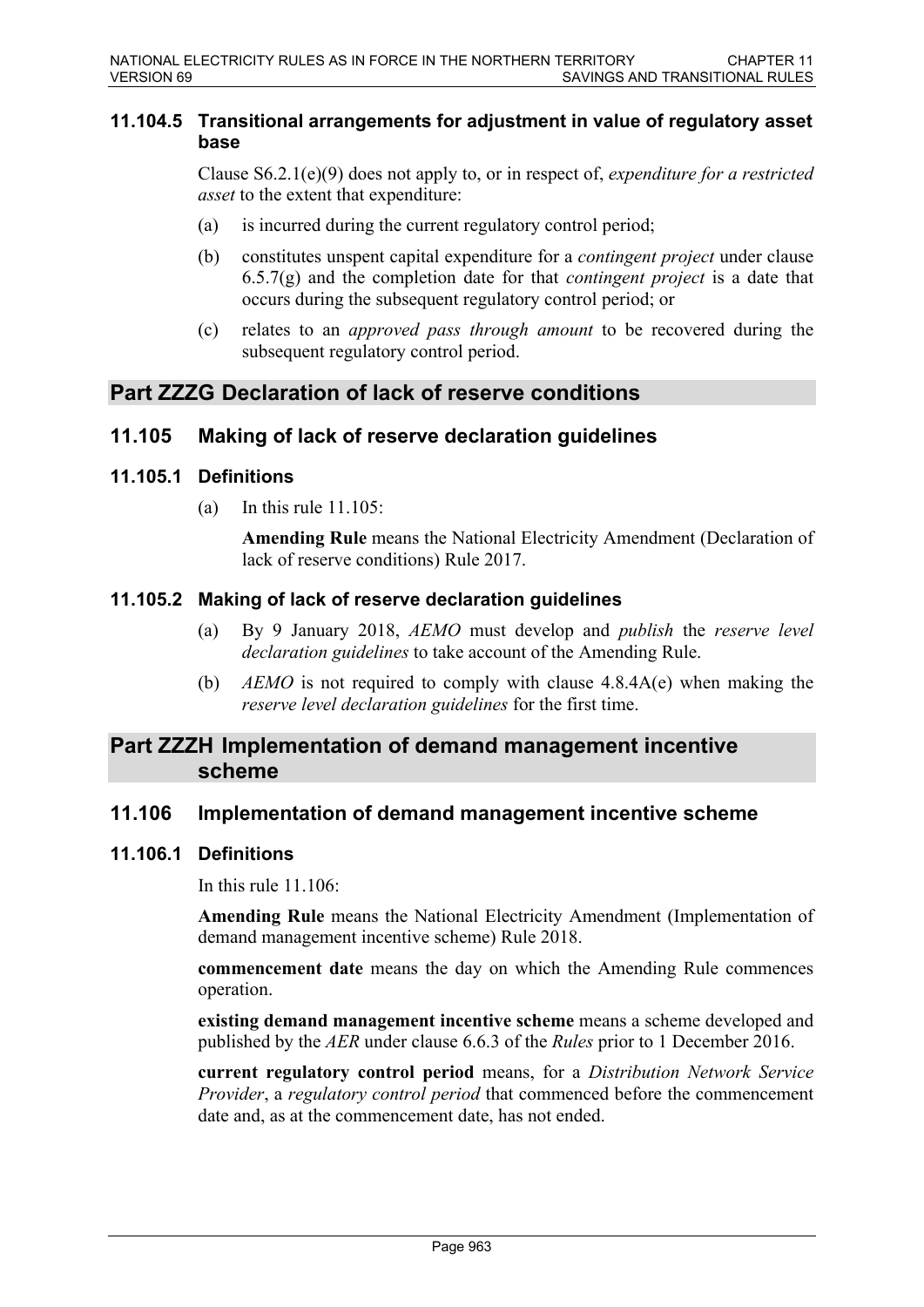**revised demand management incentive scheme** means the Demand Management Incentive Scheme developed and published by the *AER* under clause 6.6.3 of the *Rules* on 14 December 2017.

## **11.106.2 Purpose**

The purpose of this rule 11.106 is to allow a *Distribution Network Service Provider* to apply to the *AER* for the application of the revised demand management incentive scheme during its current regulatory control period.

#### **11.106.3 Early application of revised demand management incentive scheme**

(a) A *Distribution Network Service Provider* may seek application of the revised demand management incentive scheme notwithstanding that the current regulatory control period may have commenced before 14 December 2017.

#### **Submission of proposal**

- (b) If a *Distribution Network Service Provider* wishes the revised demand management incentive scheme to apply during the current regulatory control period, the *Distribution Network Service Provider* must submit a proposal to the *AER* setting out:
	- (1) the proposed start date for the application of the revised demand management incentive scheme, which must not be earlier than the later of:
		- (i) 60 *business days* after the proposal is submitted; or
		- (ii) 24 months prior to the end of the current regulatory control period;
	- (2) a description of how the proposed early application of the revised demand management incentive scheme will assist the *Distribution Network Service Provider* in undertaking efficient expenditure on relevant *non-network options* relating to demand management; and
	- (3) such other information that the *Distribution Network Service Provider* considers relevant to its application for early application of the revised demand management incentive scheme.

#### **Publication and consultation on proposal**

- (c) The *AER* must as soon as practicable, *publish*:
	- (1) a proposal submitted under paragraph (b); and
	- (2) an invitation for written submissions from any person on the proposal within a period specified by the *AER*, being a period not less than 20 *business days* from the date of publication of the invitation for submissions.
- (d) Any person may make a written submission to the *AER* on the proposal, within the period specified in the invitation referred to in paragraph  $(c)(2)$ .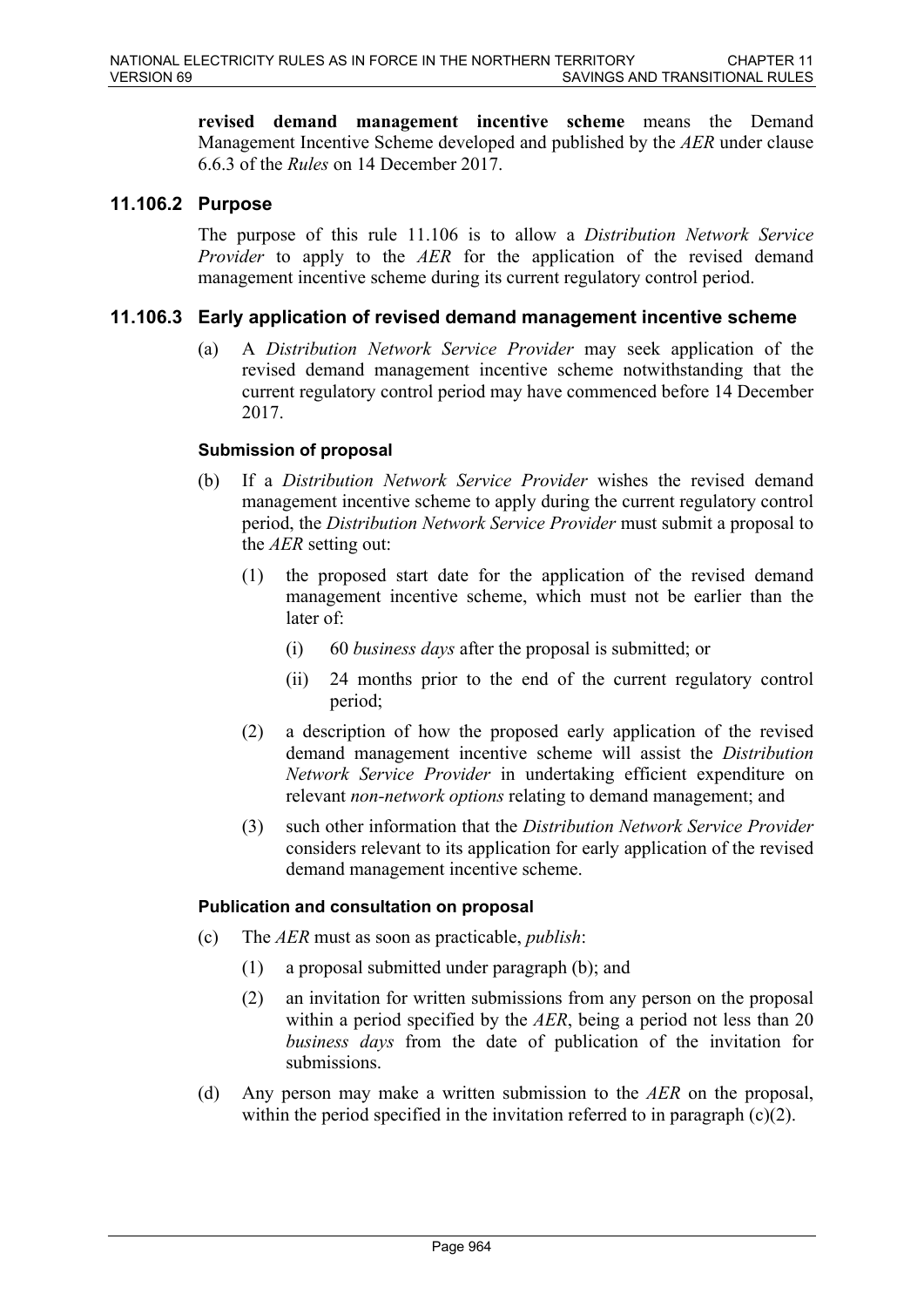#### **Making of final decision**

- (e) The *AER* must make a final decision on whether and how to apply the revised demand management incentive scheme to a *Distribution Network Service Provider* during its current regulatory control period.
- (f) The *AER*'s final decision must:
	- (1) include a decision on the start date;
	- (2) set out reasons for the decision; and
	- (3) set out any amendments to the revised demand management incentive scheme necessary to give effect to the application of the revised demand management incentive scheme under paragraph (i).
- (g) The *AER* may make a decision on a start date which is different to the proposed start date, provided that the start date is not earlier than 24 months prior to the end of the current regulatory control period.
- (h) In making its final decision, the *AER* must consider the proposal submitted under paragraph (b) and any written submissions made on the proposal, and must have regard to the factors in clause 6.6.3(c).
- (i) If the *AER* makes a final decision that the revised demand management incentive scheme will apply then it will apply to the relevant *Distribution Network Service Provider* from the start date set out in the final decision, notwithstanding anything to the contrary in the revised demand management incentive scheme.
- (j) The revised demand management incentive scheme, as applicable to the *Distribution Network Service Provider*, is taken to be amended in accordance with the *AER*'s final decision under paragraph (f)(3).

#### **Notice of final decision**

- (k) The *AER* must, at least one *business day* before the start date determined under paragraph (f) *publish*:
	- (1) notice of the making of the final decision; and
	- (2) the final decision, including its reasons.

#### **Application of existing scheme**

(l) Nothing in this Part ZZZH affects the application of an existing demand management incentive scheme to a *Distribution Network Service Provider* in respect of the current regulatory control period.

## **Part ZZZI Reinstatement of long notice Reliability and Emergency Reserve Trader**

**11.107 Rules consequential on the making of the National Electricity Amendment (Reinstatement of long notice Reliability and Emergency Reserve Trader) Rule 2018**

## **11.107.1 Definitions**

For the purposes of this rule 11.107: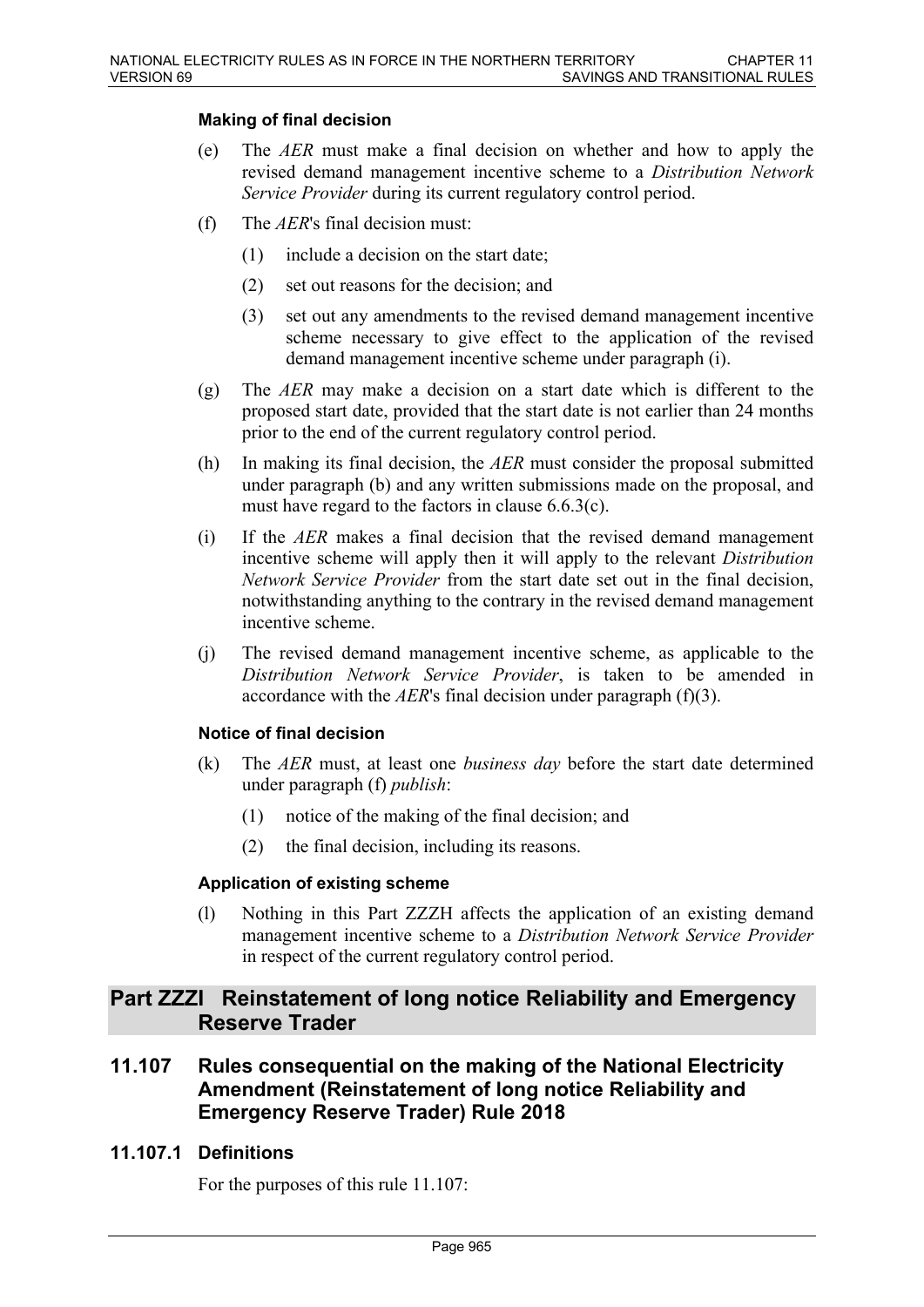**Amending rule** means the National Electricity Amendment (Reinstatement of long notice Reliability and Emergency Reserve Trader) Rule 2018.

**commencement date** means 13 July 2018.

**Guidelines** means the *RERT guidelines* as in force immediately before the commencement date.

**RERT procedures** means the procedures made under clause 3.20.7(e).

## **11.107.2 New RERT guidelines**

(a) With effect on the commencement date, the Guidelines are amended as set out in the following table:

## **Description of amendments to Guidelines**

In section 1 of the Guidelines, omit "under clause 3.20.8 of the National Electricity Rules (*Rules*) and commence on 1 November 2017" and substitute "under clause 11.107.2 of the National Electricity Rules (*Rules*) and commence on 13 July 2018".

Omit section 4.1 of the Guidelines, including the heading, and substitute:

## **4.1 During Stage 1 of the RERT process**

(a) Long-notice situations where *AEMO* determines it has more than ten weeks of notice of a projected shortfall in *reserves*;

When it is considering whether to enter into *reserve contracts* during Stage 1 of the *RERT* process for long-notice situations, *AEMO* may take into account:

- the details of the outcome of the *medium term PASA*;
- the outcome of the *energy adequacy assessment projection* (*EAAP*); and
- any other information that *AEMO* considers relevant.
- (b) Medium-notice situations where *AEMO* has between ten weeks and seven days of notice of a projected shortfall in *reserves*.

When it is considering whether to enter into *reserve contracts* during Stage 1 of the *RERT* process for medium-notice situations, *AEMO* may take into account the information identified in paragraph (a) above;

(c) Short-notice situations where *AEMO* has between three hours and seven days of notice of a projected shortfall in *reserves*.

When it is considering whether to enter into *reserve contracts* during Stage 1 of the *RERT* process for short-notice situations, *AEMO* may take into account:

- the details of the outcome of the *short term PASA* and *pre-dispatch* processes; and
- any other information that *AEMO* considers relevant.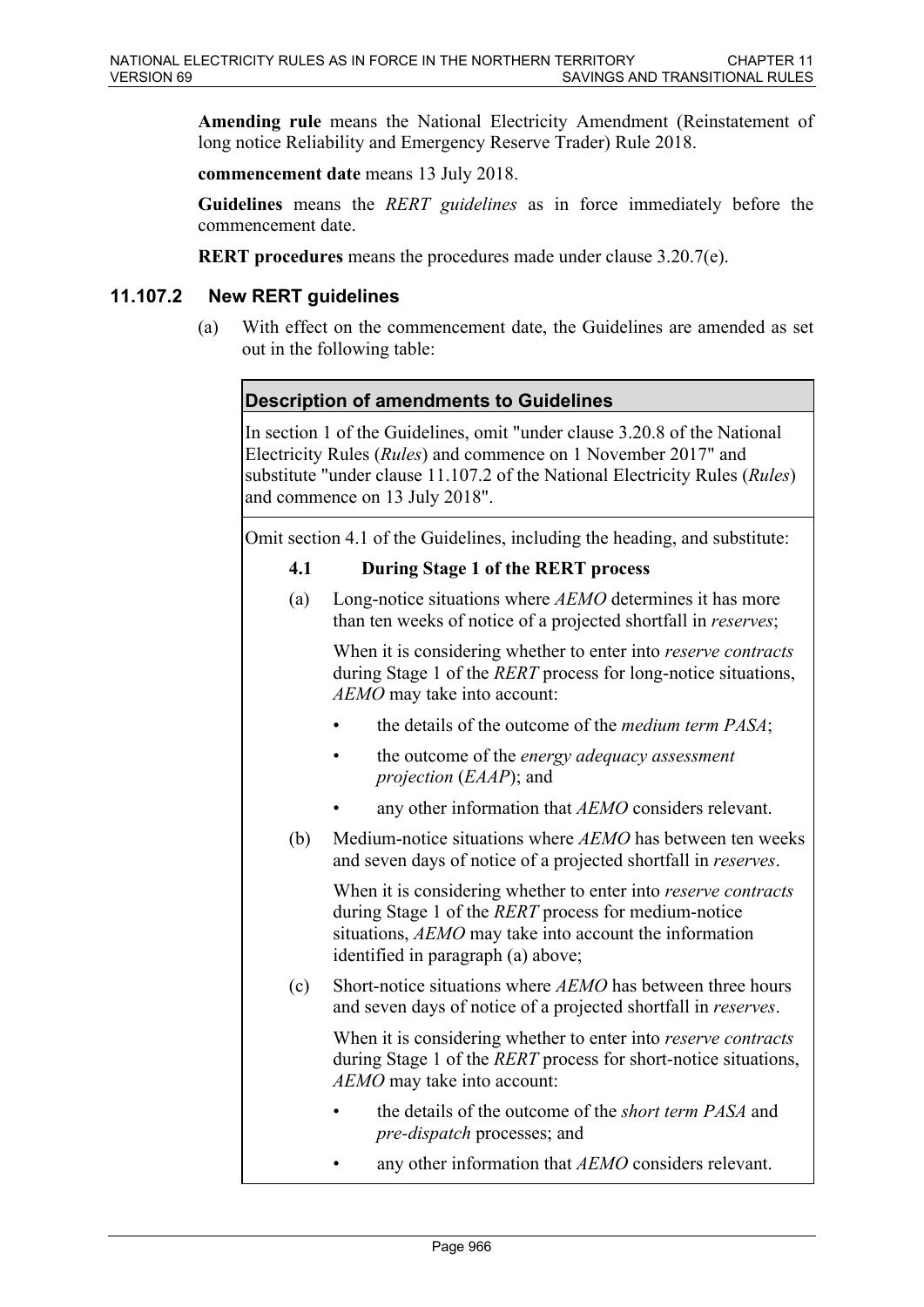## **Description of amendments to Guidelines**

In section 5.2 of the Guidelines, omit the paragraph starting "Under some circumstances" and substitute:

Under some circumstances *AEMO* will be required to *dispatch* or *activate reserves* that are contracted under the long-notice or medium-notice situations as well as contracting for additional *reserves* under the shortnotice situations. Under these circumstances, *AEMO* should aim to maximise the effectiveness of *reserve contracts* at the least cost to end use consumers of electricity by selecting the least cost combination of *reserves* contracted under the long, medium and short-notice situations. However, where *AEMO* has only a few hours' notice of a *reserve* shortfall it may have insufficient time to determine the least cost combination of *reserves*. In which case *AEMO* should *dispatch* or *activate* its long-notice and mediumnotice *reserve contracts* ahead of contracting for further *reserves* using the short-notice *RERT*. Nevertheless, where *AEMO* has sufficient time to perform the necessary analysis it should aim to maximise the cost effectiveness of the *RERT* by selecting the combination of *reserve contracts* that has the lowest incremental cost.

In section 6.1 of the Guidelines, omit "sections 6.2 and 6.3" and substitute "sections 6.3 and 6.4".

In section 6.1 of the Guidelines, omit "section 8.1 or 8.2" and substitute "section 8.1, 8.2 or 8.3'.

Renumber sections 6.2 and 6.3 to section 6.3 and 6.4, respectively.

After section 6.1, insert:

#### **6.2 Operation of the RERT panel for long-notice situations (more than ten weeks of notice)**

*AEMO* should not rely exclusively on the *RERT* panel when it has more than ten weeks' notice of a projected shortfall in *reserves*. Under these circumstances, *AEMO* is expected use a full tender process, which should include requesting tender responses from both members of the *RERT* panel and other potential *reserve* providers.

In section 6.4, omit "sections 6.1 to 6.2" and substitute "sections 6.1 to 6.3".

In the heading of section 7.1, omit "Medium-notice situations of more than seven days of notice" and substitute "Long-notice and medium-notice situations".

Renumber section 8.2 to section 8.3.

Renumber section 8.1 to section 8.2.

After the heading for section 8, insert: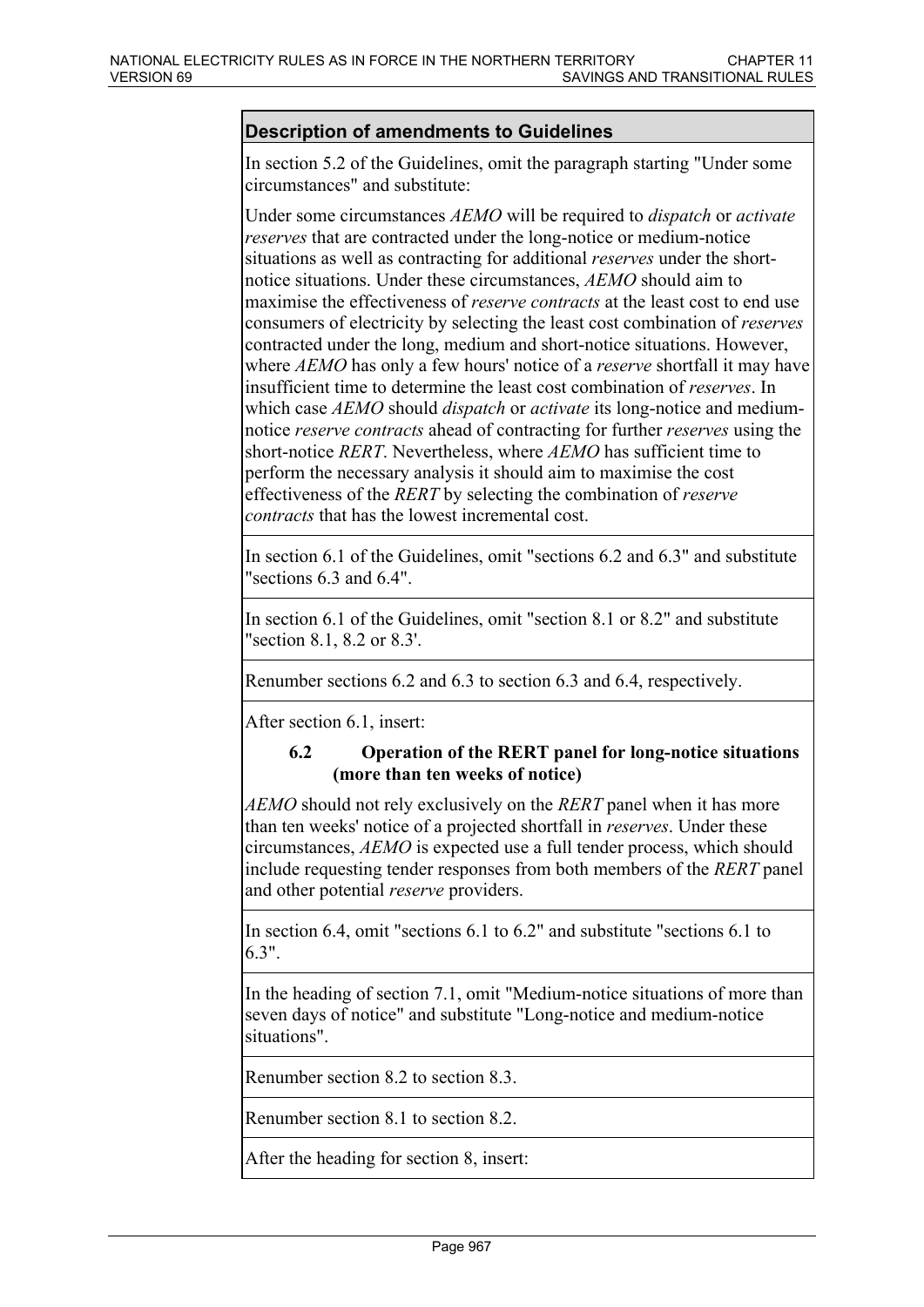#### **Description of amendments to Guidelines**

**8.1 Process for contracting for reserve contracts in longnotice situations (more than ten weeks of notice)**

The relevant actions that *AEMO* may take in relation to the exercise of the *RERT* with more than ten weeks of notice of a projected shortfall in *reserves* include:

- establishing arrangements for contracting reserves in situations where there is more than ten weeks of notice of a projected shortfall in reserves;
- continually monitoring the *medium term PASA* and the *EAAP*, and any other information *AEMO* considers is relevant, to inform itself of any periods of *low reserves*;
- determining whether to enter into *reserve contracts*;
- consulting with persons nominated by the relevant *participating jurisdictions* which *AEMO* is determining whether to contract for *reserves* in those *participating jurisdictions*;
- calling for tenders in relation to providing *reserves* in the respective *regions* or in some circumstances, combined *regions*;
- evaluating the tenders and dispensing with any tenders that do not provide an undertaking that the *reserves* are not available to the *market* through any other arrangements except on terms agreed with *AEMO*, taking into account:
	- whether the commercial requirements are met;
	- whether the tender is credible, that is, whether it is likely that the tenderer can deliver the offered *reserves*; and
	- the optimal combination of contracts to deliver the *reserves* necessary to meet the shortfall;
- selecting the tenders that *AEMO* considers to be the optimal portfolio of *reserve contracts*; and
- giving consideration to including an early termination clause in the event that the capacity is not needed.

Following contracting of *reserves*, the actions that *AEMO* may take includes:

- monitoring the *medium term PASA* and the *EAAP* to determine if there have been any changes since the tenders were prepared and evaluated; and
- within one month after entering into a contract for *reserves*, publish the name of the counterparty to the contract and the volume and timing of *reserves* procured under the contract.

In section 8.2, omit the dot point starting "giving consideration to including an early termination".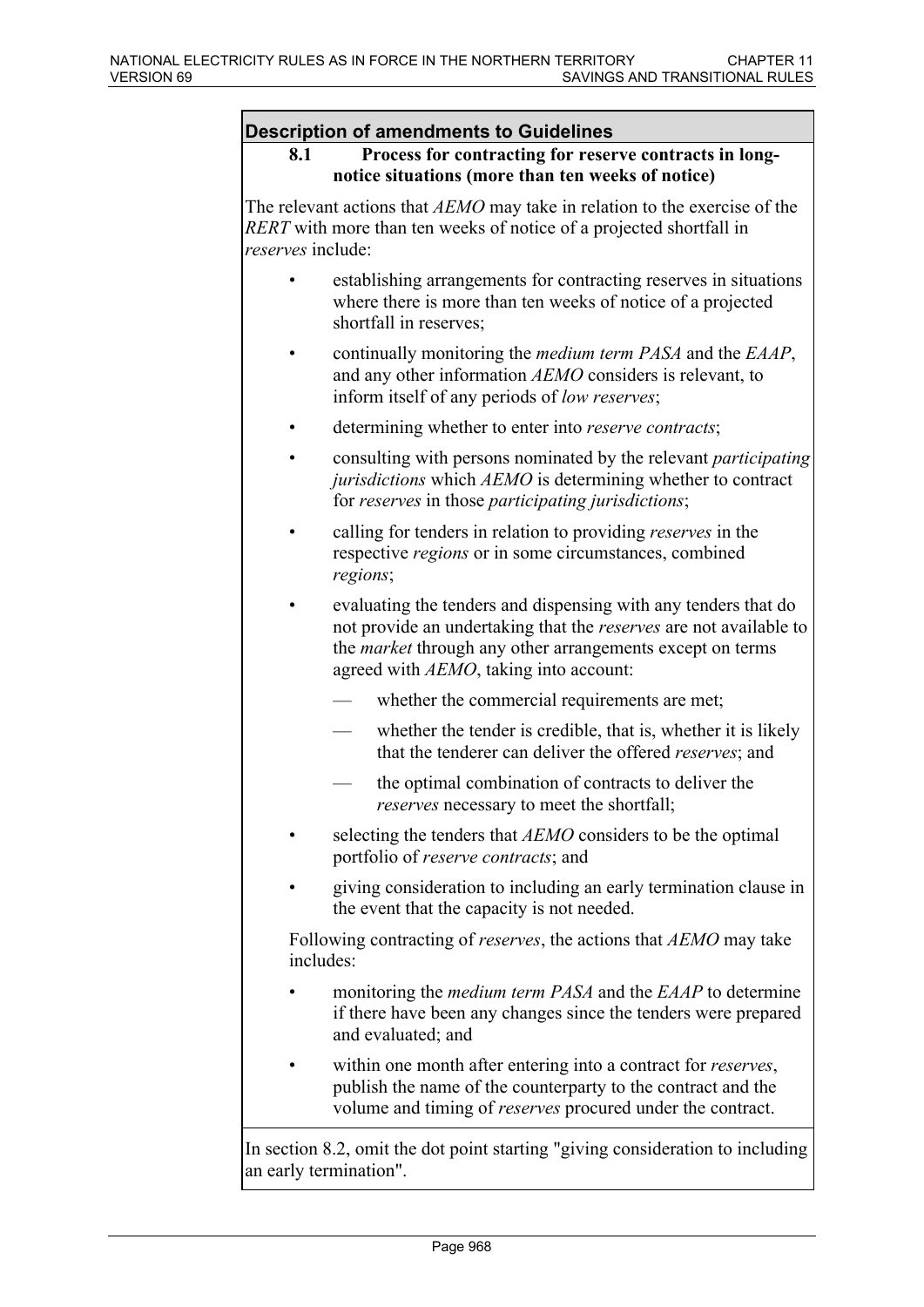#### **Description of amendments to Guidelines**

In section 8.2, omit the dot point starting "selecting the reserve offers that *AEMO*" and substitute:

- selecting the *reserve* offers that *AEMO* considers to be the optimal portfolio of *reserve contracts*; and
- giving consideration to including an early termination clause in the event that the capacity is not needed.

In section 9, omit "under the *RERT* for medium or short-notice situations" and substitute "under the *RERT* for long, medium and short-notice situations".

- (b) By the commencement date, the *Reliability Panel* must *publish* the *RERT guidelines* in the form amended by paragraph (a).
- (c) For the purposes of paragraph (b), the *Reliability Panel* is not required to *publish* the *RERT guidelines* in accordance with the *Rules consultation procedures.*

#### **11.107.3 Amendments to RERT procedures**

- (a) By the commencement date, *AEMO* must amend and *publish* the RERT procedures to take into account:
	- (1) the Amending rule; and
	- (2) the *RERT guidelines* as amended under clause 11.107.2.
- (b) In amending the RERT procedures under paragraph (a), *AEMO* must consult with *Registered Participants* and other interested parties on *AEMO's* proposed changes to the RERT procedures for a period of not less than two weeks.

#### **11.107.4 Reserve contracts entered into before the commencement date**

Nothing in the Amending rule affects any *reserve contract* entered into prior to the commencement date.

## **Part ZZZJ Register of distributed energy resources**

## **11.108 Rules consequential on the making of the National Electricity Amendment (Register of distributed energy resources) Rule 2018**

#### **11.108.1 Definitions**

For the purposes of this rule 11.108:

**Amending Rule** means the *National Electricity Amendment (Register of distributed energy resources) Rule 2018*.

**commencement date** means 1 December 2019.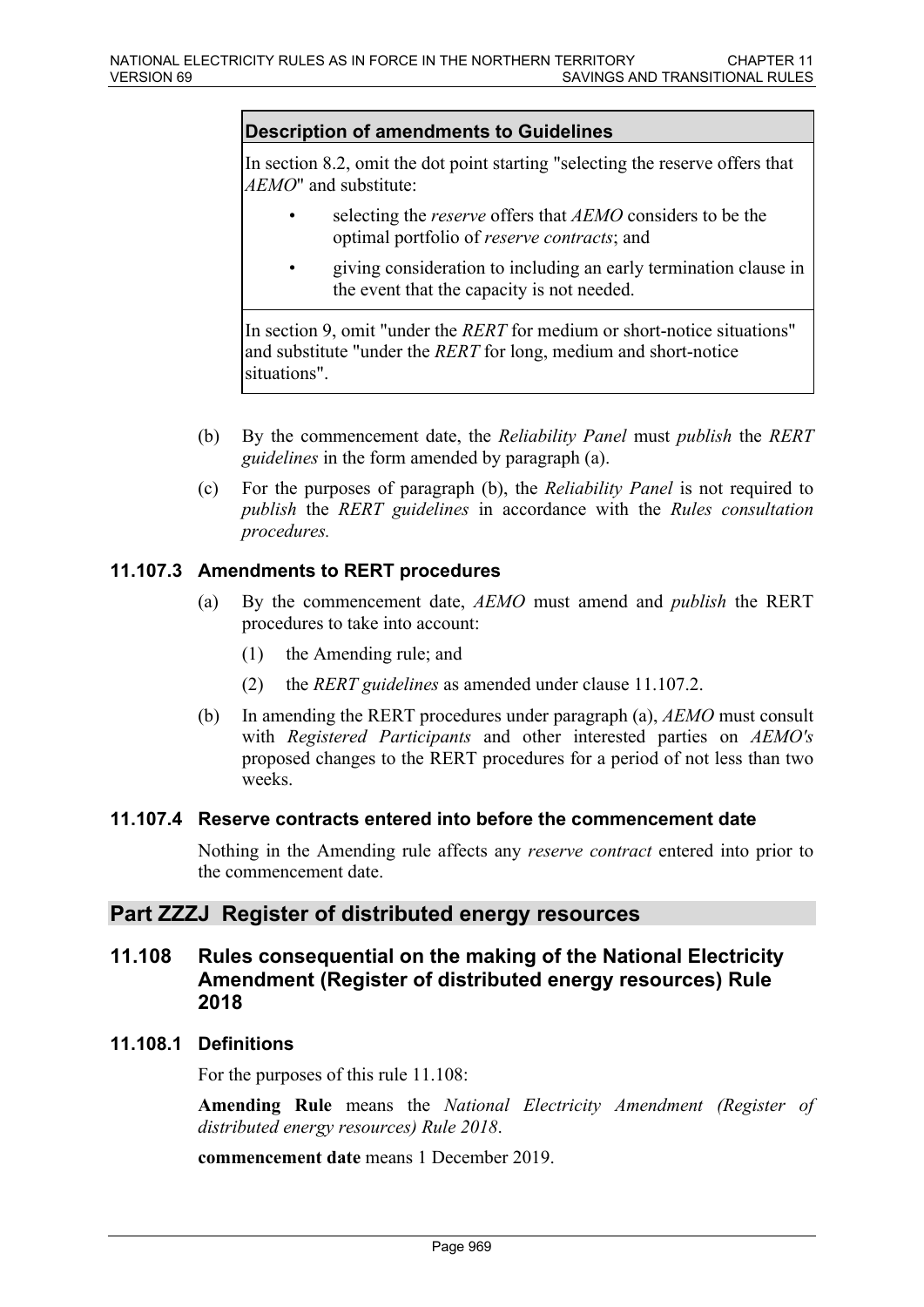**New clause 3.7E** means clause 3.7E of the *Rules* as will be in force immediately after the commencement date.

## **11.108.2 AEMO to develop and publish DER register information guidelines**

(a) By 1 June 2019 *AEMO* must make and *publish* the first *DER register information guidelines* under new clause 3.7E and in doing so must comply with the *Rules consultation procedures*.

## **11.108.3 NSPs to provide AEMO with existing DER generation information**

- (a) No later than the commencement date, *Network Service Providers* must provide *AEMO* with all information that they hold which would be *DER generation information* under the Amending Rule.
- (b) *DER generation information* provided to *AEMO* under paragraph (a) must be provided in the form and manner specified in the *DER register information guidelines*.
- (c) Despite paragraph (a), a *Network Service Provider* is not required to provide to *AEMO DER generation information* under paragraph (a) where the collection, use or disclosure of that information by *Network Service Providers* would breach applicable privacy laws.

## **Part ZZZK Generator technical performance standards**

## **11.109 Rules consequential on the making of the National Electricity Amendment (Generator technical performance standards) Rule 2018**

## **11.109.1 Definitions**

For the purposes of this rule 11.109:

**Agreed Access Standard** means an *access standard* assessed in accordance with the former Chapter 5 that has been agreed by the *Network Service Provider* and is capable of forming part of the terms and conditions of a *connection agreement* as the *performance standard* applicable to the *plant* for the relevant technical requirement.

**Amending Rule** means the National Electricity Amendment (Generator technical performance standards) Rule 2018 No. 10.

**commencement date** means the date of commencement of the Amending Rule.

**Conditional Access Standard** has the meaning given in clause 11.109.3(e)(1)(ii).

**Existing Application To Connect** has the meaning given in clause 11.109.3(a)(1).

**Existing Connection Enquiry** has the meaning given in clause 11.109.2(a)(1).

**Existing Connection Agreement** means a *connection agreement* entered into before the commencement date.

**former Chapter 5** means Chapter 5 of the *Rules* as in force immediately prior to the commencement date.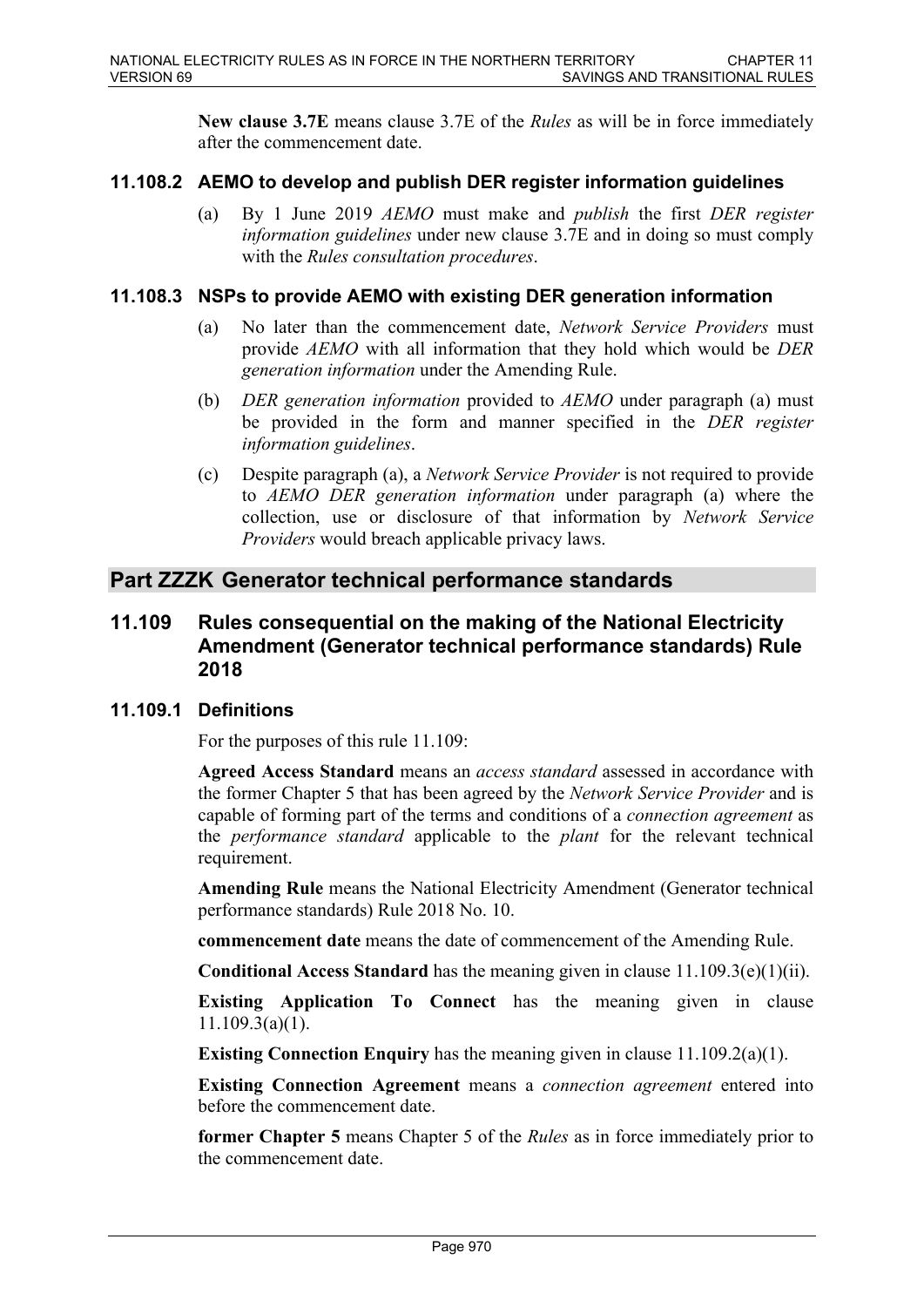**new Chapter 5** means Chapter 5 of the *Rules* as it will be in force on and from the commencement date, as amended from time to time.

**transitional date** means 1 February 2019.

# **11.109.2 Application of the Amending Rule to existing connection enquiries**

- (a) This clause 11.109.2 applies where, before the commencement date, a *Connection Applicant* has, in respect of *plant* that the *Connection Applicant* proposes to *connect*:
	- (1) made a *connection* enquiry in accordance with clauses 5.3.2 or 5.3A.5 (**Existing Connection Enquiry**); and
	- (2) not made an *application to connect* to a *Network Service Provider*.
- (b) On and from the commencement date:
	- (1) the new Chapter 5 applies for the purposes of determining the *access standards* that apply to the *plant* that the *Connection Applicant* proposes to *connect*;
	- (2) the Existing Connection Enquiry will be taken to be a valid *connection* enquiry under the new Chapter 5 with respect to the proposed *plant*; and
	- (3) the *Network Service Provider* must:
		- (i) within 10 *business days* after the commencement date, use its reasonable endeavours to provide written notification to a *Connection Applicant* to which this clause 11.109.2 applies that the Existing Connection Enquiry will be treated as a *connection* enquiry under the new Chapter 5; and
		- (ii) within 20 *business days* after providing the written notification in subparagraph (3)(i), in consultation with *AEMO* and where necessary, provide each *Connection Applicant* notified under subparagraph  $(3)(i)$  with:
			- (A) any further information required under clause 5.3.3 of the new Chapter 5 relevant to the proposed *plant*; and
			- (B) written notice of any further information or data to be provided by the *Connection Applicant* to the *Network Service Provider*,

to enable the *Connection Applicant* to submit an *application to connect* in accordance with the new Chapter 5 with respect to the proposed *plant*.

(c) Where the *Network Service Provider* has charged the *Connection Applicant* any fees or charges with respect to the Existing Connection Enquiry, the *Network Service Provider* must not charge the *Connection Applicant* any additional fees or charges on or from the commencement date with respect to such Existing Connection Enquiry, except to the extent necessary to cover the reasonable costs of work required to notify the *Connection Applicant* and provide any relevant information under subparagraph (3)(ii). For the avoidance of doubt, this clause 11.109.2(c) does not preclude a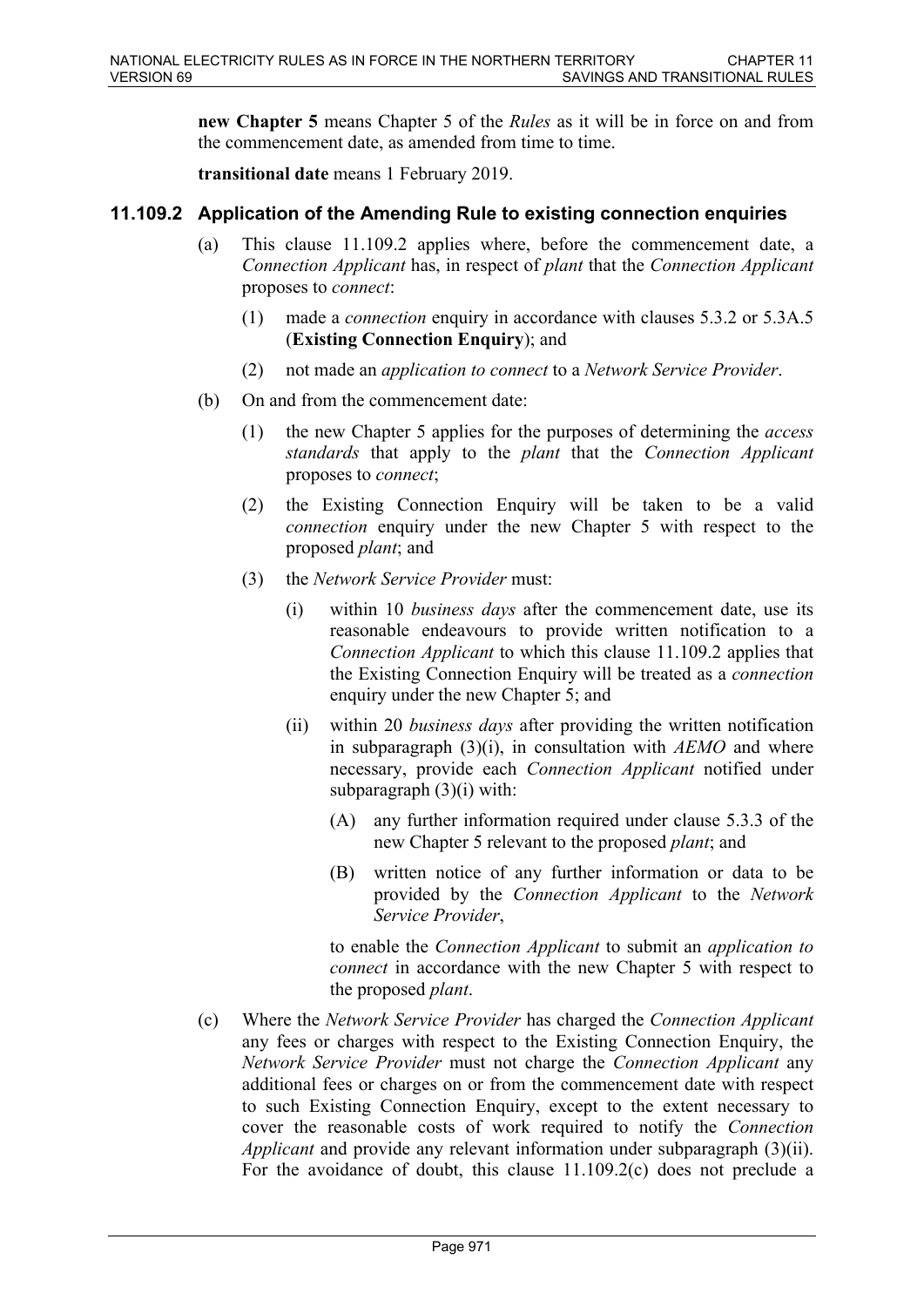*Network Service Provider* recovering an application fee from the *Connection Applicant* under clauses 5.3.4(b) or 5.3A.9.

# **11.109.3 Application of the Amending Rule to existing applications to connect**

- (a) This clause 11.109.3 applies where, before the commencement date, a *Connection Applicant* has, in respect of *plant* that the *Connection Applicant* proposes to *connect*:
	- (1) made an *application to connect* to a *Network Service Provider* (**Existing Application To Connect**); and
	- (2) not received an offer to *connect* from the relevant *Network Service Provider* in respect of the Existing Application To Connect.
- (b) Subject to paragraph (e), on and from the commencement date:
	- (1) the new Chapter 5 applies for the purposes of determining the *access standards* that apply to the *plant* that the *Connection Applicant* proposes to *connect*;
	- (2) the Existing Application To Connect will be taken to be a valid *application to connect* under the new Chapter 5 with respect to the proposed *plant*; and
	- (3) the *Network Service Provider* must:
		- (i) within 10 *business days* after the commencement date, use its reasonable endeavours to provide written notification to a *Connection Applicant* to which this clause 11.109.3 applies that the Existing Application To Connect will be treated as an *application to connect* under the new Chapter 5; and
		- (ii) within 20 *business days* after providing the written notification in subparagraph (3)(i), in consultation with *AEMO* and where necessary, provide each *Connection Applicant* notified under subparagraph (3)(i) (with a copy to be provided to *AEMO*) with:
			- (A) any further information required under clause 5.3.3 of the new Chapter 5 relevant to the proposed *plant*, including for each technical requirement, written details of the *automatic access standards*, *minimum access standards* and *negotiated access standards* that are *AEMO advisory matters*; and
			- (B) written notice of any further information to be provided by the *Connection Applicant* (which may include information required to be provided under clauses 5.2.5(d) and (e) and Schedule 5.5),

necessary for the *Network Service Provider* to prepare an offer to *connect* in accordance with the new Chapter 5 with respect to the proposed *plant*.

(c) Where the *Network Service Provider* has charged the *Connection Applicant* any fees or charges with respect to the Existing Application To Connect, the *Network Service Provider* must not charge the *Connection Applicant* any additional fees or charges on or from the commencement date with respect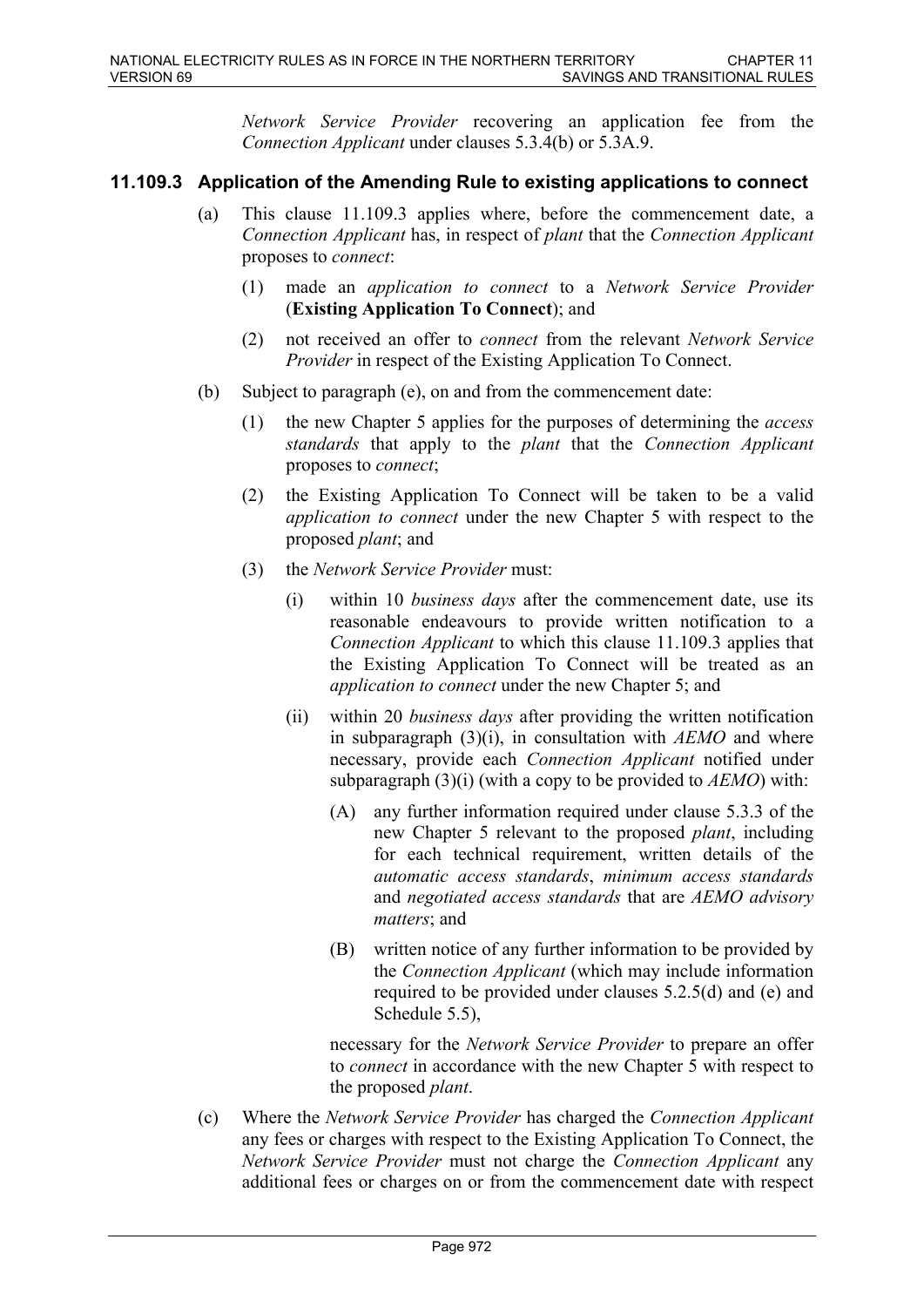to such Existing Application To Connect, except to the extent necessary to cover the reasonable costs of work required for the *Network Service Provider* to prepare an offer to *connect* in accordance with the new Chapter 5, including the requirements to notify the *Connection Applicant* and provide any relevant information under subparagraph (b)(3).

- (d) A *Network Service Provider* to which this clause applies may extend the time period referred to in clause 5.3.6(a) to reasonably allow for any additional time taken in excess of the period allowed in the *preliminary program* that is necessary to take account of the differences in *access standards* between the former Chapter 5 and the new Chapter 5.
- (e) Despite the application of paragraph (b), a *Connection Applicant* may, until the transitional date, continue to negotiate *access standards* in accordance with the former Chapter 5. Where, subject to paragraph (f), on or before the transitional date, all *access standards* relevant to the *plant* are Agreed Access Standards in the reasonable opinion of the *Network Service Provider* and *AEMO*, then the *Network Service Provider* must:
	- (1) within 10 *business days* from receipt of a written request by the *Connection Applicant*, provide written confirmation to the *Connection Applicant*:
		- (i) that all *access standards* relevant to the *plant* are Agreed Access Standards; and
		- (ii) identifying any *access standards* that are agreed subject to certain conditions being satisfied, including where relevant, the date for satisfaction of those conditions (**Conditional Access Standard**); and
	- (2) otherwise, use its reasonable endeavours to provide, within 10 *business days* after the transitional date, the written confirmation at subparagraphs (e)(1)(i) and (e)(1)(ii) to the relevant *Connection Applicant*.
- (f) Where:
	- (1) the *Network Service Provider* has provided written confirmation under paragraph  $(e)(1)$  or  $(e)(2)$ ; and
	- (2) a condition under the Conditional Access Standards was not satisfied,

then on and from the date on which such condition was not satisfied:

- (3) the relevant Conditional Access Standards will be taken to have not been agreed for the purposes of paragraph (e);
- (4) the new Chapter 5 applies for the purposes of determining all *access standards* that apply to the *plant* that the *Connection Applicant* proposes to *connect*;
- (5) the Existing Application To Connect will be taken to be a valid *application to connect* under the new Chapter 5 with respect to the proposed *plant*;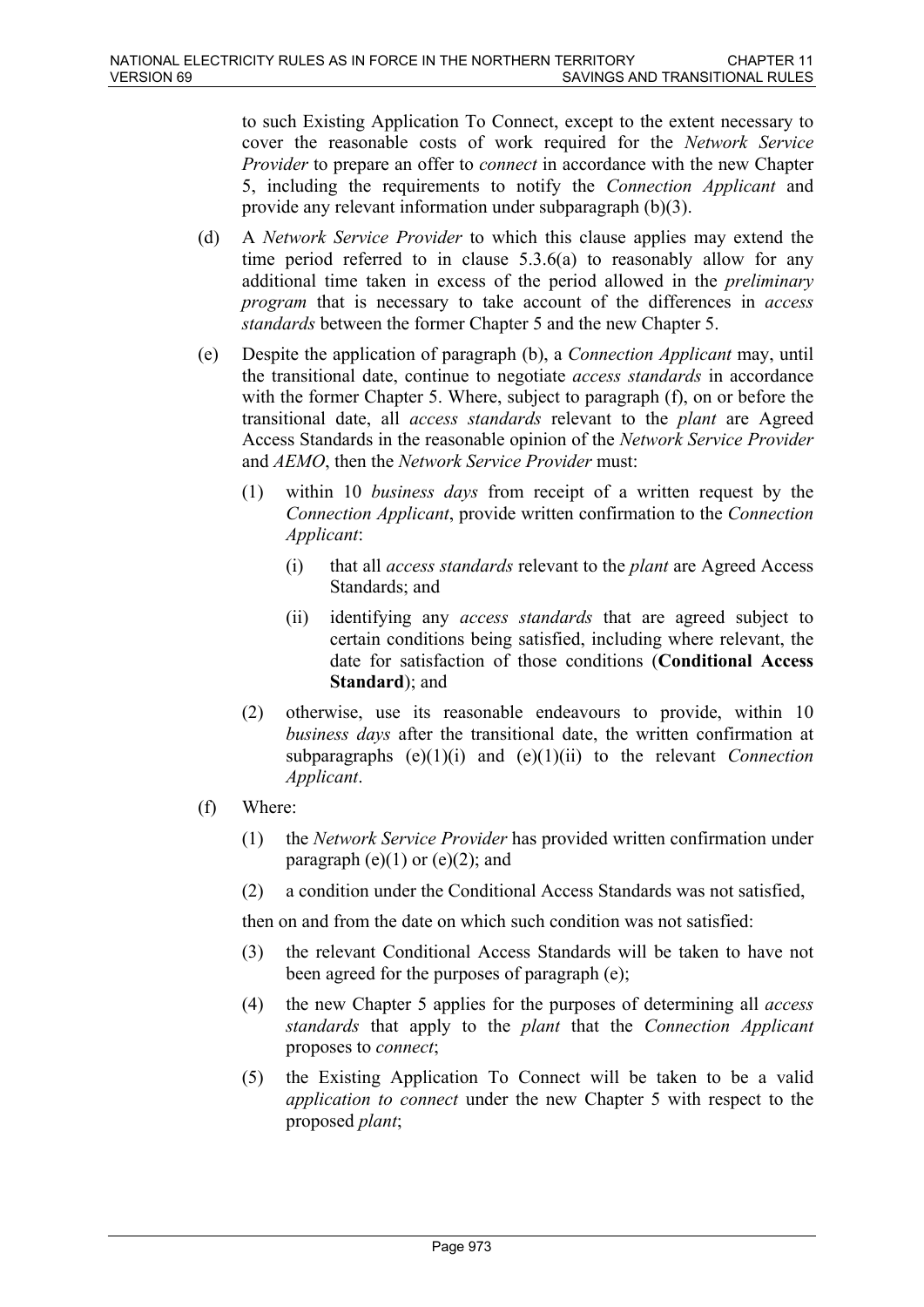- (6) the *Network Service Provider* must, in consultation with *AEMO*, within a further 10 *business days* from the date on which the condition was not satisfied:
	- (i) notify the *Connection Applicant* that the relevant Conditional Access Standards are no longer Agreed Access Standards and that the Existing Application To Connect will be treated as an *application to connect* under the new Chapter 5; and
	- (ii) provide the *Connection Applicant* notified under subparagraph (i) with the further information and notice specified in subparagraph  $(b)(3)(ii)$  (where applicable); and
- (7) the *Network Service Provider* must comply with the requirements of paragraphs (c) and (d).
- (g) Notwithstanding this clause 11.109.3, and subject to paragraph (f), if the *Network Service Provider* provides written confirmation to a *Connection Applicant* under subparagraphs (e)(1) or (e)(2) (as applicable), the former Chapter 5 applies for the purposes of determining the *access standards* that apply to the *plant* that the *Connection Applicant* proposes to *connect* under that Existing Application To Connect.

# **11.109.4 Application of the Amending Rule to existing offers to connect**

- (a) This clause 11.109.4 applies where, before the commencement date, a *Connection Applicant*:
	- (1) has received a valid offer to *connect* from the relevant *Network Service Provider* in respect of an *application to connect*; and
	- (2) has not entered into a *connection agreement* with the relevant *Network Service Provider* in respect of that *application to connect*.
- (b) On and from the commencement date, the former Chapter 5 applies for the purposes of determining the *access standards* that apply to the *plant* that the *Connection Applicant* proposes to *connect* under that offer to *connect.*

## **11.109.5 Application of the Amending Rule to Existing Connection Agreements**

- (a) The Amending Rule is neither intended to, nor to be read or construed as having, the effect of:
	- (1) altering the terms of an Existing Connection Agreement;
	- (2) altering the contractual rights or obligations of any of the parties under an Existing Connection Agreement; or
	- (3) relieving the parties under any such Existing Connection Agreement of their contractual obligations under such an agreement.
- (b) Subject to paragraph (c), if, after the commencement date, a Generator who has entered into an Existing Connection Agreement is required, in accordance with the *Rules*, to amend any of the *performance standards* set out in that Existing Connection Agreement, then the new Chapter 5 applies for the purposes of amending such *performance standards*.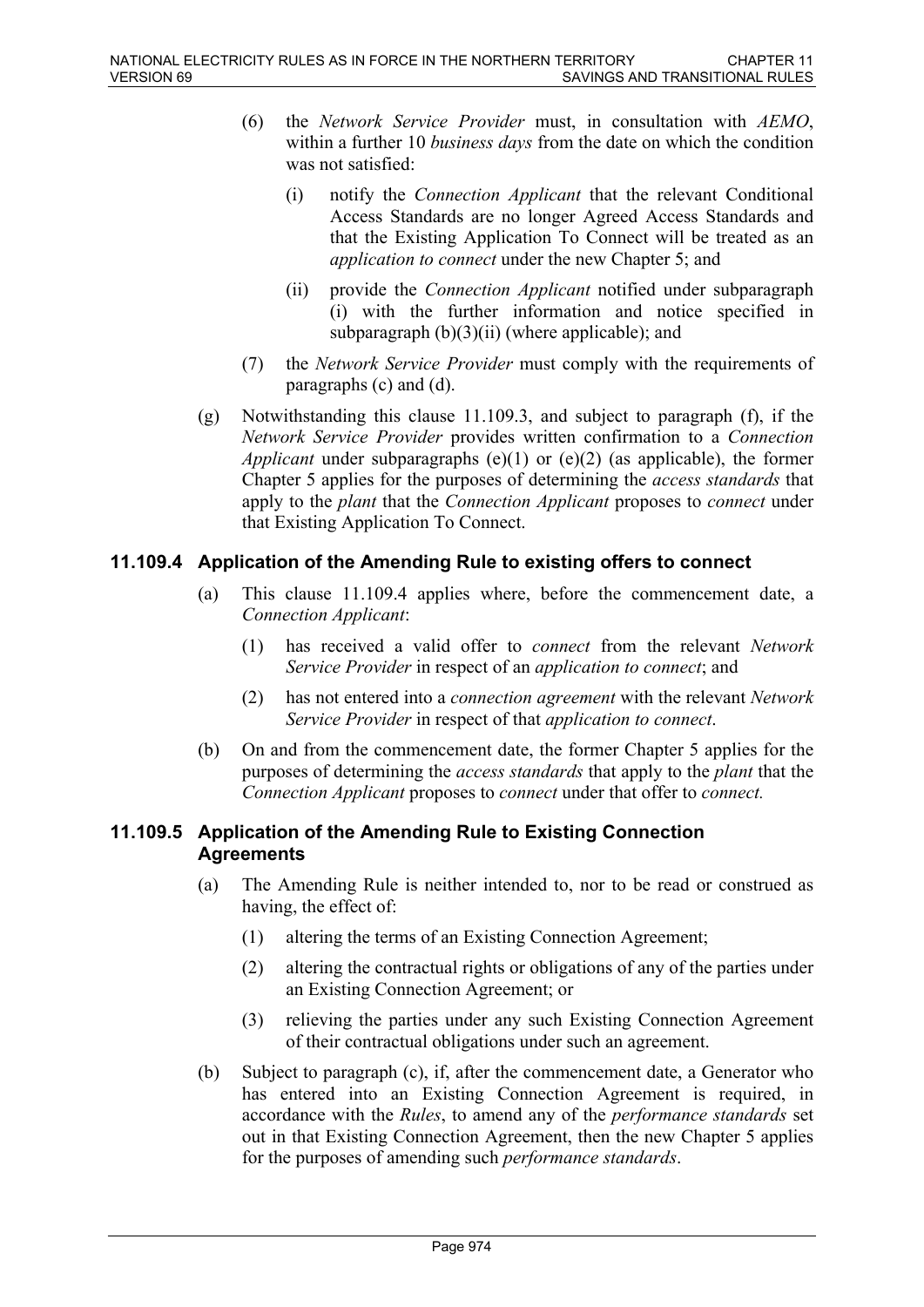- (c) The former Chapter 5 applies to a *Generator* who, as at the commencement date, has proposed to alter its *generating system* and has advised *AEMO* in accordance with clause 5.3.9, unless:
	- (1) *AEMO*, the *Generator* and the relevant *Network Service Provider* agree otherwise; or
	- (2) in *AEMO*'s reasonable opinion (in respect of an *AEMO advisory matter*), there will be an adverse impact on *power system security* as a result of the application of former Chapter 5.
- (d) The Amending Rule is neither intended to have, nor is it to be read or construed as having, the effect of changing the application of clause 11.6.11 (if applicable) in relation to *connection services* provided under an Existing Connection Agreement.

# **Part ZZZL Generator three year notice of closure**

# **11.110 Rules consequential on the making of the National Electricity Amendment (Generator three year notice of closure) Rule 2018**

## **11.110.1 Definitions**

For the purposes of this rule 11.110:

**Amending Rule** means the National Electricity Amendment (Generator three year notice of closure) Rule 2018.

**notice of closure exemption guideline** means the first guideline made by the *AER* under clause 2.10.1(c4).

## **11.110.2 AER to develop and publish notice of closure exemption guideline**

(a) The *AER* must make and *publish* the notice of closure exemption guideline in accordance with the *Rules consultation procedure* by no later than 31 August 2019.

## **11.110.3 Application of Amending Rule to AEMO**

(a) *AEMO* is not required to comply with clause  $3.13.3(a)(2A)$  until 1 March 2019.

## **11.110.4 Application of Amending Rule to Generators**

- (a) *Generators* are not required to comply with clauses 2.10.1(c1) and (c2) until 1 September 2019.
- (b) A person registered as a *Generator* on or before 2 March 2019 is taken to have complied with clause 2.2.1(e)(2A)(i) if it provides its *expected closure year* to *AEMO* as soon as practicable after that date.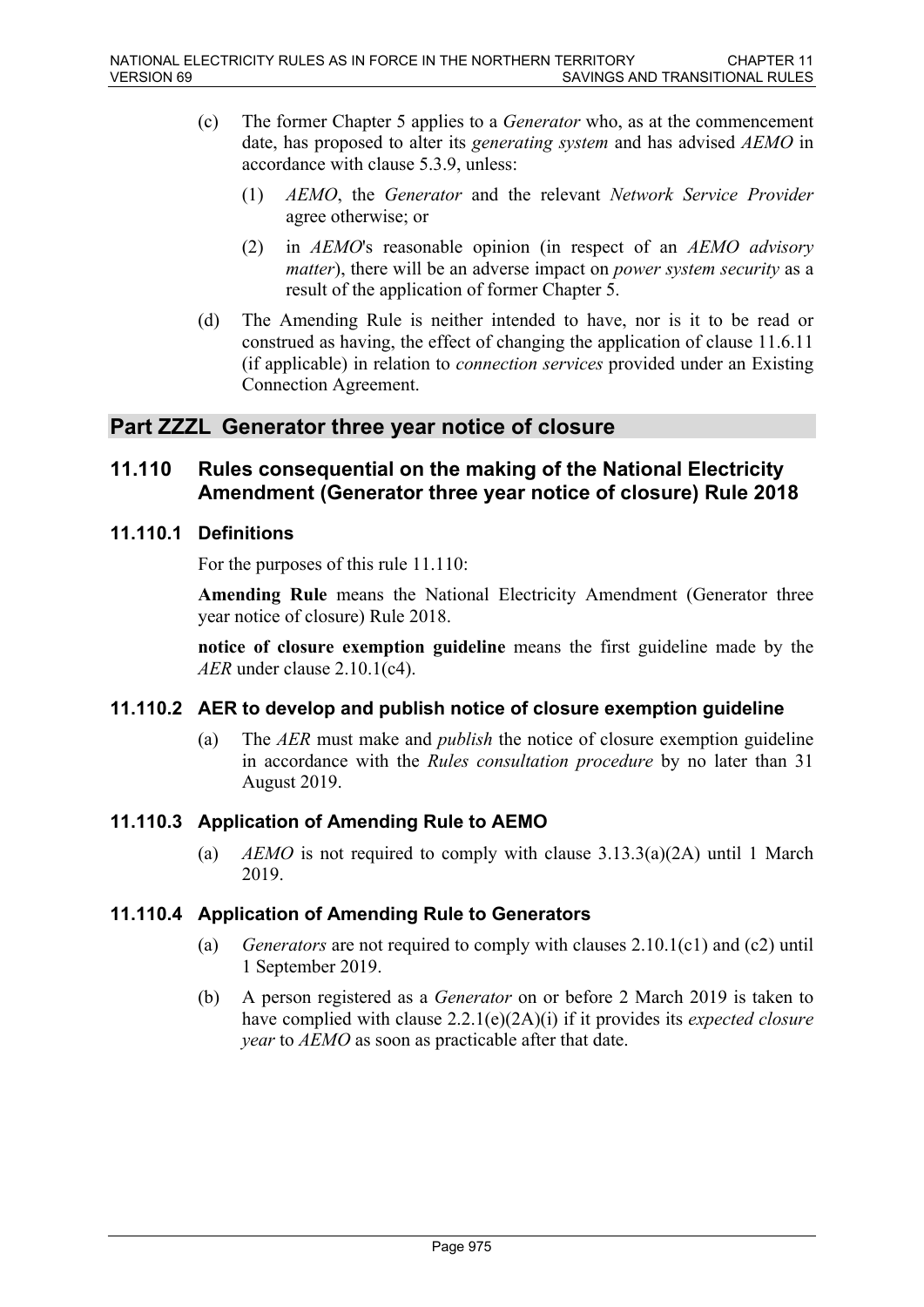# **Part ZZZM Participant compensation following market suspension**

# **11.111 Rules consequential on the making of the National Electricity Amendment (Participant compensation following market suspension) Rule 2018**

#### **11.111.1 Definitions**

For the purposes of this rule 11.111:

**Amending Rule** means the National Electricity Amendment (Participant compensation following market suspension) Rule 2018 No. 13.

**commencement date** means the date on which Schedule 1 of the Amending Rule commences operation.

**new clause 3.14.5A** means clause 3.14.5A of the *Rules* as will be in force immediately after the commencement date.

## **11.111.2 Market suspension compensation methodology and schedule of benchmark values**

- (a) By 19 December 2018, *AEMO* must *publish* and make available on its website:
	- (1) the first *market suspension compensation methodology* developed in accordance with paragraph (h) of new clause 3.14.5A; and
	- (2) the first schedule of benchmark values developed in accordance with paragraph (j) of new clause 3.14.5A.
- (b) *AEMO* must, on or before the date that is 6 months after *publication* of the first *market suspension compensation methodology*, develop, *publish* and make available on its website an updated *market suspension compensation methodology* in accordance with the *Rules consultation procedures*.

# **Part ZZZN Global settlement and market reconciliation**

**11.112 Rules consequential on the making of the National Electricity Amendment (Global settlement and market reconciliation) Rule 2018 and the National Electricity Amendment (Delayed implementation of five minute and global settlement) Rule 2020**

## **11.112.1 Definitions**

For the purposes of this rule 11.112:

**Amending Rule** means the National Electricity Amendment (Global settlement and market reconciliation) Rule 2018.

**effective date** means 1 May 2022.

**new clause 2.2.5(a)** means clause 2.2.5(a) of the *Rules* and all related definitions in the *Rules* as in force on and from the effective date.

**new clause 3.15.5(a)** means clause 3.15.5(a) of the *Rules* and all related definitions in the *Rules* as in force on and from the effective date.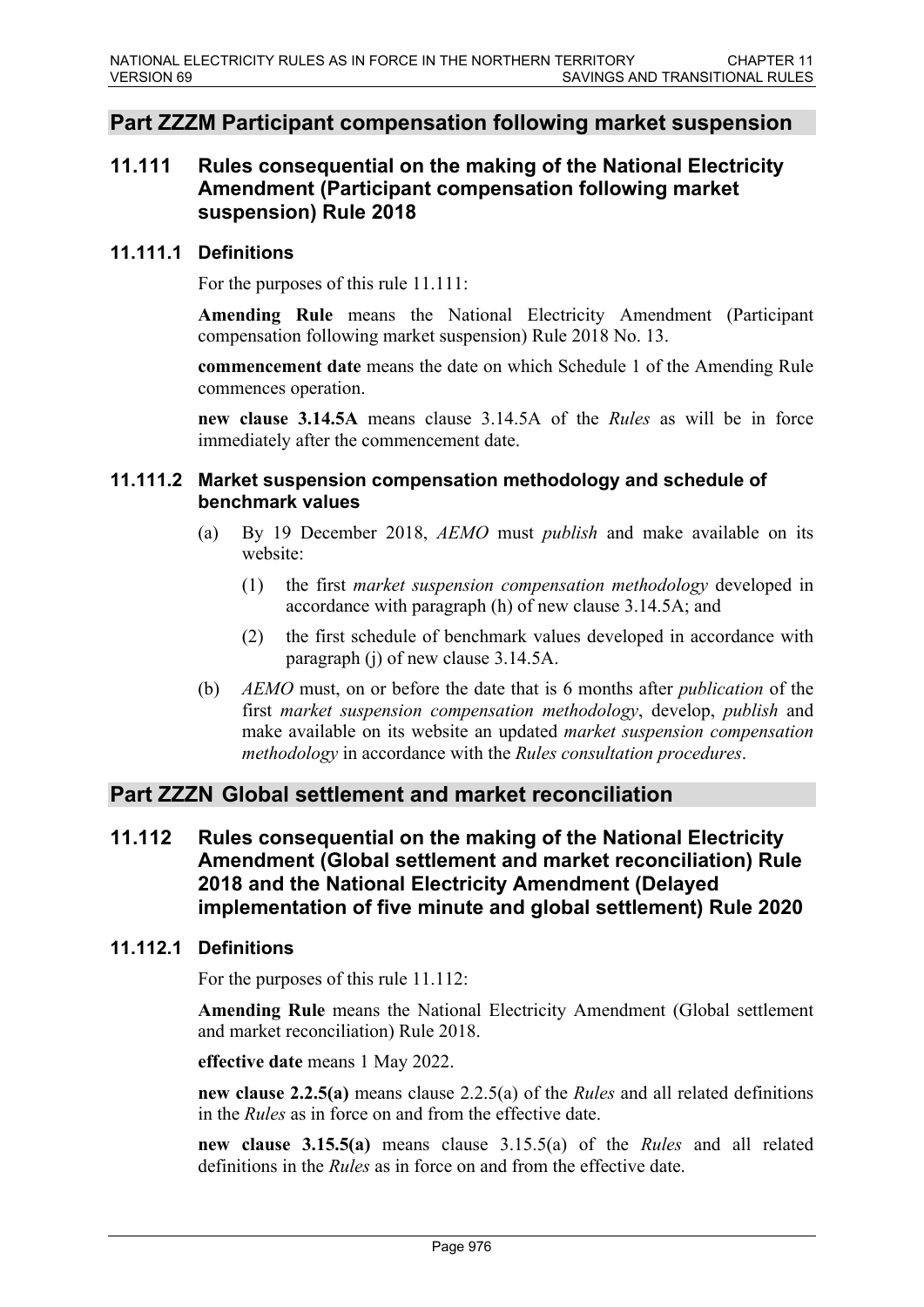**new clause 3.15.5(b)** means clause 3.15.5(b) of the *Rules* and all related definitions in the *Rules* as in force on and from the effective date.

**new clause 3.15.5B(a)** means clause 3.15.5B(a) of the *Rules* and all related definitions in the *Rules* as in force on and from the effective date.

**new clause 3.15.5B(d)** means clause 3.15.5B(d) of the *Rules* and all related definitions in the *Rules* as in force on and from the effective date.

**old clause 2.2.5(a)** means clause 2.2.5(a) of the *Rules* and all related definitions in the *Rules* as in force immediately before the effective date.

**old effective date** means 6 February 2022.

# **11.112.2 Amendments to AEMO procedures**

- (a) By 1 December 2019, *AEMO* must review and where necessary amend and *publish* the following documents to apply from the old effective date to take into account the Amending Rule and for the avoidance of doubt, *AEMO* must amend the following documents to require all *metering data* from *firsttier loads* to be provided to *AEMO* by the relevant *Metering Data Provider* in accordance with the relevant procedures:
	- (1) the *Market Settlement and Transfer Solution Procedures*;
	- (2) the *metrology procedure*; and
	- (3) the *service level procedures*.
- (a1) *AEMO* is not required to comply with the *Rules consultation procedures* in respect of any amendments that must be made to the documents referred to in paragraph (a) to take into account the National Electricity Amendment (Delayed implementation of five minute and global settlement) Rule 2020.

## **11.112.3 AEMO to publish report on unaccounted for energy trends**

- (a) By 1 June 2022 *AEMO* must prepare and publish on its website the first report on unaccounted for *energy* required under new clause 3.15.5B(a).
- (b) *AEMO* is not required to comply with the *UFE reporting guidelines* required under new clause 3.15.5B(d) when preparing and publishing the report referred to in paragraph (a) for the first time.

## **11.112.4 Continuation of registration for non-market generators**

- (a) Despite new clause 2.2.5(a), a *generating unit* whose output is purchased in its entirety by the *Local Retailer* and that has been classified as a *nonmarket generating unit* under old clause 2.2.5(a) immediately before the effective date, may continue to be registered as a *non-market generating unit*.
- (b) The *Local Retailer* which purchases the entire output from a *generating unit* that is registered as a *non-market generating unit* under paragraph (a) is the person that is *financially responsible* for the *connection point* at which that *non-market generating unit* is *connected*.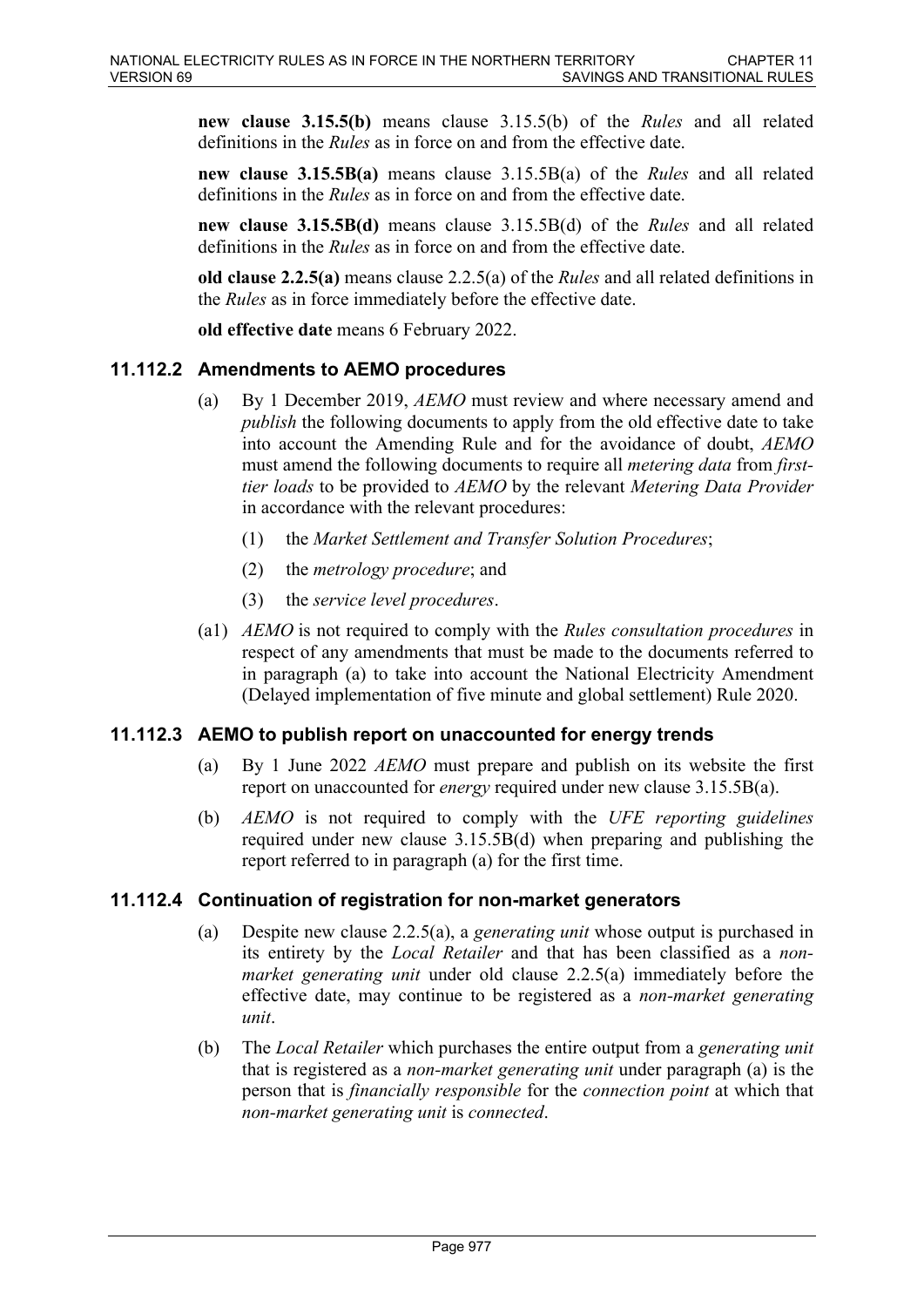# **11.112.5 Publication of UFE data by AEMO**

- (a) For each *trading interval* in the period commencing on 1 October 2021 and ending immediately before the effective date, *AEMO* must:
	- (1) determine the amount of unaccounted for *energy* for each *local area*  as if new clause 3.15.5(a) were in effect; and
	- (2) *publish* the amounts determined under subparagraph (1) together with information to enable each *Market Customer* in a *local area* to determine the unaccounted for *energy* amount that would be allocated to that *Market Customer's market connection points* in that *local area* as if new clause 3.15.5(b) were in effect.

## **11.112.6 Publication of UFE reporting guidelines**

(a) *AEMO* must make and *publish* the *UFE reporting guidelines* required under new clause 3.15.5B(d) by 1 March 2023 and in doing so must comply with the *Rules consultation procedures*.

# **Part ZZZO Metering installation timeframes**

# **11.113 Rules consequential on making of the National Electricity Amendment (Metering installation timeframes) Rule 2018**

## **11.113.1 Definitions**

For the purposes of this rule 11.113:

**Amending Rule** means the National Electricity Amendment (Metering installation timeframes) Rule 2018.

**Existing meter installation request** has the meaning given in clause 11.113.2(a).

**commencement date** means the date on which the Amending Rule commences operation.

## **11.113.2 Timeframes for meters to be installed**

- (a) This clause 11.113.2 applies where, before the commencement date, a *retailer* has an outstanding request for a *meter* to be installed, including in relation to a *new connection*, at a *small customer's* premises and that request does not relate to a *new meter deployment* (as defined in the *NERR*) or a *metering installation malfunction* (**Existing meter installation request**).
- (b) On and from the commencement date, the Amending Rule will apply to an Existing meter installation request as if:
	- (1) the timeframe for the *meter* to be installed for the purposes of clause 7.8.10 $A(a)(2)$  ends on the later of:
		- (i) 6 *business days* from the date the *retailer* is informed that the *connection service* (as defined in clause 5A.A.1) is complete; and
		- (ii) 6 *business days* from the commencement date;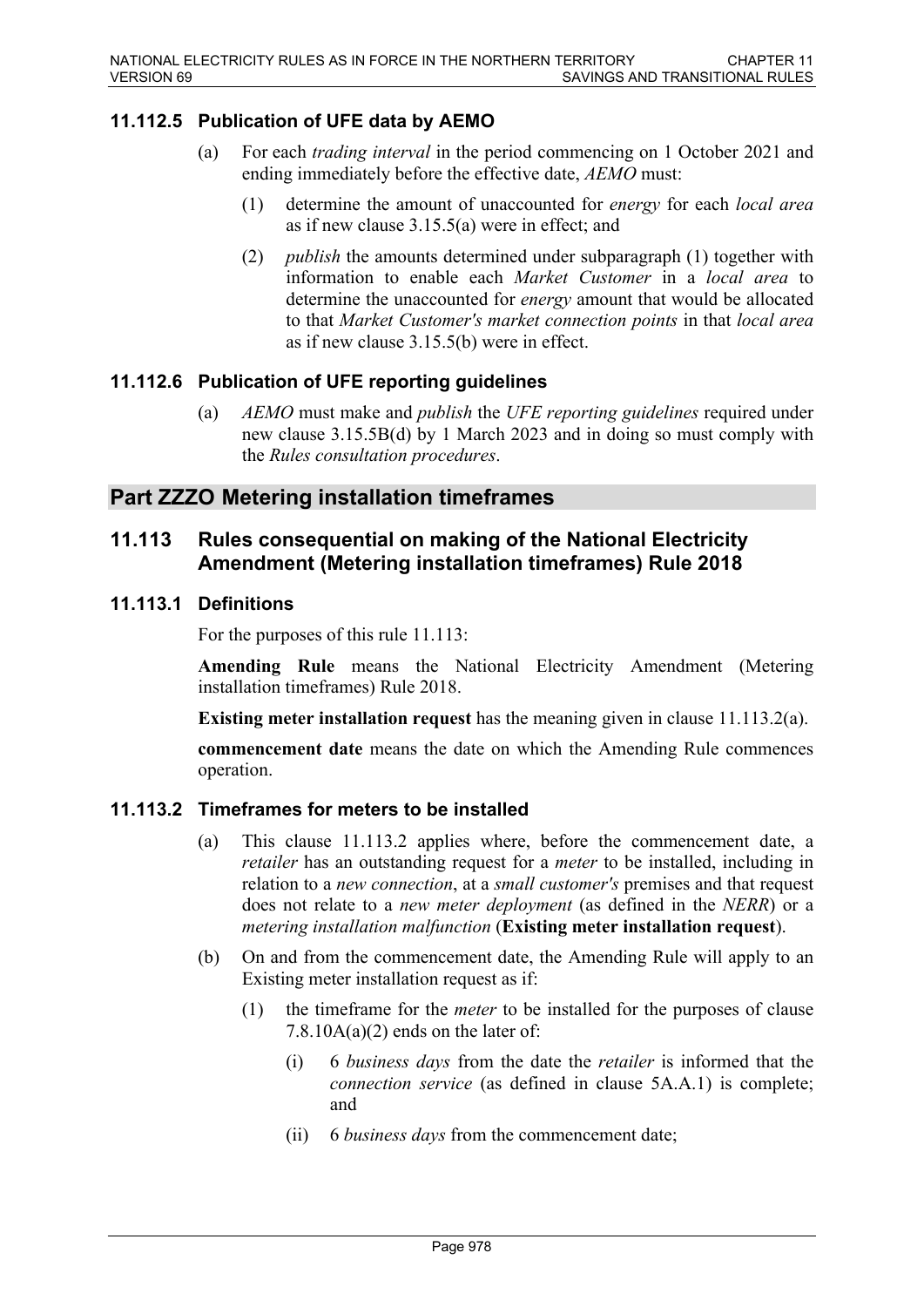- (2) for the purposes of clause 7.8.10B(a)(2), the *retailer* received the request from the *small customer* on the commencement date; and
- (3) for the purposes of clause  $7.8.10C(a)(1)(ii)$  and clause  $7.8.10C(d)$ , the *retailer* received the request from the *small customer* on the commencement date.

# **Part ZZZP Early implementation of ISP priority projects**

# **11.114 National Electricity Amendment (Early implementation of ISP priority projects) Rule 2019**

## **11.114.1 Definitions**

- (a) **[Deleted]**
- (b) For the purposes of this rule 11.114:

**clause 5.16.6 trigger** means a *trigger event* for an ISP Project that is the determination of the *AER* that the *preferred option* satisfies the *regulatory investment test for transmission*, however such a *trigger event* is described.

**ElectraNet** means ElectraNet Pty Ltd ACN 094 482 416, trading as ElectraNet, or any successor to its business.

**Integrated System Plan** means the Integrated System Plan published by *AEMO* in July 2018.

**ISP Projects** means a VNI Project, a QNI Project or a SA-NSW Interconnector Project.

**Powerlink** means the Queensland Electricity Transmission Corporation Limited (ACN 078 849 233), or any successor to its business.

**QNI projects** means the following projects:

- (1) the QNI Upgrade (Queensland component) (\$66.7m) *contingent project* specified in Powerlink's *revenue determination* for the *regulatory control period* commencing 1 July 2017; and
- (2) Reinforcement of Northern Network (QNI upgrade)(\$63m to\$141m) *contingent project* specified in Transgrid's *revenue determination* for the *regulatory control period* commencing 1 July 2018.

**SA-NSW Interconnector Projects** means the following projects:

- (1) The NSW to SA interconnector (\$276m to \$1074m) *contingent project* specified in Transgrid's *revenue determination* for the *regulatory control period* commencing 1 July 2018; and
- (2) The South Australian Energy Transformation (\$200m to \$500m) *contingent project* specified in ElectraNet's *revenue determination* for the *regulatory control period* commencing 1 July 2018.

**Transgrid** means NSW Electricity Networks Operations PtyLimited (ACN 609 169 959) as trustee for the NSW Electricity Networks Operations Trust, or any successor to its business.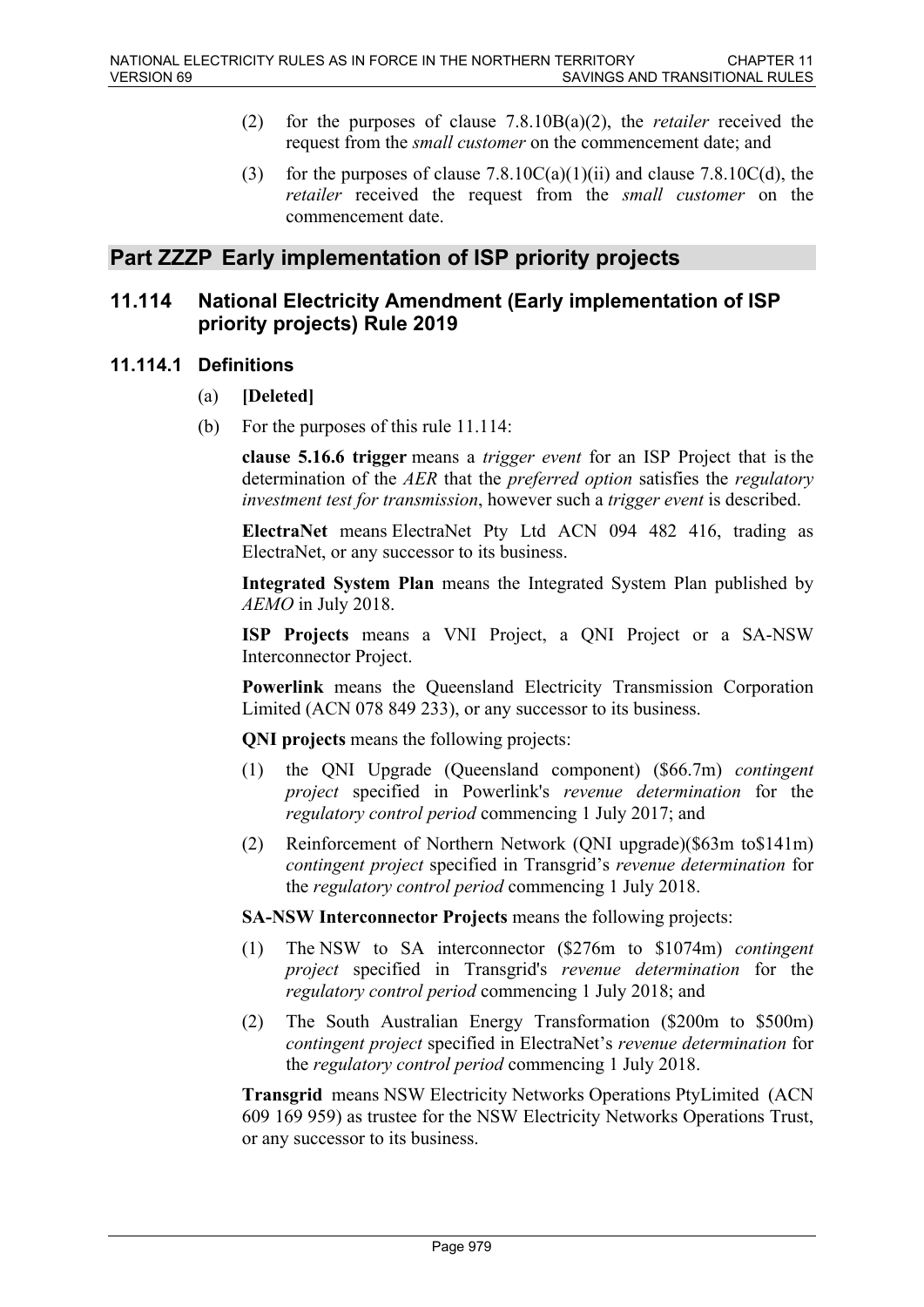**VNI Project** means the following project: the Reinforcement of Southern Network (\$60m to \$393m) *contingent project* specified in Transgrid's *revenue determination* for the *regulatory control period* commencing 1 July 2018.

# **11.114.2 Modifications to clause 5.16.6 for ISP VNI and QNI projects**

(a) For the purposes of the application of clause 5.16.6 to a *preferred option* that is VNI Project or a QNI Project, clause 5.16.6 applies subject to the modifications set out in the following table:

| <b>Description</b>                                                                                                                                                                           | <b>Reference</b>                     | <b>Transitional treatment</b>                                                                                                                                                                                                                                                                                                                                     |
|----------------------------------------------------------------------------------------------------------------------------------------------------------------------------------------------|--------------------------------------|-------------------------------------------------------------------------------------------------------------------------------------------------------------------------------------------------------------------------------------------------------------------------------------------------------------------------------------------------------------------|
| Requirement for<br>dispute notification<br>period to have passed<br>before application for<br>preferred option<br>analysis                                                                   | Clause<br>5.16.6(a)                  | In clause $5.16.6(a)$ , omit "After the<br>expiry of the 30 day period referred to<br>in clause $5.16.5(c)$ and where" and<br>substitute "Where".                                                                                                                                                                                                                 |
| Timing for the AER<br>to make a<br>determination on the<br><i>preferred option is</i><br>adjusted so that it<br>cannot be made<br>before the period for<br>notifying a dispute<br>has passed | Clause<br>5.16.6(b)                  | Omit clause $5.16.6(b)(1)$ and<br>substitute:<br>"(1)<br>must, within 120 business days<br>of receipt of the request from<br>the applicant (and<br>not earlier than 30 days of<br>receipt of the request from the<br>applicant), subject to paragraph<br>(c), make and publish a<br>determination, including<br>reasons for its determination;"                   |
| Include new<br>provisions that<br>prevent the AER from<br>making a<br>determination on the<br>preferred option if a<br>dispute has been<br>raised and not<br>resolved                        | New clause<br>$5.16.6(d)$ and<br>(e) | After clause $5.16.6(c)$ , insert:<br>(d)<br>The AER must not make a<br>determination under this clause<br>5.16.6 if at any time after<br>receipt of the request from the<br>applicant under paragraph (a)<br>and before the determination is<br>made, a person gives notice of a<br>dispute under clause $5.16.5(c)$<br>and the dispute has not been<br>resolved |
|                                                                                                                                                                                              |                                      | For the purposes of paragraph<br>(e)<br>(d), a dispute is taken to be<br>resolved if:<br>(1)<br>the AER has rejected<br>that dispute under clause<br>5.16.5(d)(1);                                                                                                                                                                                                |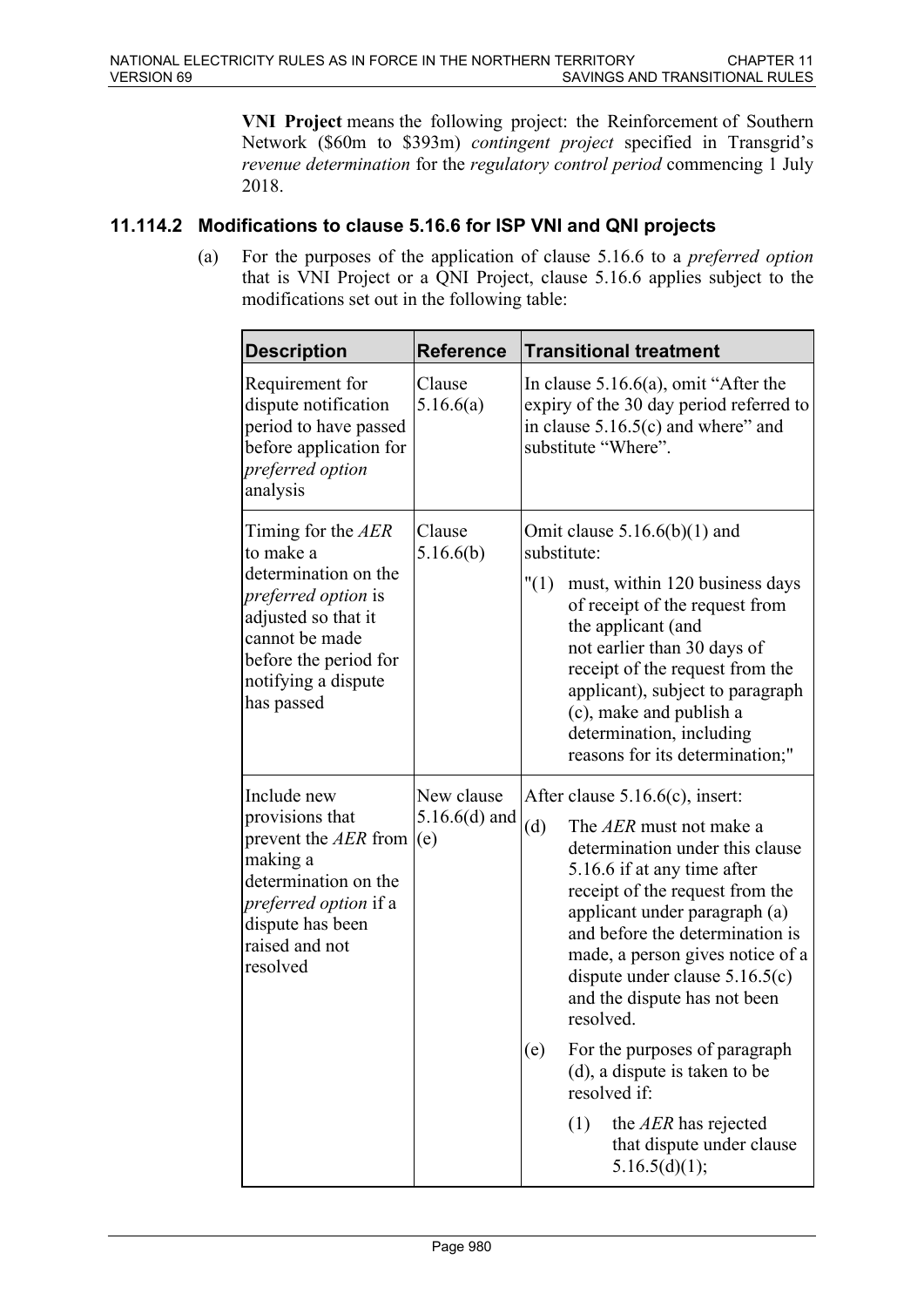| <b>Description</b> | <b>Reference</b> |     | <b>Transitional treatment</b>                                                                                                                                                                             |
|--------------------|------------------|-----|-----------------------------------------------------------------------------------------------------------------------------------------------------------------------------------------------------------|
|                    |                  | (2) | the AER has made and<br><i>published</i> a determination<br>under clause<br>5.16.5(d)(3)(ii); or                                                                                                          |
|                    |                  | (3) | the AER has made<br>and <i>published</i> a<br>determination under<br>clause $5.16.5(d)(3)(i)$ and<br>the applicant has amended<br>the project assessment<br>conclusions report as<br>directed by the AER. |

# **11.114.3 Modifications to clause 6A.8.2 for ISP projects**

(a) For the purposes of the application of rule 6A.8 (Contingent Projects) to a *preferred option* that is an ISP Project, rule 6A.8 applies subject to the modifications set out in the following table:

| <b>Description</b>                                                                                                                      | <b>Reference</b>                 |    | <b>Transitional treatment</b>                                                                                                                                                                                                                                               |
|-----------------------------------------------------------------------------------------------------------------------------------------|----------------------------------|----|-----------------------------------------------------------------------------------------------------------------------------------------------------------------------------------------------------------------------------------------------------------------------------|
| Ability<br>for application for<br>amendment of<br>revenue<br>determination to<br>occur without all<br>trigger events having<br>been met | Clause<br>6A.8.2(a)<br>and $(b)$ | 1. | In clause $6A.8.2(a)$ , omit<br>"where a <i>trigger event</i> for a<br>contingent project in relation to<br>that revenue determination has<br>occurred" and substitute "in<br>respect of a <i>contingent project</i><br>included in the relevant revenue<br>determination". |
|                                                                                                                                         |                                  | 2. | Omit clause $6A.8.2(b)(2)$ and<br>substitute:                                                                                                                                                                                                                               |
|                                                                                                                                         |                                  |    | (2)<br>must, subject to<br>subparagraph $(1)$ , be<br>made as soon as<br>practicable after the<br>occurrence of the <i>trigger</i><br>event;                                                                                                                                |
|                                                                                                                                         |                                  | 3. | After clause $6A.8.2(b)(2)$ ,<br>insert:                                                                                                                                                                                                                                    |
|                                                                                                                                         |                                  |    | (2A) may, subject to paragraph<br>$(1)$ , be made at any time,<br>after the occurrence of all<br>triggers that make up the<br>trigger event for a<br>contingent project, other<br>than a clause 5.16.6                                                                      |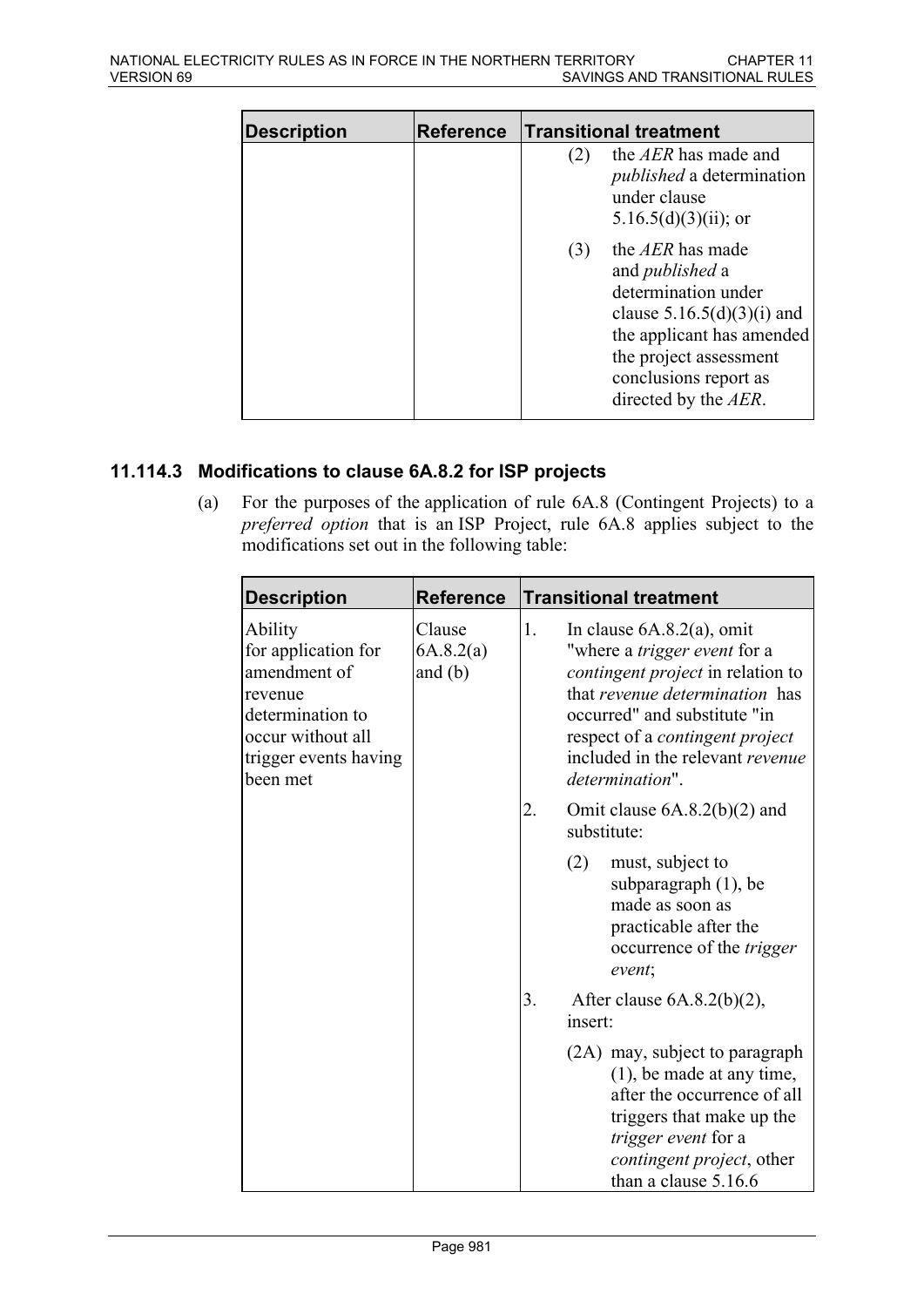| <b>Description</b>                                                                                                                                                                      | <b>Reference</b>    | <b>Transitional treatment</b>                                                                                                                                                                                                                                                                                                                                                                                                                                                                                                                                                                                                                                                                                 |
|-----------------------------------------------------------------------------------------------------------------------------------------------------------------------------------------|---------------------|---------------------------------------------------------------------------------------------------------------------------------------------------------------------------------------------------------------------------------------------------------------------------------------------------------------------------------------------------------------------------------------------------------------------------------------------------------------------------------------------------------------------------------------------------------------------------------------------------------------------------------------------------------------------------------------------------------------|
|                                                                                                                                                                                         |                     | trigger;<br>4.<br>Omit clause $6A.8.2(b)(3)(i)$ and<br>substitute:<br>except in the case of<br>(i)                                                                                                                                                                                                                                                                                                                                                                                                                                                                                                                                                                                                            |
|                                                                                                                                                                                         |                     | a clause 5.16.6 trigger, an<br>explanation that<br>substantiates the<br>occurrence of the <i>trigger</i><br>event;                                                                                                                                                                                                                                                                                                                                                                                                                                                                                                                                                                                            |
| Requirement for AER Clause<br>to notify the public if<br>application for<br>amendment to<br>revenue determinatio<br>n is submitted before<br>a clause<br>5.16.6 trigger is<br>satisfied | 6A.8.2(c)           | At the end of clause $6A.8.2(c)$ , insert<br>"If at the time the application is<br>received, the clause 5.16.6 trigger has<br>not yet occurred, the AER must<br>specify in its notice under this<br>paragraph (c) that the clause 5.16.6<br>trigger has not been satisfied and that<br>a final determination will not be made<br>under paragraph (e) unless and until<br>the clause 5.16.6 trigger is satisfied."                                                                                                                                                                                                                                                                                             |
| Time period for the<br>making of a decision<br>on an application in<br>respect of an ISP<br><b>Priority Project</b>                                                                     | Clause<br>6A.8.2(d) | Omit clause 6A.8.2(d) and substitute:<br>(d)<br>the AER must consider any<br>written submissions made under<br>paragraph (c) and must make its<br>decision on<br>the application within 40<br>business days from the later of:<br>the date the AER receives<br>(i)<br>the application;<br>the date the AER receives<br>(ii)<br>any information required<br>by the AER under<br>paragraph (h1); and<br>(iii)<br>the occurrence of a clause<br>5.16.6 trigger<br>that comprises a <i>trigger</i><br>event.<br>In doing so the AER may also<br>take into account such other<br>information as it considers<br>appropriate, including any<br>analysis (such as benchmarking)<br>that is undertaken by it for that |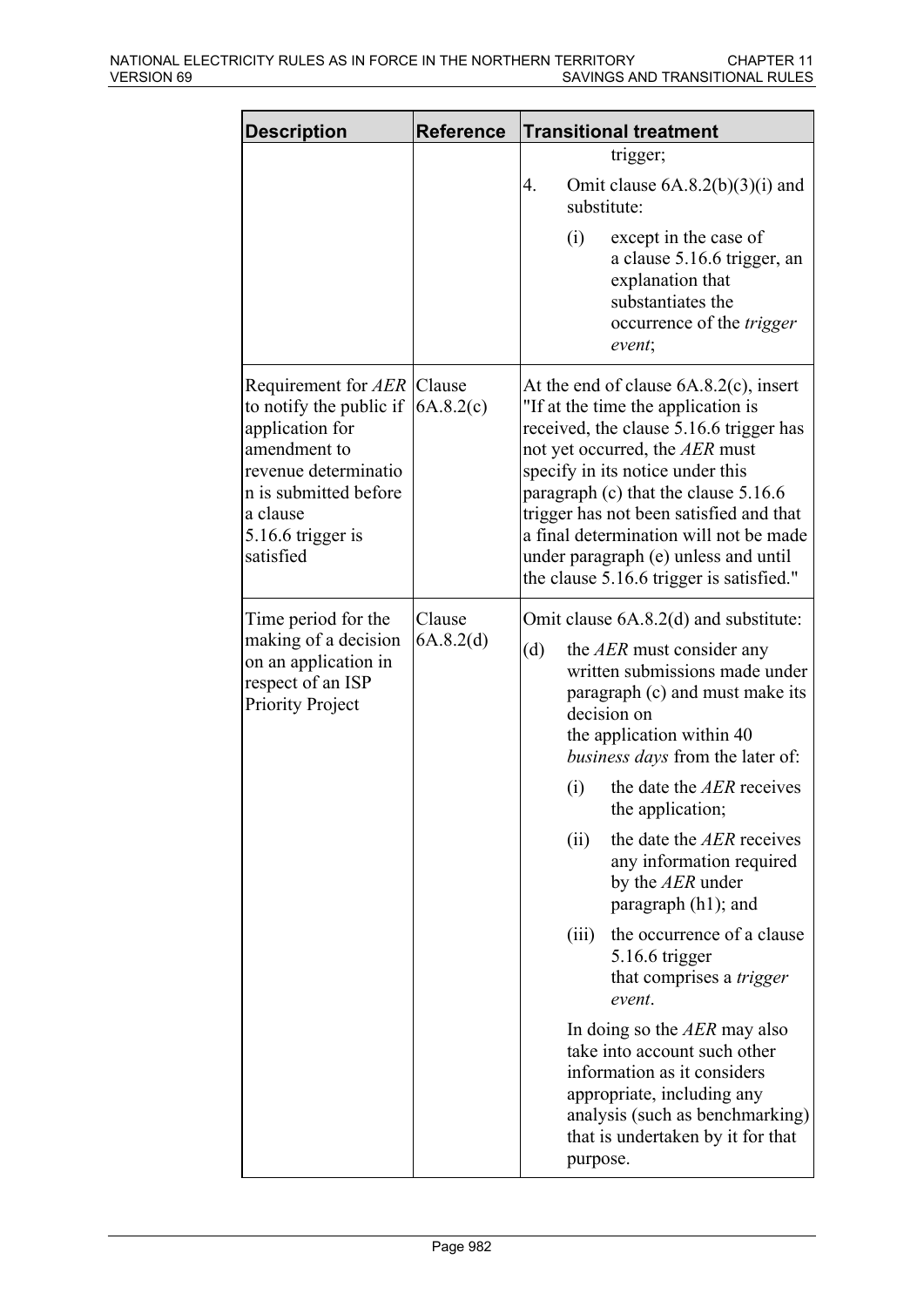| Description                                                                                                                 | <b>Reference</b>    | <b>Transitional treatment</b>                                                                                                                                                                                                     |
|-----------------------------------------------------------------------------------------------------------------------------|---------------------|-----------------------------------------------------------------------------------------------------------------------------------------------------------------------------------------------------------------------------------|
| Requirement that<br>clause 5.16.6 trigger<br>is satisfied before<br>amendment to<br>revenue<br>determination is<br>approved | Clause<br>6A.8.2(e) | In clause $6A.8.2(e)$ , after "If the AER<br>is satisfied that the <i>trigger event</i> has<br>occurred, insert "(including, for the<br>avoidance of doubt, any clause 5.16.6<br>trigger that comprises a trigger<br>$ event)$ ". |

# **Part ZZZQ Enhancement to the Reliability and Emergency Reserve Trader**

# **11.115 Rules consequential on the making of the National Electricity Amendment (Enhancement to the reliability and emergency reserve trader) Rule 2019**

## **11.115.1 Definitions**

For the purposes of this rule 11.115:

**Amending rule** means the National Electricity Amendment (Enhancement to the reliability and emergency reserve trader) Rule 2019.

#### **commencement date** means 26 March 2020.

**Guidelines** means the *RERT guidelines* as in force immediately before the commencement of Schedule 3 of the Amending rule.

**initial clause 3.20.6** means clause 3.20.6 as in force immediately after the reporting date other than the subsequent reporting requirements.

**new clause 3.20.7(e)** means clause 3.20.7(e) in force immediately after the commencement date.

**old clause 3.20.6** means clause 3.20.6 as in force immediately before the reporting date.

#### **pre-commencement date reserve arrangements** means:

- (a) any *reserve contracts* entered into after the reporting date and prior to the commencement date; and
- (b) any *dispatch* or *activation* of *reserves* that occurred after the reporting date and prior to the commencement date.

#### **pre-reporting date reserve arrangements** means:

- (a) any *reserve contracts* entered into prior to the reporting date; and
- (b) any *dispatch* or *activation* of *reserves* that occurred prior to the reporting date.

**reporting date** means 31 October 2019.

**RERT procedures** means the procedures made under clause 3.20.7(e).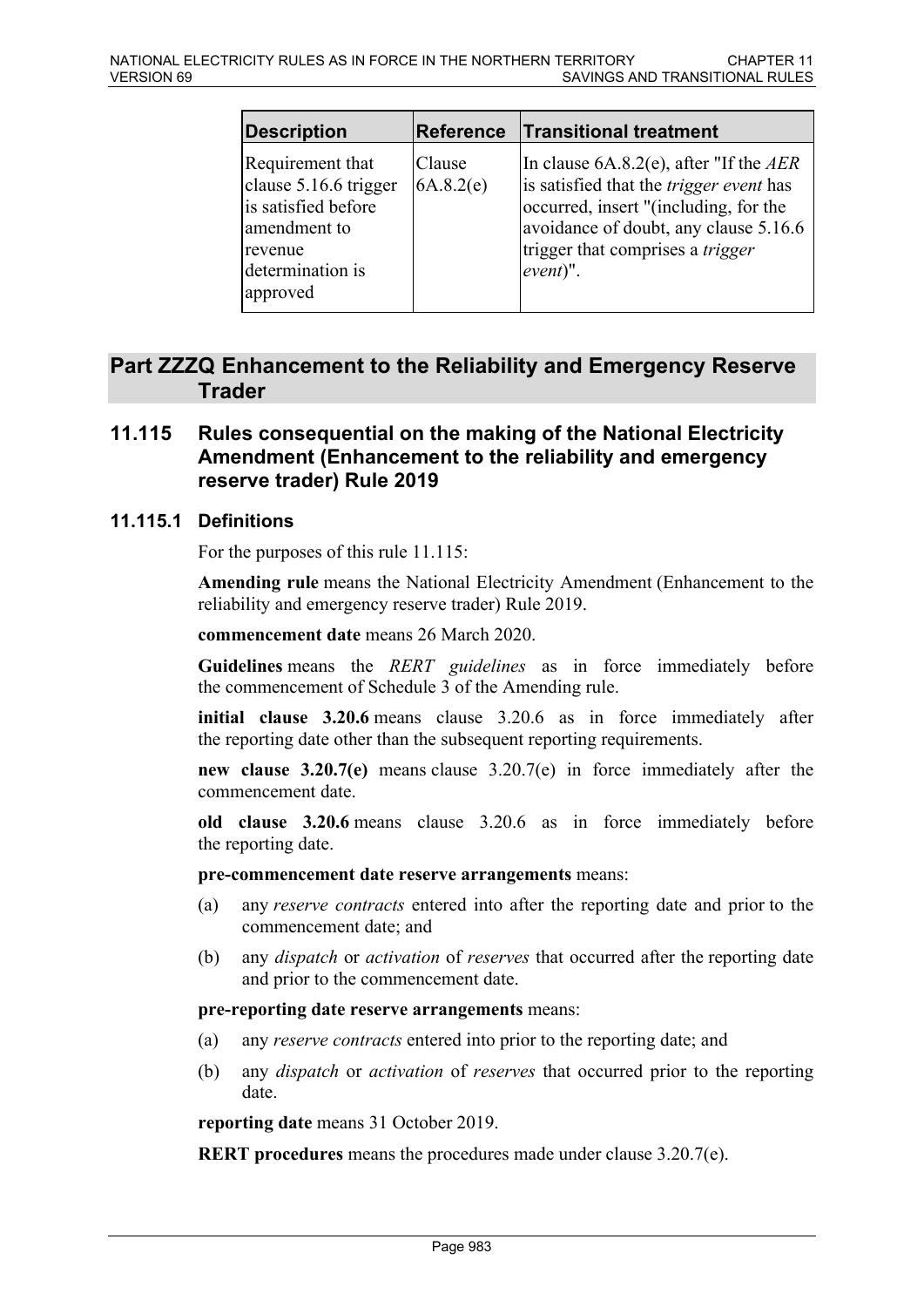**subsequent clause 3.20.6** means clause 3.20.6 as in force immediately after the reporting date.

**subsequent reporting requirements** means the reporting requirements in clauses 3.20.6(d)(2)(i), (d)(2)(ii), (d)(3), (d)(4), (d)(5) and (e)(9).

# **11.115.2 New RERT guidelines**

By 30 August 2019, the *Reliability Panel* must amend and *publish* the Guidelines to take into account the Amending rule with the amended Guidelines to take effect from the commencement date.

## **11.115.3 Amendments to RERT procedures**

By the commencement date, *AEMO* must amend and *publish* the RERT procedures to take into account:

- (a) the Amending rule; and
- (b) the *RERT guidelines* as amended under clause 11.115.2,

in accordance with new clause 3.20.7(e) with the amended RERT procedures to take effect from the commencement date.

#### **11.115.4 Reserve contracts entered into before the commencement date**

Nothing in the Amending rule affects any *reserve contract* entered into prior to the commencement date.

## **11.115.5 Clause 3.20.6 (Reporting on RERT by AEMO)**

- (a) *AEMO* is not required to comply with initial clause 3.20.6 in relation to prereporting date reserve arrangements and must comply with old clause 3.20.6 in relation to those arrangements.
- (b) *AEMO* is not required to comply with subsequent clause 3.20.6 in relation to pre-commencement date reserve arrangements and must comply with initial clause 3.20.6 in relation to those arrangements.

## **Part ZZZR Retailer Reliability Obligation**

# **11.116 Rules consequential on the making of the National Electricity Amendment (Retailer Reliability Obligation) Rule 2019**

#### **11.116.1 Application**

(a) For the purposes of this rule 11.116:

**Amending Rule** means the National Electricity Amendment (Retailer Reliability Obligation) Rule 2019.

**ASX24** means the financial market operated by Australian Securities Exchange Limited (ACN 000 943 377) under the *Australian Market Licence (Australian Securities Exchange Limited) 2002*.

**commencement date** means the date of commencement of Schedules 1, 3, 4 and 5 of the Amending Rule.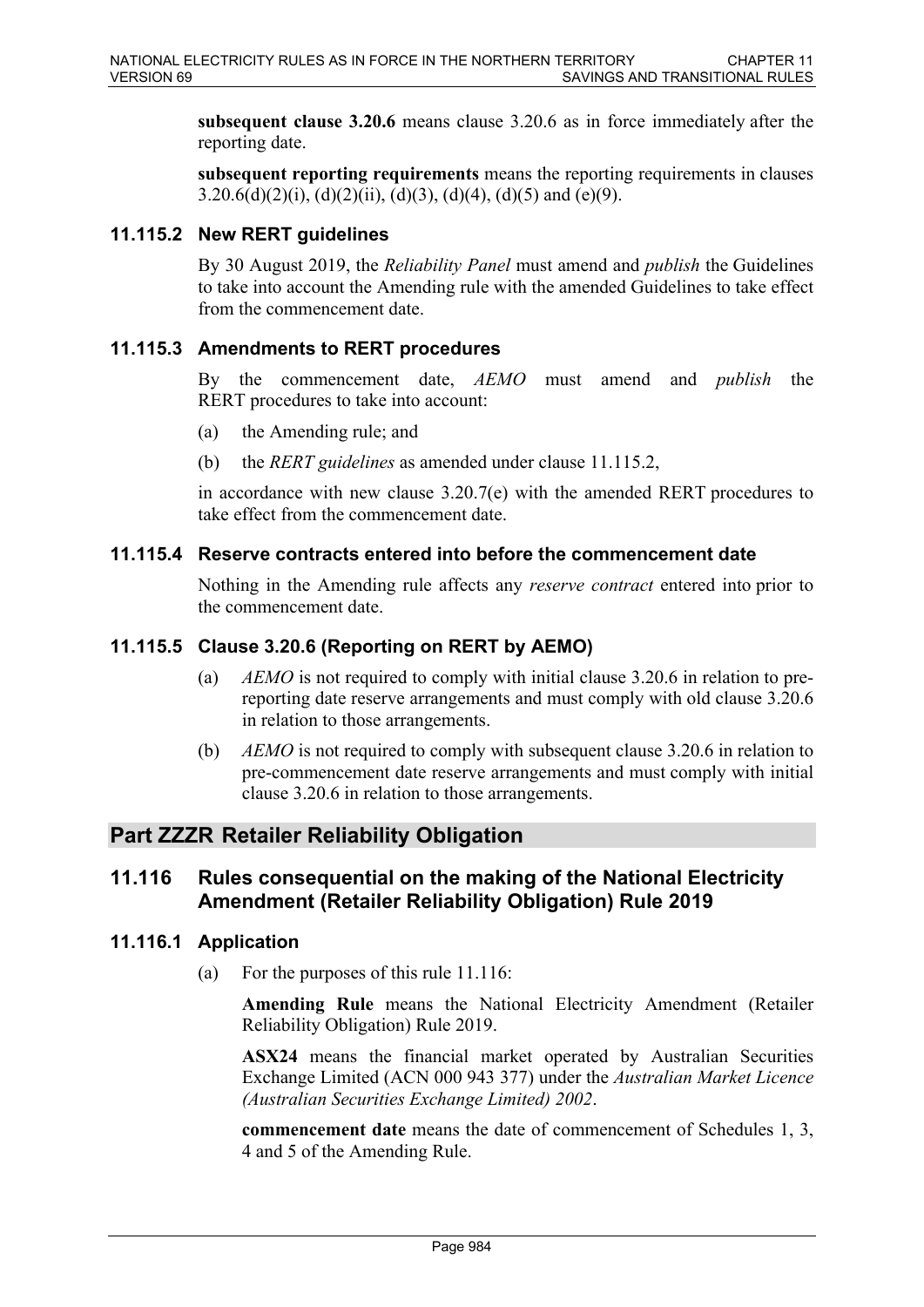**financial market** has the meaning given under Chapter 7 of the *Corporations Act 2001* (Cth).

(b) Terms defined in Chapter 4A have the same meaning when used in this Part ZZZR.

# **11.116.2 Reliability Instrument Guidelines**

- (a) The *AER* must make and *publish* interim Reliability Instrument Guidelines by 31 July 2019 to apply until the Reliability Instrument Guidelines are made and published under paragraph (c).
- (b) The *AER* is not required to comply with the *Rules consultation procedures* when making the interim guidelines under paragraph (a).
- (c) The *AER* must make and *publish* Reliability Instrument Guidelines under clause 4A.C.12 by 31 July 2020 and in so doing must comply with the *Rules consultation procedures*.

## **11.116.3 Forecasting Best Practice Guidelines**

- (a) The *AER* must make and *publish* interim *Forecasting Best Practice Guidelines* by 30 September 2019 to apply until the *Forecasting Best Practice Guidelines* are made and *published* under paragraph (c).
- (b) The *AER* is not required to comply with the *Rules consultation procedures* when making the interim guidelines under paragraph (a).
- (c) The *AER* must make and *publish Forecasting Best Practice Guidelines* under clause 4A.B.5 by 30 November 2020 and in so doing must comply with the *Rules consultation procedures*.
- (d) Despite any other provision of the *Rules* (including any guideline or procedures made under the *Rules*):
	- (1) when preparing a *reliability forecast* and *indicative reliability forecast* for a *statement of opportunities* published in 2019, *AEMO* is not required to follow the *Forecasting Best Practice Guidelines*; and
	- (2) the *AER* is not required to have regard to the *Forecasting Best Practice Guidelines* under clause 4A.C.9 for the purposes of considering a request made by *AEMO* under clause 4A.C.2 based on a *reliability forecast* for a *statement of opportunities* published in 2019 or any update of the 2019 *statement of opportunities* published under clause 3.13.3A(b).

## **11.116.4 Reliability Forecast Guidelines**

- (a) *AEMO* must make and publish on its website interim *Reliability Forecast Guidelines* by 31 December 2019 to apply until the *Reliability Forecast Guidelines* are made and published under paragraph (c).
- (b) *AEMO* is not required to comply with the *Rules consultation procedures* when making the interim guidelines under paragraph (a).
- (c) *AEMO* must make and publish on its website *Reliability Forecast Guidelines* under clause 4A.B.4 by 28 February 2021 and in so doing must comply with the *Rules consultation procedures*.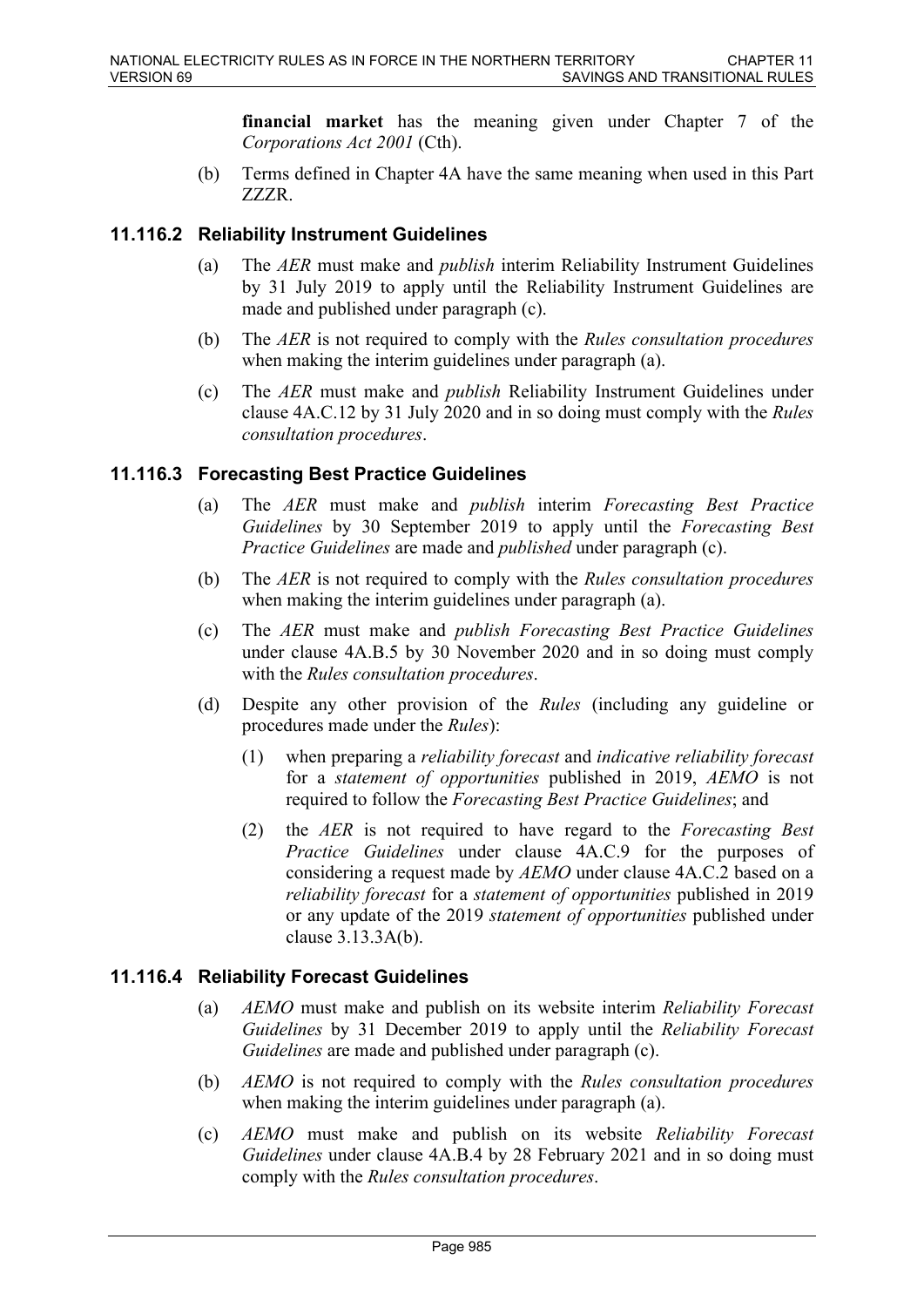- (d) Despite any other provision of the *Rules* (including any guideline or procedures made under the *Rules*), *AEMO* is not required to follow the *Reliability Forecast Guidelines* in preparing a *reliability forecast* and *indicative reliability forecast* for a *statement of opportunities* published in 2019 or any update of the 2019 *statement of opportunities* published under clause 3.13.3A(b).
- (e) *AEMO* must not make a request for information under clause 3.13.3A(d) until the guidelines are made and published under paragraph (a).
- (f) For the purposes of preparing the 2019 *statement of opportunities*, clause  $3.13.3A(g)$  is replaced with the following:

As soon as practicable after a *Scheduled Generator*, *Semi-Scheduled Generator*, *Market Participant* or *Transmission Network Service Provider* becomes aware of any information required for publication by *AEMO* under paragraph (a), that information must be provided to *AEMO* by that *Scheduled Generator*, *Semi-Scheduled Generator*, *Market Participant* or *Transmission Network Service Provider*.

# **11.116.5 AER Opt-in Guidelines**

- (a) A person is not eligible to be registered as an opt-in customer until the AER Opt-In Guidelines are made and *published* under clause 4A.D.13.
- (b) The *AER* must make and *publish* the AER Opt-In Guidelines by no later than 30 June 2020.

## **11.116.6 Contracts and Firmness Guidelines**

- (a) The *AER* must make and *publish* interim Contracts and Firmness Guidelines by 31 August 2019 to apply until the Contracts and Firmness Guidelines are made and *published* under paragraph (c).
- (b) The *AER* is not required to comply with the *Rules consultation procedures* when making the interim guidelines under paragraph (a).
- (c) The *AER* must make and *publish* Contracts and Firmness Guidelines under clause 4A.E.8 by 31 December 2020 and in so doing must comply with the *Rules consultation procedures*.

## **11.116.7 Qualifying contracts under interim Contracts and Firmness Guidelines**

Qualifying contracts entered into by a liable entity:

- (a) after the interim Contracts and Firmness guidelines are made under clause 11.116.6(a); and
- (b) before the final Contracts and Firmness guidelines are made under clause 11.116.6(c),

will continue to be treated in accordance with the interim guidelines published under clause 11.116.6(a) for the purposes of Chapter 4A, Part E unless the liable entity elects to apply a firmness methodology set out in the Contracts and Firmness Guidelines made under clause 11.116.6(c).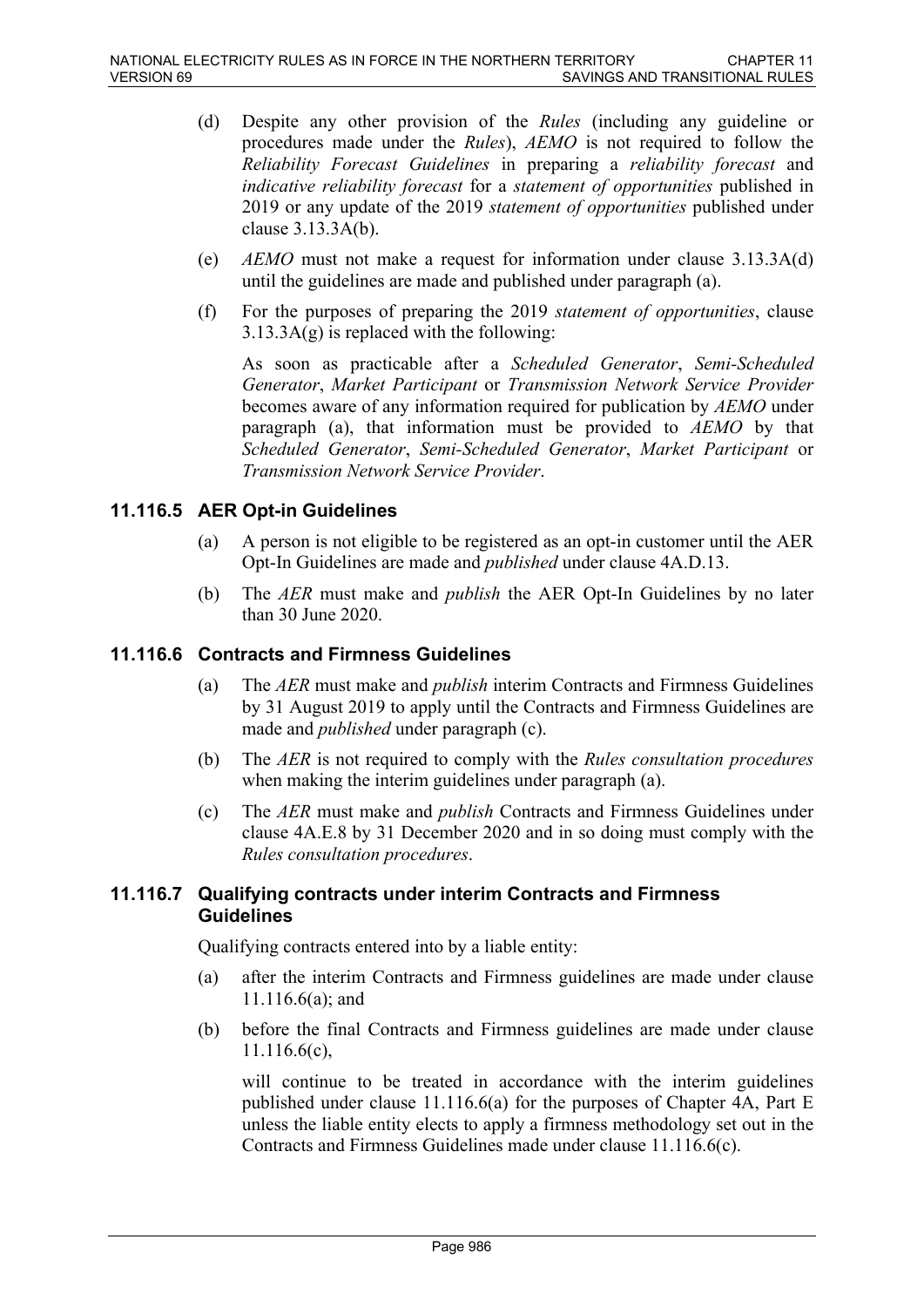# **11.116.8 Grandfathering arrangements**

- (a) In this clause, a "licensed retailer" means a person who holds a retailer authorisation under the *NERL* or an electricity retail licence under the *Electricity Industry Act 2000* (Vic).
- (b) This clause:
	- (1) applies to:
		- (i) a Market Customer; or
		- (ii) an opt-in customer,
		- who is not a licensed retailer ("**Transitional Customer**"); and
	- (2) does not apply in relation to a liable entity's own *generation* or *load* curtailment.
- $(c)$  If:
	- (1) a Transitional Customer is a party to a qualifying contract which reduces the Transitional Customer's exposure to the volatility of the *spot price* in a relevant *region* during the gap trading intervals for the *load* for which it is a liable entity; and
	- (2) that qualifying contract was in effect as at 10 August 2018,

("**transitional contract**") then for the purposes of clauses 4A.E.2 and 4A.E.3, that qualifying contract is taken to have a firmness factor of one.

- (d) For the purposes of paragraph (c), the following contracts are taken to be qualifying contracts:
	- (1) an electricity retail supply agreement between the Transitional Customer and a licensed retailer for a *connection point* for which it is a liable entity; and
	- (2) a contract for the supply of electricity in effect as at 13 December 1998 and that was also in effect as at 10 August 2018 under which a Transitional Customer is supplied electricity at a *connection point* ("**pre-NEM transitional contract**").
- (e) Paragraph (c) applies until:
	- (1) the end of the term of the transitional contract specified in that transitional contract as at 10 August 2018, excluding any extension or renewal of such term even if the right to extend or renew existed as at 10 August 2018; or
	- (2) if no term is specified, 1 July 2023.
- (f) If subparagraph (e)(2) applies to a pre-NEM transitional contract, then that contract will continue to be taken to be a qualifying contract but, on and from 1 July 2023, the firmness factor for that qualifying contract will no longer taken to be one and must be determined in accordance with Chapter 4A Part E.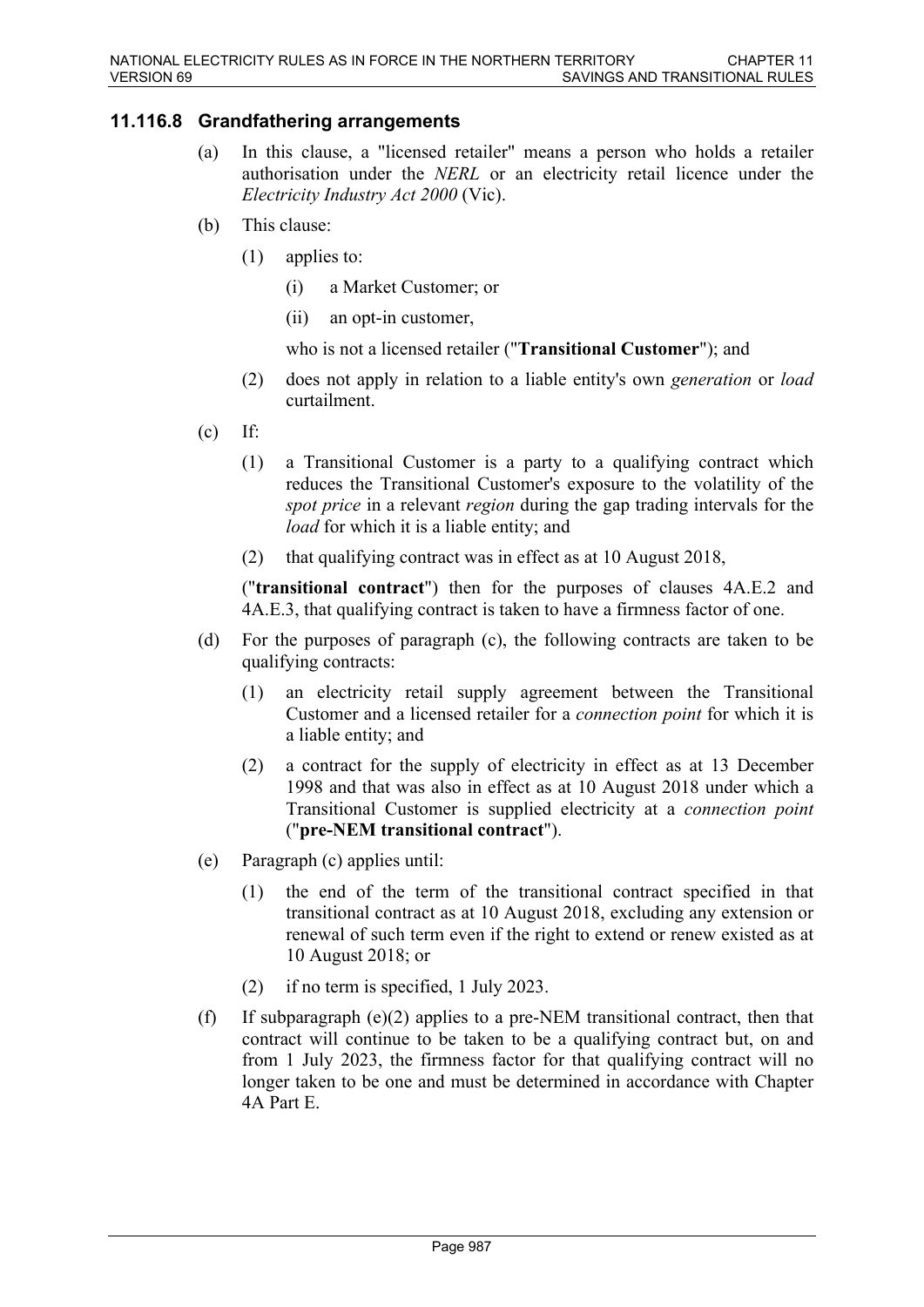## **11.116.9 Reliability Compliance Procedures and Guidelines**

The *AER* must make and *publish* the Reliability Compliance Procedures and Guidelines by 31 December 2020.

#### **11.116.10 MLO Guidelines**

- (a) The *AER* must make and *publish* interim MLO Guidelines by 31 August 2019 to apply until the MLO Guidelines are made and *published* under paragraph (d).
- (b) The *AER* is not required to comply with the *Rules consultation procedures* when making the interim guidelines under paragraph (a).
- (c) The interim MLO Guidelines must include those matters referred to in clauses  $4A.G.25(b)(6) - (10)$  (inclusive) but without limitation to any other matters the *AER* considers appropriate.
- (d) The *AER* must make and *publish* MLO Guidelines under clause 4A.G.25 by 31 December 2020 and in so doing must comply with the *Rules consultation procedures*.

## **11.116.11 Application of Part G, Divisions 2 – 6 (inclusive)**

- (a) Clauses 4A.G.3 to 4A.G.14 (inclusive) commence on and from 1 July 2021.
- (b) To the extent a liquidity period occurs during the period on and from the commencement date to 30 June 2021, the following clauses apply subject to paragraph (c):
	- (1) clause 4A.G.15 ('Notices prior to liquidity period');
	- (2) clause 4A.G.16 ('Duration of liquidity period');
	- $(3)$  clause 4A.G.17 ('Liquidity obligation'):
	- (4) clause 4A.G.18 ('Performing a liquidity obligation');
	- (5) clause 4A.G.19 ('Volume limits');
	- (6) clause 4A.G.20 ('Appointment of MLO nominee');
	- (7) clause 4A.G.21 ('Exemptions');
	- (8) clause 4A.G.22 ('MLO products');
	- (9) clause 4A.G.23 ('MLO exchange'); and
	- (10) clause 4A.G.24 ('MLO compliance and reporting').
- (c) To the extent a liquidity period occurs during the period on and from the commencement date to 30 June 2021, each of the following terms has the meaning given in (and is to be construed in accordance with) clause 11.116.12:
	- (1) MLO generator;
	- (2) MLO group;
	- (3) generator capacity;
	- (4) traced capacity; and
	- (5) trading group capacity.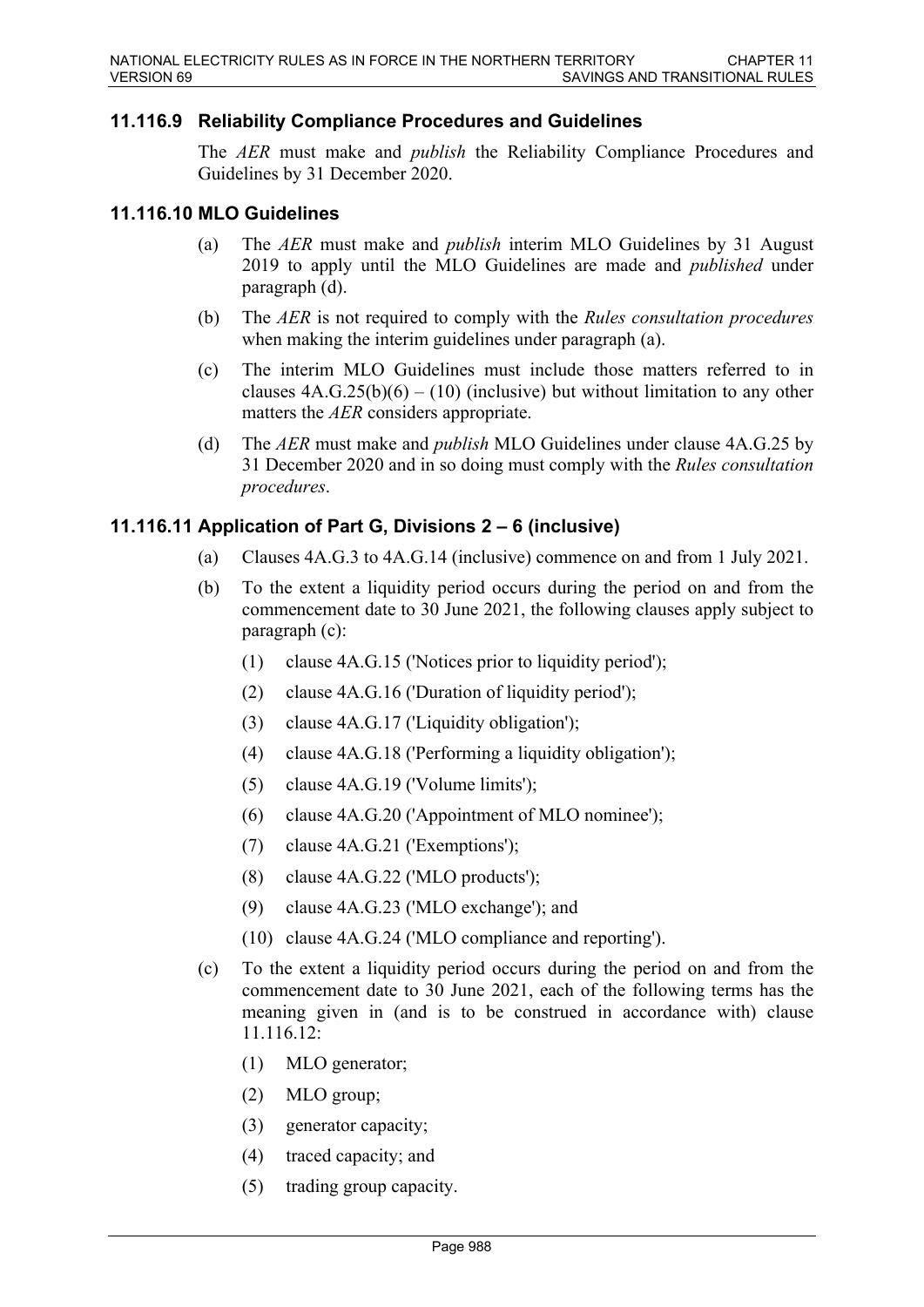(d) Clause 4A.G.16(d)(3) does not apply until a MLO register is *published* by the *AER*.

# **11.116.12 Interim deeming of MLO generators and MLO groups**

For the purposes of Part G, the following will apply during the period on and from the commencement date until 30 June 2021:

- (a) MLO generator means, for a *region*, each *Market Generator* listed under the column "MLO generator" in the relevant table below and comprises each *scheduled generating unit* listed next to the *Market Generator*.
- (b) MLO group means, for a *region*, each MLO group listed under the column "MLO group" in the relevant table below and comprises:
	- (1) each MLO generator listed next to that MLO group in the relevant table; and
	- (2) each *scheduled generating unit* listed next to the MLO generator described in subparagraph (1).
- (c) Generator capacity means, for each MLO generator for a *region*, the registered capacity in the column "Registered capacity" in the relevant table below next to the relevant *scheduled generating unit*.
- (d) Each MLO generator, for a *region*, is taken to have a single parcel of traced capacity equal to the sum of its generator capacities in that *region*.
- (e) In respect of each MLO generator for a *region*, each parcel of traced capacity is taken to be allocated to its MLO group.
- (f) In respect of a MLO group, for a *region*, at any time in a liquidity period, trading group capacity means, the aggregate generator capacity of each MLO generator which is taken to form part of that MLO group:
	- (1) less the registered capacity of any *scheduled generating unit*:
		- (i) that is taken to form part of that MLO group; and
		- (ii) which is the subject of an *AER* determination under paragraph (g) in respect of the relevant forecast reliability gap period; and
	- (2) plus the registered capacity of any *scheduled generating unit* that is the subject of an *AER* determination under paragraph (h) in respect of the relevant forecast reliability gap period.
- (g) During a liquidity period or from a specified time in a liquidity period, the *AER* may determine that, the registered capacity of a *scheduled generating unit* that is taken to form part of a MLO group, is not included for the purposes of determining that MLO group's trading group capacity, if the *AER* is satisfied in accordance with the interim MLO Guidelines that:
	- (1) the relevant MLO generator has no direct or indirect ownership interest in that *scheduled generating unit*; and
	- (2) the relevant MLO generator does not have dispatch control over that *scheduled generating unit*.
- (h) During a liquidity period or from a specified time in a liquidity period, the *AER* may determine that, the registered capacity of a *scheduled generating*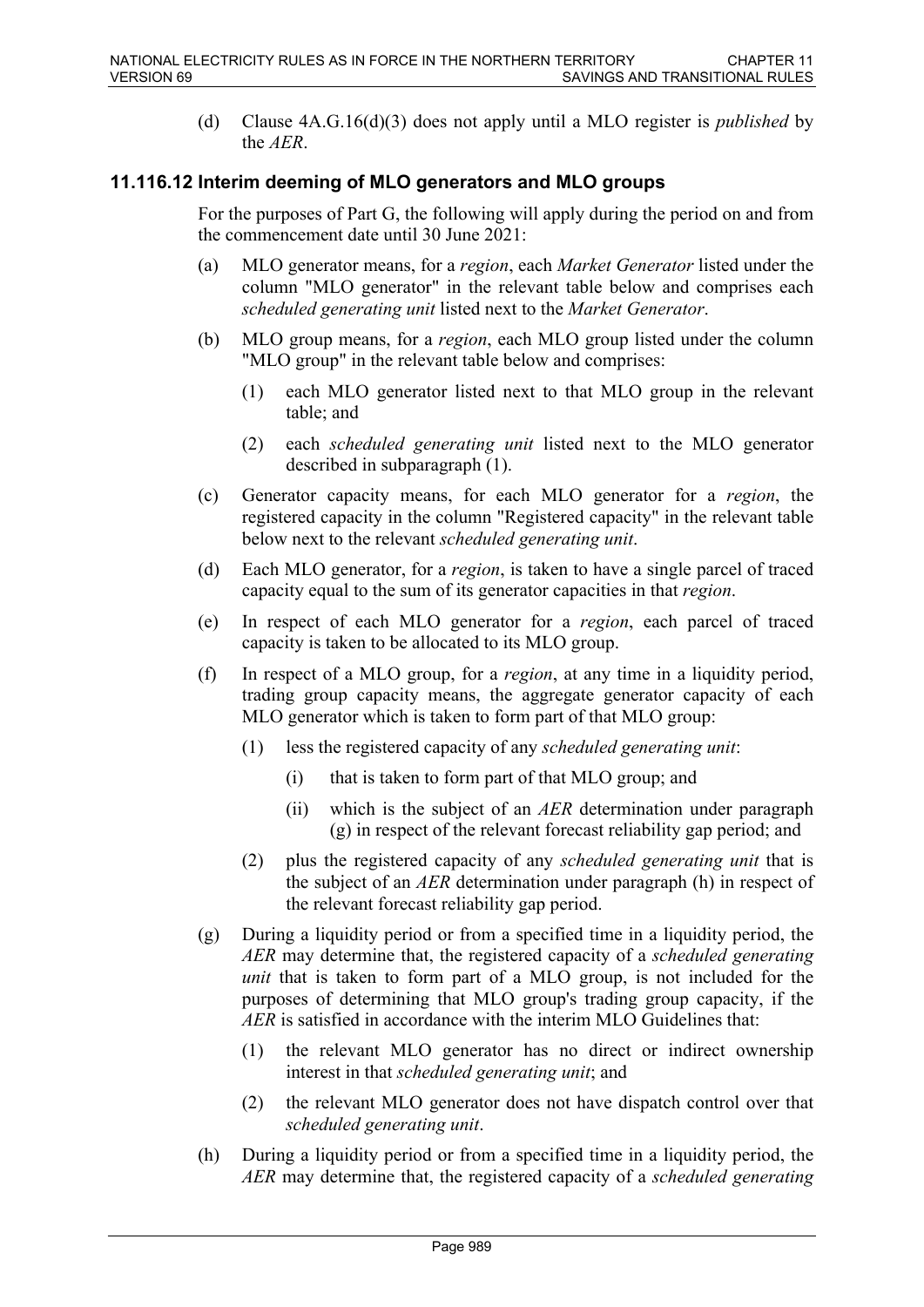*unit* that is not taken to form part of a MLO group, will be included for the purposes of determining that MLO group's trading group capacity where, the *AER* is satisfied in accordance with the interim MLO Guidelines that a MLO generator forming part of that MLO group has dispatch control over that *scheduled generating unit*.

(i) The *AER* must *publish* any determination made under paragraph (g) or (h).

#### Victoria

| <b>MLO</b> group | <b>MLO</b><br>generators    | <b>Scheduled generating units</b>               | <b>Registered</b><br>capacity |
|------------------|-----------------------------|-------------------------------------------------|-------------------------------|
| <b>AGL</b>       | AGL Hydro<br>Partnership    | Bogong / Mackay Power Station<br>(units $1-3$ ) | $\theta$                      |
|                  |                             | Bogong / Mackay Power Station<br>(units $1-2$ ) | 308.2                         |
|                  |                             | Dartmouth Power Station (unit 1)                | 150                           |
|                  |                             | Eildon Power Station (unit 1)                   | 60                            |
|                  |                             | Eildon Power Station (unit 1b)                  | $\boldsymbol{0}$              |
|                  |                             | Eildon Power Station (unit 2)                   | 60                            |
|                  |                             | Eildon Power Station (unit 2b)                  | $\theta$                      |
|                  |                             | Somerton Power Station (units 1 –<br>4)         | 170                           |
| <b>AGL</b>       | <b>AGL Hydro</b>            | West Kiewa Power Station (unit 1)               | 31                            |
|                  | Partnership                 | West Kiewa Power Station (unit 2)               | 31                            |
|                  | <b>AGL Loy Yang</b>         | Loy Yang A Power Station (unit 1)               | 560                           |
|                  | <b>Marketing Pty</b><br>Ltd | Loy Yang A Power Station (unit 2)               | 530                           |
|                  |                             | Loy Yang A Power Station (unit 3)               | 560                           |
|                  |                             | Loy Yang A Power Station (unit 4)               | 560                           |
| <b>Energy</b>    | Energy Australia            | Yallourn 'W' Power Station (unit 1)             | 360                           |
| <b>Australia</b> | Yallourn Pty Ltd            | Yallourn 'W' Power Station (unit 2)             | 360                           |
|                  |                             | Yallourn 'W' Power Station (unit 3)             | 380                           |
|                  |                             | Yallourn 'W' Power Station (unit 4)             | 380                           |
|                  | Energy Australia            | <b>Ballarat Battery Energy Storage</b>          | 30                            |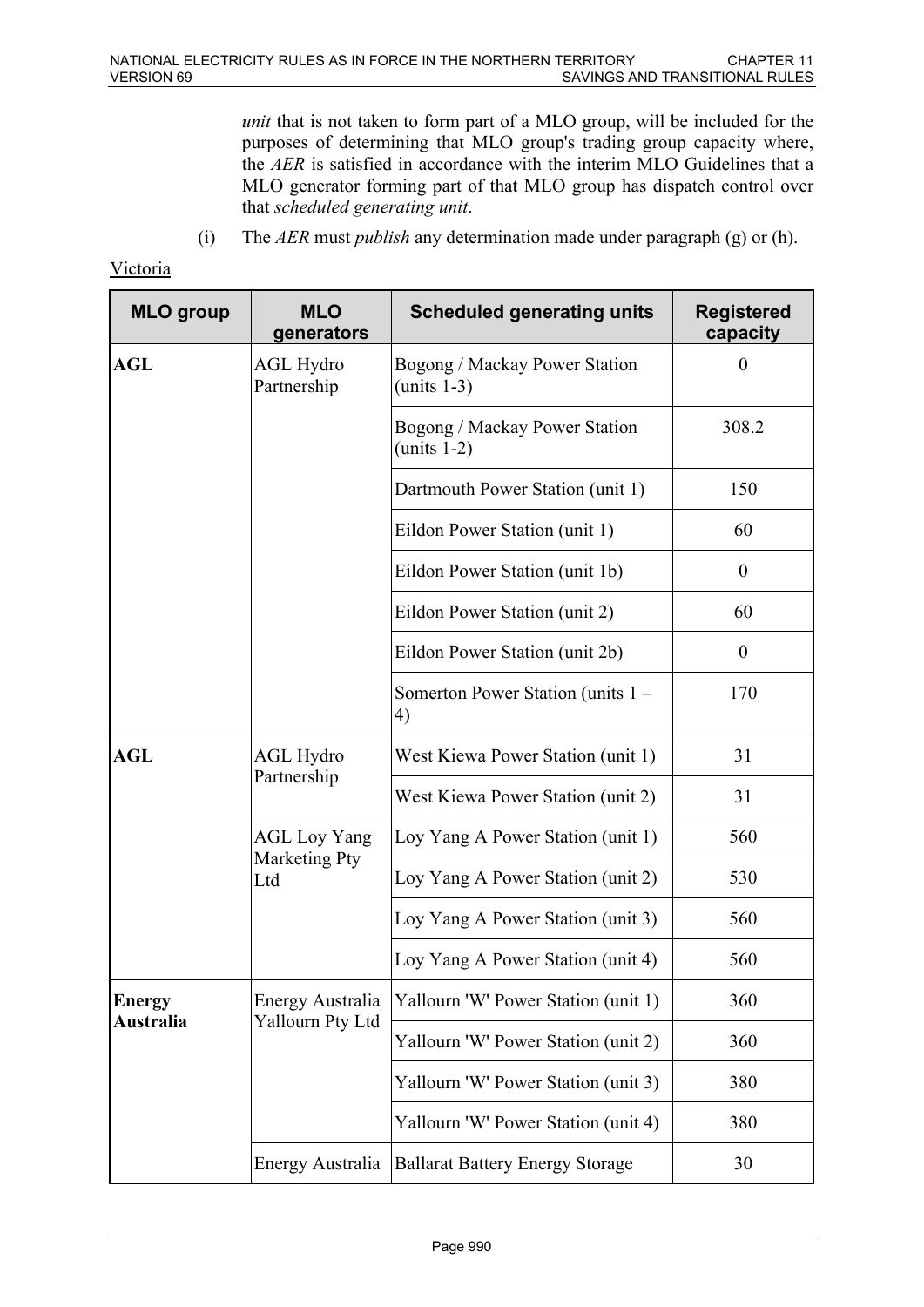| <b>MLO</b> group   | <b>MLO</b><br>generators | <b>Scheduled generating units</b>                  | <b>Registered</b><br>capacity |
|--------------------|--------------------------|----------------------------------------------------|-------------------------------|
|                    | Pty Ltd                  | System (units $1-17$ )                             |                               |
|                    |                          | Gannawarra Energy Storage System<br>$(units 1-50)$ | 30.875                        |
| <b>Snowy Hydro</b> | Snowy Hydro<br>Limited   | Valley Power Peaking Facility (units<br>$1-6)$     | 50                            |
|                    |                          | Valley Power Peaking Facility (units<br>$2-6)$     | 50                            |
|                    |                          | Valley Power Peaking Facility (units<br>$3-6)$     | 50                            |
|                    |                          | Valley Power Peaking Facility (units<br>$4-6)$     | 50                            |
|                    |                          | Valley Power Peaking Facility (units<br>$5-6)$     | 50                            |
|                    |                          | Valley Power Peaking Facility (units<br>$6-6)$     | 50                            |
|                    |                          | Laverton North Power Station (unit<br>1)           | 156                           |
| <b>Snowy Hydro</b> | Snowy Hydro<br>Limited   | Laverton North Power Station (unit<br>2)           | 156                           |
|                    |                          | Murray Power Station (units 1-10)                  | 1502                          |
|                    |                          | Murray Power Station (units 11-14)                 | $\boldsymbol{0}$              |

# South Australia

| <b>MLO</b> group | <b>MLO</b><br>generators                   | <b>Scheduled generating units</b>                    | <b>Registered</b><br>capacity |
|------------------|--------------------------------------------|------------------------------------------------------|-------------------------------|
| AGL              | AGL SA<br><b>Generation Pty</b>            | Torrens Island Power Station A<br>$(\text{unit } 1)$ | 120                           |
| Limited          | Torrens Island Power Station A<br>(unit 2) | 120                                                  |                               |
|                  |                                            | Torrens Island Power Station A<br>(unit 3)           | 120                           |
|                  |                                            | Torrens Island Power Station A<br>(unit 4)           | 120                           |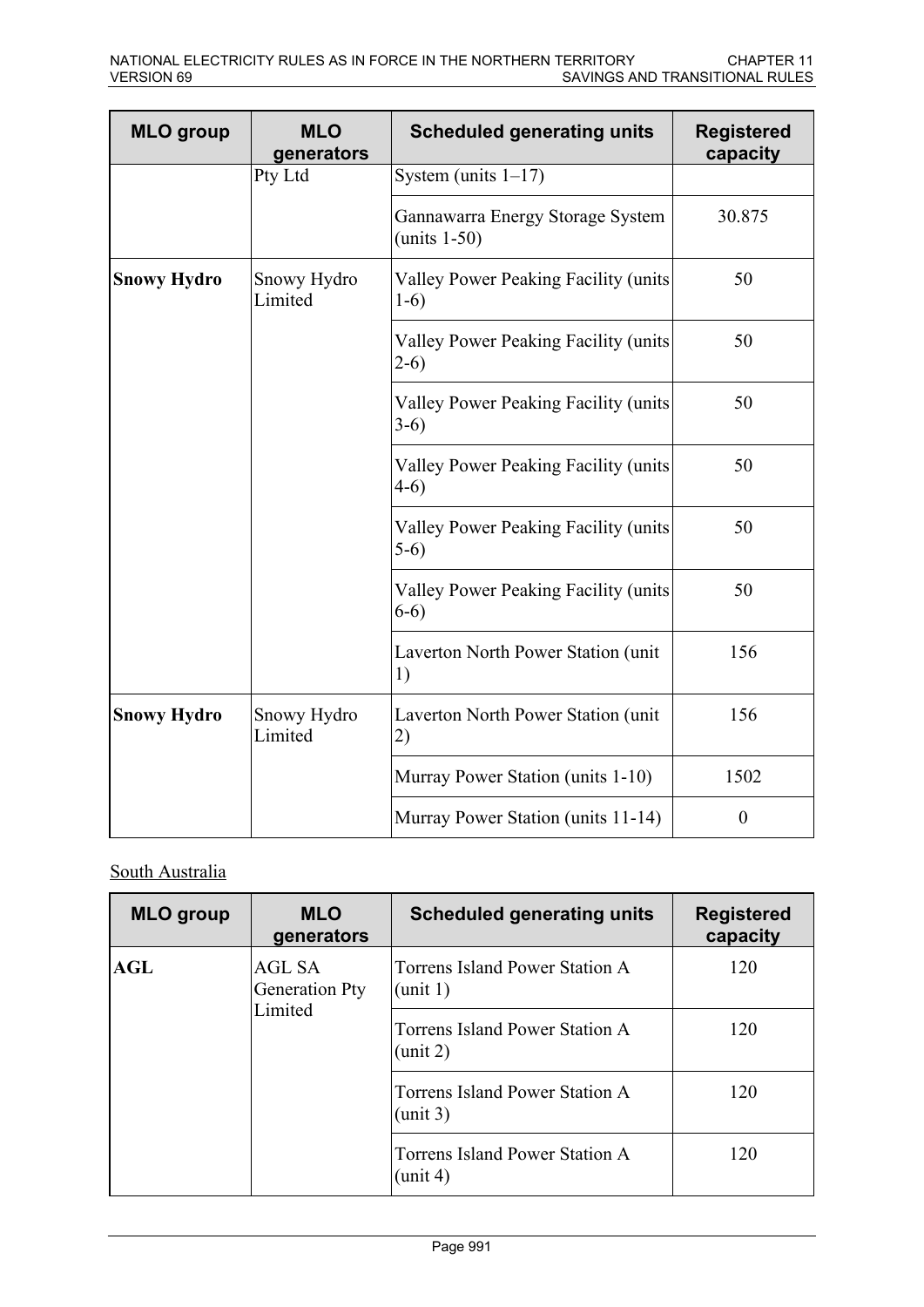| <b>MLO</b> group | <b>MLO</b><br>generators             | <b>Scheduled generating units</b>                                                   | <b>Registered</b><br>capacity |
|------------------|--------------------------------------|-------------------------------------------------------------------------------------|-------------------------------|
|                  |                                      | Torrens Island Power Station B (unit)<br>1)                                         | 200                           |
|                  |                                      | Torrens Island Power Station B (unit)<br>2)                                         | 200                           |
|                  |                                      | Torrens Island Power Station B (unit)<br>3)                                         | 200                           |
|                  |                                      | Torrens Island Power Station B (unit)<br>4)                                         | 200                           |
|                  | <b>Greentricity Pty</b><br>Ltd       | Dalrymple North Battery Energy<br>Storage System (units 1-12)                       | 30                            |
| Origin           | Origin Energy<br>Electricity         | Ladbroke Grove Power Station (unit)<br>1)                                           | 40                            |
|                  | Limited                              | Ladbroke Grove Power Station (unit<br>2)                                            | 40                            |
|                  |                                      | Osborne Power Station (unit 1)<br>180<br>Osborne Power Station (unit 2)<br>$\theta$ |                               |
|                  |                                      |                                                                                     |                               |
|                  |                                      | Quarantine Power Station (unit 1)                                                   | 29                            |
| Origin           | Origin Energy                        | Quarantine Power Station (unit 2)                                                   | 24                            |
|                  | Electricity<br>Limited               | Quarantine Power Station (unit 3)                                                   | 24                            |
|                  |                                      | Quarantine Power Station (unit 4)                                                   | 24                            |
|                  |                                      | Quarantine Power Station (unit 5)                                                   | 128                           |
| <b>Engie</b>     | Pelican Point<br>Power Limited       | Pelican Point Power Station (units<br>$1-2)$                                        | 478                           |
|                  |                                      | Pelican Point Power Station (unit 3)                                                | $\theta$                      |
|                  | <b>Synergen Power</b><br>Pty Limited | Dry Creek Gas Turbine Station (unit)<br>1)                                          | 52                            |
|                  |                                      | Dry Creek Gas Turbine Station (unit)<br>2)                                          | 52                            |
|                  |                                      | Dry Creek Gas Turbine Station (unit)<br>3)                                          | 52                            |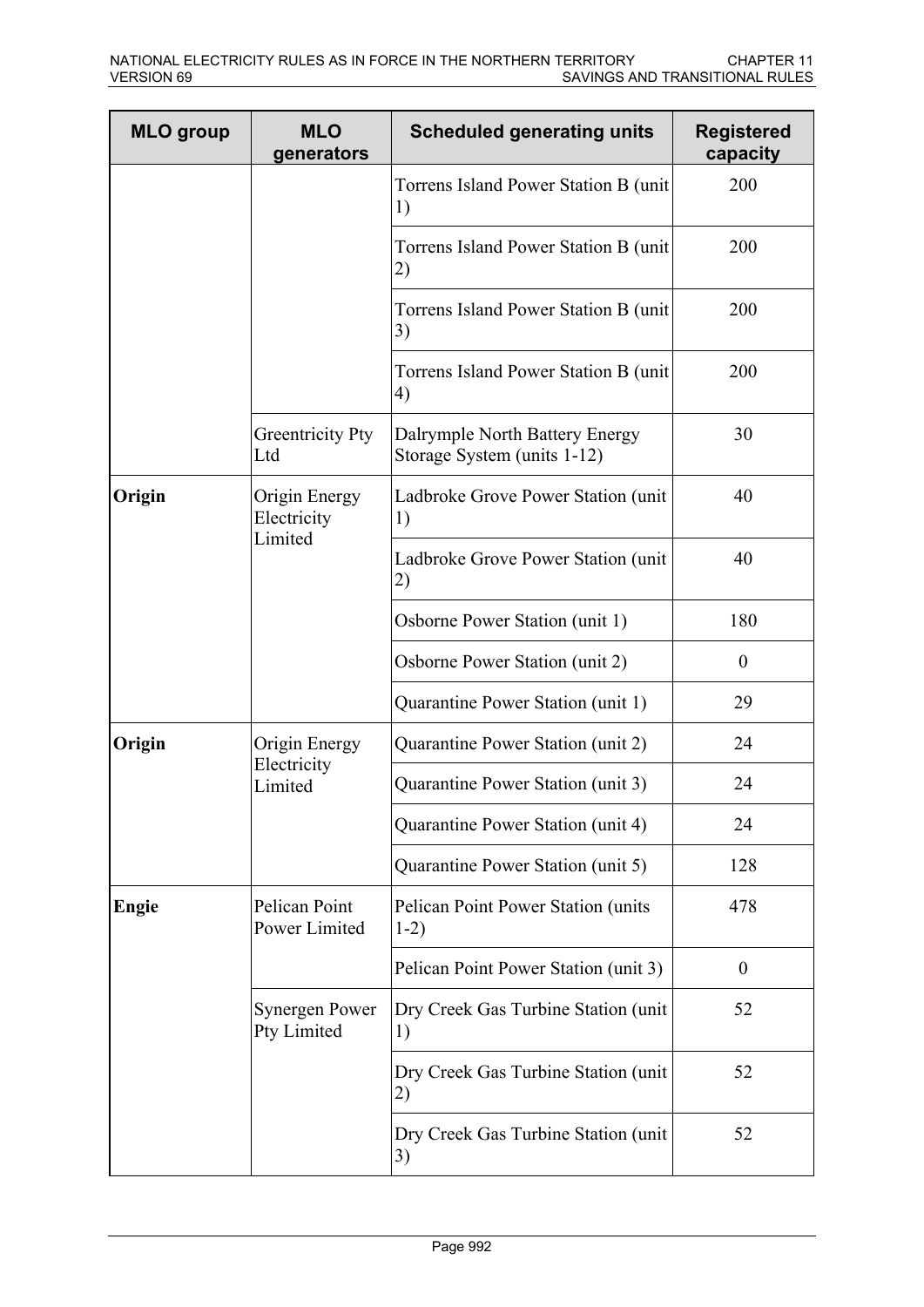| <b>MLO</b> group | <b>MLO</b><br>generators | <b>Scheduled generating units</b>    | <b>Registered</b><br>capacity |
|------------------|--------------------------|--------------------------------------|-------------------------------|
|                  |                          | Mintaro Gas Turbine Station (unit 1) | 90                            |
|                  |                          | Port Lincoln Gas Turbine (units 1-2) | 50                            |
|                  |                          | Port Lincoln Gas Turbine (unit PL3)  | 23.5                          |
|                  |                          | Snuggery Power Station (units 1-3)   | 63                            |

# New South Wales

| <b>MLO</b> group | <b>MLO</b><br>generators | <b>Scheduled generating units</b>                                                                            | <b>Registered</b><br>capacity |
|------------------|--------------------------|--------------------------------------------------------------------------------------------------------------|-------------------------------|
| <b>AGL</b>       | <b>AGL Macquarie</b>     | Bayswater Power Station (unit 1)                                                                             | 660                           |
|                  | Pty Limited              | Bayswater Power Station (unit 2)                                                                             | 660                           |
|                  |                          | Bayswater Power Station (unit 3)                                                                             | 660                           |
| <b>AGL</b>       | <b>AGL Macquarie</b>     | Bayswater Power Station (unit 4)                                                                             | 660                           |
|                  | Pty Limited              | Hunter Valley Gas Turbine (units 1-<br>2)                                                                    | 50                            |
|                  |                          | Liddell Power Station (unit 1)                                                                               | 500                           |
|                  |                          | Liddell Power Station (unit 2)                                                                               | 500                           |
|                  |                          | Liddell Power Station (unit 3)                                                                               | 500                           |
|                  |                          | Liddell Power Station (unit 4)                                                                               | 500                           |
| Origin           | Origin Energy            | Eraring Power Station (unit 1)                                                                               | 720                           |
|                  | Electricity<br>Limited   | Eraring Power Station (unit 2)                                                                               | 720                           |
|                  |                          | Eraring Power Station (unit 3)                                                                               | 720                           |
|                  |                          | Eraring Power Station (unit 4)                                                                               | 720                           |
|                  |                          | <b>Shoalhaven Power Station</b><br>(Bendeela And Kangaroo Valley<br>Power Station And Pumps) (units 1-<br>2) | 240                           |
|                  |                          | <b>Shoalhaven Power Station</b><br>(Bendeela And Kangaroo Valley<br>Power Station And Pumps) (units          | $\boldsymbol{0}$              |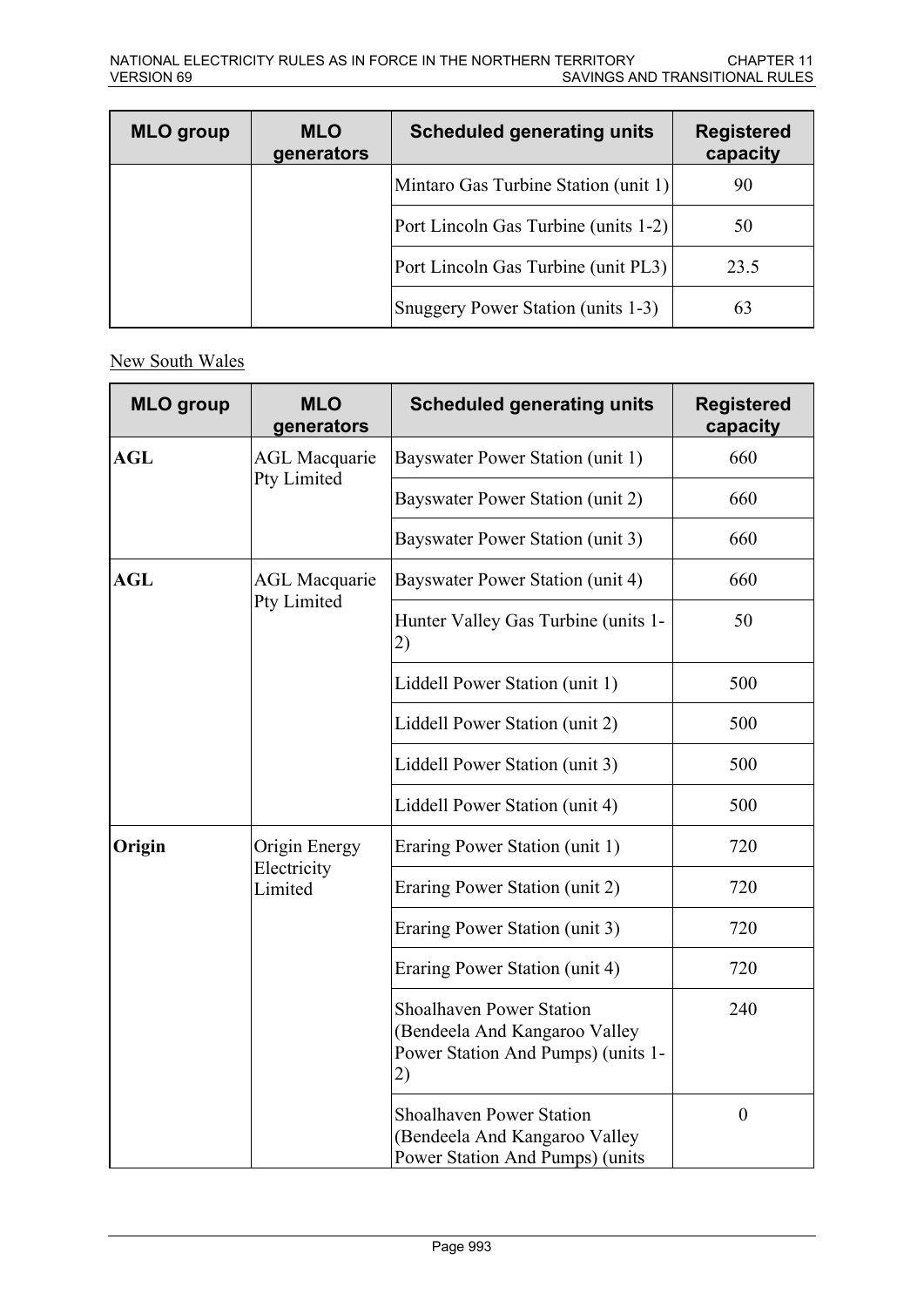| <b>MLO</b> group   | <b>MLO</b><br>generators | <b>Scheduled generating units</b> | <b>Registered</b><br>capacity |
|--------------------|--------------------------|-----------------------------------|-------------------------------|
|                    |                          | 304)                              |                               |
|                    |                          | Uranquinty Power Station (unit 1) | 166                           |
|                    |                          | Uranquinty Power Station (unit 2) | 166                           |
|                    |                          | Uranquinty Power Station (unit 3) | 166                           |
|                    |                          | Uranquinty Power Station (unit 4) | 166                           |
| <b>Snowy Hydro</b> | Snowy Hydro              | Blowering Power Station (unit 1)  | 70                            |
|                    | Limited                  | Colongra Power Station (unit 1)   | 181                           |
|                    |                          | Colongra Power Station (unit 2)   | 181                           |
|                    |                          | Colongra Power Station (unit 3)   | 181                           |
|                    |                          | Colongra Power Station (unit 4)   | 181                           |
|                    |                          | Guthega Power Station (units 1-2) | 60                            |
| <b>Snowy Hydro</b> | Snowy Hydro              | Tumut 3 Power Station (units 1-6) | 1500                          |
|                    | Limited                  | Tumut Power Station (units 1-4)   | 616                           |
|                    |                          | Tumut Power Station (units 5-8)   | $\theta$                      |

# **Queensland**

| <b>MLO</b> group | <b>MLO</b><br>generators                       | <b>Scheduled generating units</b> | <b>Registered</b><br>capacity |
|------------------|------------------------------------------------|-----------------------------------|-------------------------------|
| <b>CS Energy</b> | Callide Power<br><b>Trading Pty</b><br>Limited | Callide C Nett Off (unit 4)       | 420                           |
|                  | CS Energy<br>Limited                           | Callide Power Station (unit 1)    | 350                           |
|                  |                                                | Callide Power Station (unit 2)    | 350                           |
|                  |                                                | Gladstone Power Station (unit 1)  | 280                           |
|                  |                                                | Gladstone Power Station (unit 2)  | 280                           |
|                  |                                                | Gladstone Power Station (unit 3)  | 280                           |
|                  |                                                | Gladstone Power Station (unit 4)  | 280                           |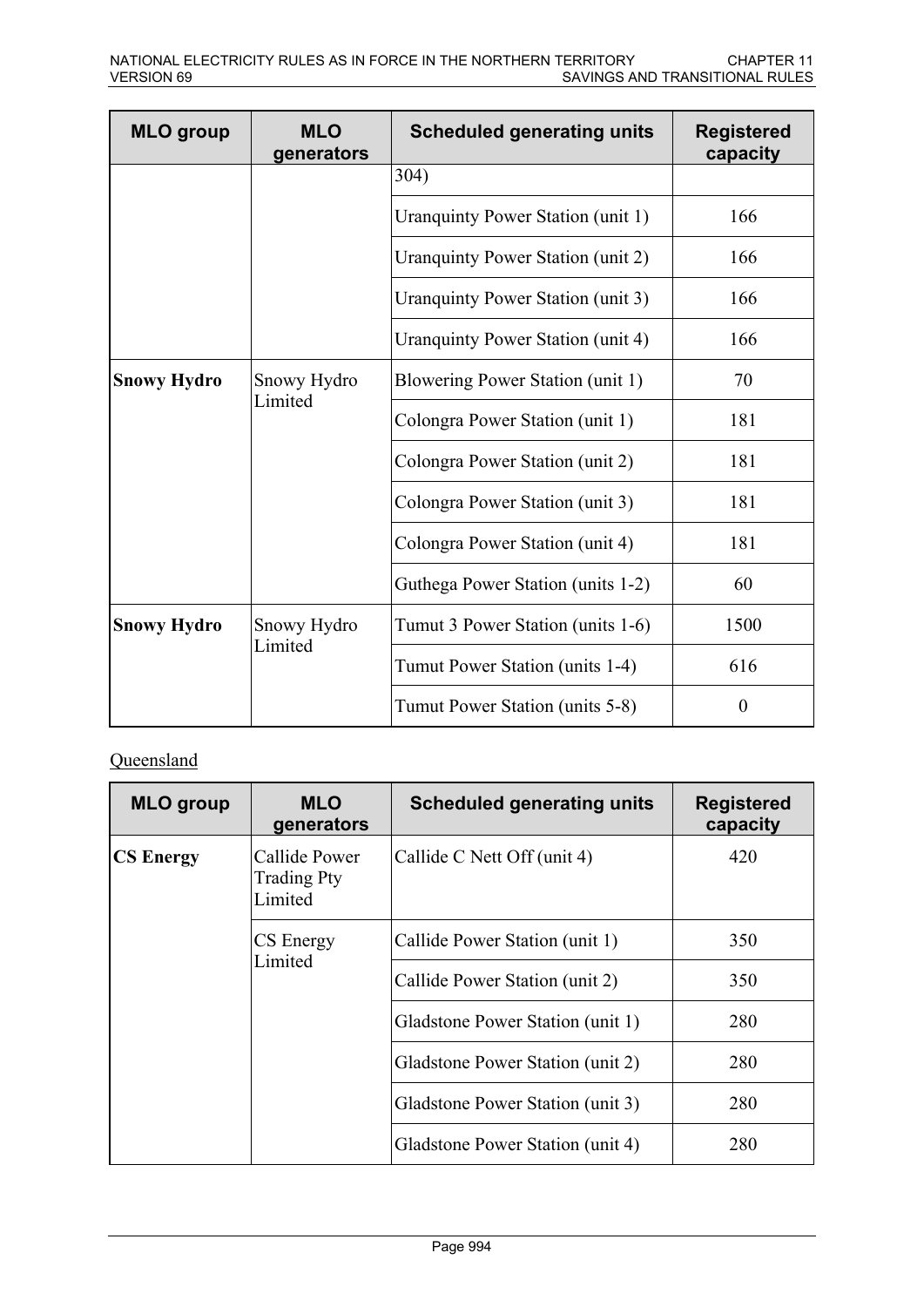| <b>MLO</b> group | <b>MLO</b><br>generators           | <b>Scheduled generating units</b>                             | <b>Registered</b><br>capacity |
|------------------|------------------------------------|---------------------------------------------------------------|-------------------------------|
|                  |                                    | Gladstone Power Station (unit 5)                              | 280                           |
|                  |                                    | Gladstone Power Station (unit 6)                              | 280                           |
|                  |                                    | Kogan Creek Power Station (unit 1)                            | 744                           |
|                  |                                    | Wivenhoe Power Station (unit 1)                               | 250                           |
|                  |                                    | Wivenhoe Power Station (unit 2)                               | 250                           |
| <b>Stanwell</b>  | Stanwell<br>Corporation<br>Limited | Barron Gorge Power Station (unit 1)                           | 30                            |
|                  |                                    | Barron Gorge Power Station (unit 2)                           | 30                            |
|                  |                                    | Kareeya Power Station (unit 1)                                | 21                            |
|                  |                                    | Kareeya Power Station (unit 2)                                | 21                            |
|                  |                                    | Kareeya Power Station (unit 3)                                | 21                            |
|                  |                                    | Kareeya Power Station (unit 4)                                | 21                            |
|                  |                                    | Mackay Gas Turbine (unit 1)                                   | 30                            |
|                  |                                    | Stanwell Power Station (unit 1)                               | 365                           |
|                  |                                    | Stanwell Power Station (unit 2)                               | 365                           |
| <b>Stanwell</b>  | Stanwell<br>Corporation<br>Limited | Stanwell Power Station (unit 3)                               | 365                           |
|                  |                                    | Stanwell Power Station (unit 4)                               | 365                           |
|                  |                                    | Swanbank B Power Station &<br>Swanbank E Gas Turbine (unit 1) | 385                           |
|                  |                                    | Tarong North Power Station (unit 1)                           | 443                           |
|                  |                                    | Tarong Power Station (unit 1)                                 | 350                           |
|                  |                                    | Tarong Power Station (unit 2)                                 | 350                           |
|                  |                                    | Tarong Power Station (unit 3)                                 | 350                           |
|                  |                                    | Tarong Power Station (unit 4)                                 | 350                           |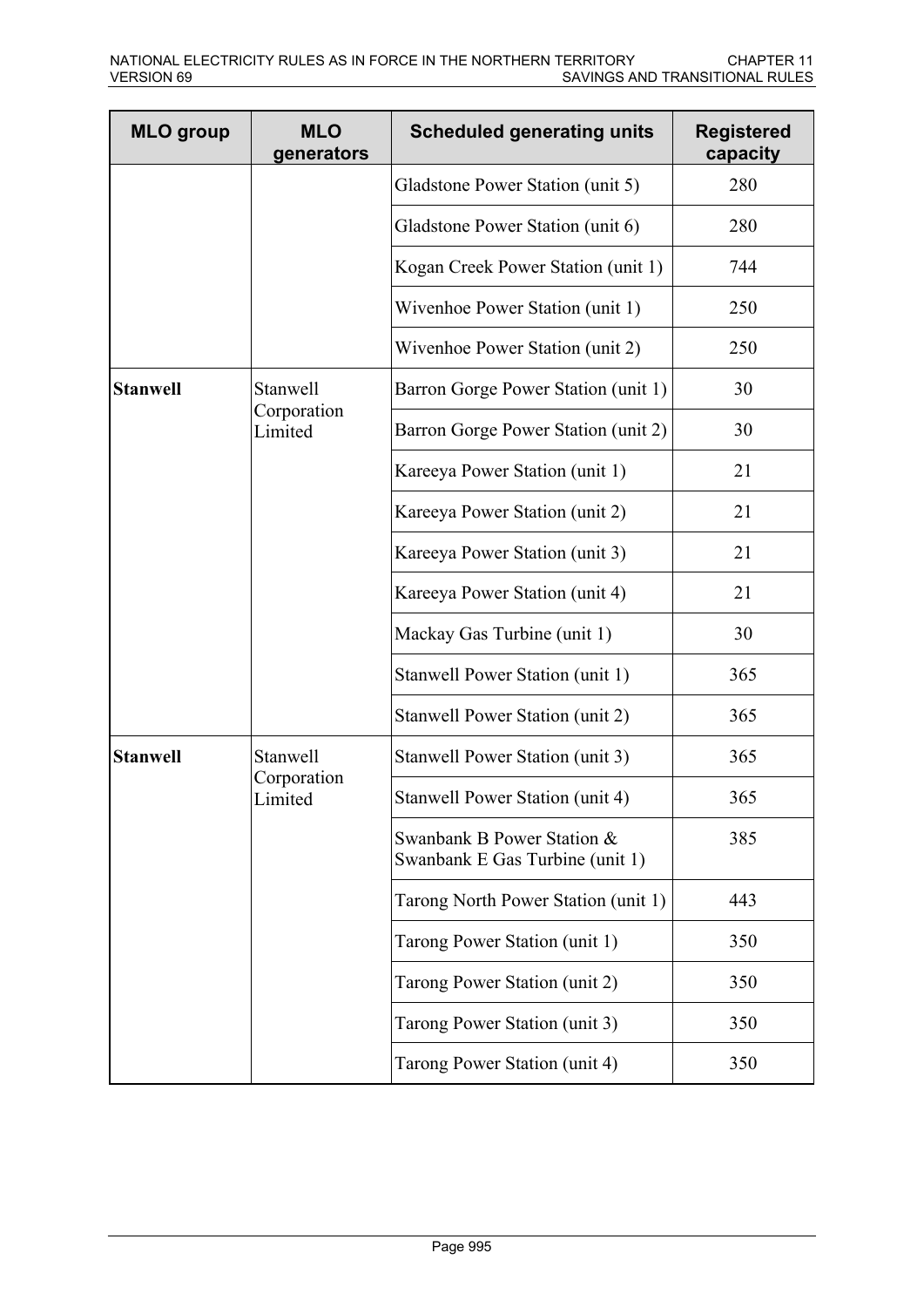# **11.116.13 MLO information template**

- (a) The *AER* must develop and *publish* a MLO information template ("**MLO information template**") by 31 October 2020 that provides for each *Market Generator* to provide the information identified in clause 4A.G.13 as at 31 January 2021.
- (b) Each person who, at 31 January 2021, is a *Market Generator* must comply with clause 4A.G.13 by completing and delivering to the *AER* the MLO information template, by no later than 31 January 2021.
- (c) For the purposes of complying with paragraph (b), a *Market Generator* is to provide the information identified in clause 4A.G.13 as at 31 January 2021 and as if clause 11.116.12 were not in effect at such time.

## **11.116.14 Initial MLO register**

- (a) The *AER* must develop and *publish* by 31 May 2021 a MLO Register under clause 4A.G.12 containing all required information in respect of persons registered as *Market Generators* as at 31 January 2021.
- (b) The *AER* is not required to comply with the *Rules consultation procedures* when preparing the MLO register under paragraph (a).

# **11.116.15 Approved MLO products list**

In respect of each *region*, the *AER* must make and *publish* by 1 October 2019 an initial list of MLO products that:

- (a) satisfy the criteria set out in clause 4A.G.22(a); or
- (b) are otherwise approved to be MLO products by the *AER* pursuant to clause 4A.G.22(b).

## **11.116.16 Designated MLO exchange**

The ASX24 will be taken to be a MLO exchange from the commencement date, unless and until the *AER* determines that it no longer satisfies the criteria set out in clause 4A.G.23.

## **11.116.17 Five minute settlement intervals**

On and from 1 July 2021:

- (a) for a reliability instrument requested or issued prior to 1 July 2021, the *trading intervals* specified in that reliability instrument will be deemed to refer to the corresponding 6 continuous 5-minute *trading intervals* (as defined under Chapter 10 of the *Rules* in force immediately after 1 July 2021) which cover the same period of time; and
- (b) when determining whether a T-1 reliability instrument is related to a T-3 reliability instrument issued prior to 1 July 2021, the *trading intervals* specified in that T-3 reliability instrument will be deemed to refer to the corresponding 6 continuous 5-minute *trading intervals* (as defined under Chapter 10 of the *Rules* in force immediately after 1 July 2021) which cover the same period of time referred to in the T-1 reliability instrument.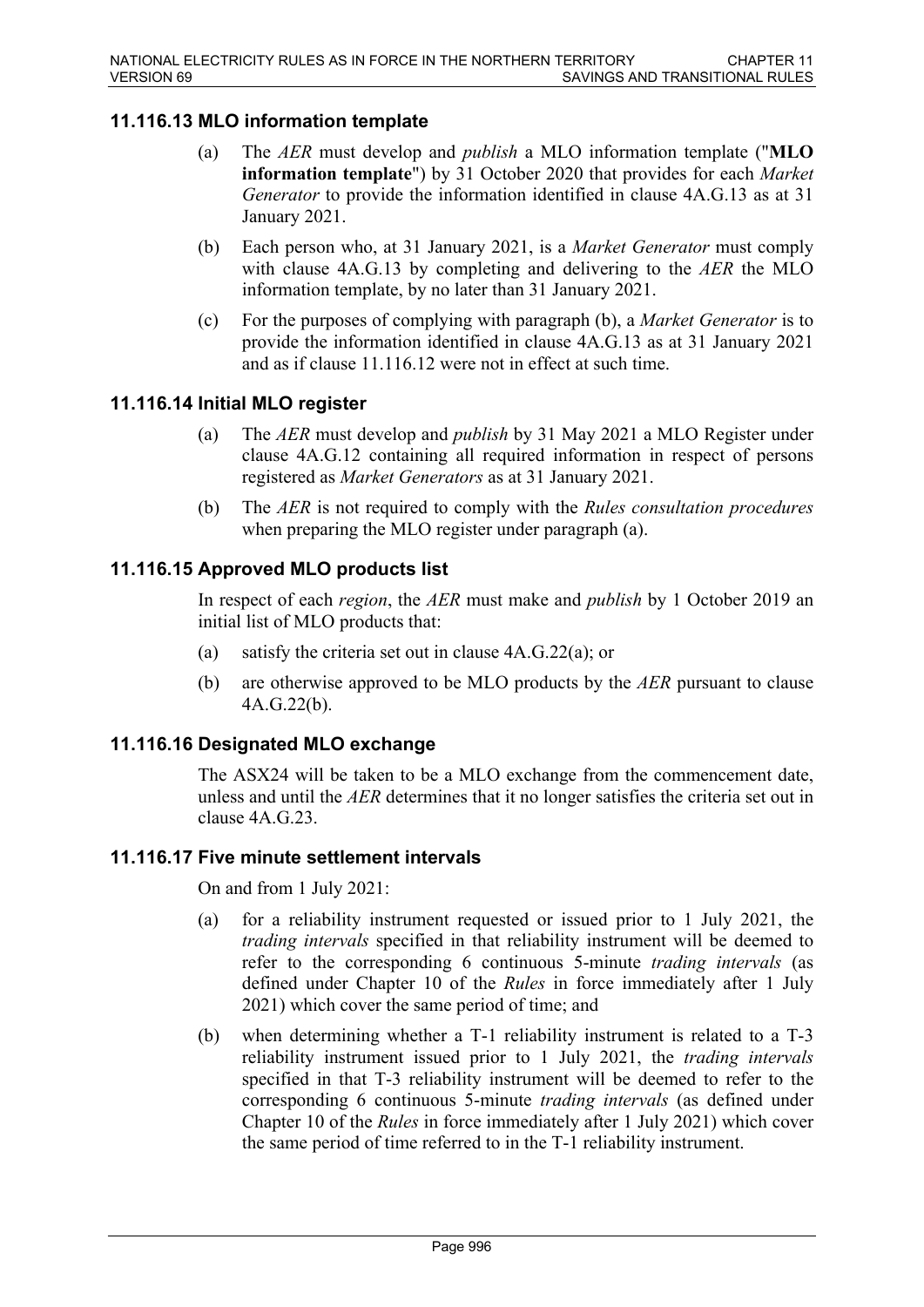# **11.116.18 Review by AEMC**

- (a) By 1 July 2023, the *AEMC* must conduct a review of the operation of Chapter 4A including any other matter which the *AEMC* reasonably believes is relevant to the operation of Chapter 4A.
- (b) In conducting its review under paragraph (a), the *AEMC* must:
	- (1) *publish* the terms of reference of its review; and
	- (2) follow the *Rules consultation procedures*.

#### **Note**

This clause does not preclude the *AEMC* from conducting a review in accordance with section 45 of the *NEL*.

# **Part ZZZS Transparency of new projects**

# **11.117 Rules consequential on the making of the National Electricity Amendment (Transparency of new projects) Rule 2019**

#### **11.117.1 Definitions**

(a) For the purposes of this rule 11.117:

**early connection information** means key connection information received by a *Transmission Network Service Provider* between 7 November 2019 and 19 December 2019:

- (1) in a *connection* enquiry under rule 5.3;
- (2) in an *application to connect* under rule 5.3; or
- (3) under new clause  $5.3.8(d1)$  or clause  $5.3.8(e)$ .

**key connection information** means *key connection information* as defined under Chapter 10 of the *Rules* as in force immediately after commencement of Schedules 2 and 3 of the *National Electricity Amendment (Transparency of new projects) Rule 2019*.

(b) For the purposes of this rule 11.117, a reference to a new clause is a reference to that clause as it is either set to commence or has commenced pursuant to the *National Electricity Amendment (Transparency of new projects) Rule 2019*.

## **11.117.2 Generation information page**

*AEMO* is not required to comply with new clause 3.7F(a) until 31 January 2020.

## **11.117.3 Generation information guidelines**

- (a) The first generation information guidelines developed by *AEMO* under new clause 3.7F(e) must be published by *AEMO* by 31 July 2020.
- (b) *AEMO* must make and publish interim generation information guidelines by 5 December 2019 to apply until the guidelines described in paragraph (a) are made and published under new clause 3.7F(e).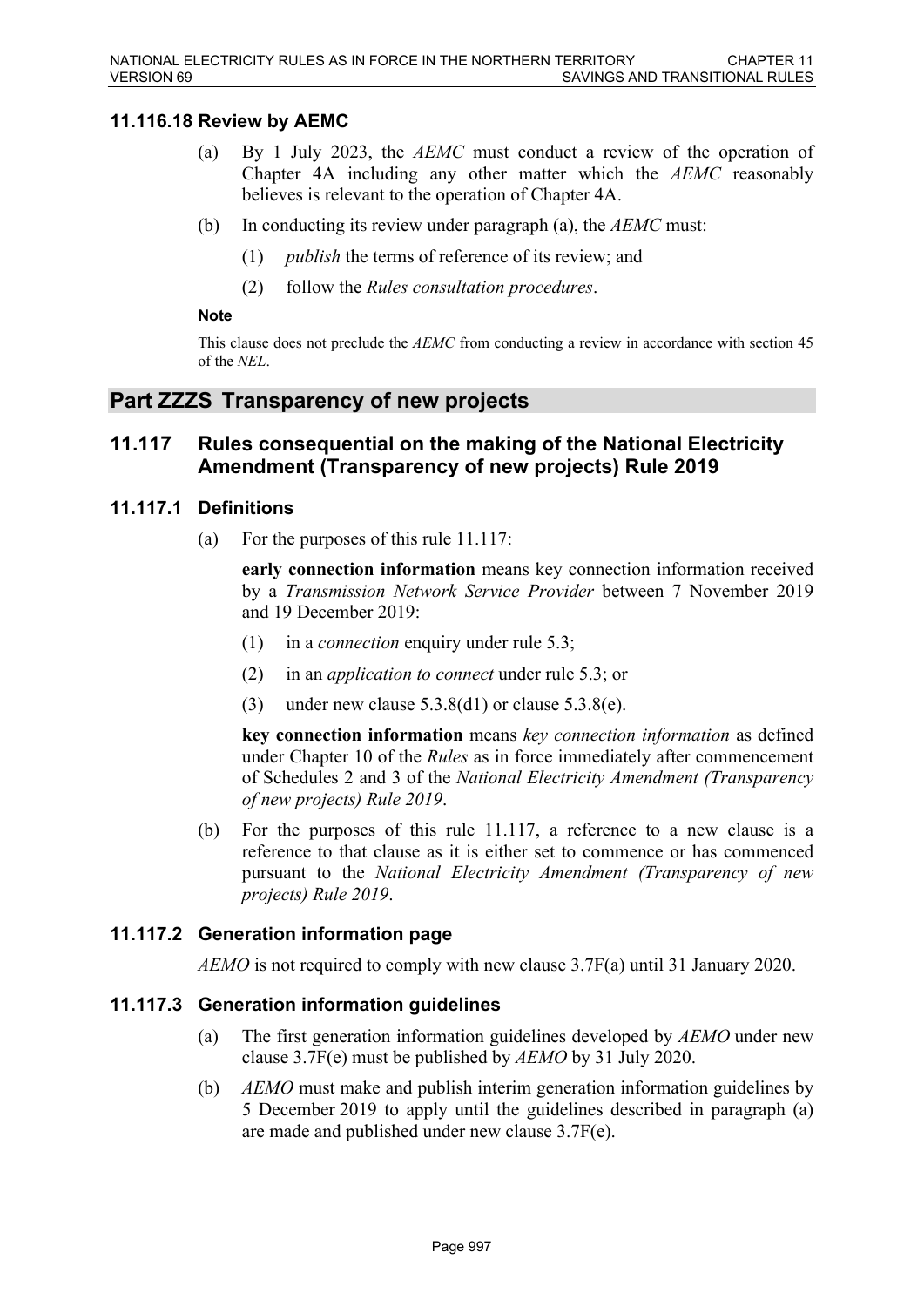- (c) *AEMO* is not required to comply with the *Rules consultation procedures* when making the interim generation information guidelines under paragraph (b).
- (d) The interim generation information guidelines made under paragraph (b):
	- (1) must not require the provision to *AEMO* of key connection information received by a *Transmission Network Service Provider* prior to 7 November 2019;
	- (2) may only require *Transmission Network Service Providers* to provide early connection information to *AEMO* to the extent that the relevant *Connection Applicant* that disclosed the information to the *Transmission Network Service Provider* consents to its disclosure to *AEMO*; and
	- (3) must include those matters referred to in new clause 3.7F(e) but without limitation to any other matters *AEMO* considers appropriate.
- (e) *Transmission Network Service Providers* are not required to comply with the interim generation information guidelines made under paragraph (b) until 19 December 2019.

## **11.117.4 Provision and use of information**

*Transmission Network Service Providers* are not required to comply with new clause 3.7F(g) until 19 December 2019.

# **Part ZZZT Demand management incentive scheme and innovation allowance for TNSPs**

# **11.118 Rules consequential on the making of the National Electricity Amendment (Demand management incentive scheme and innovation allowance for TNSPs) Rule 2019**

## **11.118.1 Definitions**

(a) In this rule  $11.118$ :

**Amending Rule** means the National Electricity Amendment (Demand management incentive scheme and innovation allowance for TNSPs) Rule 2019.

**commencement date** means the date Schedules 1, 2 and 3 of the Amending Rule commence.

**new clause 6A.7.6** means clause 6A.7.6 of the *Rules* as in force immediately after the commencement date.

(b) Italicised terms used in this rule have the same meaning as under Schedule 2 of the Amending Rule.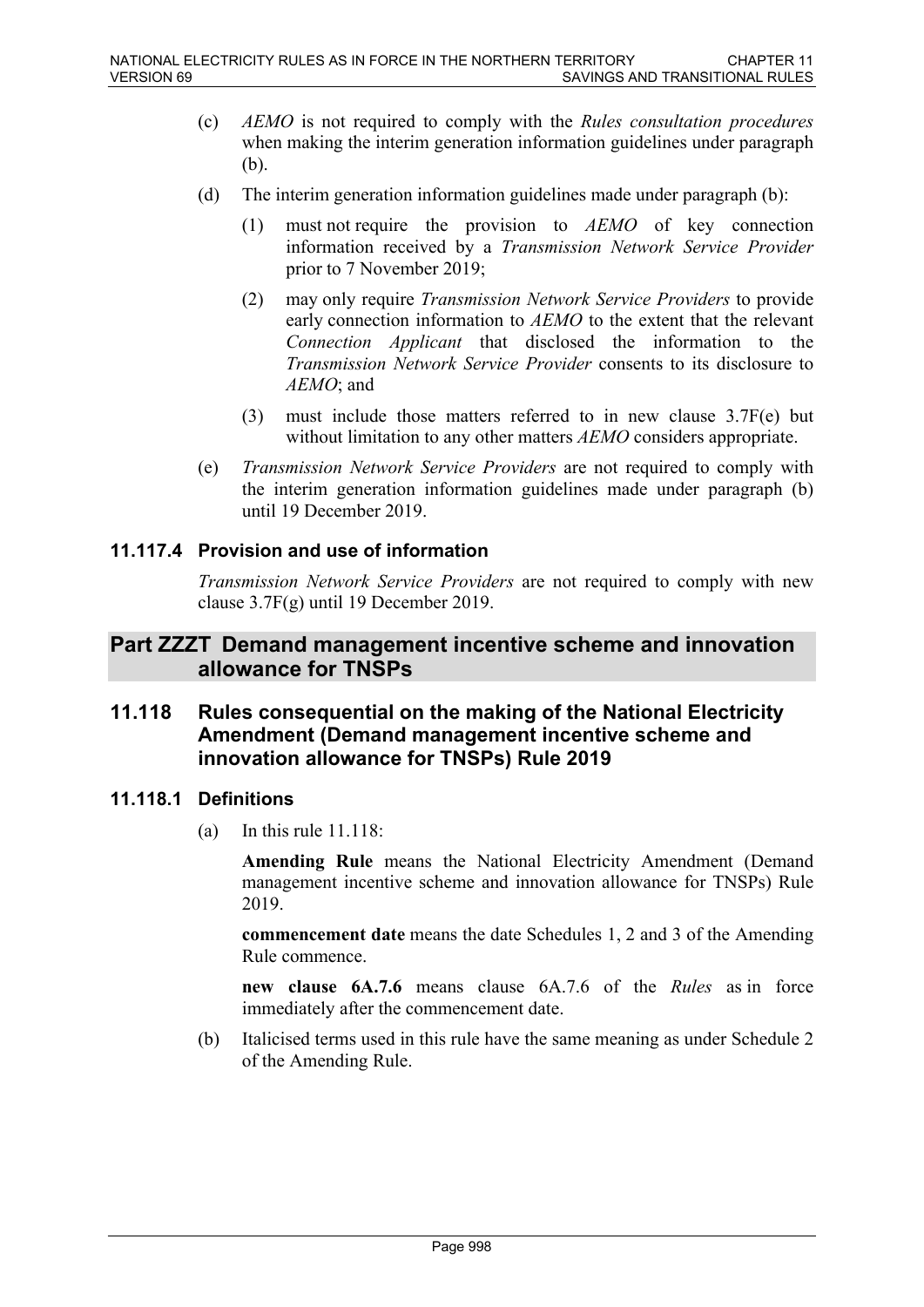#### **11.118.2 AER to develop and publish the demand management innovation allowance mechanism**

(a) By 31 March 2021, the *AER* must develop and *publish* the first *demand management innovation allowance mechanism* required under new clause 6A.7.6.

# **Part ZZZU Application of the regional reference node test to the Reliability and Emergency Reserve Trader**

**11.119 Rules consequential on the making of the National Electricity Amendment (Application of the regional reference node test to the Reliability and Emergency Reserve Trader) Rule 2019**

# **11.119.1 Definitions**

For the purposes of this rule 11.119:

**Amending Rule** means the National Electricity Amendment (Application of the regional reference node test to the Reliability and Emergency Reserve Trader) Rule 2019.

**commencement date** means 20 December 2019.

**old Chapter 3** means Chapter 3 of the *Rules* and all related definitions in the *Rules* as in force immediately prior to the commencement date.

# **11.119.2 AEMO intervention event in effect on commencement date**

If:

- (a) *AEMO* issues a *direction* prior to the commencement date; and
- (b) that *direction* remains in effect on or after the commencement date,

then, for so long as the *direction* remains in effect, old Chapter 3 will apply in respect of the *AEMO intervention event* corresponding with the *direction*.

# **Part ZZZV Improving Transparency and Extending Duration of MT PASA**

# **11.120 Rules consequential on the making of the National Electricity Amendment (Improving transparency and extending duration of MT PASA) Rule 2020**

## **11.120.1 AEMO to update spot market operations timetable**

By 20 August 2020, *AEMO* must amend and *publish* the *timetable* to take into account the National Electricity Amendment (Improving transparency and extending duration of MT PASA) Rule 2020 No. 1.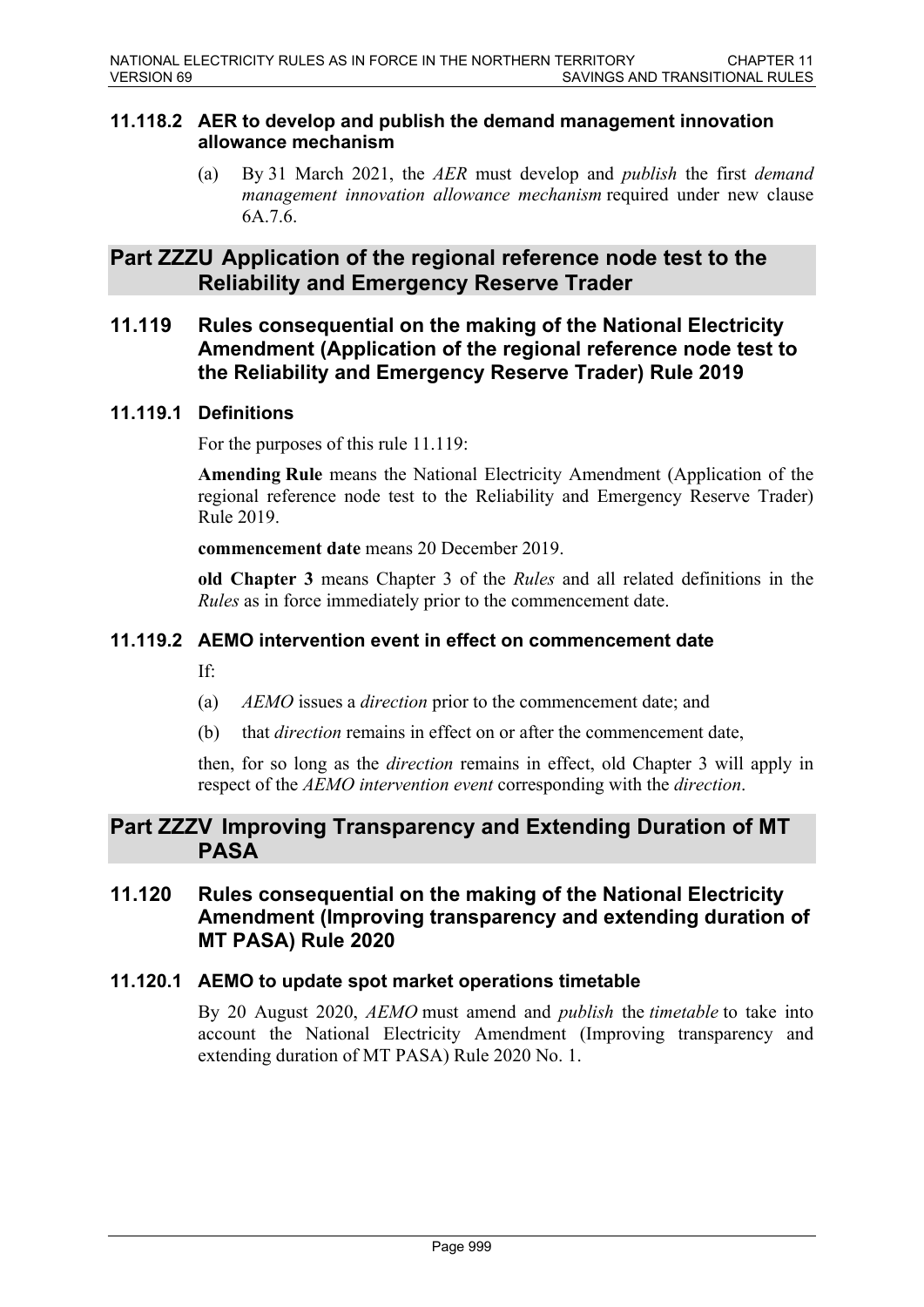# **Part ZZZW Victorian jurisdictional derogation – RERT contracting**

# **11.121 Rules consequential on the making of the National Electricity Amendment (Victorian jurisdictional derogation - RERT contracting) Rule 2020**

#### **11.121.1 Definitions**

For the purposes of this rule 11.121:

**Amending Rule** means the *National Electricity Amendment (Victorian jurisdictional derogation – RERT contracting) Rule 2020*.

**effective date** means the date on which Schedule 1 of the Amending Rule commences operation.

**Procedures** means the procedures made under clause 3.20.7(e).

#### **11.121.2 Procedures**

- (a) By the effective date, *AEMO* must amend and *publish* the Procedures to take into account the Amending Rule, with those amendments to take effect from the effective date.
- (b) *AEMO* is not required to comply with the *Rules consultation procedures* when amending the Procedures in accordance with paragraph (a).

# **Part ZZZX Mandatory primary frequency response**

# **11.122 Rules consequential on the making of the National Electricity Amendment (Mandatory primary frequency response) Rule 2020**

## **11.122.1 Definitions**

For the purposes of this rule 11.122:

**Amending Rule** means the National Electricity Amendment (Mandatory primary frequency response) Rule 2020.

**commencement date** means 26 March 2020.

**interim Primary Frequency Response Requirements** means the interim requirements developed and published by *AEMO* in accordance with clause 11.122.2(a).

**new clause 4.4.2A(a)** means clause 4.4.2A(a) of the *Rules* as in force on the commencement date.

**new clause 4.4.2A(b)** means clause 4.4.2A(b) of the *Rules* as in force on the commencement date

## **11.122.2 Interim Primary Frequency Response Requirements**

(a) *AEMO* must develop, publish on its website and maintain interim Primary Frequency Response Requirements by 4 June 2020 to apply until the Primary Frequency Response Requirements are made and published under paragraph (d).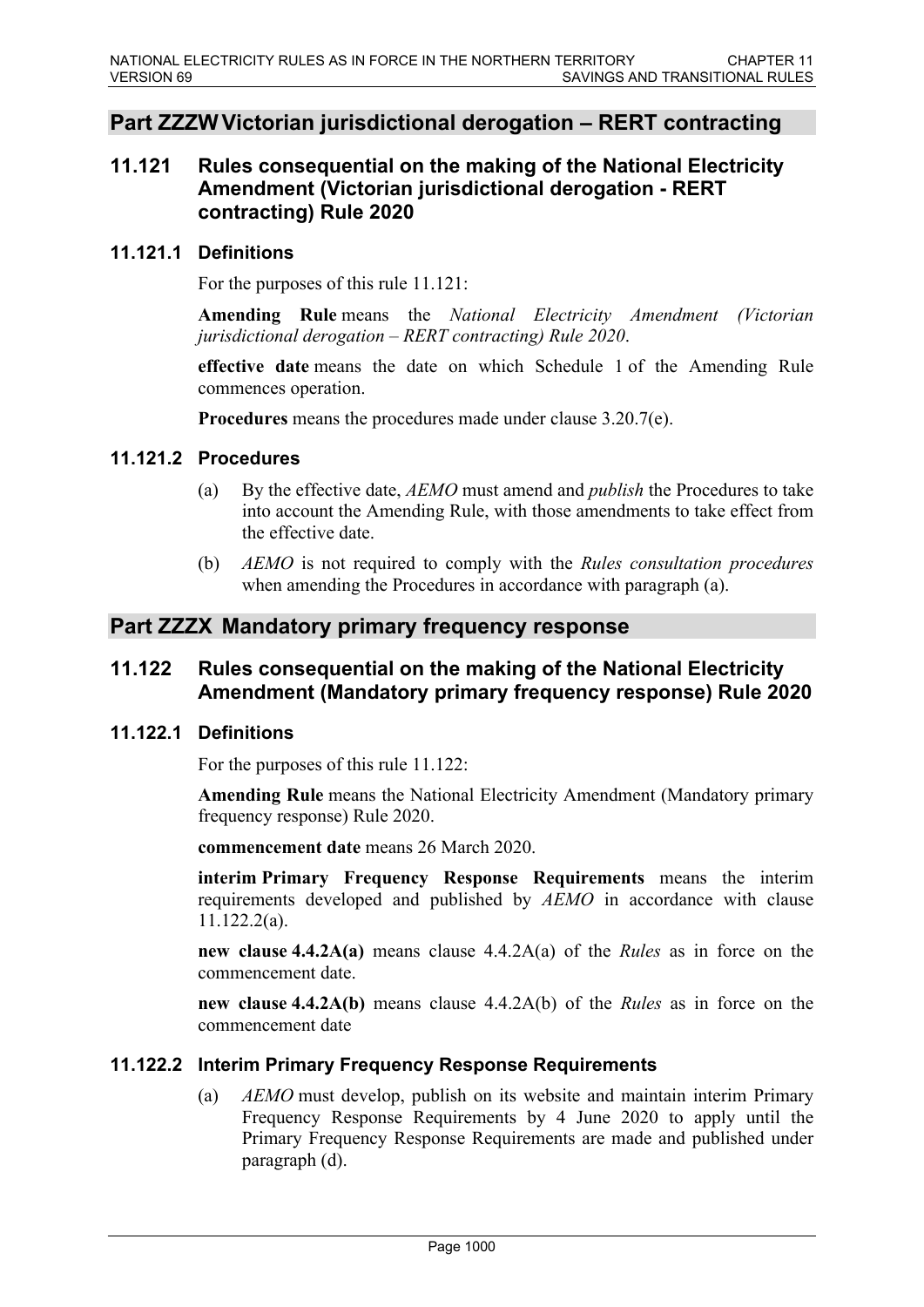- (b) *AEMO* is not required to comply with the *Rules consultation procedures* when making the interim Primary Frequency Response Requirements under paragraph (a) but must publish a draft of the interim Primary Frequency Response Requirements on its website by 9 April 2020 and provide at least 20 business days for written submissions from any person on this draft.
- (c) The interim Primary Frequency Response Requirements must:
	- (1) take into account any submissions on the draft of the interim Primary Frequency Response Requirements received under paragraph (b);
	- (2) include the matters to be included in the Primary Frequency Response Requirements under new clause 4.4.2A(b); and
	- (3) set out the process for the coordinated activation of changes to *generating systems,* including the date (which may vary according to *plant* type) by which *Scheduled Generators* and *Semi-Scheduled Generators* must effect changes to their *plant,* to comply with the Interim Primary Frequency Response Requirements.
- (d) *AEMO* must publish the Primary Frequency Response Requirements under new clause 4.4.2A(a) by 6 December 2021.

#### **11.122.3 Action taken prior to commencement**

Any action taken by *AEMO,* a *Scheduled Generator,* or *Semi-Scheduled Generator* prior to the commencement date in anticipation of the commencement of the Amending Rule is deemed to have been taken for the purpose of the Amending Rule and continues to have effect for that purpose.

# **Part ZZZY System restart services, standards and testing**

# **11.123 Rules consequential on the making of the National Electricity Amendment (System restart services, standards and testing) Rule 2020**

#### **11.123.1 Definitions**

For the purposes of this rule 11.123:

**Amending Rule** means the National Electricity Amendment (System restart services, standards and testing) Rule 2020.

**commencement date** means the date of commencement of Schedule 1 of the Amending Rule.

**new clause 3.15.6A** means clause 3.15.6A of the *Rules* as will be in force immediately after the commencement date.

**new clause 4.3.6** means clause 4.3.6 of the *Rules* as will be in force immediately after the commencement date.

**transitional date** means the date of commencement of Schedule 2 of the Amending Rule.

**Test Participant** has the meaning given to it in new clause 4.3.6.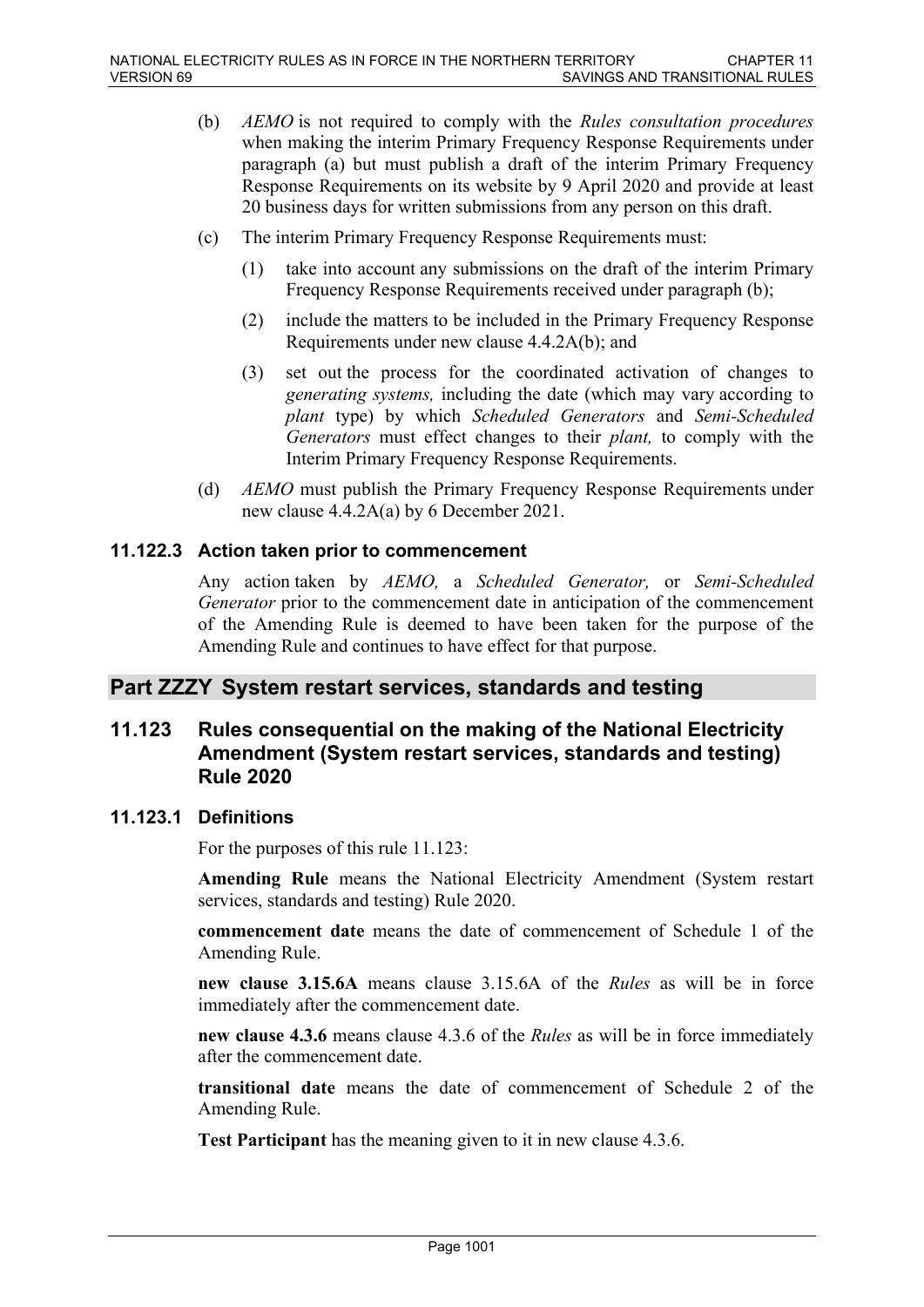# **11.123.2 SRAS Guideline**

- (a) By the commencement date, and in accordance with the *Rules consultation procedures*, *AEMO* must amend the *SRAS Guideline* to take into account the Amending Rule.
- (b) If, prior to the transitional date and for the purposes of amending the *SRAS Guideline* in anticipation of the Amending Rule, *AEMO* undertook consultation or a step equivalent to that required in the *Rules consultation procedures*, then that consultation or step is taken to satisfy the equivalent consultation or step under the *Rules consultation procedures*.

## **11.123.3 System restart standard**

- (a) As soon as practicable after the transitional date, and in accordance with the consultation requirements in clause 8.8.3, the *Reliability Panel* must update the *system restart standard* to take into account the Amending Rule.
- (b) On and from the commencement date and until such time as the *system restart standard* is updated in accordance with paragraph (a), the *system restart standard* is to be interpreted as if it applied to *SRASs* as defined under the Amending Rule.

# **11.123.4 Communication protocols**

By 30 April 2021, and in accordance with the *Rules consultation procedures*, *AEMO* and *Network Service Providers* must jointly update the communication protocols prepared under clause 4.8.12(j) to take into account the Amending Rule.

## **11.123.5 System restart tests**

- (a) If, prior to the commencement date:
	- (1) *AEMO* and a *Transmission Network Service Provider* agree to conduct a test of a kind contemplated by new clause 4.3.6; and
	- (2) the date of that test is after the transitional date,

then new clause 4.3.6 is taken to apply in respect of that test as modified in accordance with this clause 11.123.5.

- (b) Any steps agreed and taken by *AEMO* and the Test Participants in planning that test before the transitional date are taken to have satisfied the requirements of new clause 4.3.6(b) to (h).
- (c) Any steps taken by *AEMO* and the Test Participants in planning that test after the transitional date must meet the applicable requirements of new clause 4.3.6(b) to (t) except as otherwise agreed by *AEMO* and the Test Participants.
- (d) Paragraphs (i) to (t) of new clause 4.3.6 and new clause 3.15.6A apply in respect of that test.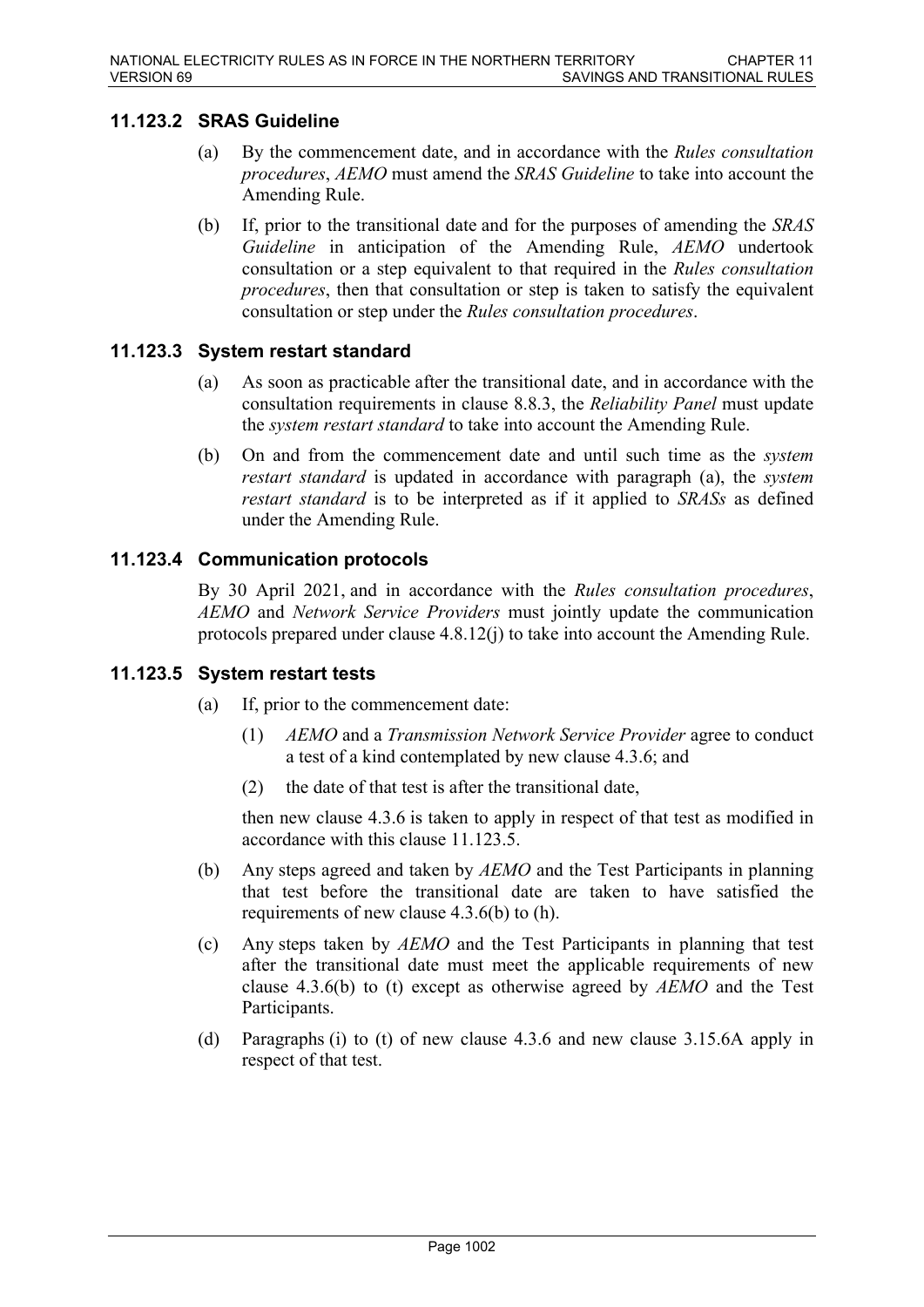# **Part ZZZZ Introduction of metering coordinator planned interruptions**

# **11.124 Rules consequential on the making of the National Electricity Amendment (Introduction of metering coordinator planned interruptions) Rule 2020**

## **11.124.1 Definitions**

For the purposes of this rule 11.124:

**Amending Rule** means the National Electricity Amendment (Introduction of metering coordinator planned interruptions) Rule 2020.

**commencement date** means the date of commencement of Schedule 3 of the Amending Rule.

#### **11.124.2 Amendments of the metrology procedure**

- (a) As soon as practicable after the commencement date and no later than 30 March 2022, and in accordance with the *Rules consultation procedures*, *AEMO* must amend and *publish* the *metrology procedure* to take into account the Amending Rule.
- (b) If, prior to the commencement date, and for the purposes of amending the *metrology procedure* in anticipation of the Amending Rule, *AEMO* undertook a consultation, step, decision or action equivalent to that required in the *Rules consultation procedures*, then that consultation, step, decision or action is taken to satisfy the equivalent consultation, step, decision or action under the *Rules consultation procedures*.

## **11.124.3 Market Settlement and Transfer Solutions Procedures**

- (a) As soon as practicable after the commencement date and no later than 30 March 2022, and in accordance with the *Rules consultation procedures*, *AEMO* must amend and *publish* the *Market Settlement and Transfer Solution Procedures* to take into account the Amending Rule.
- (b) If, prior to the commencement date, and for the purposes of developing the *Market Settlement and Transfer Solution Procedures* in anticipation of the Amending Rule, *AEMO* undertook a consultation, step, decision or action equivalent to that required in the *Rules consultation procedures*, then that consultation, step, decision or action is taken to satisfy the equivalent consultation, step, decision or action under the *Rules consultation procedures*.

## **11.124.4 Requirements of the metrology procedure**

(a) Clause 7.16.3(c)(7) of the Amending Rule does not apply to *AEMO* until *AEMO* has amended and *published* the *metrology procedure* and the *Market Settlement and Transfer Solution Procedures* referred to in clauses 11.124.2 and 11.124.3 (as applicable) to take into account the Amending Rule.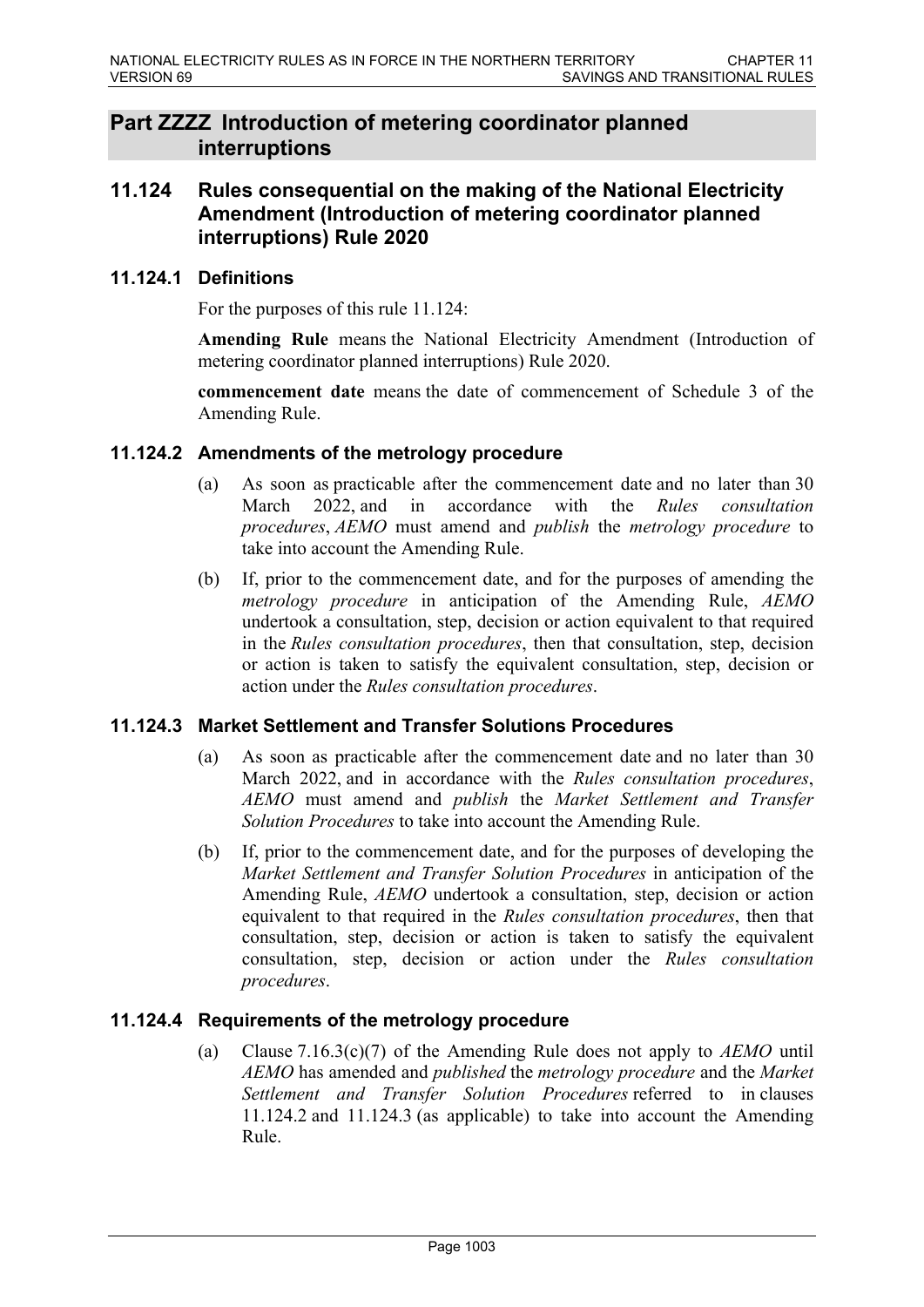# **Part ZZZZA Wholesale demand response**

# **11.125 Rules consequential on the making of the National Electricity Amendment (Wholesale demand response mechanism) Rule 2020**

#### **11.125.1 Definitions**

(a) In this rule  $11.125$ :

**Amending Rule** means the National Electricity Amendment (Wholesale demand response mechanism) Rule 2020.

**Contracts and Firmness Guidelines** has the meaning in Chapter 4A.

**effective date** means the date of commencement of Schedules 1, 3, 4 and 5 of the Amending Rule.

**new Chapter 2** means Chapter 2 as in force immediately after the effective date.

**new Chapter 10** means Chapter 10 as in force immediately after the effective date.

**new clause 2.3.6** means clause 2.3.6 as in force immediately after the effective date.

**new clause 2.3B.1** means clause 2.3B.1 as in force immediately after the effective date.

**new clause 3.8.2A(g)** means clause 3.8.2A(g) as in force immediately after the effective date.

**new clause 3.8.3** means clause 3.8.3 as in force immediately after the effective date.

**new clause 3.8.3(a2)** means clause 3.8.3(a2) as in force immediately after the effective date.

**new clause 3.10.1** means clause 3.10.1 as in force immediately after the effective date.

**new clause 3.10.2** means clause 3.10.2 as in force immediately after the effective date.

**new clause 3.10.3(a)** means clause 3.10.3(a) as in force immediately after the effective date.

**new clause 3.10.3(c)** means clause 3.10.3(c) as in force immediately after the effective date.

**new clause 3.10.5(b)** means clause 3.10.5(b) as in force immediately after the effective date.

**new clause 3.10.6** means clause 3.10.6 as in force immediately after the effective date.

(b) Italicised terms used in this rule 11.125 have the same meaning as in new Chapter 10.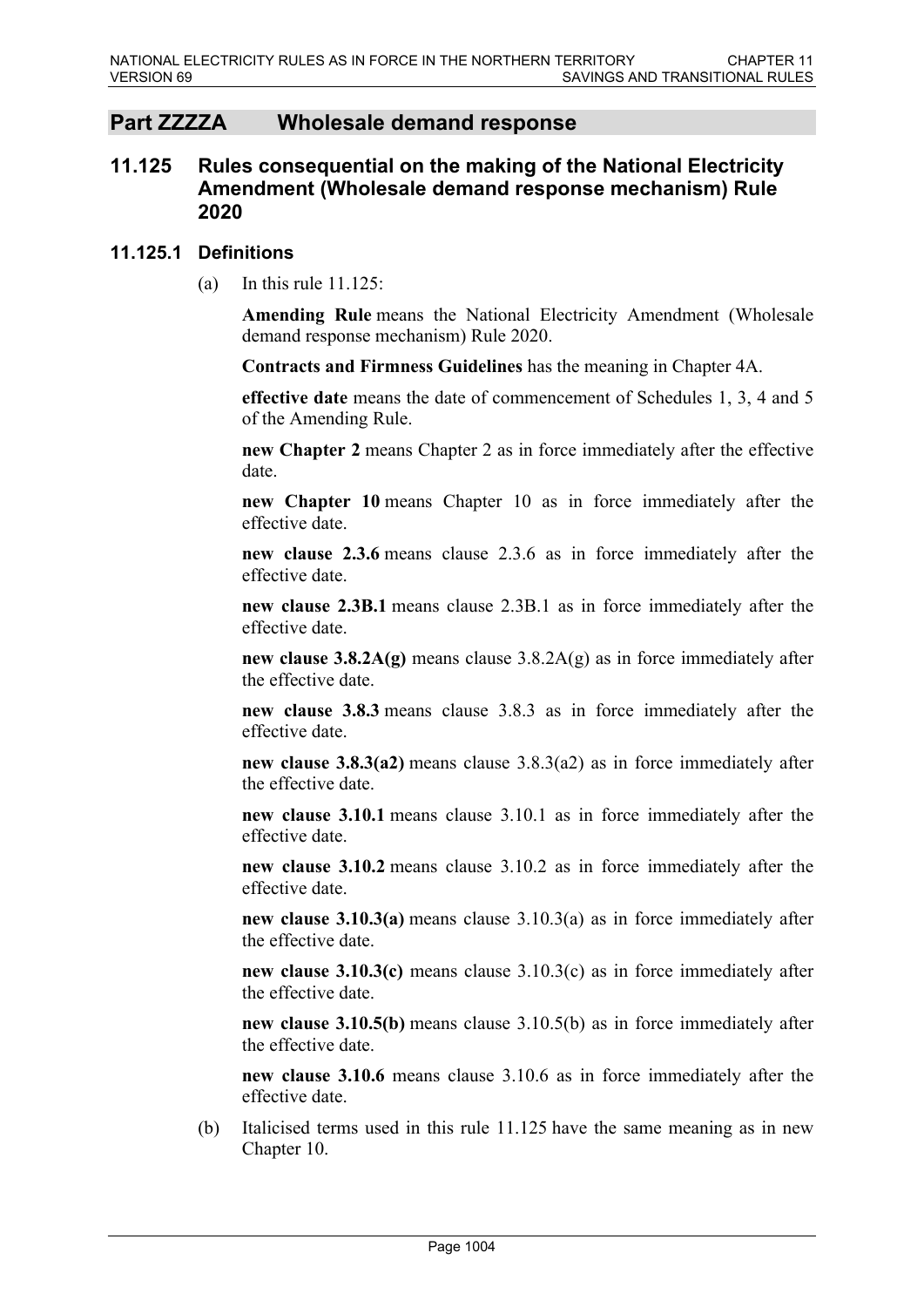#### **11.125.2 Wholesale demand response guidelines**

- (a) No later than 4 months before the effective date, *AEMO* must make and *publish:*
	- (1) the *wholesale demand response guidelines* in accordance with new clause 3.10.1; and
	- (2) *AEMO's* determination of the *baseline methodology metrics* and matters relating to *baseline compliance testing* under new clause 3.10.2.
- (b) *AEMO* must comply with the *Rules consultation procedure* when making the *wholesale demand response guidelines* and the determinations under paragraph (a).
- (c) The *wholesale demand response guidelines* and determinations made under paragraph (a) must come into effect no later than 4 months before the effective date so as to enable the following to be made before the effective date:
	- (1) applications for approval to classify a *load* as a *wholesale demand response unit* under new clause 2.3.6; and
	- (2) applications for aggregation of *wholesale demand response units* under new clause 3.8.3(a2).
- (d) If an application referred to in paragraph (c) is made after the *wholesale demand response guidelines* are made under paragraph (a) and before the effective date, *AEMO* must assess the application in accordance with the applicable provisions in new clause 2.3.6 or new clause 3.8.3 (as applicable) and the *wholesale demand response guidelines* made under paragraph (a).

#### **11.125.3 Baseline methodologies**

- (a) No later than 4 months before the effective date, *AEMO* must establish the register of *baseline methodologies* under new clause 3.10.3(c).
- (b) No later than 4 months before the effective date, *AEMO* must develop one or more *baseline methodologies* in accordance with new clause 3.10.3(a) and *publish* them in the register established under new clause 3.10.3(c).

#### **11.125.4 Wholesale demand response participation guidelines**

- (a) By the effective date, the *AER* must in accordance with the *Rules consultation procedures* make and *publish* the *wholesale demand response participation guidelines* under new clause 3.8.2A(g).
- (b) The guidelines made under paragraph (a) must come into effect on and from the effective date.

## **11.125.5 Extension of time for registration and aggregation**

- (a) The period of 15 *business days* specified in clause 2.9.2(b) is extended to 30 *business days* as follows:
	- (1) during the period commencing 4 months before the effective date and ending 3 months after the effective date; and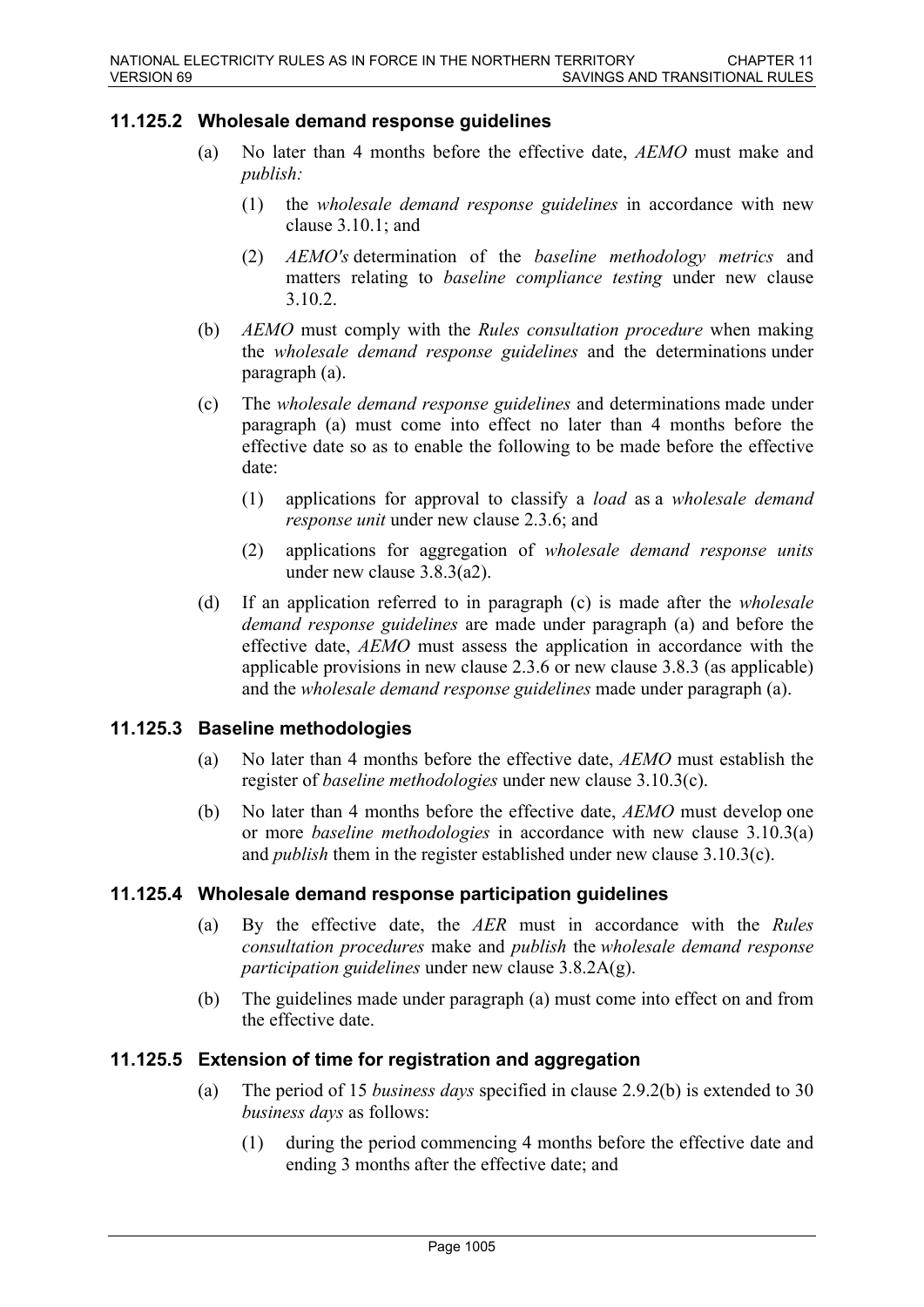- (2) in respect of an application under new clause 2.3B.1 to register as a *Demand Response Service Provider* or an application for approval to classify a *load* as a *wholesale demand response unit* under new clause 2.3.6.
- (b) The period of 20 *business days* specified in clause 3.8.3(e) is extended to 40 *business days:*
	- (1) during the period commencing 4 months before the effective date and ending 3 months after the effective date; and
	- (2) in respect of an application to aggregate two or more *wholesale demand response units*.

#### **11.125.6 Amendments to AEMO, AER and AEMC documents**

- (a) By the effective date, *AEMO* must review and where necessary amend and *publish* the following documents to take into account the Amending Rule:
	- (1) the *spot market* operations timetable in accordance with clause 3.4.3;
	- (2) the procedure used by *AEMO* for preparation of the *short term PASA* and published under clause 3.7.3(j);
	- (3) the *market suspension compensation methodology* made by *AEMO*  under clause 3.14.5A(h);
	- (4) the schedule of benchmark values made by *AEMO* under clause  $3.14.5A(i)$ ;
	- (5) the *PoLR cost procedures* made by *AEMO* under clause 3.15.9A(1);
	- (6) the principles and process used by *AEMO* to calculate the *estimated settlement amount* developed by *AEMO* under clause 3.15.12(c);
	- (7) the *RERT procedures*;
	- (8) the *Market Settlement and Transfer Solution Procedures*; and
	- (9) the other documents mentioned in clause 11.103.2(a).
- (b) Where the only change to:
	- (1) a document referred to in paragraph (a); or
	- (2) any other document made by *AEMO* under or in accordance with the *Rules*,

to take into account the Amending Rule is to replace the term *Market Ancillary Service Provider* with *Demand Response Service Provider*, *AEMO* is not required to consult before amending the document to make that replacement*.*

- (c) By the effective date, the *AER* must review and where necessary amend and *publish* the following documents to take into account the Amending Rule:
	- (1) the guidelines maintained under clause 3.8.22 in respect of *rebidding*; and
	- (2) the Contracts and Firmness Guidelines.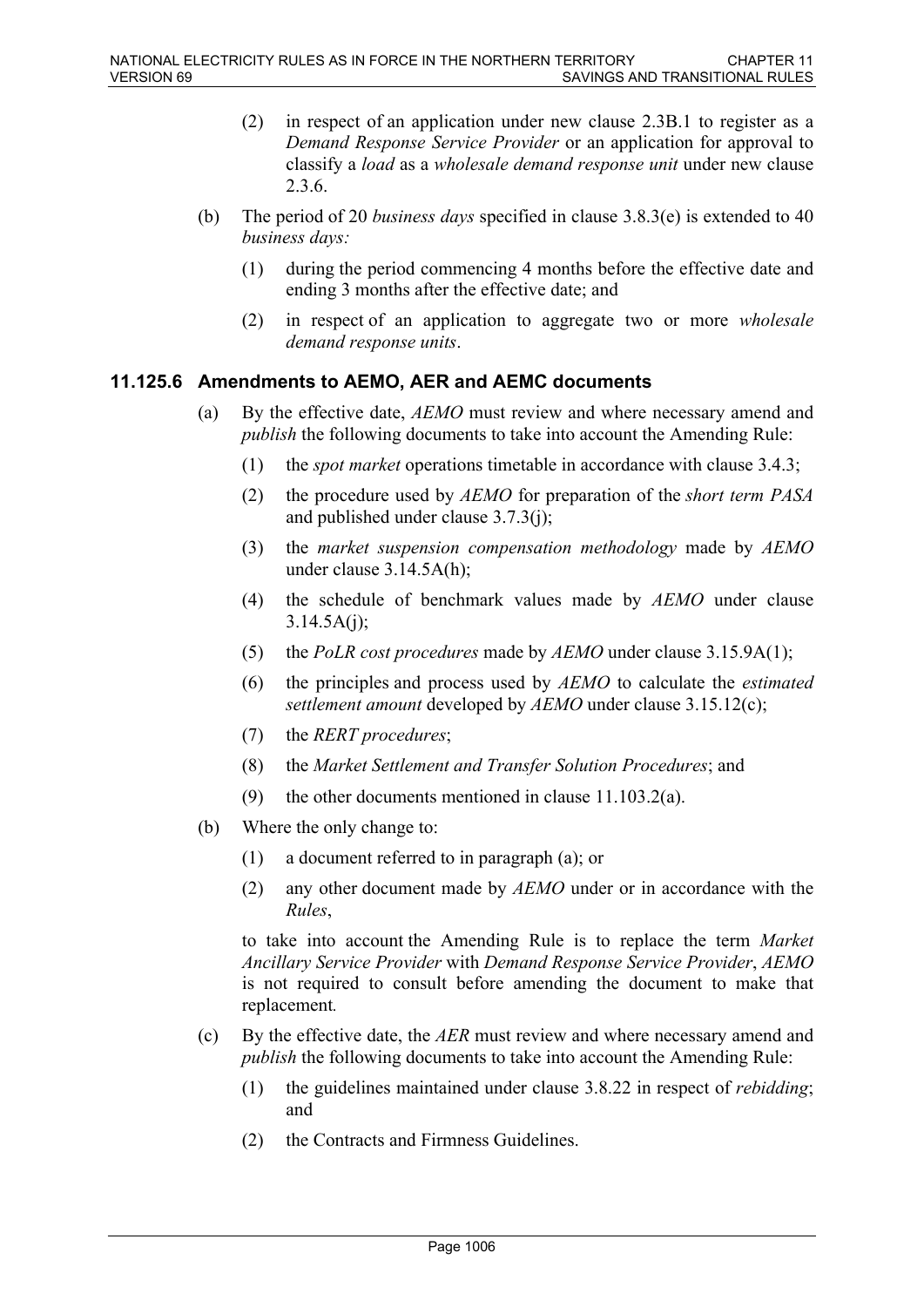- (d) By the effective date, the *AEMC* must review and where necessary amend and *publish* the compensation guidelines made under clause 3.14.6(e) to take into account the Amending Rule.
- (e) Amendments made in accordance with this clause must take effect on and from the effective date.

### **11.125.7 Amendments to the demand side participation information guidelines**

- (a) By 31 December 2020, *AEMO* must review and where necessary amend and *publish* the demand side participation information guidelines made under rule 3.7D(e) to take into account the Amending Rule.
- (b) The amendments made in accordance with paragraph (a) must take effect on and from 31 March 2021.

### **11.125.8 Amendment to RERT guidelines**

(a) With effect on and from the effective date, the *RERT guidelines* are amended as set out below:

> In the explanatory note at the end of section 2 of the *RERT guidelines*, insert "(including by means of *wholesale demand response)*" after "*energy* only".

- (b) By the effective date, the *Reliability Panel* must make and *publish* the *RERT guidelines* in the form amended by paragraph (a).
- (c) For the purposes of paragraph (b), the *Reliability Panel* is not required to make and *publish* the *RERT guidelines* in accordance with the *Rules consultation procedures*.

#### **11.125.9 Renaming of Market Ancillary Service Providers**

- (a) A person who immediately before the effective date is registered with *AEMO* as a *Market Ancillary Service Provider* in respect of an *ancillary service load* is taken to be registered with *AEMO* as a *Demand Response Service Provider* in respect of that *ancillary service load* with effect on and from the effective date.
- (b) A *load* classified as an *ancillary service load* immediately before the effective date continues to be classified as an *ancillary service load* on and from the effective date.
- (c) To avoid doubt, registrations and classifications referred to in paragraphs (a) and (b) are, on and from the effective date, subject to new Chapter 2 as if they had been made under new Chapter 2.

#### **11.125.10 Wholesale demand response annual reporting**

- (a) New clause 3.10.6 does not apply to the calendar year in which the effective date occurs (the **commencement year**).
- (b) *AEMO* must prepare the first report under new clause 3.10.6 within six months after the end of the calendar year after the commencement year, covering the period from the effective date to the end of that calendar year.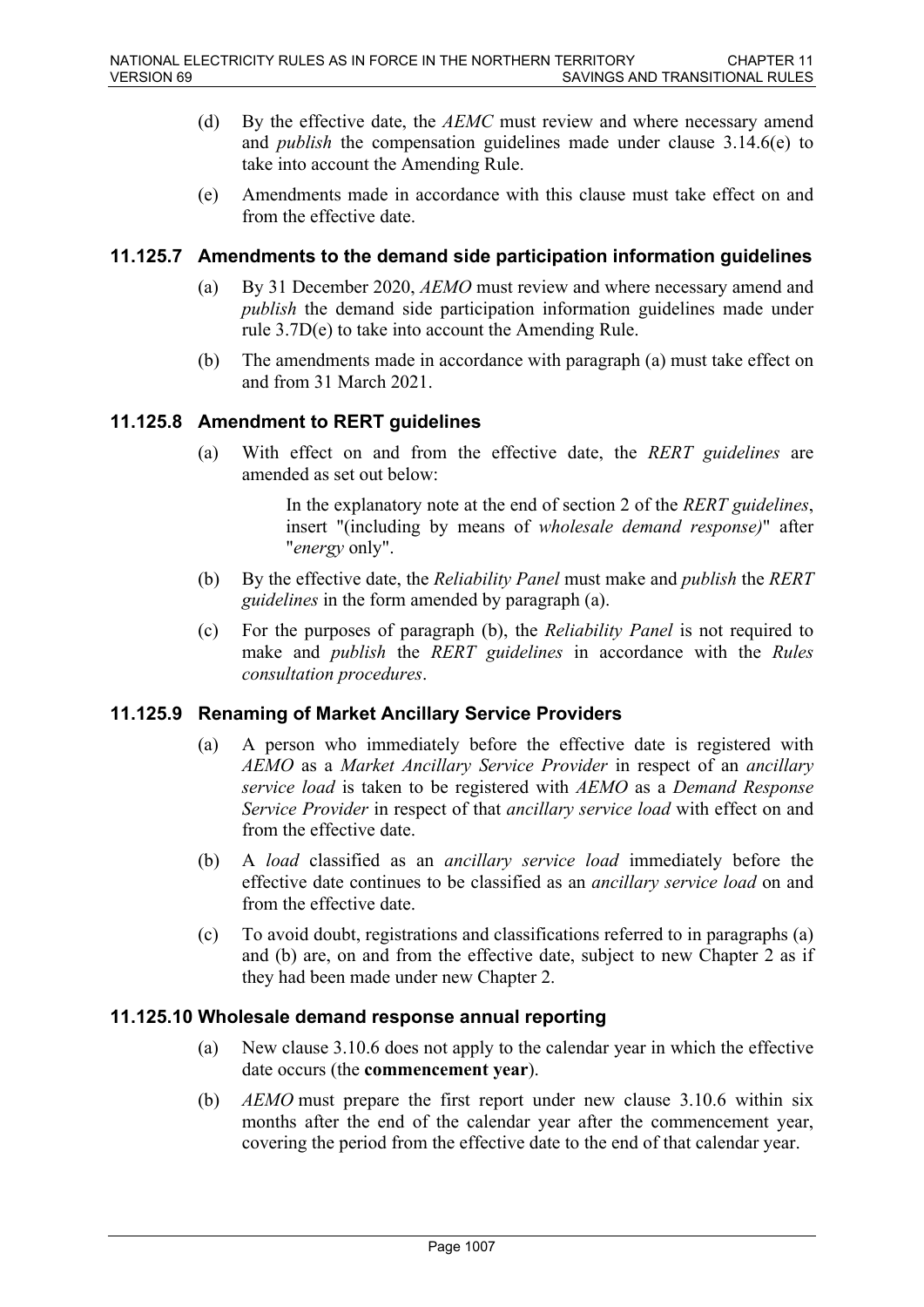# **Part ZZZZB Integrated System Planning Rules**

## **11.126 Rules consequential on the making of the National Electricity Amendment (Integrated System Planning) Rule 2020**

#### **11.126.1 Definitions**

In this rule  $11.126$ 

**2020 Integrated System Plan** means the Integrated System Plan published by *AEMO* in 2020.

**Amending Rule** means the National Electricity Amendment (Integrated System Planning) Rule 2020.

**Annual Reports** means the *NSCAS Report*, *Inertia Report* and the *System Strength Report.*

**commencement date** means 1 July 2020.

**existing actionable ISP project** means an *actionable ISP project* specified as such in the 2020 Integrated System Plan.

**existing RIT-T proponent** means the RIT-T proponent for an existing actionable ISP project.

**former clause 3.11.4** means clause 3.11.4 as in force immediately prior to the commencement date.

**former rule 5.16** means rule 5.16 as in force immediately prior to the commencement date.

**former clause 5.16.6** means clause 5.16.6 as in force immediately prior to the commencement date.

**new rule 5.16A** means rule 5.16A of the Amending Rule in operation on and from the commencement date.

**NSCAS, inertia and system strength methodologies** means the NSCAS description and NSCAS quantity procedure published under former clause 3.11.4, the *inertia requirements methodology* and the *system strength requirements methodology*.

**project assessment conclusions report** has the meaning given in clause 5.10.2.

**project assessment draft report** has the meaning given in clause 5.10.2.

**project specification consultation report** has the meaning given in clause 5.10.2.

### **11.126.2 2020 Integrated System Plan**

- (a) The 2020 Integrated System Plan is taken to be valid for all purposes under the *Rules* as amended by the Amending Rule and has effect from the commencement date.
- (b) Without limiting paragraph (a), the 2020 Integrated System Plan is taken to have been prepared, consulted on and published in accordance with the *Rules* as amended by the Amending Rule.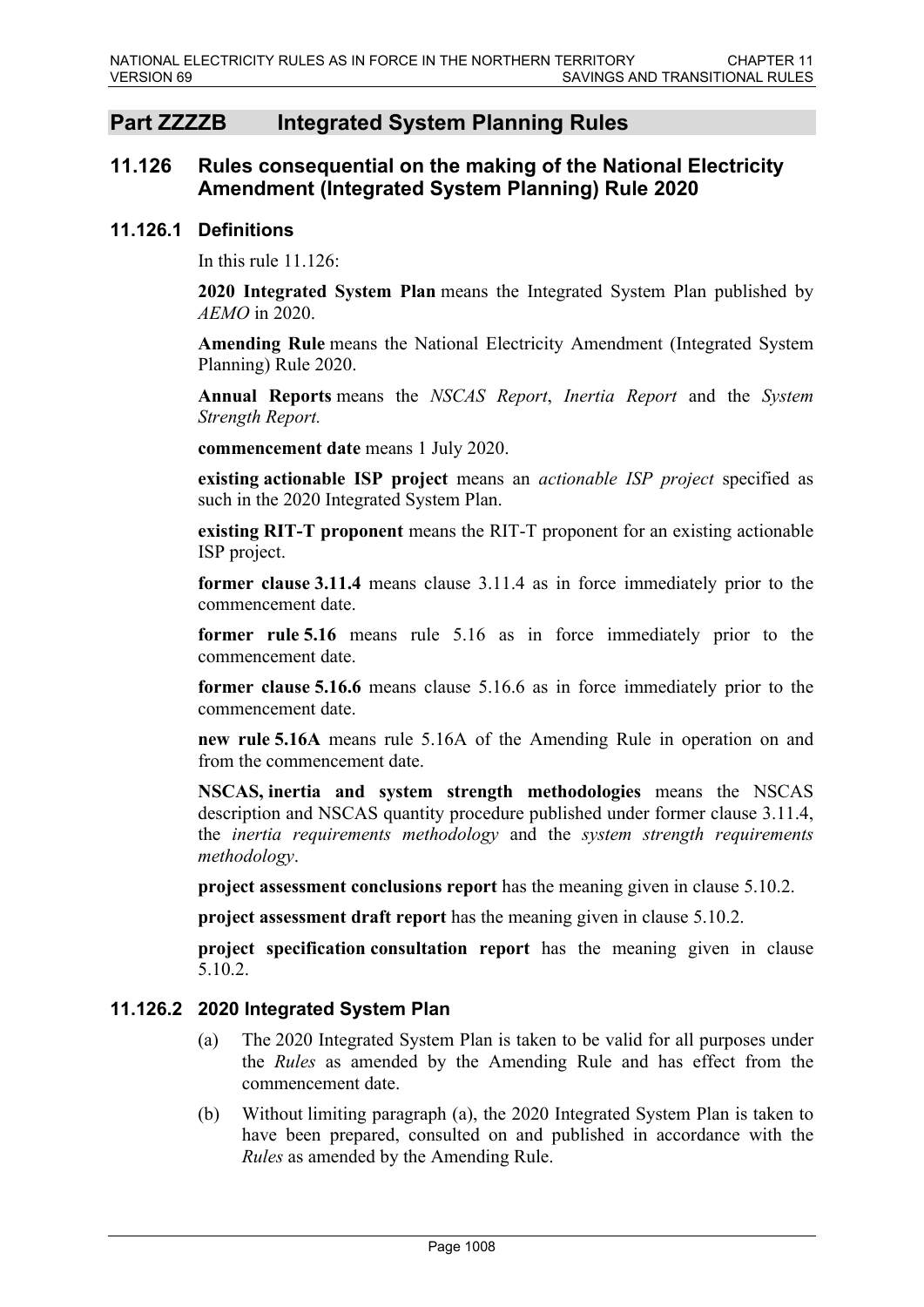## **11.126.3 Existing actionable ISP projects**

An existing actionable ISP project is deemed to be an *actionable ISP project* for all purposes under the *Rules* as amended by the Amending Rule.

#### **11.126.4 Existing actionable ISP projects at the clause 5.16.6 stage**

- (a) This clause 11.126.4 applies if, at the commencement date, for an existing actionable ISP project:
	- (1) the existing RIT-T proponent has requested the *AER* to make a determination under former clause 5.16.6; or
	- (2) the *AER* has made a determination under former clause 5.16.6.
- (b) For that existing actionable ISP project, the existing RIT-T proponent may either:
	- (1) apply, or continue to apply former rule 5.16 to that existing actionable ISP project (and, to avoid doubt, not new clause 5.16A); or
	- (2) apply new rule 5.16A to that existing actionable ISP project, in which case:
		- (i) clauses 5.16A.4(a) to (m) do not apply to that existing actionable ISP project; and
		- (ii) if the circumstances in clause  $5.16A.4(n)(2)$  occur in respect of that existing actionable ISP project, clauses 5.16A.4(n), (o) and (p) will apply to that existing actionable ISP project; and
		- (iii) if the circumstances in clause  $5.16A.4(n)(2)$  do not occur in respect of that existing actionable ISP project, the existing RIT-T proponent may apply clause 5.16A.5 (notwithstanding a determination may have been made under clause 5.16.6), in which case the project assessment conclusions report made available by the existing RIT-T proponent before the commencement date for that existing actionable ISP project, is deemed to satisfy the condition set out in clause 5.16A.5(a).
- (c) To avoid doubt, this clause 11.126.4 does not prevent any new application of the *regulatory investment test for transmission* under new rule 5.16A to an *actionable ISP project* equivalent, or substantially similar, to the existing actionable ISP project commencing after the commencement date.

#### **11.126.5 Existing actionable ISP projects prior to the clause 5.16.6 stage**

- (a) This clause 11.126.5 applies if, at the commencement date, for an existing actionable ISP project:
	- (1) the RIT-T proponent has not commenced the *regulatory investment test for transmission* under former rule 5.16; or
	- (2) the RIT-T proponent has commenced the *regulatory investment test for transmission* under former rule 5.16 but clause 11.126.4 does not apply.
- (b) An existing RIT-T proponent may either: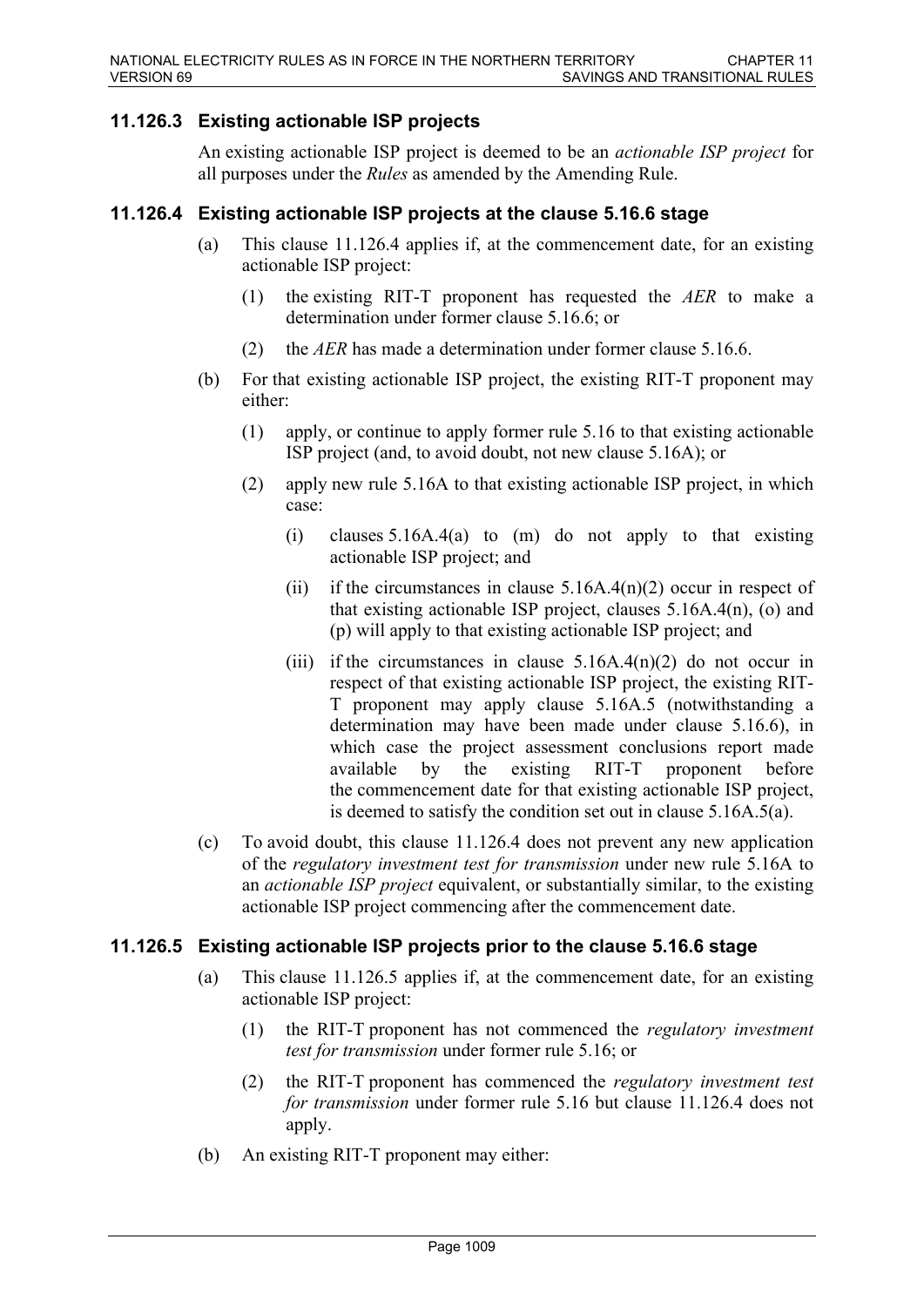- (1) subject to paragraph (c), apply, or continue to apply, former rule 5.16 to that existing actionable ISP Project; or
- (2) apply new rule 5.16A to that existing actionable ISP project.
- (c) An existing RIT-T proponent may only apply, or continue to apply, former rule 5.16 to an existing actionable ISP Project if the existing actionable ISP project is a *proposed contingent project* in the existing RIT-T proponent's *revenue determination* at the commencement date.

#### **11.126.6 Existing RIT-T proponent has published a PSCR but not a PADR**

- (a) This clause 11.126.6 applies, if at the commencement date:
	- (1) an existing RIT-T proponent has prepared and made available the project specification consultation report to relevant persons in accordance with clause 5.16.4(c) and has not yet prepared and made available a project assessment draft report in accordance with clause 5.16.4(j); and
	- (2) the existing RIT-T proponent applies new rule 5.16A in accordance with clause 11.126.5(b)(2).
- (b) The existing RIT-T proponent must in the project assessment draft report published under clause 5.16A.4(c) (in addition to requirements under clause 5.16A.4(d)) address all submissions made by *Registered Participants*, *AEMO* and *interested parties* on issues raised in submissions to the project specification consultation report.

### **11.126.7 Cost Benefit Analysis Guidelines**

- (a) Within 30 days of the commencement date, the *AER* must develop and publish on its website the first *Cost Benefit Analysis Guidelines* required under clause 5.22.5(a) and in doing so must comply with the *Rules consultation procedures*.
- (b) If, prior to the commencement date, and for the purposes of developing the *Cost Benefit Analysis Guidelines* in anticipation of the Amending Rule, the *AER* undertook consultation or steps equivalent to that as required in the *Rules consultation procedures*, then that consultation or steps undertaken is taken to satisfy the equivalent consultation or steps under the *Rules consultation procedures*.

### **11.126.8 Forecasting Best Practice Guidelines**

- (a) Within 30 days of the commencement date, the AER must amend the *Forecasting Best Practice Guidelines* in accordance with clause 5.22.5(i) and (j) and in doing so must comply with the *Rules consultation procedures*.
- (b) If, prior to the commencement date, and for the purposes of amending the *Forecasting Best Practice Guidelines* in anticipation of the Amending Rule, the *AER* undertook consultation or steps equivalent to that as required in the *Rules consultation procedures*, then that consultation or steps undertaken is taken to satisfy the equivalent consultation or steps under the *Rules consultation procedures*.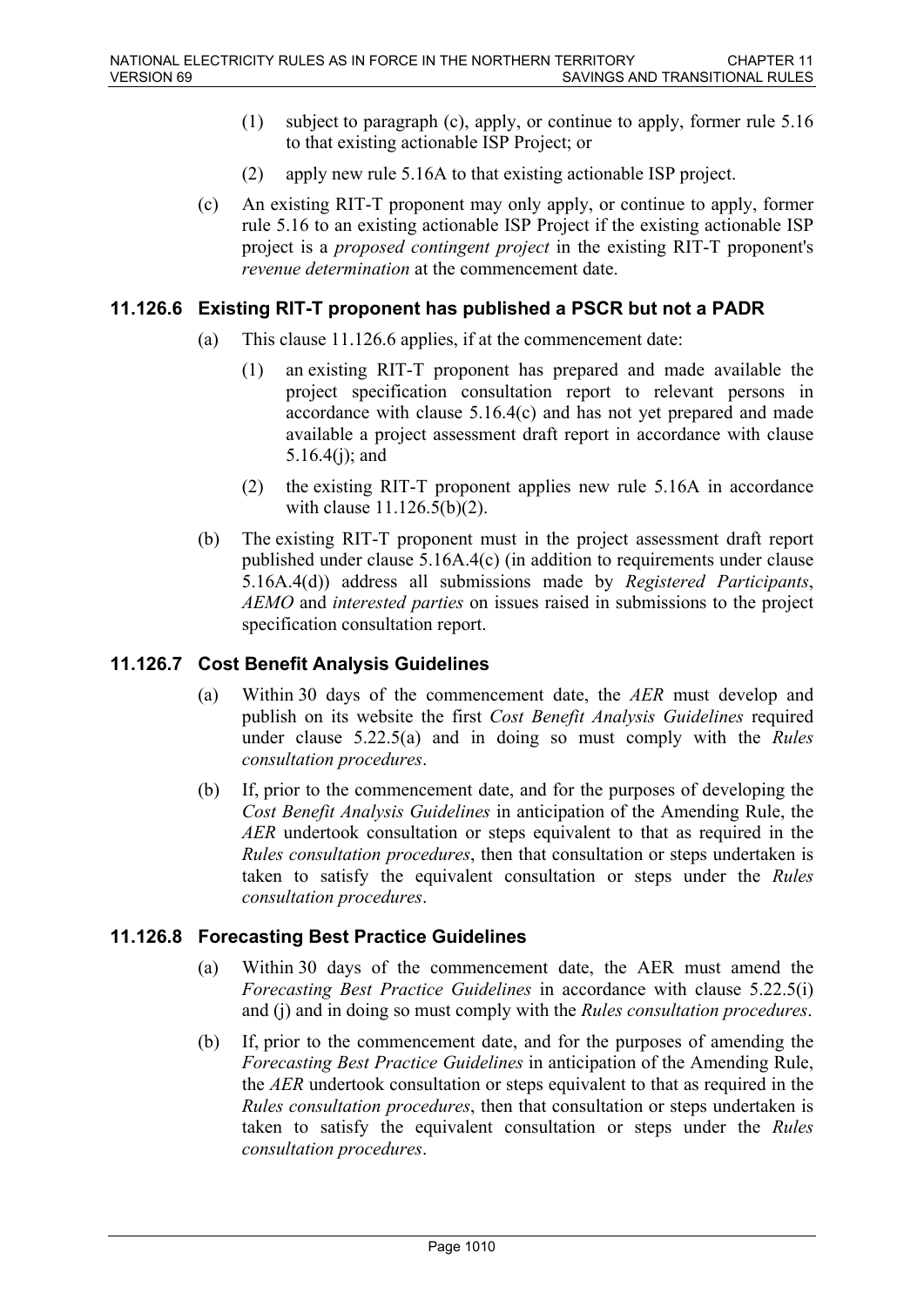## **11.126.9 Methodologies and reports**

- (a) The NSCAS, inertia and system strength methodologies are each deemed to have been prepared, consulted on and published in accordance with the *Rules* as amended by the Amending Rule.
- (b) If, prior to the commencement date, and for the purposes of preparing and publishing the Annual Reports in anticipation of the Amending Rule, *AEMO* undertook consultation or steps, then the consultation or steps undertaken is taken to satisfy the equivalent consultation or steps for the purposes of preparing and publishing the Annual Reports in accordance with the *Rules* as amended by the Amending Rule.

#### **11.126.10 AEMC review of ISP framework**

- (a) The *AEMC* must complete a review of the *Integrated System Plan* framework as set out in rules 5.16A, 5.22 and 5.23 by 1 July 2025.
- (b) In conducting its review under paragraph (a), the *AEMC* must:
	- (1) *publish* the terms of reference of its review; and
	- (2) follow the *Rules consultation procedures*.

#### **Note**

This clause does not preclude the *AEMC* from conducting a review in accordance with section 45 of the *NEL*.

# **Part ZZZZC Deferral of network charges**

## **11.127 Transitional arrangements made by the National Electricity Amendment (Deferral of network charges) Rule 2020 No. 11**

#### **11.127.1 Definitions**

- (a) Unless otherwise defined, terms defined in clause 6B.A1.2 have the same meaning when used in this Part ZZZZC.
- (b) For the purposes of this Part ZZZZC:

**Amending Rule** means the National Electricity Amendment (Deferral of network charges) Rule 2020 No. 11.

**commencement date** means the date on which the Amending Rule commences operation.

#### **COVID-19 customer arrangement** means:

- (1) any payment plan within the meaning of the *NERL*;
- (2) any arrangements for a hardship customer (other than a payment plan) within the meaning of the *NERL*; and
- (3) any deferred debt arrangement,

other than a plan or arrangement between an eligible retailer and a *shared customer* where the *shared customer* is a large customer.

**deferred debt arrangement** means any arrangement by which the payment of a debt owed or expected to be owed by a *shared customer* to an eligible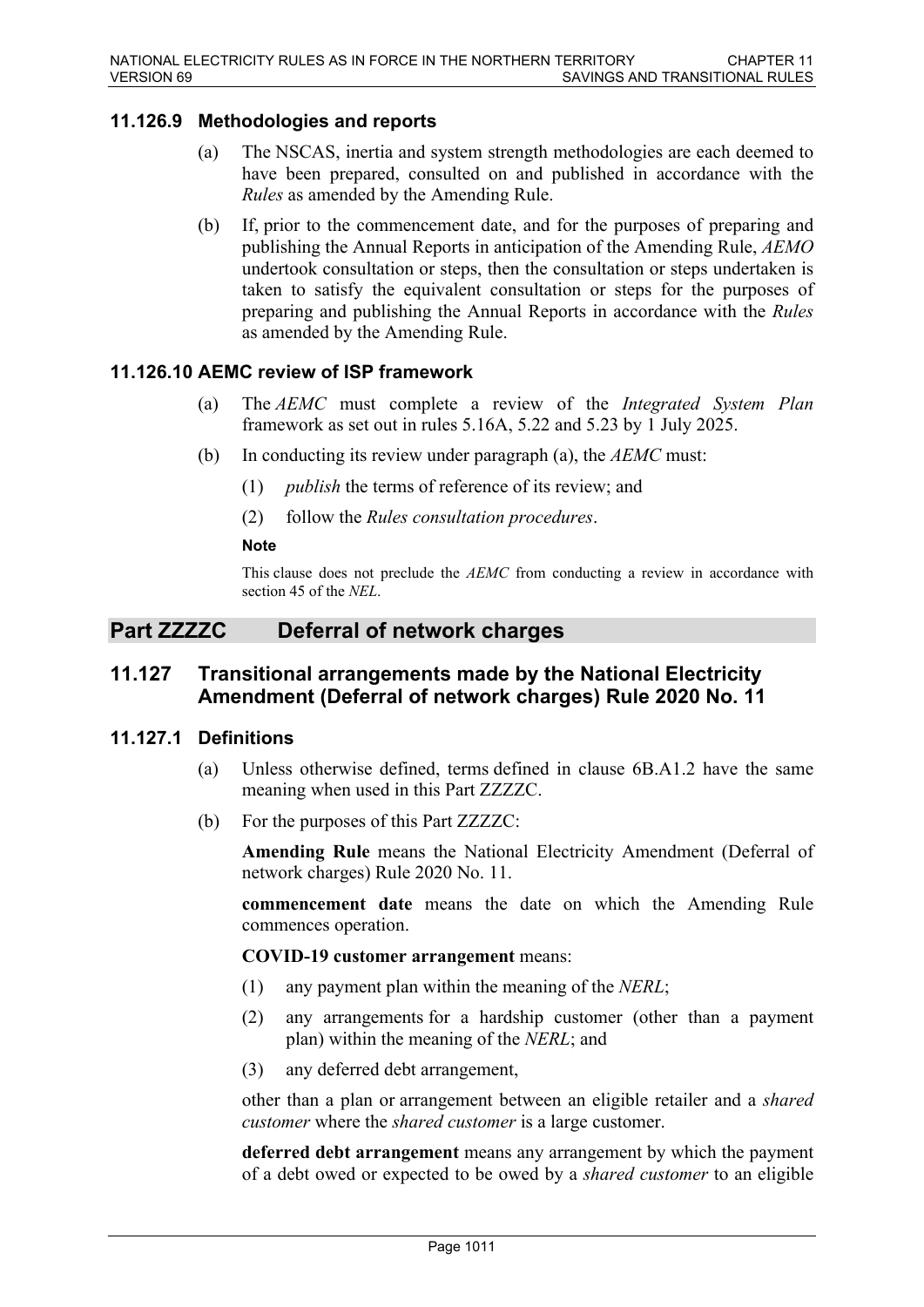retailer for the supply of electricity is deferred because the *shared customer* is experiencing payment difficulties.

**eligible retailer** means a *retailer* except:

- (1) any *retailer* which is owned by the Crown in right of any *participating jurisdiction* (whether wholly or partly, directly or indirectly), including without limitation because the *retailer* has one or more shareholders who are Ministers of the Crown or the *retailer* is established under statute or is controlled by a body whose shareholders are Ministers of the Crown or which is established under statute; and
- (2) any registered *RoLR* within the meaning of the *NERL* and any *related bodies corporate* of such a *RoLR*.

**large customer** means a large customer within the meaning of the *NERL*, subject to any relevant modifications made to the *NERL* in its application as a law of the relevant *participating jurisdiction*.

**old chapter 6B** has the meaning given in clause 11.96.1.

#### **11.127.2 Deferral of payment of network charges**

- (a) Subject to clause  $11.127.2(b)$ , if:
	- (1) during the period beginning on the commencement date and ending on 6 February 2021 a *Distribution Network Service Provider* issues a *statement of charges* to an eligible retailer and the *statement of charges* includes *network charges* payable under clause 6B.A2.1 in respect of a *shared customer*; and
	- (2) as at the *date of issue* of that *statement of charges*, a COVID-19 customer arrangement is in place between the eligible retailer and that *shared customer*; and
	- (3) the eligible retailer has, within 10 *business days* from the *date of issue* specified on the *statement of charges*, provided to the *Distribution Network Service Provider* a statutory declaration signed by an officer of that eligible retailer verifying the following for each *shared customer* referred to in clause 11.127.2(a)(2):
		- (i) that the COVID-19 customer arrangement described in clause  $11.127.2(a)(2)$  is in place; and
		- (ii) the amount of *network charges* payable in respect of that *shared customer* pursuant to that *statement of charges,*

then, for the purposes of Chapter 6B and old Chapter 6B (insofar as it continues to apply under clause 11.96.2), the *due date for payment* for the *network charges* payable in respect of the relevant *shared customer* is taken to be 6 months from the *date of issue* of that *statement of charges*.

- (b) Clause 11.127.2(a) applies only to *network charges* other than charges in respect of *alternative control services* and *negotiated distribution services.*
- (c) In respect of any *network charges* to which clause 11.127.2(a) applies, the eligible retailer must pay the *Distribution Network Service Provider*: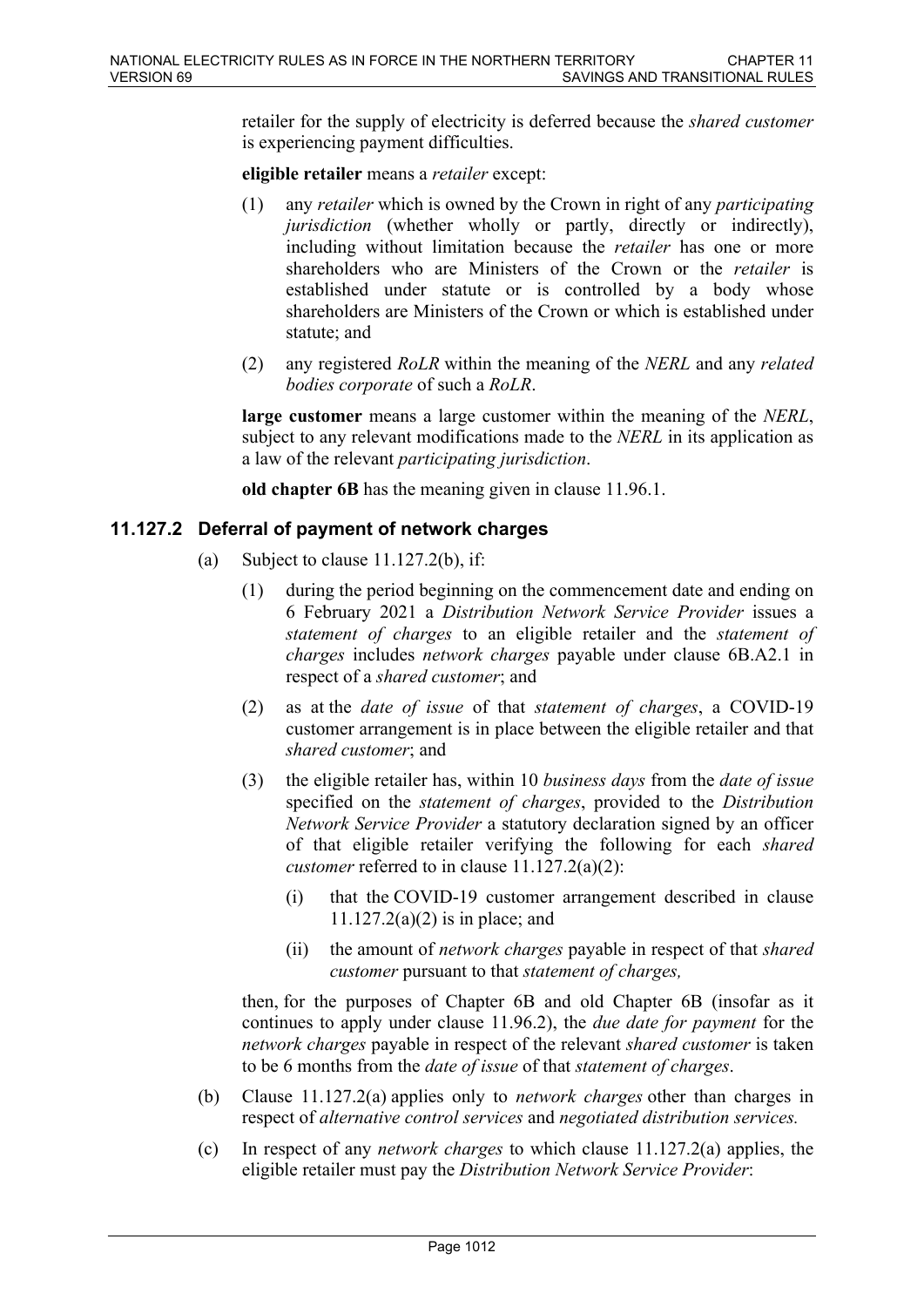- (1) interest at a rate of 3% per annum on those *network charges* in respect of the period commencing 10 *business days* from the *date of issue* of the relevant *statement of charges* and ending upon the earlier of:
	- (i) the *day* occurring 6 months from the *date of issue* of the *statement of charges*; and
	- (ii) the date those *network charges* are paid; and
- (2) in respect of any *network charges* not paid by the *day* occurring 6 months from the *date of issue* of the *statement of charges,* interest calculated in accordance with clause 6B.A3.4,

and any interest owing under paragraph (c)(1) is taken to be *billed but unpaid charges* in determining *retailer insolvency costs* for the purposes of clause 6.6.1(l).

- (d) For the purposes of the *credit support* rules in:
	- (1) Chapter 6B; and
	- (2) old Chapter 6B (insofar as it continues to apply under clause 11.96.2),

the application of clause 11.127.2(a) to any *network charges* must be taken into account in determining whether any amount is or remains outstanding, and in determining the time allowed for payment of *network charges*.

- (e) A *Distribution Network Service Provider* and eligible retailer to whom clause 11.127.2(a) applies must in good faith cooperate to implement the processes necessary to ensure their compliance with this clause 11.127.2 as soon as practicable, and in any event no later than 10 *business days*, after the commencement date.
- (f) For the purposes of clause 6B.A3.3(a), if a *retailer* disputes an amount (the **disputed amount**) set out in a *statement of charges*, then to the extent that the disputed amount relates to *network charges* to which clause 11.127.2(a) applies, the *retailer* must, within 10 *business days* from the *date of issue* specified on the *statement of charges* or in any event as soon as reasonably practicable, give written notice to the *Distribution Network Service Provider* of the disputed amount and the reasons for disputing payment.

### **11.127.3 Deferral of payment of charges for prescribed transmission services**

- (a) Where the *due date for payment* of *network charges* to a *Distribution Network Service Provider* is deferred in accordance with clause 11.127.2(a), then to the extent that those *network charges* include charges for *prescribed transmission services* billed to that *Distribution Network Service Provider*  by a *Transmission Network Service Provider* during the period beginning on the commencement date and ending on 6 February 2021:
	- (1) for the purposes of Chapter 6A and the connection agreement between them, the *due date for payment* of those charges for *prescribed transmission services* to that *Transmission Network Service Provider* is taken to be 6 months after the date specified in the bill;
	- (2) to the extent that pursuant to clause 11.127.2(c)(1) the *Distribution Network Service Provider* has been paid interest in respect of those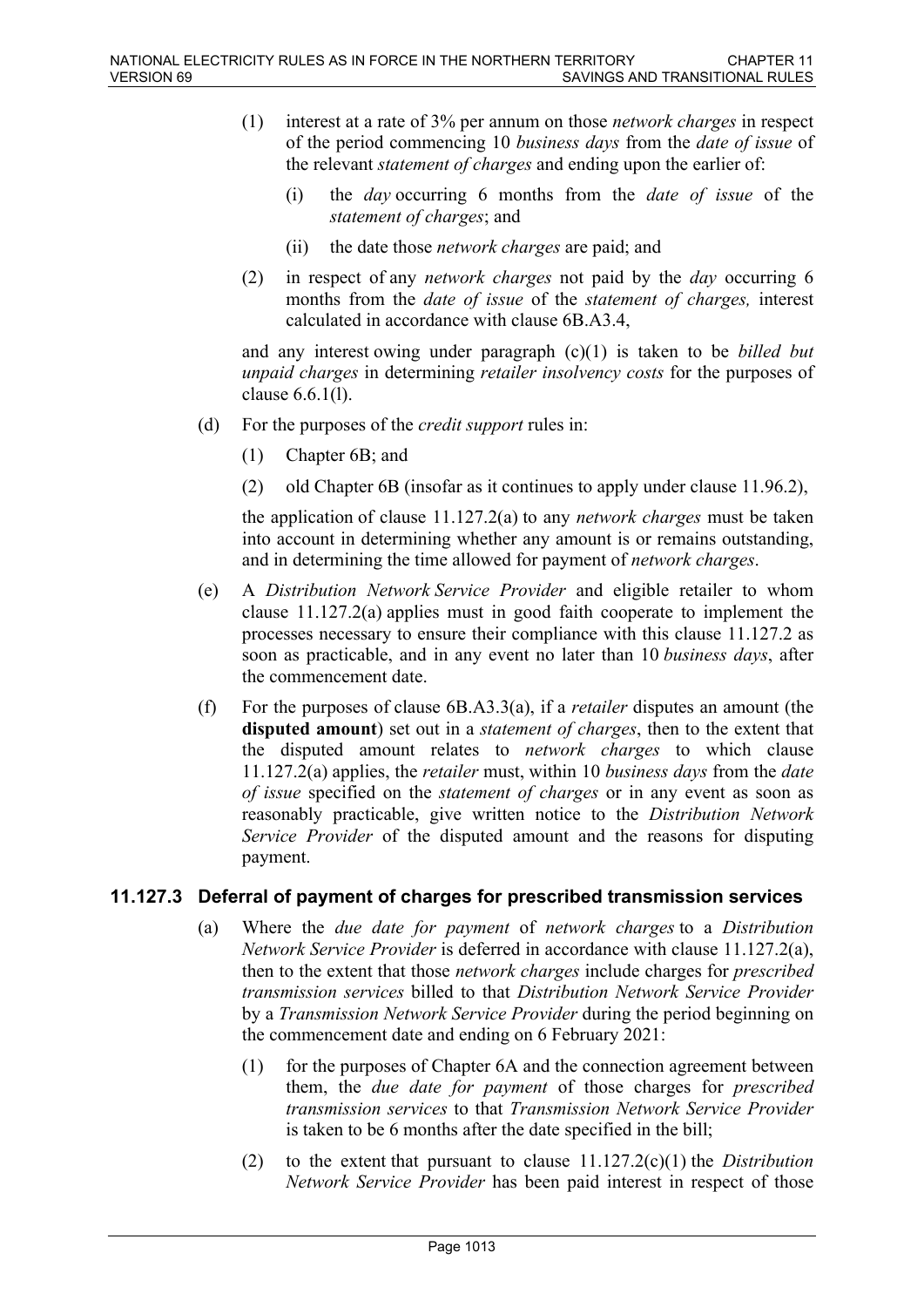charges for *prescribed transmission services*, the *Distribution Network Service Provider* must pay that interest to the *Transmission Network Service Provider*; and

(3) in respect of any of those charges for *prescribed transmission services*  not paid by the due date described in subparagraph (a)(1)*,* the *Distribution Network Service Provider* must pay the *Transmission Network Service Provider* interest calculated in accordance with the connection agreement between them,

and the *Transmission Network Service Provider* is not entitled to charge or recover any other or additional interest in respect of those charges for *prescribed transmission services.*

(b) A *Distribution Network Service Provider* and *Transmission Network Service Provider* to whom clause 11.127.3(a) applies must in good faith cooperate to implement the processes necessary to ensure their compliance with clause 11.127.3(a) as soon as practicable, and in any event no later than 10 *business days*, after the commencement date.

# **11.127.4 AER reporting**

- (a) An eligible retailer to whom clause 11.127.2(a) applies must as soon as is practicable following the end of each month report to the *AER* the following information as at the end of that month:
	- (1) the number of *shared customers* in respect of whom the *due date for payment* for *network charges* has been deferred pursuant to clause 11.127.2(a);
	- (2) the total amount of *network charges* deferred pursuant to clause 11.127.2(a); and
	- (3) the latest *due date for payment* for *network charges* deferred pursuant to clause 11.127.2(a),

and where possible, such information must be provided to the *AER* on both a month-on-month and cumulative basis.

(b) The *AER* must *publish* on a monthly basis any information it received pursuant to clause 11.127.4(a) for the previous month.

# **11.127.5 Application of this Part**

This Part ZZZZC prevails to the extent of any inconsistency with any provision of the *Rules*.

### **Note**

This Part ZZZZC only applies to and in relation to *distribution charges* to which Chapter 6B applies. Chapter 6B does not apply in *participating jurisdictions* that have not adopted the *NERL*, by reason of clause 24 of Schedule 3 to the *NEL*. This Part ZZZZC accordingly has no effect in the *participating jurisdictions* in which Chapter 6B does not apply.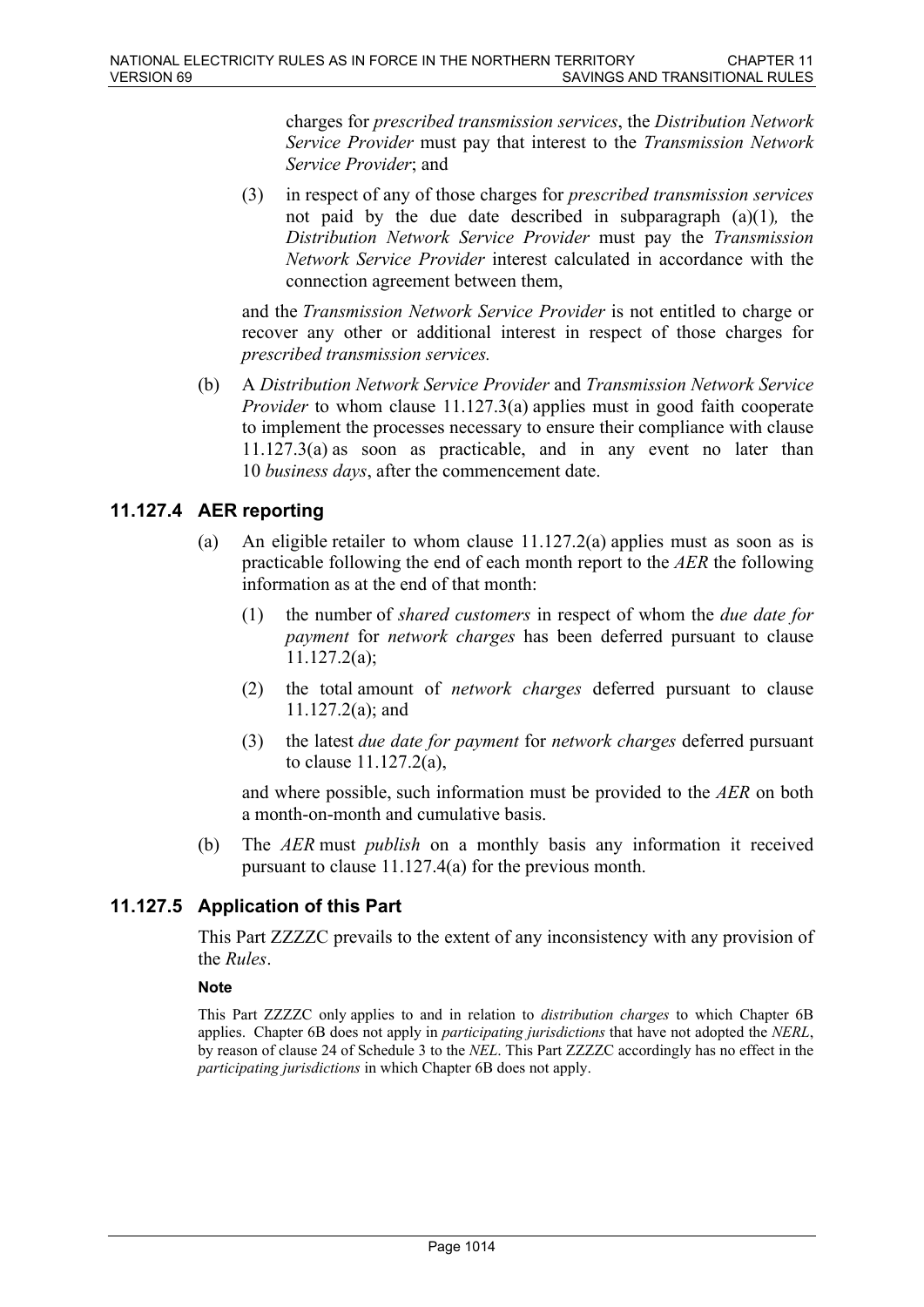# **Part ZZZZD Interim reliability measure**

## **11.128 Rules consequential on the making of the National Electricity Amendment (Interim reliability measure) Rule 2020**

#### **11.128.1 Definitions**

For the purposes of this rule 11.128:

**Amending Rule** means the National Electricity Amendment (Interim reliability measure) Rule 2020.

**commencement date** means the date on which the Amending Rule commences operation.

**expiry date** means 31 March 2025.

**interim reliability exceedance** occurs in a *financial year*, for a *region*, if the *interim reliability measure* will not be met in that *region* in that *financial year*, as determined by *AEMO* in a *statement of opportunities* or in an update to a *statement of opportunities* under clause 3.13.3A(b).

**interim reliability reserves** mean *reserves* contracted, or to be contracted (including under a multi-year reserve contract), by *AEMO* in respect of an interim reliability exceedance.

**multi-year reserve contract** means a *reserve contract* for the provision of interim reliability reserves for a *region*, where the term of the contract exceeds a period of 12 months.

**RERT procedures** means the procedures developed and *published* by *AEMO* in accordance with clause 3.20.7(e).

**retailer reliability obligation** has the meaning given in section 2 of the *NEL*.

#### **11.128.2 Expiry date**

Other than for clause 11.128.5, this rule 11.128 expires on the expiry date.

### **11.128.3 Application of rule 3.20**

For the purposes of procuring interim reliability reserves, rule 3.20 applies as amended and supplemented by this rule 11.128.

#### **11.128.4 Reserve contracts for interim reliability reserves**

#### **Changes to the application of clause 3.20.3**

- (a) Clause 3.20.3(a) applies in respect of *reserve contracts* for interim reliability reserves as if the words "Subject to paragraph (f), and in order to ensure the reliability of *supply* in a *region* meets the *reliability standard* for the *region*" were deleted and "In accordance with this clause 3.20.3 and rule 11.128" is inserted before the words "*AEMO* may enter".
- (b) Clause 3.20.3(b) applies in respect of *reserve contracts* for interim reliability reserves as if the reference to "paragraph (f)" was deleted and "rule 11.128" was inserted.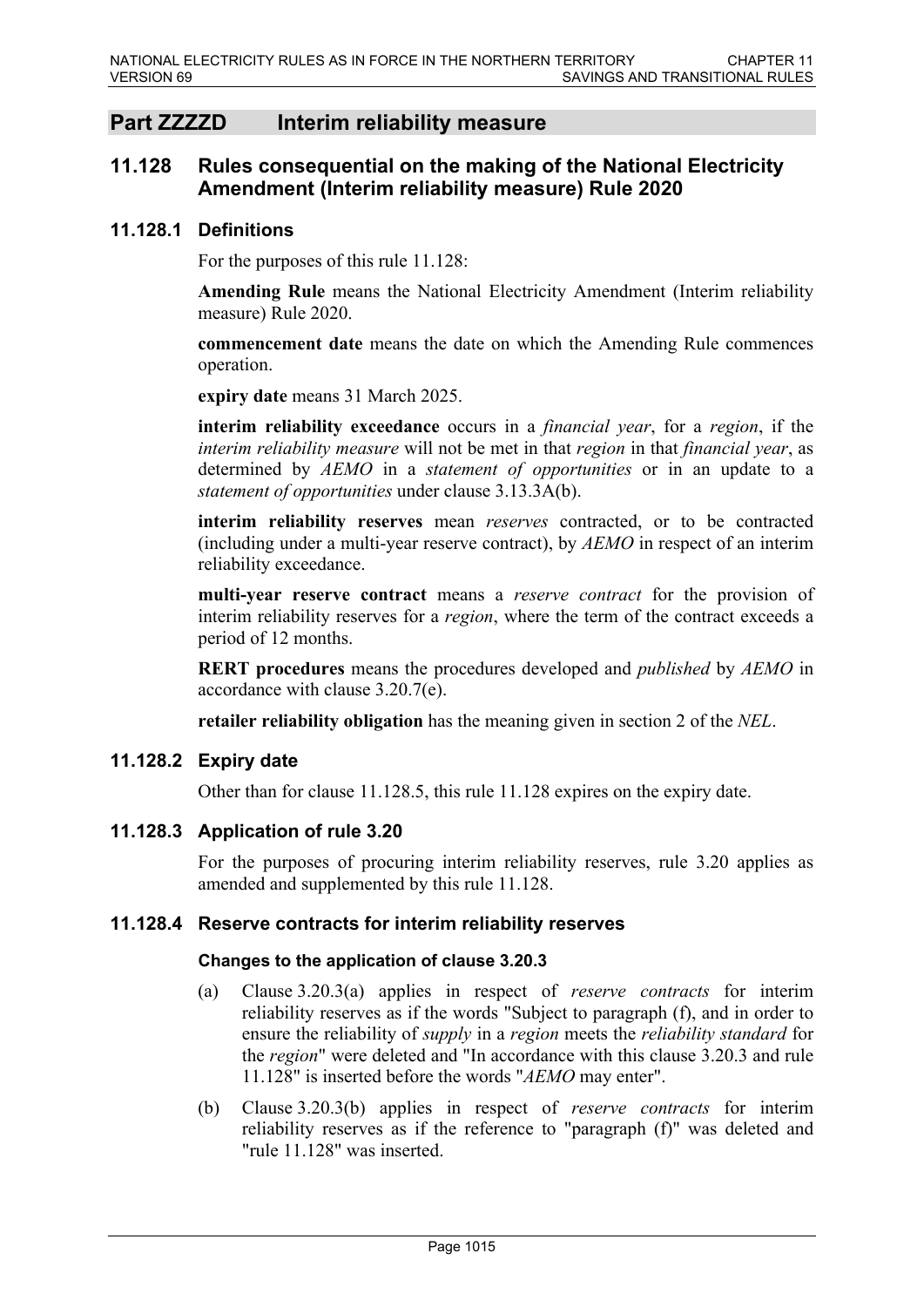- (c) If *AEMO* determines that it is necessary to commence contract negotiations for the provision of additional *reserves* under clause 3.20.3(c) and those *reserves* are interim reliability reserves, *AEMO* must identify in the notice *published* under that clause that those *reserves* are interim reliability reserves.
- (d) In addition to the requirements of clause 3.20.3(d), *AEMO* must provide the relevant nominated persons referred to in clause 3.20.3(d) the expected maximum charges payable under *reserve contracts* for interim reliability reserves in a *region* intended to be entered into by *AEMO*, including any availability, pre-activation, and activation charges and total capacity to be contracted (in MW) and obtain the approval of those nominated persons with respect to the total capacity to be contracted prior to entering into those *reserve contracts*.
- (e) Clauses 3.20.3(f) and 3.20.3(m) do not apply in respect of *reserve contracts* for interim reliability reserves.

### **Contracts for interim reliability reserves**

- (f) *AEMO* may enter into a *reserve contract* (which may, but is not required to be, a multi-year reserve contract), for a *region* for interim reliability reserves if:
	- (1) there is a forecast of an interim reliability exceedance in that *region*  occurring within the notice period that would apply for long notice situations as set out in the *RERT guidelines*;
	- (2) the *reserve contract* is entered into no more than 12 months prior to the first occurrence of the forecast interim reliability exceedance in that *region* during the term of that *reserve contract*; and
	- (3) the term of the *reserve contract* ends before expiry date.
- (g) In entering into a *reserve contract* that is for interim reliability reserves for a *region*, *AEMO* must have regard to:
	- (1) the *RERT principles*;
	- (2) any potential impact of, and interaction with, the retailer reliability obligation; and
	- (3) if the *reserve contract* is a multi-year reserve contract, whether the total payments made by *AEMO* under that multi-year reserve contract are likely to be lower than the aggregate payments *AEMO* would have made under *reserve contracts* that are not multi-year reserve contracts for the same period.
- (h) For a *reserve contract* for interim reliability reserves for a *region* that is not a multi-year reserve contract, *AEMO* must ensure that, at the time of entering into that contract:
	- (1) the term of the *reserve contract* is only for a period which *AEMO* considers is reasonably necessary to address the interim reliability exceedance in the *region* for that year; and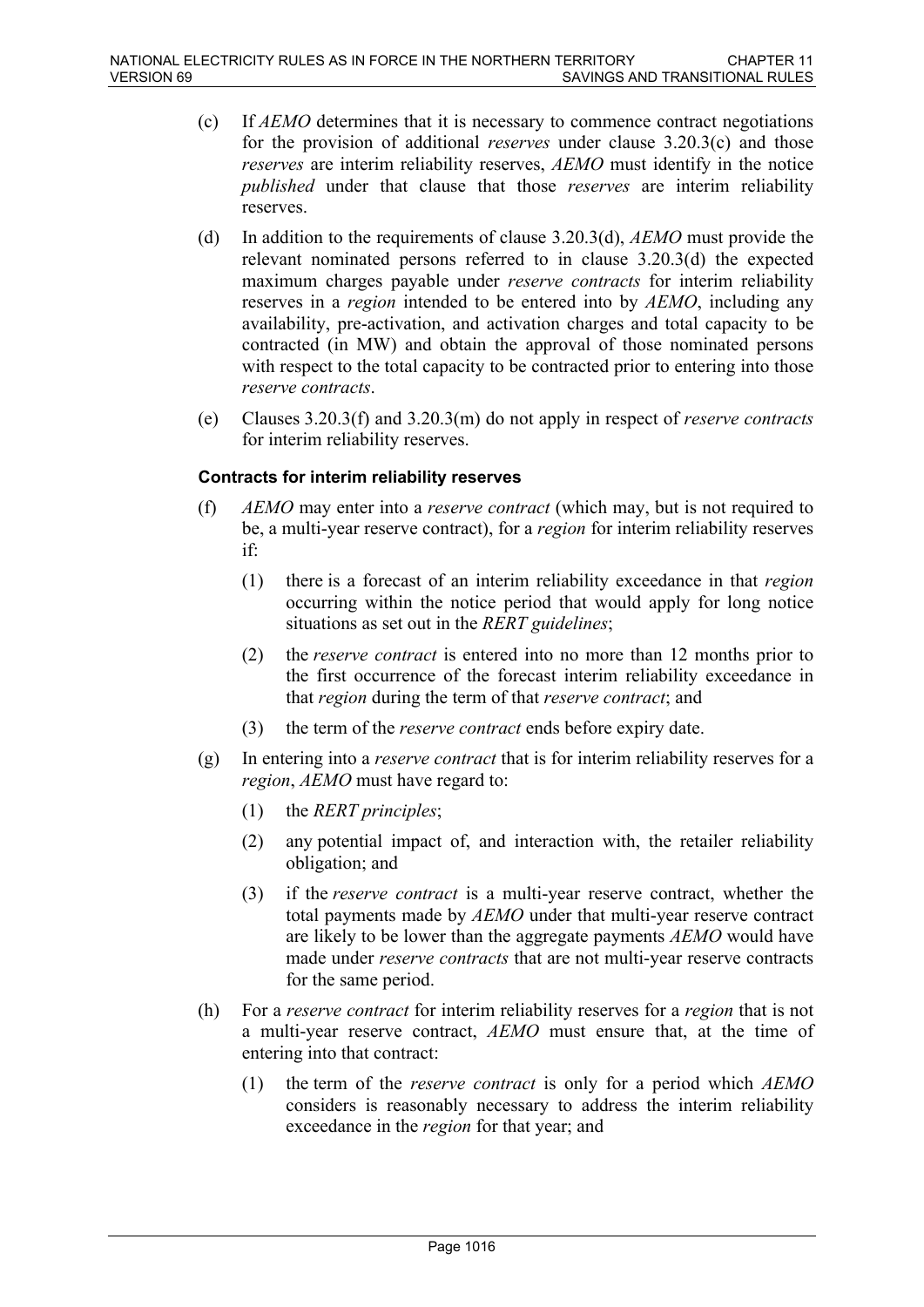- (2) the amount of *reserve* procured under the *reserve contract*, is no more than *AEMO* considers is reasonably necessary to address the interim reliability exceedance in the *region* for that year.
- (i) For a *reserve contract* for interim reliability reserves for a *region* that is a multi-year reserve contract, *AEMO* must ensure that, at the time of entering into that contract:
	- (1) the term of the *reserve contract* is no longer than three years and at least two of those years must relate to years in which there is an interim reliability exceedance for that *region* of which one of those exceedances must occur in the first year of the term; and
	- (2) the amount of *reserve* procured under the *reserve contract:*
		- (i) for each year of the term is no more than *AEMO* considers is reasonably necessary to address the largest interim reliability exceedance that is forecast to occur during the term; and
		- (ii) is no more, in total, than *AEMO* considers is reasonably necessary to ensure the reliability of *supply* in that *region*.
- (j) In a procurement process for interim reliability reserves, *AEMO* must include a request that a person who offers a multi-year reserve contract also offer a single year *reserve contract* for interim reliability reserves for the first year of that multi-year reserve contract. *AEMO* may enter into a multiyear reserve contract despite a person not complying with this request provided *AEMO* records the basis on which it had regard to the matters in paragraph  $(g)(3)$  in respect of that contract.
- (k) If *AEMO* is increasing the amount contracted under, or extending the term of, an existing *reserve contract* for interim reliability reserves, then any requirements under rule 3.20.3 and this rule 11.128 apply to that variation as if *AEMO* was entering into a new *reserve contract*.

### **11.128.5 Interim reliability reserves – reporting**

- (a) Clause 3.20.6(d)(2) applies in respect of *reserve contracts* for interim reliability reserves as if the words "shortfall identified in the relevant declaration under clause 4.8.4" were deleted and "interim reliability exceedance" was inserted.
- (b) Clause 3.20.6(d)(3) applies in respect of *reserve contracts* for interim reliability reserves for a *region* as if the words "relevant *low reserve* or *lack of reserve* condition, including whether they align with any periods identified in the relevant declaration under clause 4.8.4" were deleted and "interim reliability exceedance" was inserted.
- (c) Clause 3.20.6(d)(4) does not apply to *AEMO* in respect of *reserve contracts* for interim reliability reserves.
- (d) In addition to the requirements of clause 3.20.6(d), if *AEMO* has entered into *reserve contracts* for interim reliability reserves, the RERT report (as defined in clause 3.20.6) must:
	- (1) identify those *reserve contracts* for interim reliability reserves and those which are multi-year reserve contracts;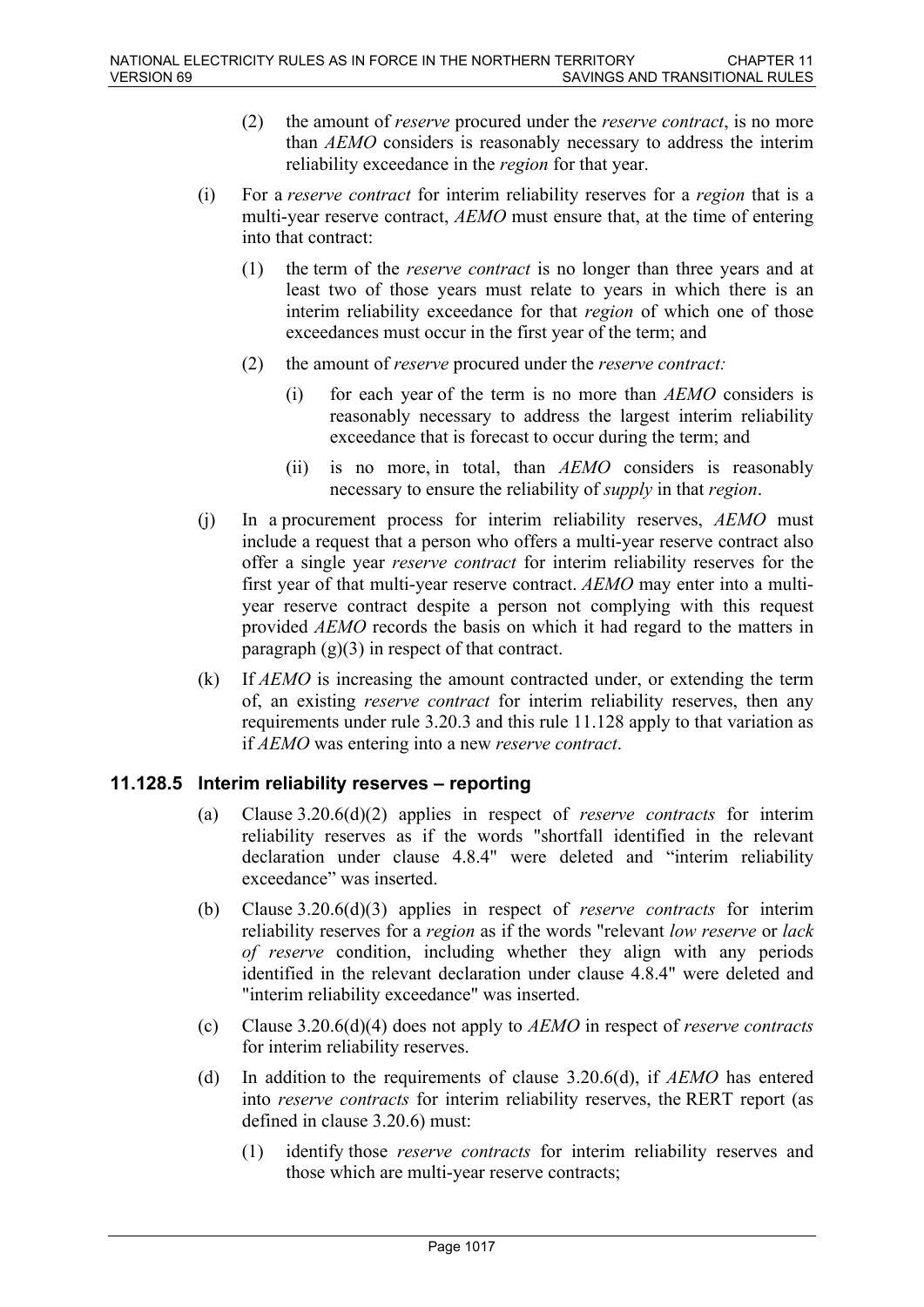- (2) an explanation of why *AEMO* considered the amount of interim reliability reserves procured under each multi-year reserve contract was reasonably necessary to ensure the reliability of *supply* in the *region*;
- (3) an explanation of how *AEMO* had regard to any potential impact of, and interaction with, the retailer reliability obligation when procuring interim reliability reserves;
- (4) the basis on which *AEMO* had regard to the *RERT principles* when entering into *reserve contracts* for multi-year reserve contracts; and
- (5) for each multi-year reserve contract entered into in the relevant calendar quarter, an explanation of whether the total payments made by *AEMO* under the contract are likely to be lower than the aggregate payments *AEMO* would have made under *reserve contracts* that are not multi-year reserve contracts for the same period.

## **11.128.6 AEMO exercise of RERT**

If *AEMO* develops standardised forms of *reserve contracts* for interim reliability reserves, including for a reverse auction process for demand response, then clause 3.20.7(e1) applies to those forms of contract.

### **11.128.7 RERT guidelines**

- (a) The *RERT guidelines* must include guidelines for or with respect to the process *AEMO* should undertake in contracting for interim reliability reserves.
- (b) By 21 August 2020*,* the *Reliability Panel* must amend and *publish* the *RERT guidelines* to take into account the Amending Rule.
- (c) The *Reliability Panel* must consult *AEMO*, but is not required to comply with the consultation requirements in clauses  $8.8.3(d) - (1)$ , when amending the *RERT guidelines* in accordance with paragraph (b).
- (d) If prior to the commencement date, and for the purposes of amending and *publishing* the *RERT guidelines* to take into account the Amending Rule, the *Reliability Panel* undertook consultation with *AEMO* as required under paragraph (c), then that consultation undertaken is taken to satisfy the equivalent consultation under paragraph (c).
- (e) Prior to the expiry date, the *Reliability Panel* must amend and *publish* the *RERT guidelines* to take into account the expiry of this Amending Rule, such amendments to take effect from the expiry date. The *Reliability Panel* must consult *AEMO*, but is not required to comply with the consultation requirements in clauses 8.8.3(d) – (l), when amending the *RERT guidelines*  in accordance with this paragraph (e). To avoid doubt, if the *Reliability Panel* makes other amendments to the *RERT guidelines* unrelated to the expiry of this Amending Rule, the exemption from consultation requirements in clauses  $8.8.3(d) - (1)$  does not apply to those amendments.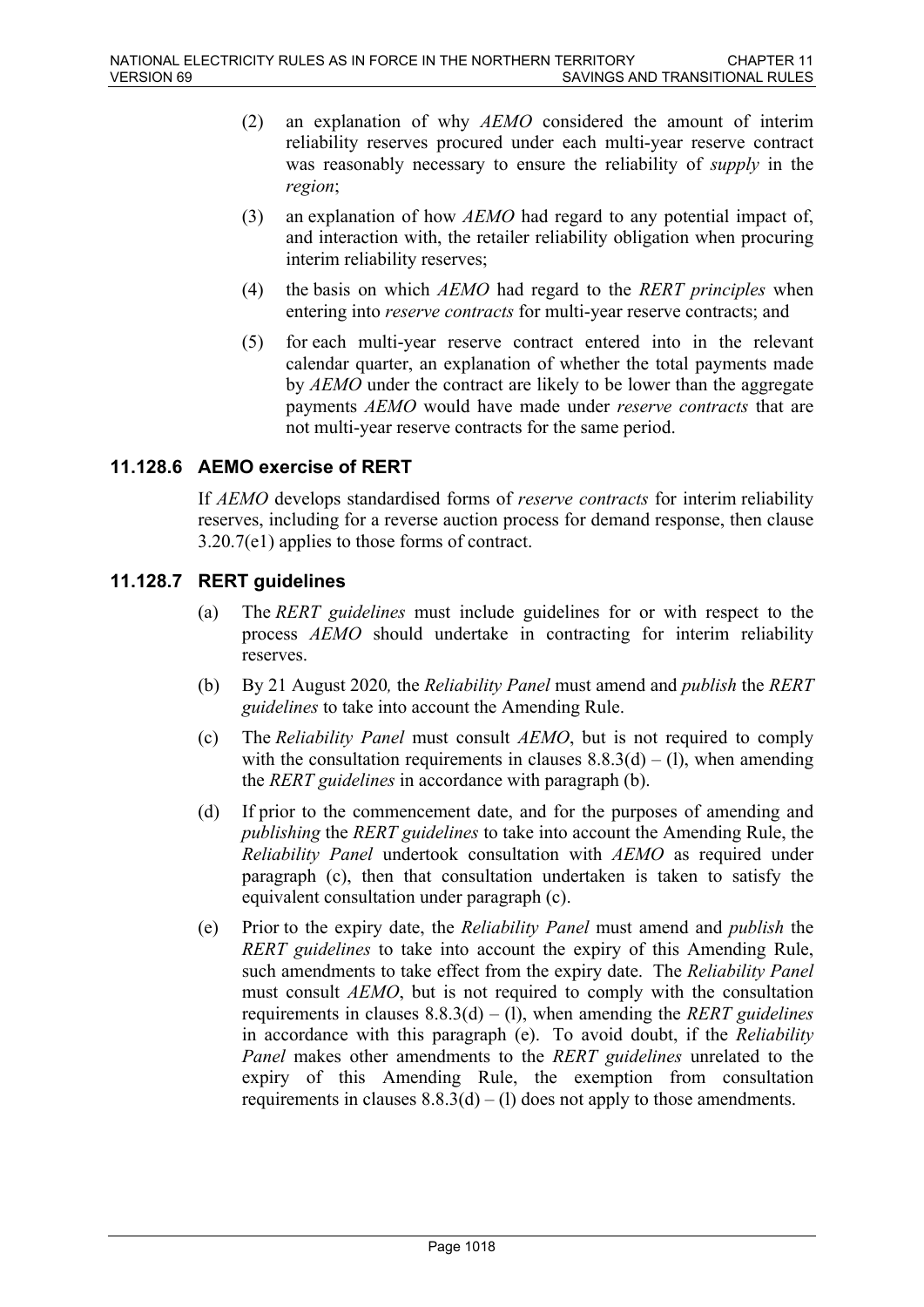#### **11.128.8 RERT procedures**

- (a) By 31 August 2020, *AEMO* must amend the RERT procedures to take into account the Amending Rule.
- (b) *AEMO* is not required to comply with the *Rules consultation procedures*  when amending the RERT procedures in accordance with paragraph (a).

#### **11.128.9 Reliability standard implementation guidelines**

- (a) By 31 August 2020, *AEMO* must amend the *reliability standard implementation guidelines* to take into account the Amending Rule.
- (b) *AEMO* is not required to comply with the *Rules consultation procedures*  when amending the *reliability standard implementation guidelines* in accordance with paragraph (a).

#### **11.128.10 AEMO preparatory activities**

Other than entering into a *reserve contract* for interim reliability reserves, any action taken by *AEMO* prior to the commencement date in anticipation of the commencement of the Amending Rule and amendments to the *RERT guidelines* to be made in accordance with this Amending Rule, is deemed to have been taken for the purpose of the Amending Rule and continues to have effect for that purpose.

#### **Note:**

Action taken by *AEMO* under this clause 11.128.10 includes all actions that this rule 11.128 and the *RERT guidelines* requires *AEMO* to take, including:

1. modelling whether there is an interim reliability exceedance;

2. updating the *reliability standard implementation guidelines* and RERT procedures;

3. publishing the forecast of whether there is an interim reliability exceedance in the *statement of opportunities*;

4. issuing procurement documents, including tendering (or equivalent) documents and forms of *reserve contracts* for interim reliability reserves; and

5. negotiating *reserve contracts* for interim reliability reserves.

#### **11.128.11 Reserve contracts entered into before the commencement date**

Nothing in this Amending Rule, or the *RERT guidelines* as amended in accordance with this Amending Rule, affects any *reserve contract* entered into prior to the commencement date.

#### **11.128.12 Review by the AEMC**

- (a) By 30 April each year, *AEMO* must provide the *AEMC* with:
	- (1) the final bid data (including for bids which did not result in a *reserve contract* being entered into); and
	- (2) any records made under clause 11.128.4(j),

in respect of any procurement process for interim reliability reserves in the previous calendar year. *AEMO* is not required to disclose the identity of the tenderers to the *AEMC*.

(b) The final bid data referred to in paragraph (a) is, for each bid: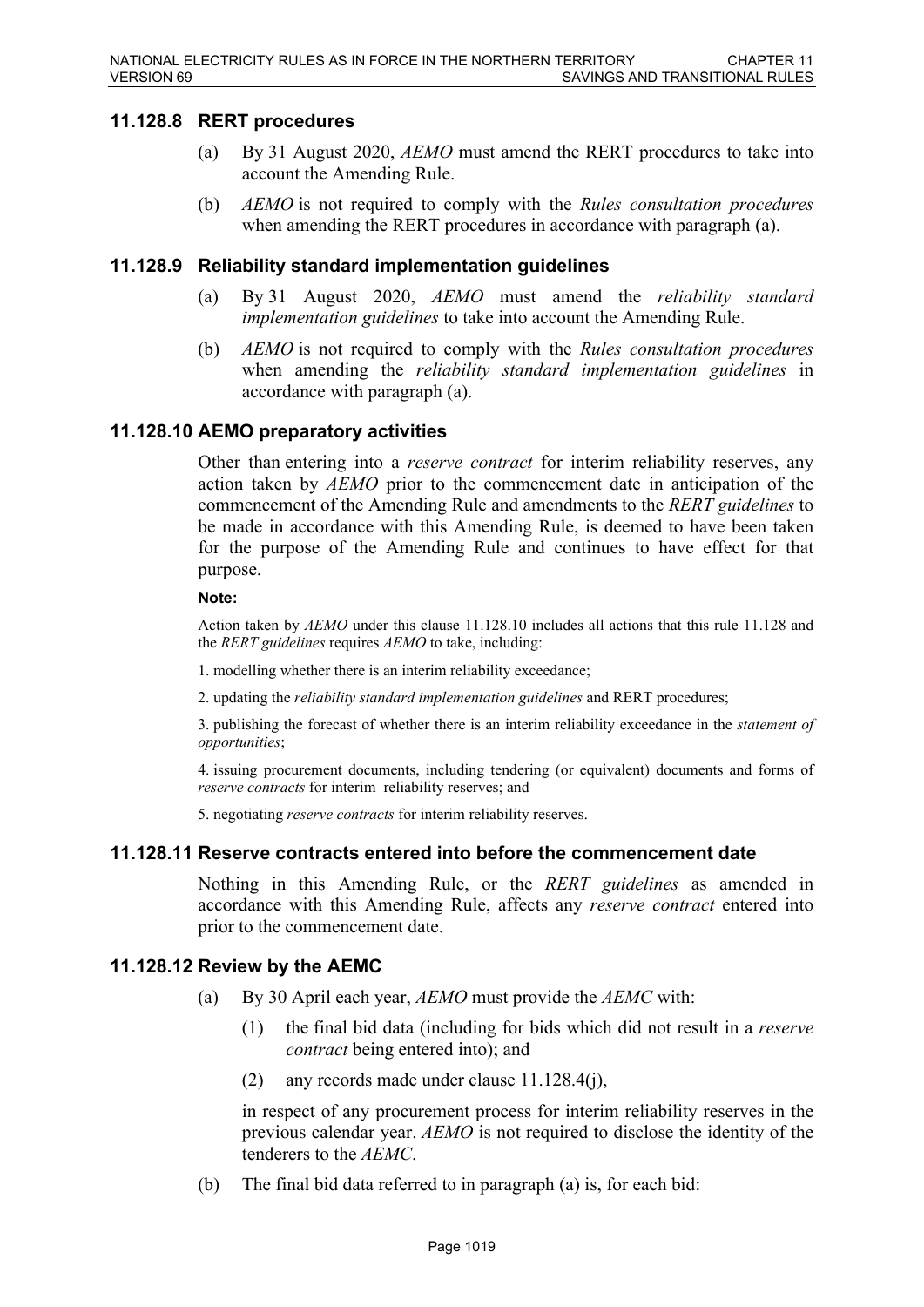- (1) the price, including its components;
- (2) the proposed duration of the contract;
- (3) whether the provider is demand response or *generation*;
- (4) minimum operation in hours;
- (5) maximum operation in hours;
- (6) the volume or capacity offered;
- (7) the *region*;
- (8) which bids resulted in a *reserve contract* and which did not; and
- (9) any other information as agreed between *AEMO* and the *AEMC*.
- (c) In conjunction with its review of the operation of Chapter 4A under clause 11.116.18, the *AEMC* must also conduct a review of the *interim reliability measure* and the procurement of interim reliability reserves by *AEMO* under this rule 11.128 and any other matter which the *AEMC* reasonably believes is relevant to the procurement of interim reliability reserves by *AEMO*.
- (d) In conducting its review under paragraph (c), the *AEMC*:
	- (1) must publish the terms of reference of its review;
	- (2) may publish any bid data provided by *AEMO* in relation to the review, provided that it is aggregated such that it does not identify any individual tenderer;
	- (3) must follow the *Rules consultation procedures*; and
	- (4) must consult with the *Reliability Panel.*

#### **Note**

This clause does not preclude the *AEMC* from conducting a review in accordance with section 45 of the *NEL*.

### **Part ZZZZE Removal of intervention hierarchy**

### **11.129 Rules consequential on making of the National Electricity Amendment (Removal of intervention hierarchy) Rule 2020**

#### **11.129.1 Definitions**

For the purposes of this rule 11.129:

Amending Rule means the National Electricity Amendment (Removal of intervention hierarchy) Rule 2020 No. 14.

**commencement date** means the date that Schedules 1, 2 and 3 of the Amending Rule commence.

**interim supply scarcity procedures** means the interim procedures developed and published by *AEMO* in accordance with clause 11.129.2(a).

**new clause 3.8.14** means clause 3.8.14 of the *Rules* as in force on the commencement date.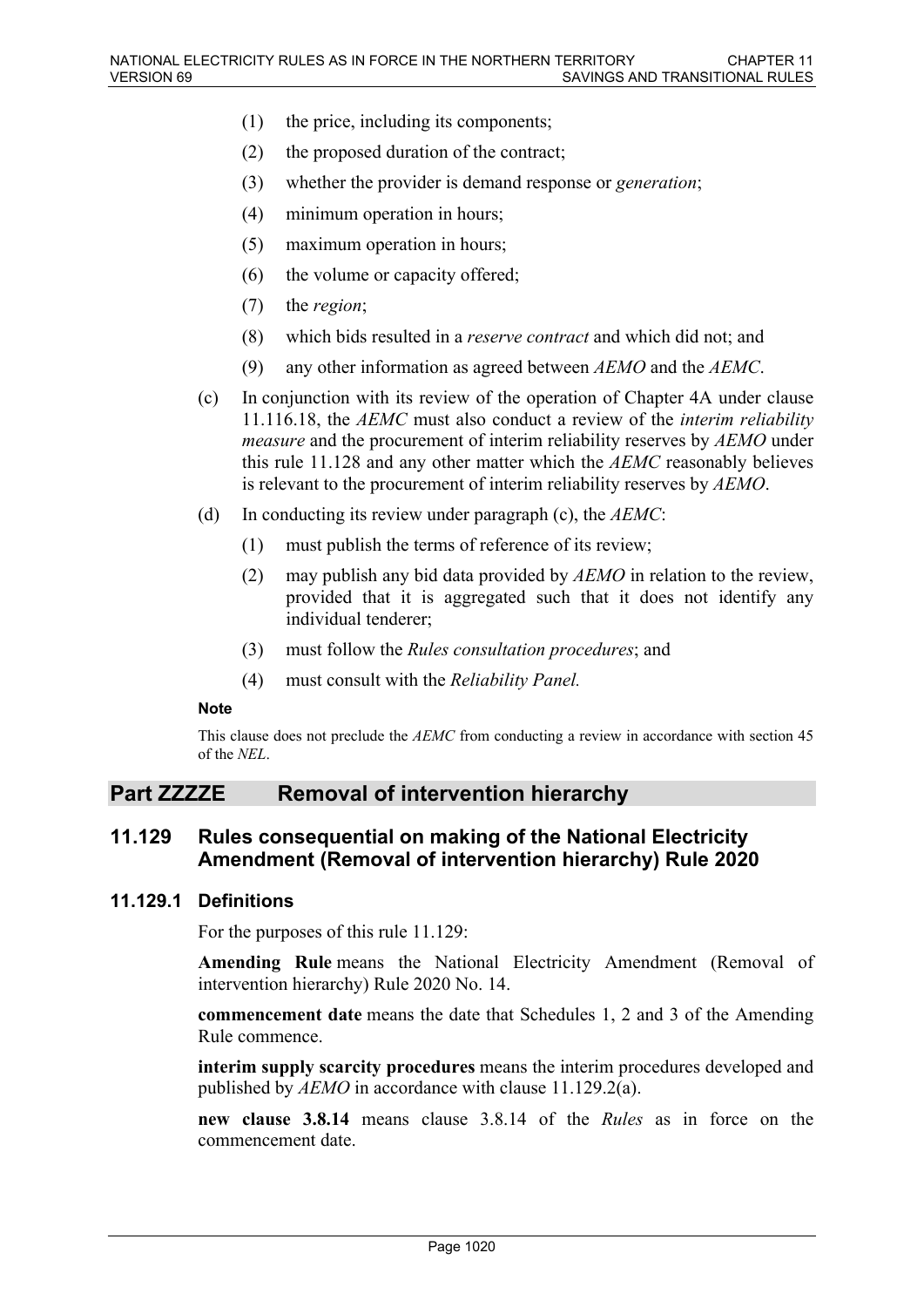**new clause 3.8.14A** means clause 3.8.14A of the *Rules* as in force on the commencement date.

**new clause 3.8.14A(a)(2)** means clause 3.8.14A(a)(2) of the *Rules* as in force on the commencement date.

**supply scarcity procedures** means the procedures required by clause 3.8.14A(a) of the Amending Rule.

### **11.129.2 Procedures**

- (a) By the commencement date, *AEMO* must develop and publish on its website, interim supply scarcity procedures to apply until the supply scarcity procedures are made and published under paragraph (c).
- (b) For the purposes of paragraph (a):
	- (1) *AEMO* is not required to comply with the *Rules consultation procedures*;
	- (2) the interim supply scarcity procedures must take into account the requirements in clauses 3.8.14 and 3.8.14A of the Amending Rule;
	- (3) the interim supply scarcity procedures will cease to apply when *AEMO* publishes the supply scarcity procedures as required by paragraph (c); and
	- (4) for so long as the interim supply scarcity procedures apply, references to the procedures in new clause 3.8.14 and in new clause 3.8.14A are taken to be references to the interim supply scarcity procedures.
- (c) By 3 May 2021, *AEMO* must, in accordance with the *Rules consultation procedures*, develop and publish the supply scarcity procedures.
- (d) For the purposes of new clause 3.8.14A(a)(2), *AEMO* must commence the first review no later than 3 May 2023.

# **Part ZZZZF Reallocation of National Transmission Planner costs**

# **11.130 Rule consequential on the making of the National Electricity Amendment (Reallocation of National Transmission Planner costs) Rule 2020**

### **11.130.1 Allocation of NTP costs**

- (a) On and from 1 January 2021 until 30 June 2022, notwithstanding *AEMO's* determination of the structure of *Participant fees*, *AEMO* may, for the purposes of clause 2.11.3(ba), allocate *NTP function* fees to a *Co-ordinating Network Service Provider* based on the GWh consumed in the *financial year* commencing 1 July 2019 in the relevant *region* as a proportion of the GWh consumed in all *regions* in that *financial year*.
- (b) By 1 January 2021, *AEMO* must publish on its website the *NTP function* fees to be allocated to each relevant *Co-ordinating Network Service Provider* for the period of 1 January 2021 to 30 June 2021 and such fees are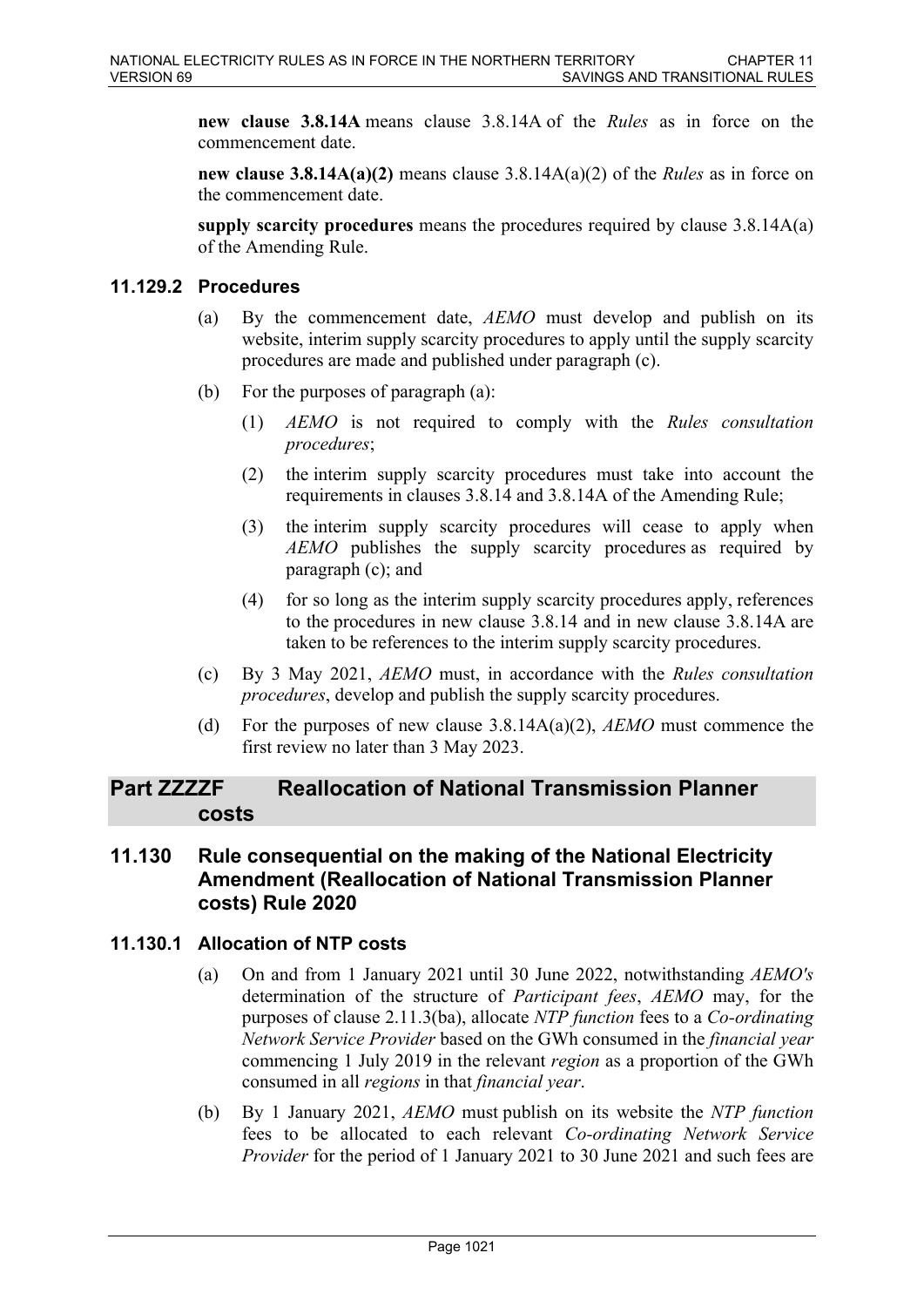taken to be *Participant fees* payable by those *Co-ordinating Network Service Providers*.

- (c) To avoid doubt, *AEMO* may include in the *NTP function* fees allocated to a *Co-ordinating Network Service Provider* under clause 2.11.3(ba) for the *financial year* commencing 1 July 2021:
	- (1) a share of *AEMO's* expenditures in carrying out *NTP functions* (as specified in *AEMO's* 2020-2021 budget and fees document published under clause 2.11.3(a), which to avoid doubt includes expenditures not recovered in previous *financial years*) that *AEMO* has not allocated to *Co-ordinating Network Services Providers* in that *financial year*; and
	- (2) *AEMO's* costs of financing the amounts referred to in subparagraph (1).
- (d) For the purposes of making the adjustment under clause  $6A.23.3(e)(6)$  in relation to the prices for each *category of prescribed transmission services* for the *financial year* commencing 1 July 2021, a *Co-ordinating Network Service Provider* may add to the *NTP function* fees allocated to it for that *financial year*:
	- (1) the *NTP function* fees allocated to it for the period from 1 January 2021 to 30 June 2021 and which were not recovered in the prices for each *category of prescribed transmission services* in the *financial year* commencing 1 July 2020; and
	- (2) a gross up of the fees referred to in sub-paragraph (1) for the time cost of money for that period:
		- (i) in the case of *AEMO* in its capacity as a *Co-ordinating Network Service Provider*, in accordance with *AEMO*'s obligations under the *National Electricity Law*, the *Rules* and *AEMO*'s revenue methodology; and
		- (ii) in the case of any other *Co-ordinating Network Service Provider*, based on the *allowed rate of return* for that *Coordinating Network Service Provider* at the time when the adjustment is to be made.
- (e) As soon as practicable following the commencement of the National Electricity Amendment (Reallocation of National Transmission Planner costs) Rule 2020 No. 15, *AEMO* must amend its revenue methodology to take into account that Rule. Despite clause S6A.4.2(c)(3), *AEMO* is not required to consult with the public in making the amendments.
- (f) Clause 6A.29.1(g) applies to references to a *Co-ordinating Network Service Provider* in this clause 11.130.1.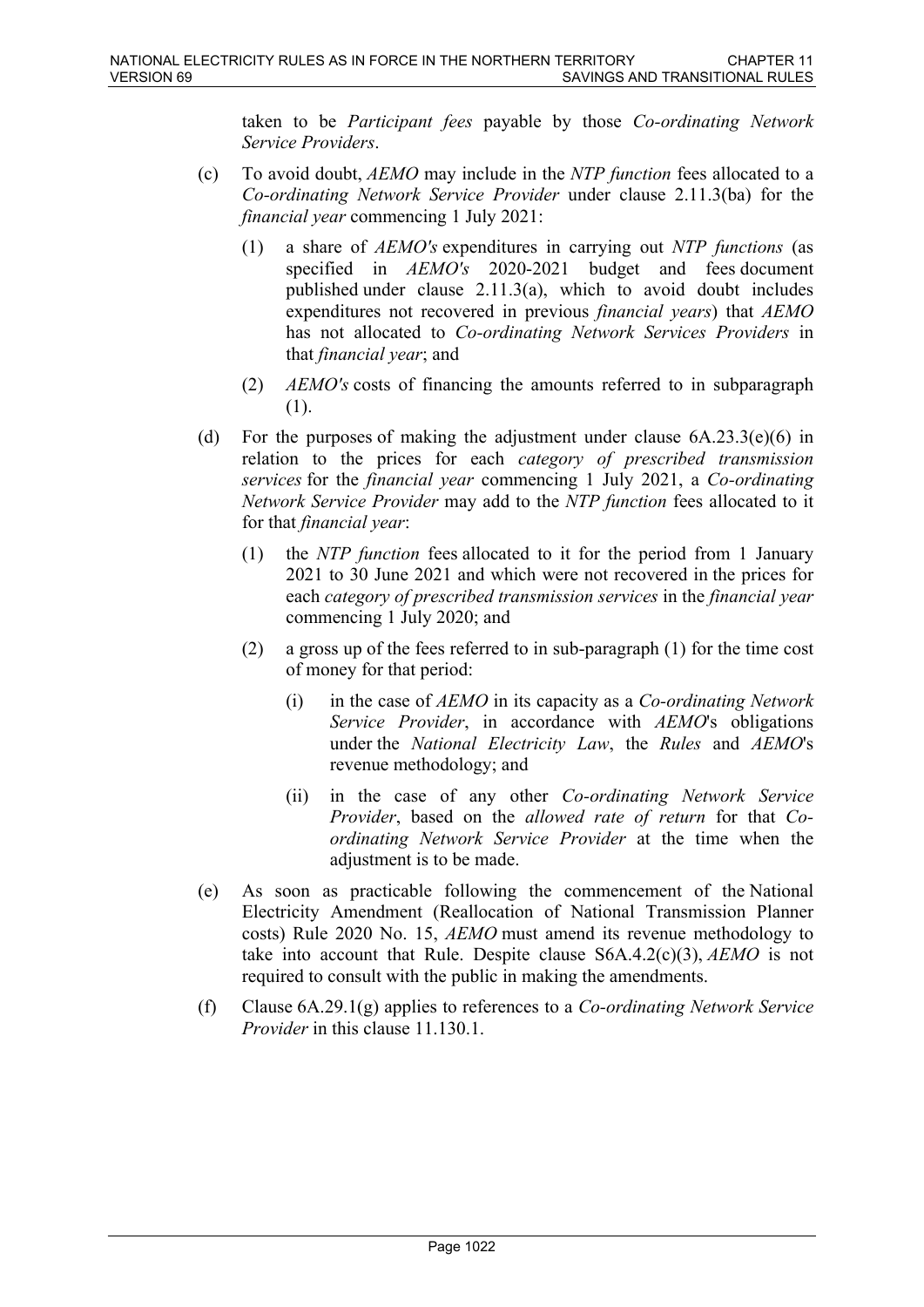# **Part ZZZZG Transparency of unserved energy calculation**

# **11.131 Rules consequential on the making of the National Electricity Amendment (Transparency of unserved energy calculation) Rule 2020 No. 16**

#### **11.131.1** *AEMO* **to update the** *reliability standard implementation guidelines*

- (a) By no later than 17 December 2020, *AEMO* must amend and *publish* the *reliability standard implementation guidelines* to take into account the National Electricity Amendment (Transparency of unserved energy calculation) Rule 2020 No. 16.
- (b) *AEMO* is not required to comply with the *Rules consultation procedures* when amending the *reliability standard implementation guidelines* under paragraph (a).

# **Part ZZZZH Retailer Reliability Obligation trigger**

## **11.132 Rules consequential on the making of the National Electricity Amendment (Retailer Reliability Obligation trigger) Rule 2020**

### **11.132.1 Definitions**

(a) For the purposes of this rule 11.132:

**Amending Rule** means the National Electricity Amendment (Retailer Reliability Obligation trigger) Rule 2020.

**commencement date** means 26 November 2020.

(b) Terms defined in Chapter 4A have the same meaning when used in this Part ZZZZH.

### **11.132.2 Reliability standard**

From the commencement date until 30 June 2025, for the purposes of sections 14G(1) and 14(G)(5) of the *NEL*:

- (a) the reliability standard is prescribed to be the *interim reliability measure*; and
- (b) a *forecast reliability gap* occurs in a *region* in a *financial year* if identified in a *reliability forecast* and is material if it exceeds the *interim reliability measure*.

### **11.132.3 AEMO request for a T-3 reliability instrument**

If *AEMO* makes a request for a T-3 reliability instrument before 31 December 2020, for the purposes of section 14I(4)(b) of the *NEL* and despite clause 4A.C.2(a), that request for a T-3 reliability instrument must be made at least one month before the T-3 cut-off day for the relevant *forecast reliability gap*.

### **11.132.4 When a decision by the AER must be made**

If *AEMO* makes a request for a T-3 reliability instrument before 31 December 2020 under rule 11.132.3, for the purposes of section 14K of the *NEL* and despite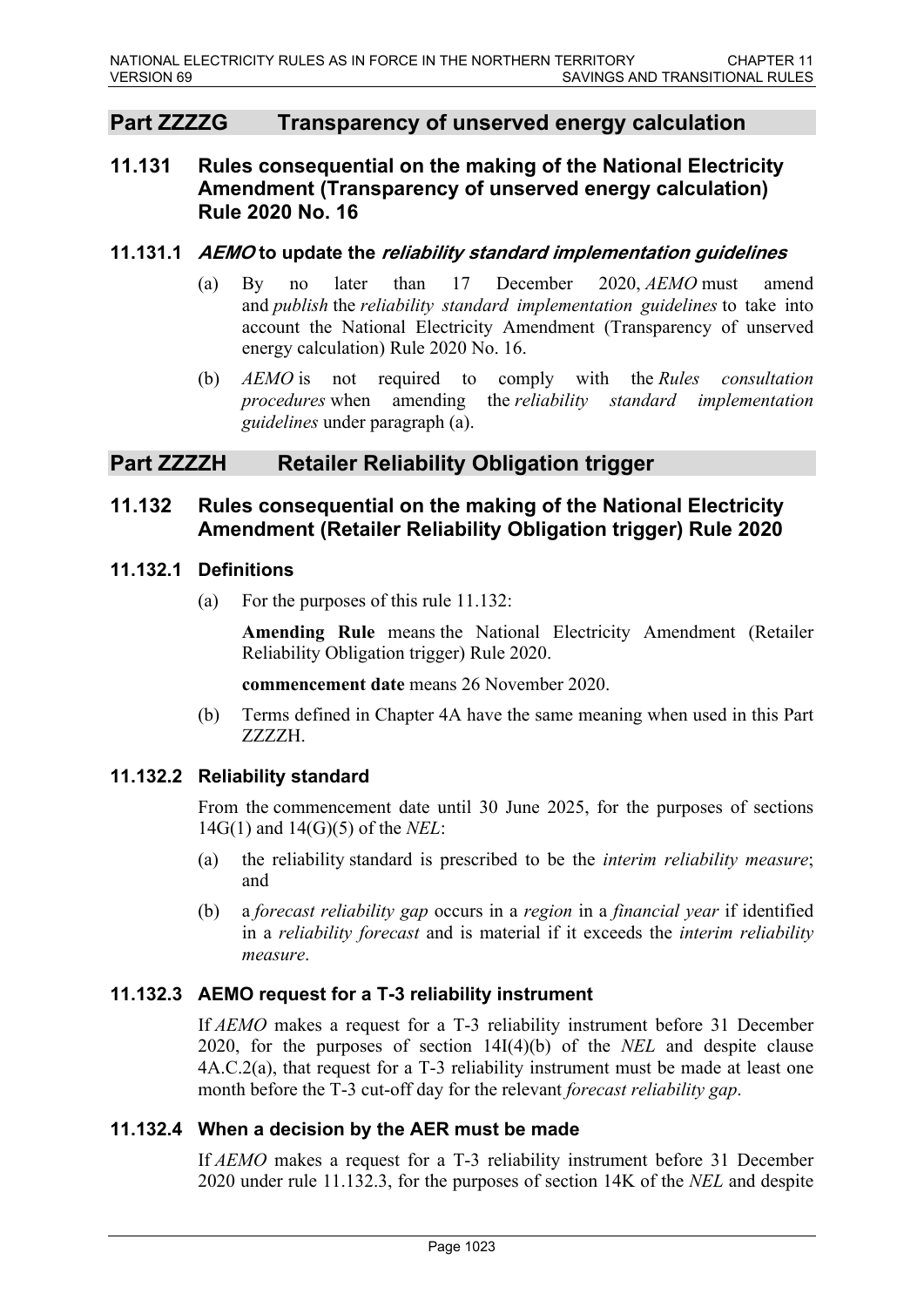clause 4A.C.9(c), the *AER* must decide whether or not to make the reliability instrument by the date that is the earlier of:

- (a) 2 months from receiving *AEMO's* request; or
- (b) the day before the T-3 cut off day.

#### **11.132.5 Reliability Forecast Guidelines**

By 27 December 2020, *AEMO* must amend the *Reliability Forecast Guidelines* to take into account the Amending Rule. *AEMO* is not required to comply with the *Rules consultation procedures* when amending the *Reliability Forecast Guidelines.*

### **11.132.6 AEMO preparatory activities**

Any action taken by *AEMO* prior to the commencement date in anticipation of the commencement of the Amending Rule, and amendments to the *Reliability Forecast Guidelines* to be made in accordance with this Amending Rule, are deemed to have been taken for the purpose of the Amending Rule and continue to have effect for that purpose.

#### **11.132.7 AER preparatory activities**

Any action taken by the *AER* prior to the commencement date in anticipation of the commencement of the Amending Rule is deemed to have been taken for the purpose of the Amending Rule and continues to have effect for that purpose.

# **Part ZZZZI Compensation following directions for services other than energy and market ancillary services**

# **11.133 Rules consequential on the making of the National Electricity Amendment (Compensation following directions for services other than energy and market ancillary services) Rule 2020**

#### **11.133.1 Definitions**

For the purposes of this rule 11.133:

**Amending Rule** means the National Electricity Amendment (Compensation following directions for services other than energy and market ancillary services) Rule 2020.

**commencement date** means 21 March 2021.

**old Chapter 3** means Chapter 3 of the *Rules* and all related definitions in the *Rules* as in force immediately prior to the commencement date.

**old clause 3.15.7A** means clause 3.15.7A of the *Rules* and all related definitions in the *Rules* as in force immediately prior to the commencement date.

**old clause 3.15.7B** means clause 3.15.7B of the *Rules* and all related definitions in the *Rules* as in force immediately prior to the commencement date.

#### **11.133.2 Compensation process in effect on commencement date**

(a) If, prior to the commencement date: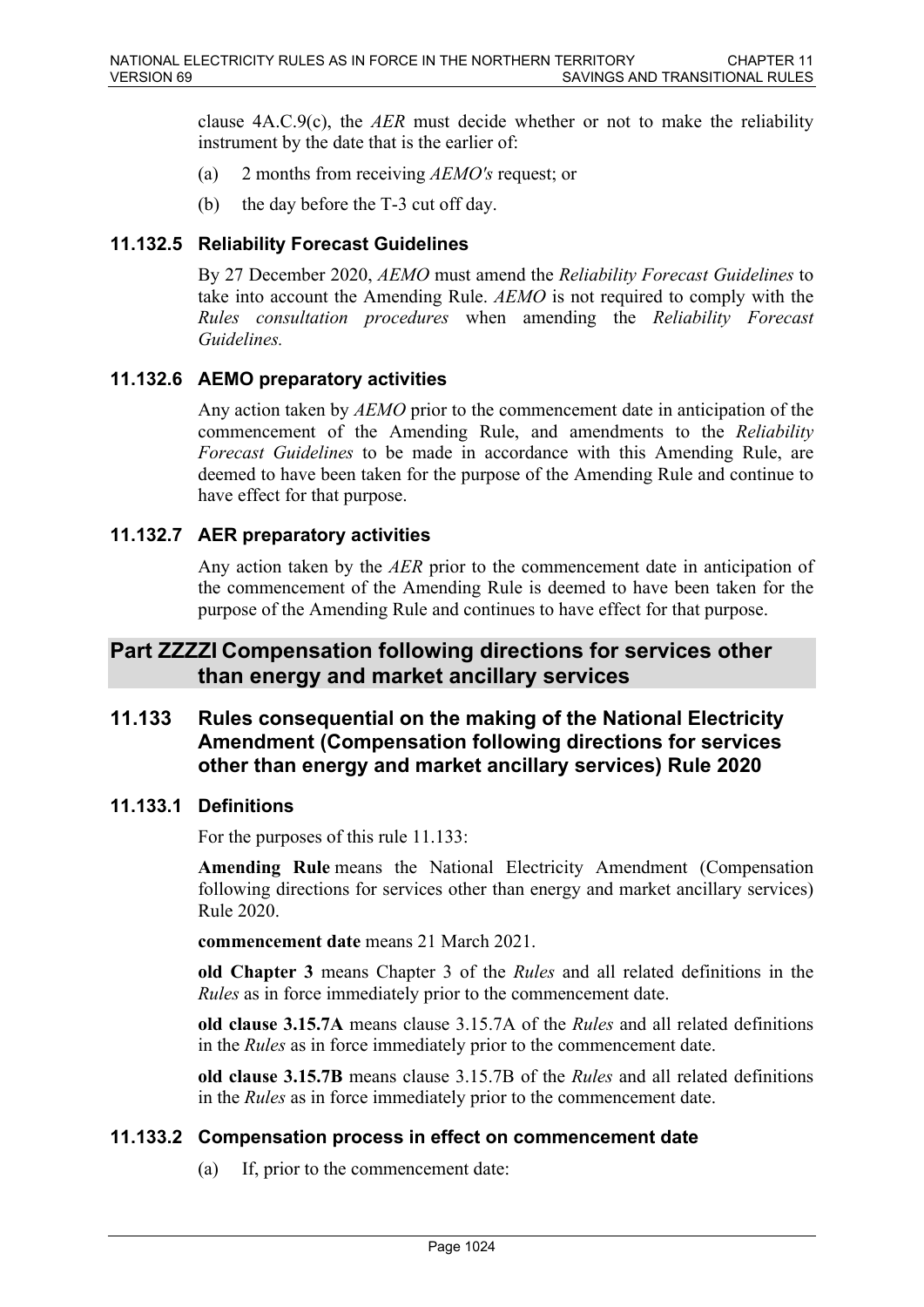- (1) *AEMO* has issued a *direction* which, under old Chapter 3, is a *direction* for the provision of services other than *energy* or *market ancillary services*; and
- (2) the process for determining the amount of compensation payable in relation to that *direction* under old clause 3.15.7A or old clause 3.15.7B has commenced and not completed;

then, subject to paragraph (b), the determination of compensation in relation to that *direction* must continue to be conducted and completed under old Chapter 3.

(b) Old clauses 3.15.7A(e) and (e1) do not apply to any determination of compensation under paragraph (a).

## **11.133.3 Direction in effect on commencement date**

- (a) If, prior to the commencement date:
	- (1) *AEMO* has issued a *direction* under old Chapter 3, and;
	- (2) that *direction* remains in effect on or after the commencement date,

then, subject to paragraph (b), the determination of compensation in relation to that *direction* must be conducted and completed under old Chapter 3.

(b) Old clauses 3.15.7A(e) and (e1) do not apply to any determination of compensation under paragraph (a).

# **Part ZZZZJ Prudent discounts in an adoptive jurisdiction**

# **11.134 Rules consequential on the making of the National Electricity Amendment (Prudent discounts in an adoptive jurisdiction) Rule 2020 No. 19**

### **11.134.1 Definitions**

For the purposes of this rule 11.134:

**commencement date** means the date of commencement of the National Electricity Amendment (Prudent discounts in an adoptive jurisdiction) Rule 2020 No. 19.

**old Chapter 6A** means Chapter 6A of the *Rules* and all related definitions in the *Rules* as in force immediately prior to the commencement date.

### **11.134.2 Prudent discount application before commencement date**

If, prior to the commencement date, a *Transmission Customer* has requested reduced charges in accordance with clause 6A.26.1, then old Chapter 6A shall apply in respect of that request.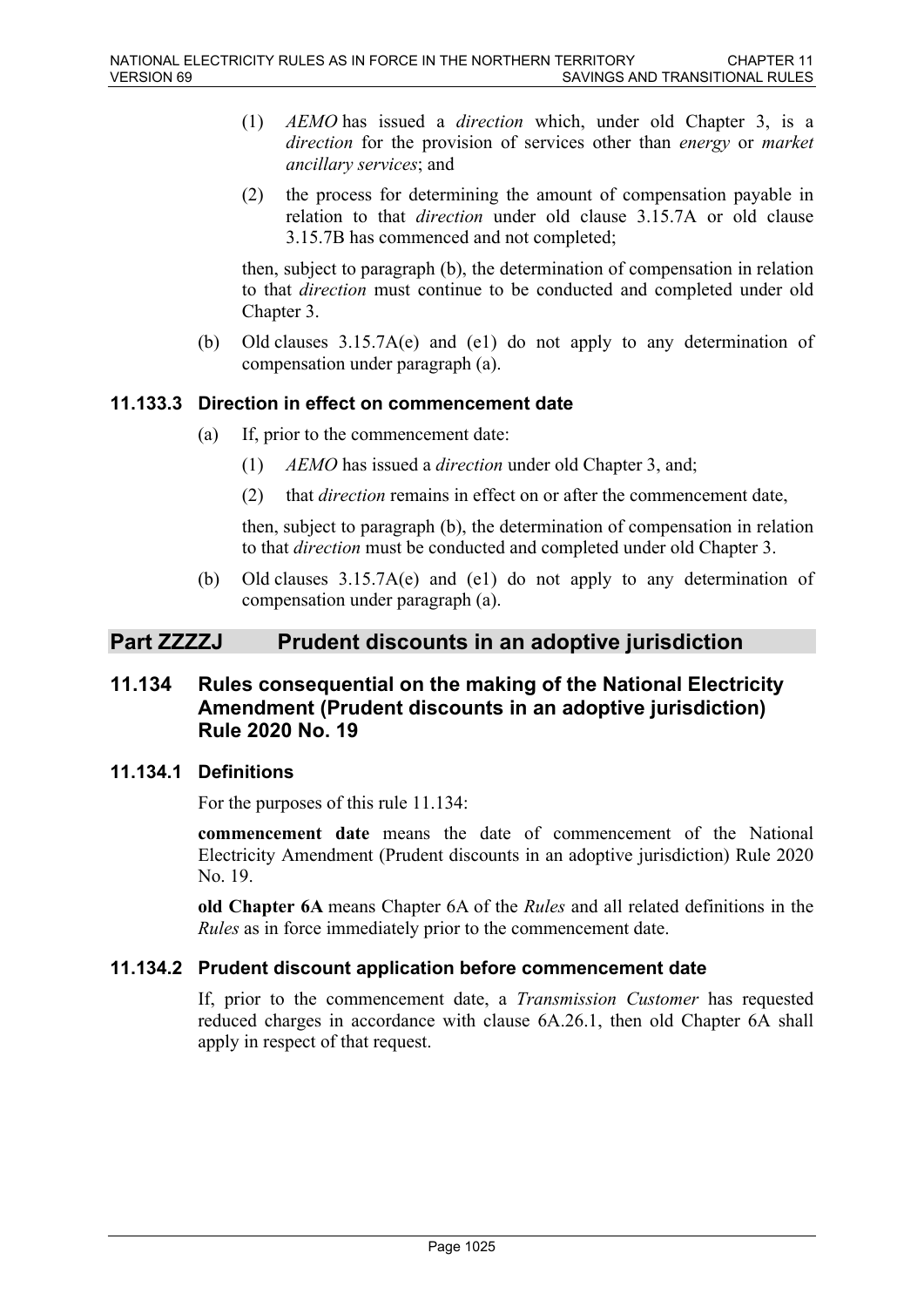# **Part ZZZZK Technical standards for Distributed Energy Resources**

# **11.135 Rules consequential on the making of the National Electricity Amendment (Technical standards for Distributed Energy Resources) Rule 2021 No. 1**

### **11.135.1 Definitions**

For the purposes of this rule 11.135:

**Amending Rule** means the National Electricity Amendment (Technical standards for Distributed Energy Resources) Rule 2021 No. 1

**commencement date** means 18 December 2021.

**existing connection application** has the meaning given in clause 11.135.2(a)(1).

**existing offer** has the meaning given in clause 11.135.3(a)(1).

**existing connection contract** means a *connection contract* entered into before the commencement date.

**new Chapter 5A** means Chapter 5A of the *Rules* as will be in force on and from the commencement date.

**old Chapter 5A** means Chapter 5A of the *Rules*, and all related definitions in the *Rules*, as in force immediately prior to the commencement date.

#### **11.135.2 Application of the Amending Rule to existing connection applications**

- (a) This clause 11.135.2 applies where, before the commencement date, a *Connection Applicant* has, in respect of an *embedded generating unit* that the *Connection Applicant* proposes to *connect* by way of a *basic micro EG connection service*:
	- (1) made a *connection application* to a *Distribution Network Service Provider* in accordance with clause 5A.D.3 (**existing connection application**); and
	- (2) not received a *connection offer* from the relevant *Distribution Network Service Provider* in respect of the existing *connection application*.
- (b) New Chapter 5A applies to any *connection offer* made, or formation of a *connection contract* occurring, on or after the commencement date in respect of the existing *connection application.*

#### **11.135.3 Application of the Amending Rule to existing offers**

- (a) This clause 11.135.3 applies where, before the commencement date, a *Connection Applicant* has, in respect of an *embedded generating unit* that the *Connection Applicant* proposes to *connect* by way of a *basic micro EG connection service*:
	- (1) received a valid *connection offer* from the relevant *Distribution Network Service Provider* in respect of a *connection application*  (**existing offer**); and